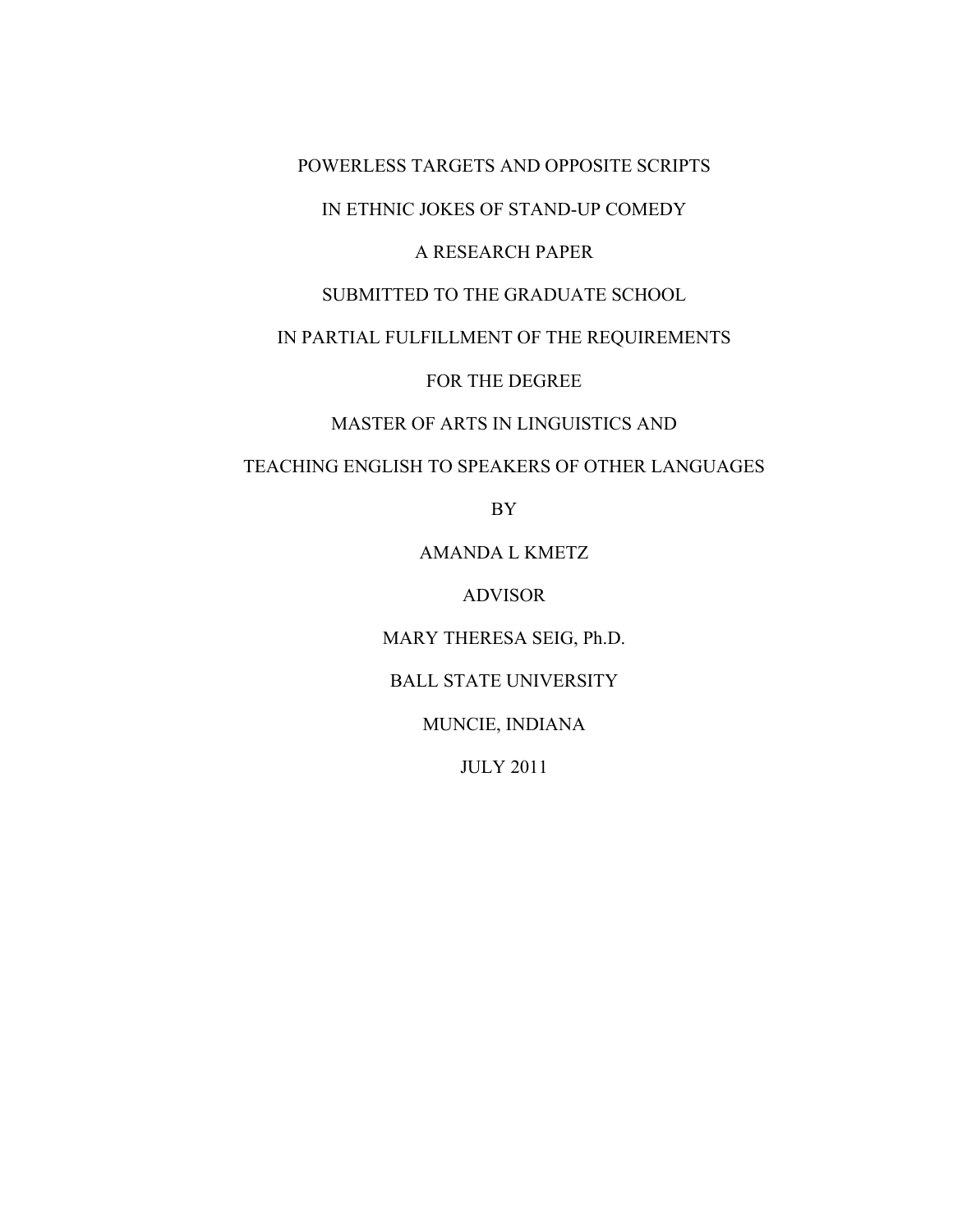| .27 |
|-----|
|     |
|     |
|     |
|     |
|     |

# Table of Contents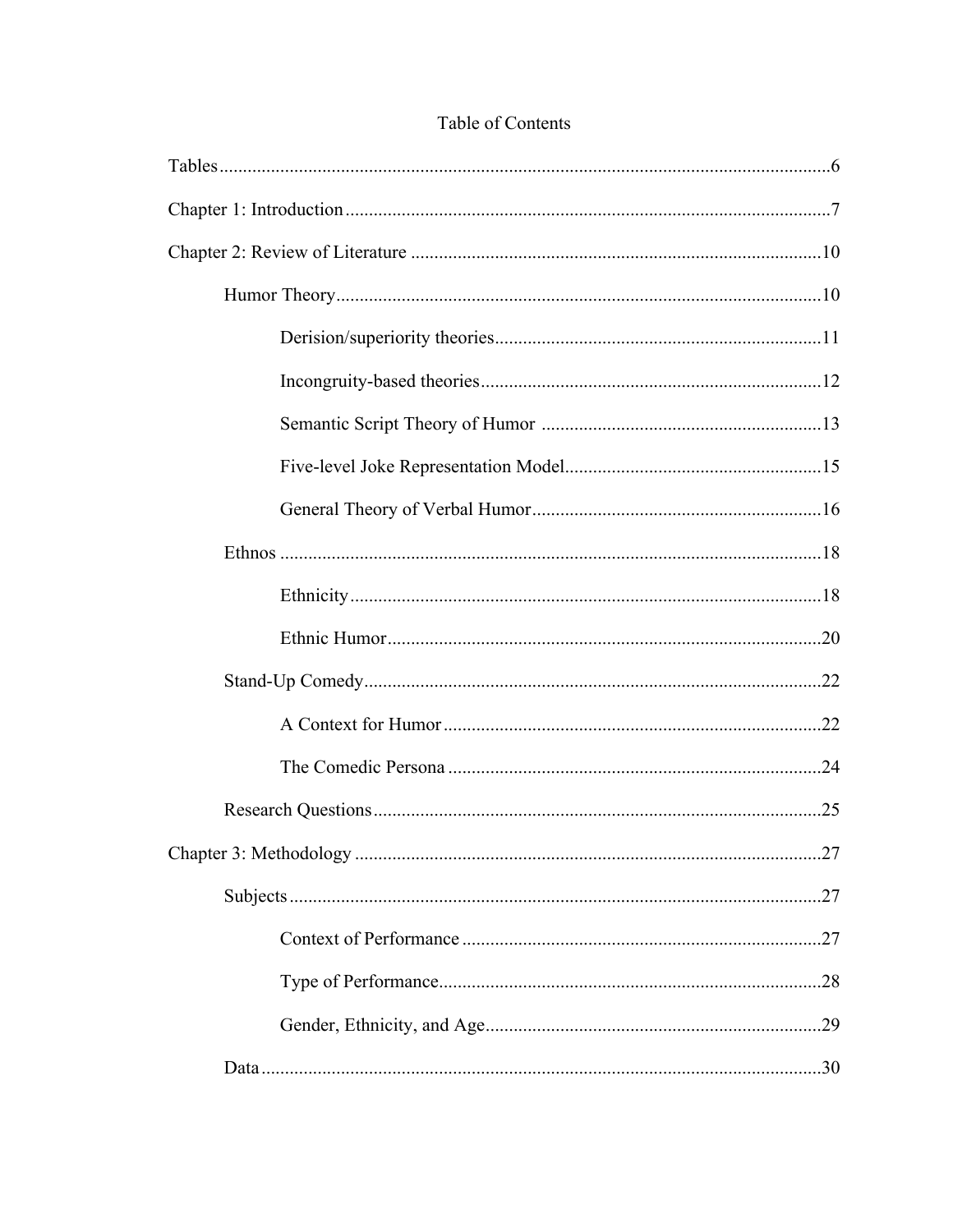# POWERLESS TARGETS AND OPPOSITE SCRIPTS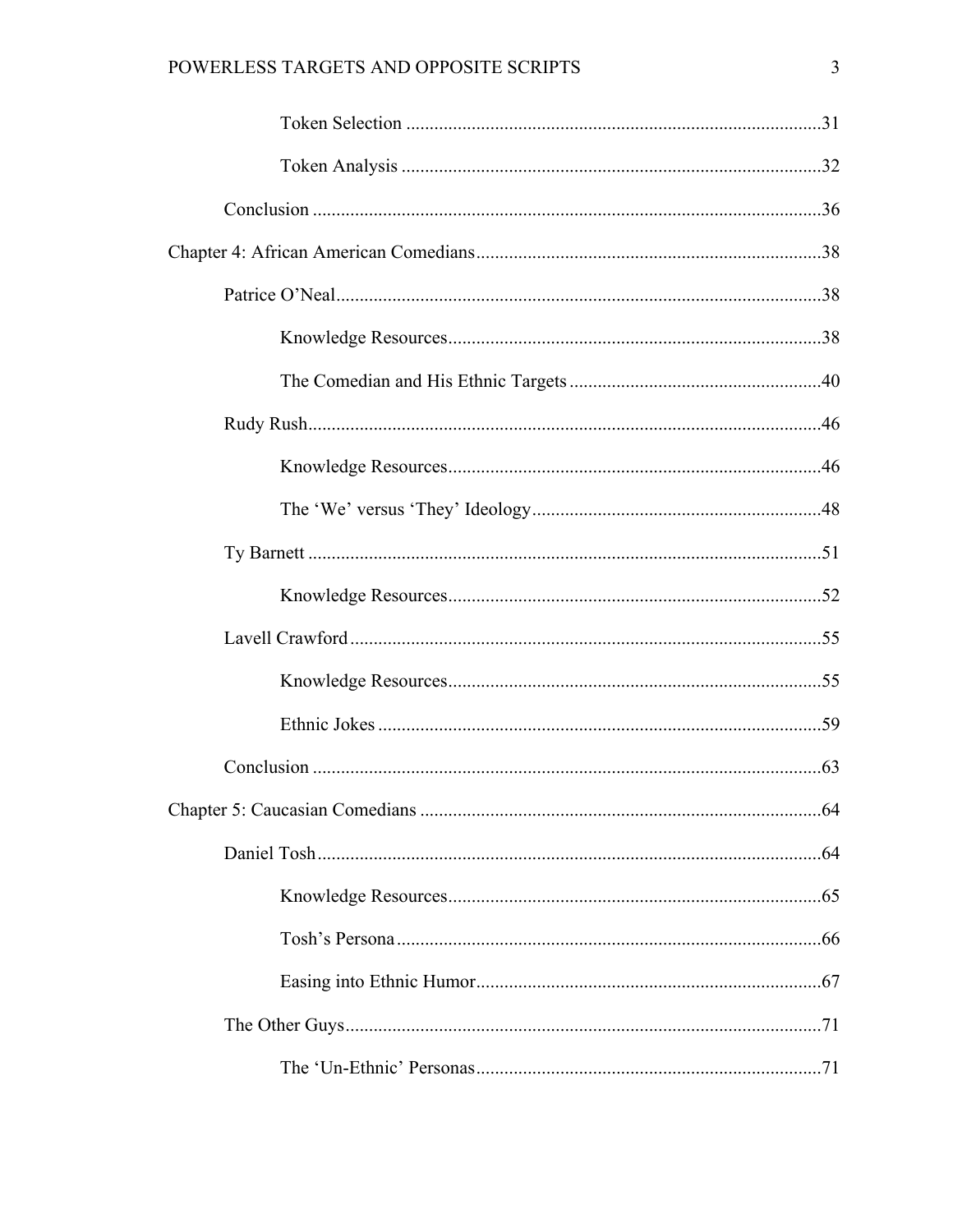# POWERLESS TARGETS AND OPPOSITE SCRIPTS

| .97 |
|-----|
|     |
|     |
|     |
|     |
|     |
|     |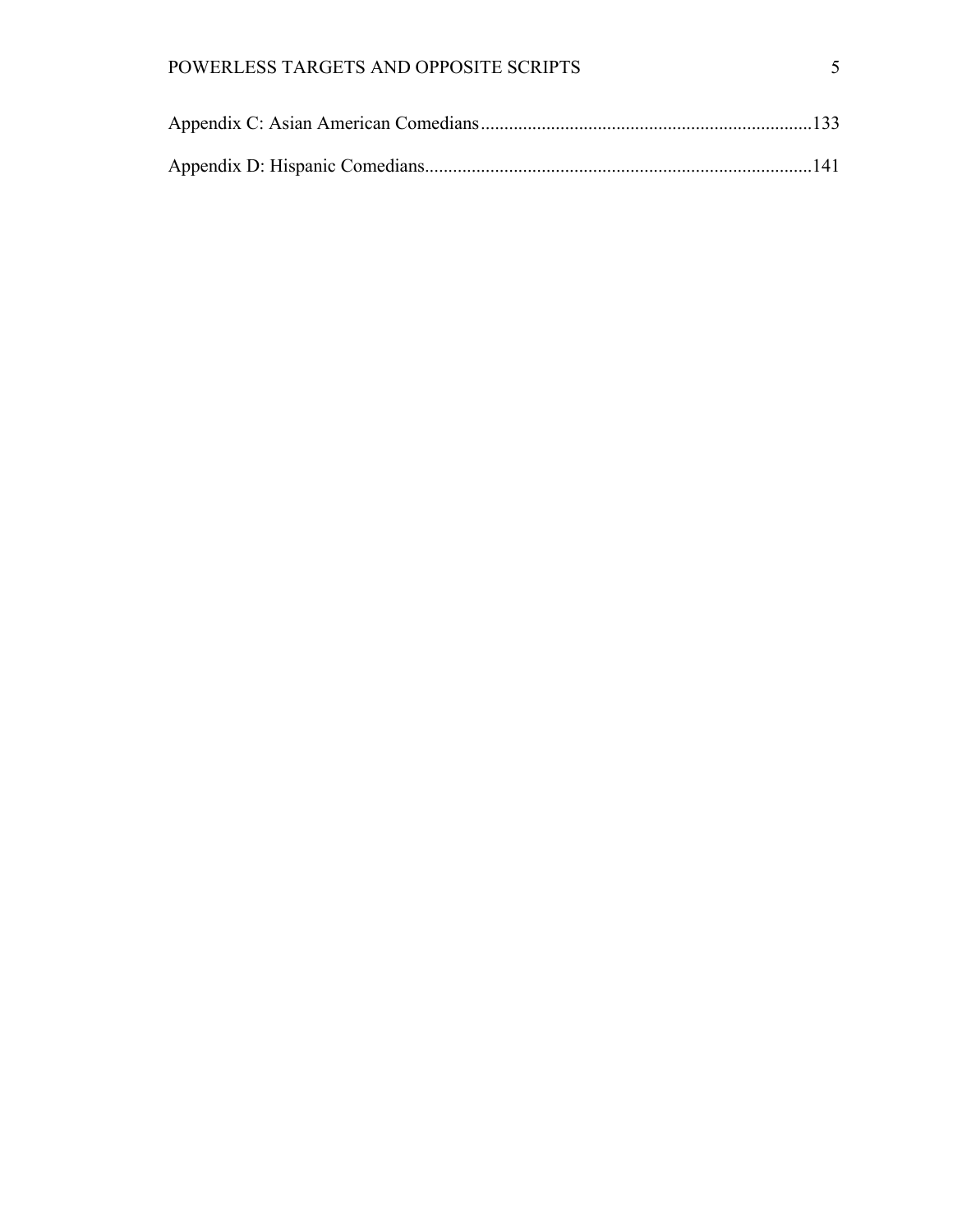# Tables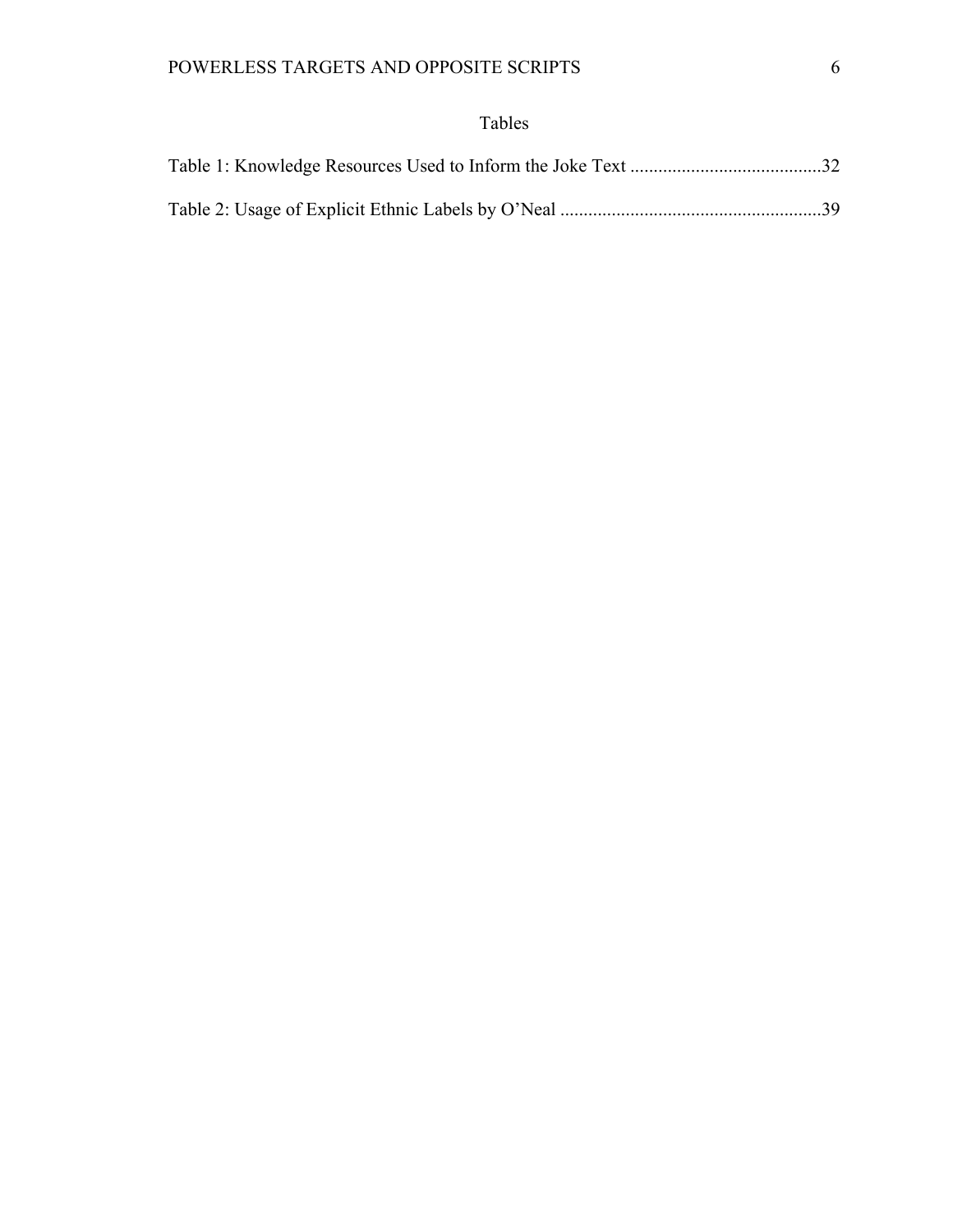## Chapter 1: Introduction

Humor has been the subject of research in many disciplines for quite some time. From psychology (Freud, 1960) to semiotics (Dorfles, 1968) to linguistics (Attardo & Raskin, 1991; Raskin, 1985), researchers have committed themselves to finding the causes for human laughter as a result of humor. Even medical professionals (Joshua, Cotroneo, & Clarke, 2005; Ziegler, 1995) have researched how laughter affects the human body. While early theories of humor were predominately rooted in psychological theories, more current theories are interdisciplinary. The most applicable theory to date, The General Theory of Verbal Humor (GTVH), explains humor according to the multiple factors that influence its occurrence (Attardo & Raskin, 1991), but the development of this theory did not neglect previous theories concerning humor research. As can be seen from the name of the theory, the GTVH is only useful in explaining verbal humor, but the applicability of this theory to verbal humor has been found to be the most extensive to date (Davies, 2004).

The focus of this study is the ethnic joke, which the GTVH has been applied to. While ethnic jokes are prevalent around the world, the humor found in them is also unique to each culture (Davies, 1990) because the hearer must have a certain level of knowledge about and experience with the target group or groups and the situation in which the joke occurs (Raskin, 1985). An ethnic joke may serve to disparage one group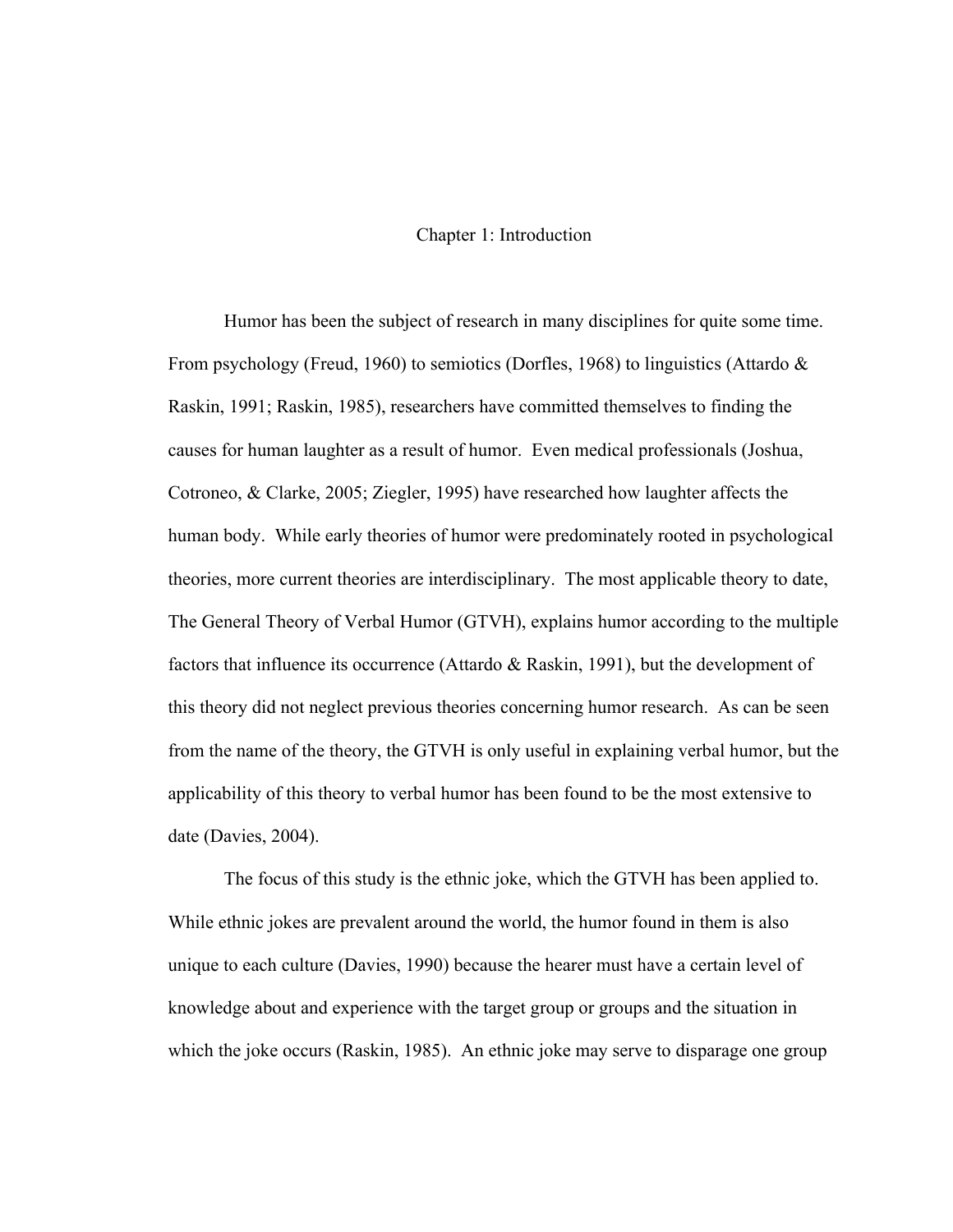by casting them in an unfavorable role. Attitudes toward this type of joke range from people who think they are simply jokes to people who think they are a form of hate speech (LaFave & Mannell, 1976). However, a special pass seems to be given to different areas of popular culture. The sector of the entertainment industry characterized as comedy is peppered with ethnic jokes incorporating stereotypes, disparagement, and ridicule of a target ethnic group or person representative of an ethnic group, but the mask of humor has all but deemed ethnic jokes acceptable. While discrimination and stereotypes are typically viewed negatively, popular culture has the ability to covertly further stereotypes that potentially lead to racial discrimination (Lippi-Green, 1997).

Interestingly, ethnic jokes that have appeared in the context of stand-up comedy have scarcely been studied in the literature. One unique feature of stand-up comedy is the creative freedom of the comic. While many ethnic jokes that have been studied are preformulated and repeated from one person to the next, one unique feature of stand-up comedians is that they are expected to create their own material. Even though a comedian may incorporate ethnic humor into his or her performance, it is not necessary that the target be cast into an unfavorable role. Due to stand-up comedy being a context with an underlying social or cultural function (Mintz, 1998), ethnic humor has the potential to be a vehicle for social change. Comedians identifying with a minority group can employ ethnic humor has a tool for improving their situation by disparaging the majority since one characteristic of a successful comedian is the establishment of a community between him or herself and the audience (Mintz, 1998). In this way, a comedian could use their position to give power to one ethnic group while simultaneously taking it away from another. However, no literature was found that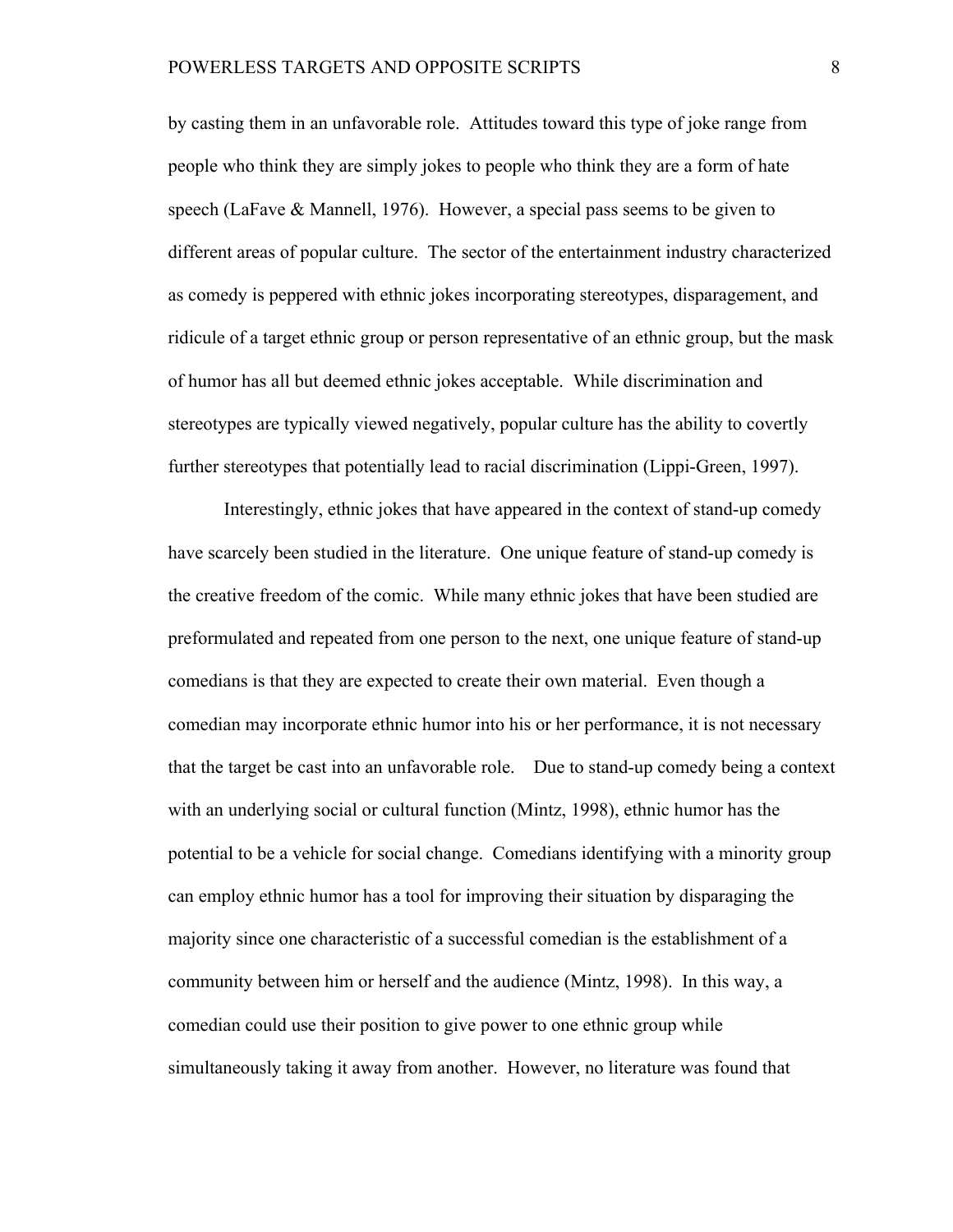attempts to describe power relationships between the ethnicity of the joke-teller and the ethnicity of the target. Therefore, this study will look at humor in ethnic jokes that appear in stand-up comedy. The focus of the study will be on the power status of the characters, as portrayed in the joke by the joke-teller, to uncover if stand-up comedians typically cast ethnic and racial minorities in a powerless position or if humor can be found when the loser is a member of the majority. This will be accomplished through the use of the GTVH along with character analysis of the comedian to qualify the group he or she identifies with.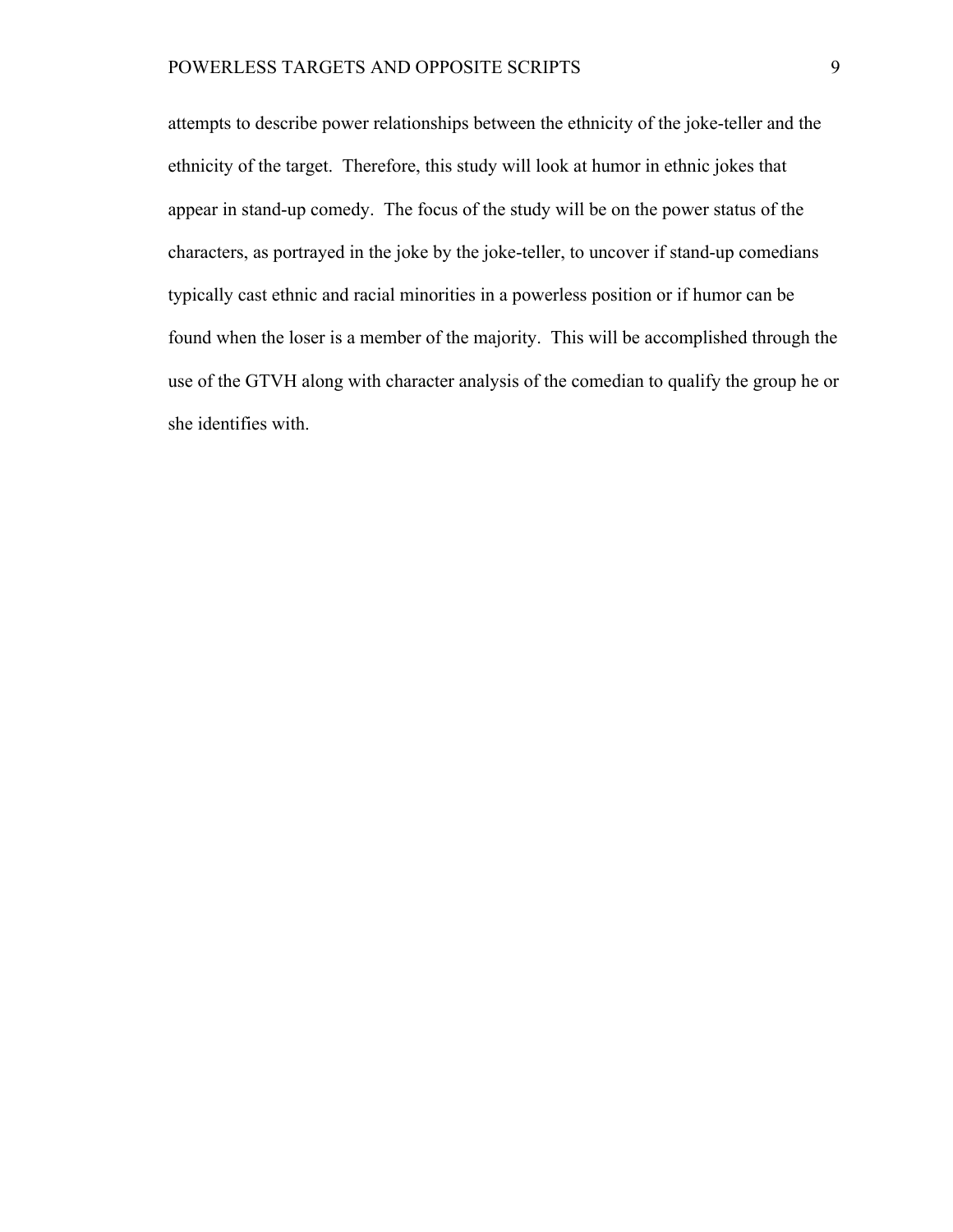## Chapter 2: Review of Literature

Like all speech acts, a humor act is based on a variety of factors that, with the right combination, may result in something that is deemed funny. Due to the wide variety of jokes and numerous contexts in which they occur, an investigation of humor requires the application of a theory that underlies it, a description of the genre of humor that encompasses it, and finally, the environment in which the humor act takes place, including the cultural knowledge that is part of a person's belief and/or value system (Raskin, 1985). These three components contribute to a comprehensive understanding of the significance of a humor act. Each factor provides a different angle for analysis, but the combination of the analyses allows for an elaborate description of a joke or humor act. Therefore, the complexities of each of these elements are described here to establish a method for humor analysis.

#### **Humor Theory**

Humor is a prevalent aspect in our everyday lives, but it has confounded and divided professionals in a variety of fields for centuries. The following is a brief, chronological review of the development humor theories. The first two theories described here, derision/superiority theories and incongruity-based theories, take a psychological approach to the explanation of humor, but critics of these argue that the scope of these theories is very limited in its ability to account for the many varieties of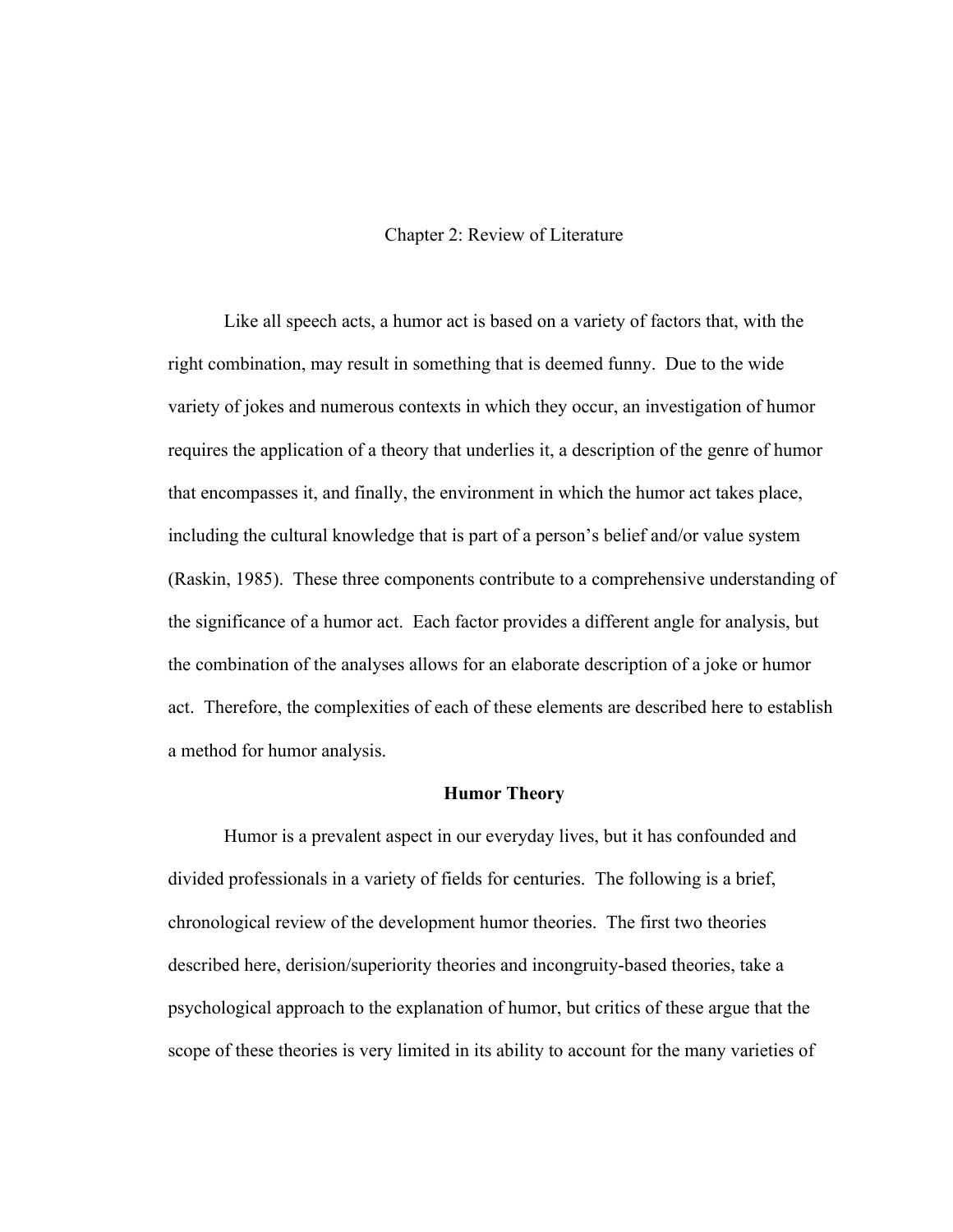jokes that occur in different contexts. Similarly, these theories do not and cannot sufficiently explain humor from a linguistic standpoint. Therefore, linguists used these psychology-based theories as a jumping off point in the development of linguistically based theories of humor (Attardo, 1989; Oring, 1998, 2003; Raskin & Attardo, 1991; Raskin, 1985). Each subsequent theory builds from the previous to incorporate a wider range of jokes, leading to today's most applicable humor theory, the GTVH.

## **Derision/superiority theories**

The first type of humor theory can be traced back to Plato who held that humor and laughter were the results of positive feelings associated with watching other people experience a tragedy or misfortune (MacHovec, 1988, p. 30). This belief was the beginning of the derision theory in which "humor substitutes a verbal attack for physical violence" (MacHovec, 1998, p. 31). Similarly, others like Thomas Hobbes, Henri Bergson, and James Thurber thought humor to be the result of a sense of superiority over those experiencing tragedy, humiliation, or physical or psychological damage (MacHovec, 1998, p. 32), which results in a theory known as the superiority theory of humor. The joke teller and the listener share enjoyment as they laugh at the peril or humiliation of characters in the joke.

Both the derision theory and the superiority theory can be related to Freud's psychoanalytic theory of humor, which is described in his 1905 book, *Jokes and their Relation to the Unconscious*. Freud posits a psychoanalytic theory that attempts to account for the reasons or motives behind joke telling. Freud describes these motives as primarily aggressive and, at times, sexual in nature (as described by Oring, 1992). He claims that jokes are a result of suppression or repression of aggressive thoughts and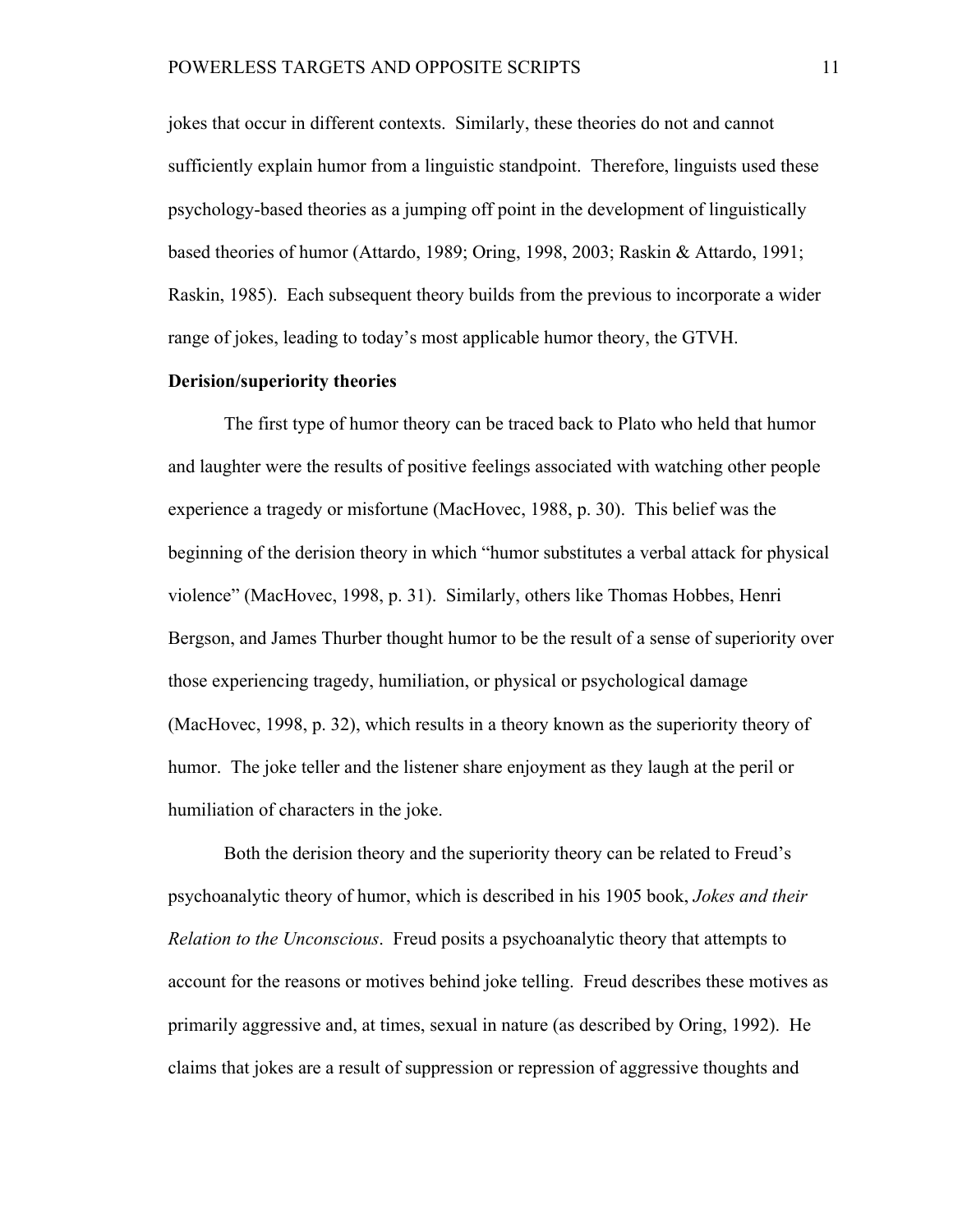feelings that would otherwise be considered offensive if not for the mask of a joking nature (Oring, 2003). For proponents of these related theories, humor is related to a sense of self and feelings of "hostility, superiority, malice, aggression, derision, or disparagement" (Raskin, 1985, p. 36) toward the targets of jokes. According to these theories, jokes are a tool for the expression of racism, sexism, and otherwise socially inappropriate thoughts or prejudices, which become acceptable in the context of a joke. However, MacHovec (1988) points out that this theory is extremely limited in its ability to account for various types of jokes. He labels these theories as "reductionistic…negativistic and depressive, seeing humor as malicious and destructive" (p. 34), in which case these theories cannot account for humor which does not disparage or humiliate.

### **Incongruity-based theories**

Another set of theories that have also been widely accepted describes humor in terms of incongruity. Aristotle is credited with formulating the first ideas related to incongruity-based theories. He described humor as the result of "disappointments or frustrated expectations" (MacHovec, 1988, p. 34). Very simply put, the audience has an expectation in regards to the resolution, but the actual outcome or culmination of the joke disappoints or frustrates the expected resolution. Raskin (1985) describes incongruitybased theories as the bringing together of two or more unrelated situations, and that laughter is the recognition of the unexpected incompatibility between them. Raskin (1985, p. 32) and Oring (1992, p. 2; 2003, p. 2) both quote James Beattie who wrote that "laughter arises from the view of two or more inconsistent, unsuitable, or incongruous parts or circumstances, considered as united in one complex object or assemblage."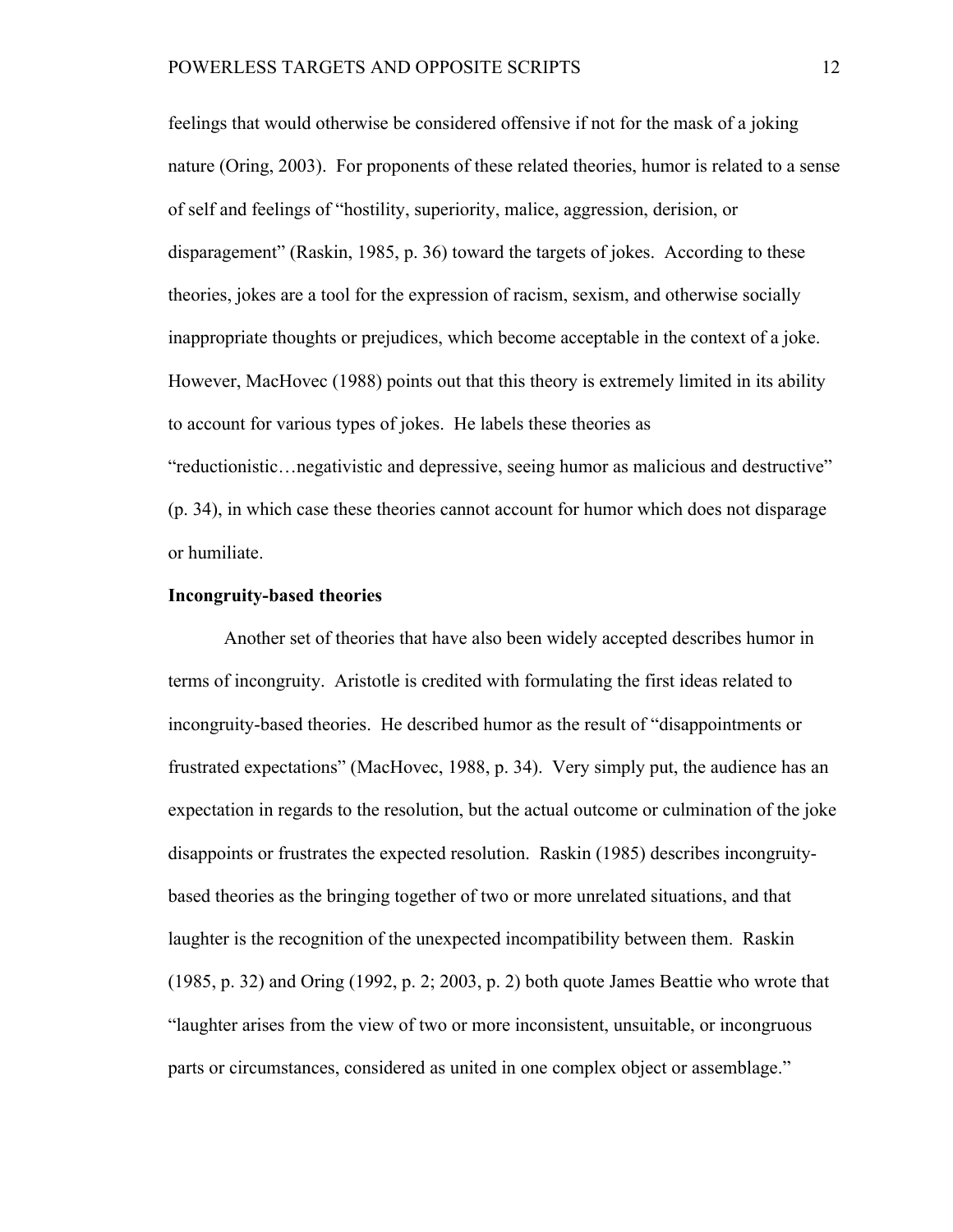Oring (1992, 2003) points out that incongruity itself is not necessarily humorous, but rather, he argues that there must be appropriate incongruity. He makes the claim that two situations must contain recognizable appropriateness as well as incongruity. In his 1992 book, he gives us an example that will be reproduced here to illustrate appropriate incongruity (p. 2):

Q: When is a door not a door? A: When it's ajar.

He explains that there is recognizable appropriateness in that the word 'ajar' functions as a semantically appropriate adjective to describe an open door. However, the pronunciation of this term is identical to the noun phrase 'a jar' which is a name for a container and is clearly not a door. This second interpretation of this joke is the incongruous one. Due to its clash with the appropriate interpretation, there is humor because of the incongruous situations. We know a door cannot be a jar, but it can be ajar. While incongruity-based theories are fit to describe jokes that cannot be adequately explained by the derision/superiority theories, MacHovec (1988) claims that these theories still do not function to explain all types of humor.

### **Semantic Script Theory of Humor**

The postulation of the semantic script theory of verbal humor (SSTH) (Raskin, 1985) launched the field of linguistics into a search for a comprehensive theory that was capable of explaining verbal humor. This semantically based theory hypothesized that a text is categorized as a joke if the following conditions are provided by the speaker (1985, p. 140):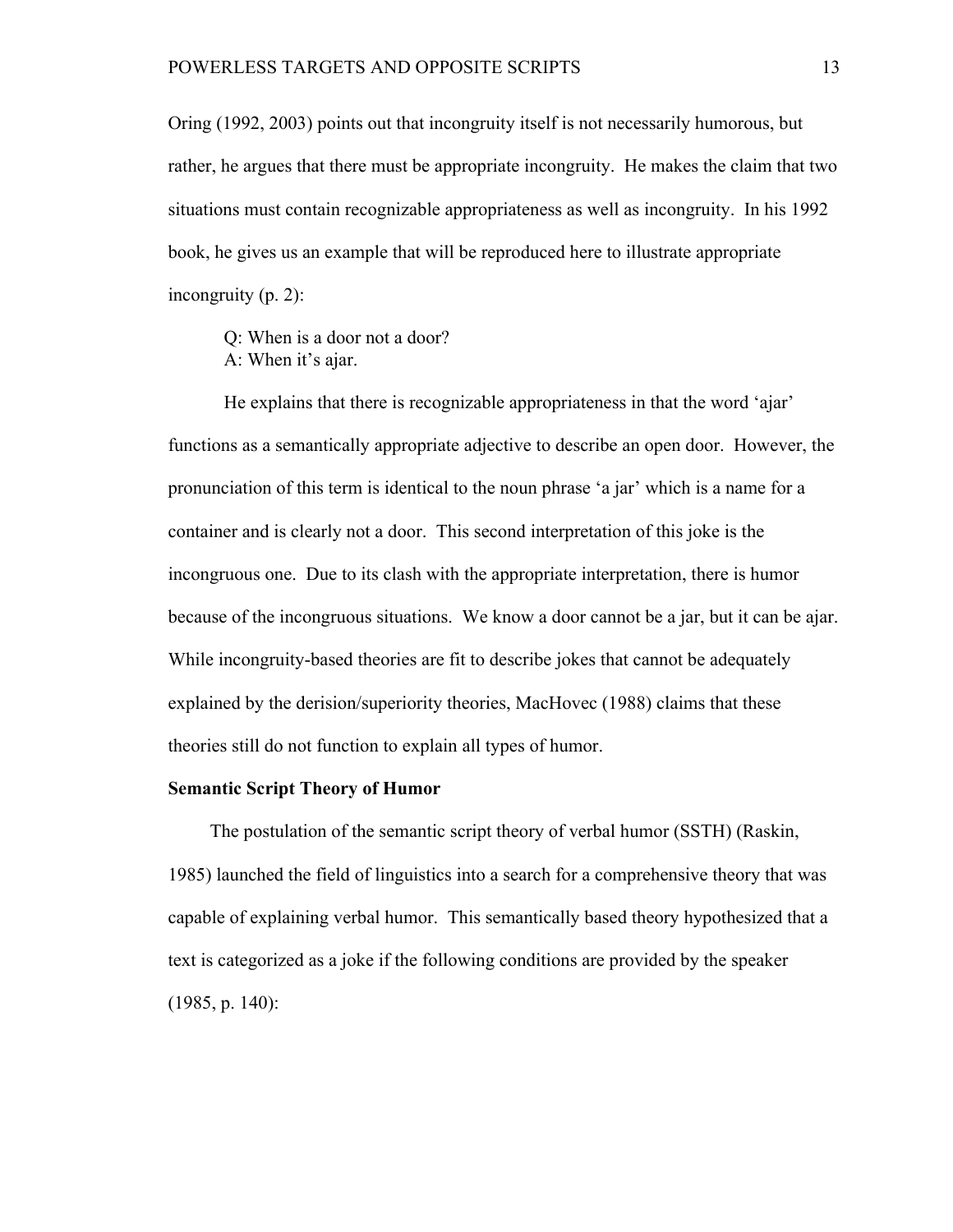- i. A switch from the *bona-fide* mode of communication to the non-*bona-fide* mode of joke telling
- ii. The text of an intended joke
- iii. Two (partially) overlapping scripts compatible with the text
- iv. An oppositeness relation between the two scripts
- v. A trigger, obvious or implied, realizing the oppositeness relation

The first condition is the postulation of non-*bona-fide* communication, which was

groundbreaking in humor research (Davies, 2004). The first condition relates to Grice's

cooperative principle for *bona-fide* communication, but Raskin modified each maxim to

fit what he described as a joke-telling mode, or non-*bona-fide* communication mode

(1985, p. 103). The four maxims of non-*bona-fide* communication – quantity, quality,

relation, and manner – share the same names as the maxims of *bona-fide* communication

and also should be conformed to in order for the hearer to recognize the joke-telling

mode of communication as distinct from *bona-fide* communication. Below are Raskin's

maxims of non-*bona-fide* communication (1985, p. 103).

- i. Maxim of Quantity: Give exactly as much information as is necessary for the joke
- ii. Maxim of Quality: Say only what is compatible with the world of the joke
- iii. Maxim of Relation: Say only what is relevant to the joke
- iv. Maxim of Manner: Tell the joke efficiently

Raskin (1985) explains that when these maxims are followed, a joke is generally successful in generating humor because the hearer recognizes a different mode of communication, but when they are not followed, a joke runs the risk of failure. Raskin further explains that if Grice's conversational maxims are violated, a hearer's next assumption would lead him or her to believe that the speaker is entering the joke-telling mode.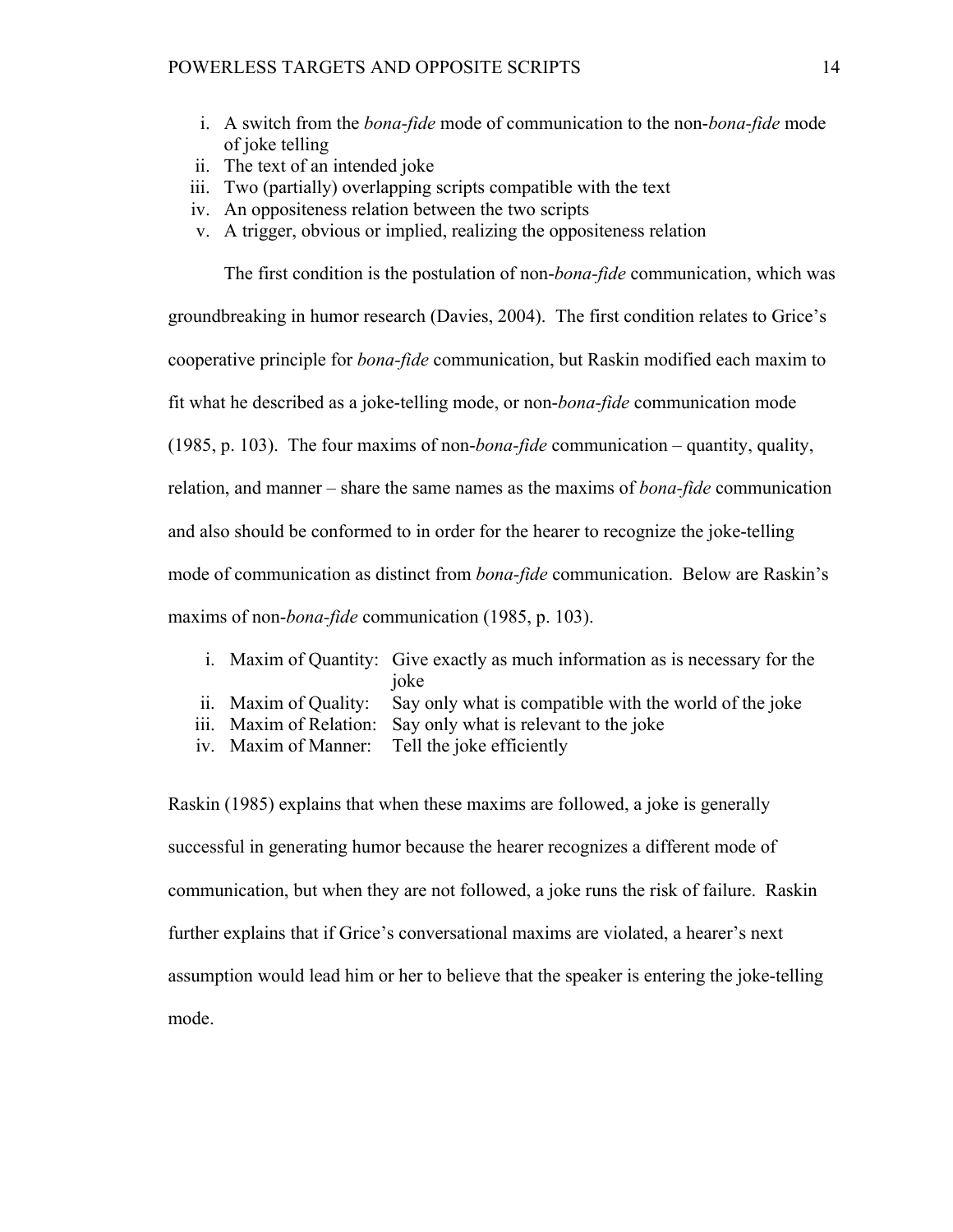Raskin explains that, while all these conditions are important, (iii) and (iv) are rooted in semantic script theory. In order for the text to be considered a joke, two scripts must be broadly juxtaposed as real-versus-unreal situations. Within real and unreal script opposition, Raskin (1985) has identified three types of opposition which influence the occurrence of humor: *actual* vs*. nonactual, normal* vs*. abnormal,* and *possible* vs*. impossible* (Attardo & Raskin, 1991, p. 308). Humor then arises out of the recognition of two existing scripts and the incongruities or oddities that prevent the scripts from fully overlapping. The example and explanation below, taken from Raskin (1985, p. 25) illustrate very generally how script opposition works.

An aristocratic Bostonian lady hired a new chauffeur. As they started out on their first drive, she inquired: "What is your name?" "Thomas, ma'am," he answered. "What is your last name?" she said. "I never call chauffeurs by their first names" "Darling, ma'am," he replied. "Drive on – Thomas," she said.

The real script here lies in the normalcy of a passenger calling his or her driver by the last name, and the unreal script is the oddity of a passenger using an endearing term, such as 'darling', with a driver or any other service provider for that matter. According to the SSTH, humor is a result of the juxtaposition of these two scripts.

## **Five-level Joke Representation Model**

In 1989, Attardo built on the SSTH by suggesting a hierarchical model of joke representation whereby the SSTH was situated as one of the more intrinsic levels of a joke because of its strong connection with joke meaning. Although Attardo expanded on the theory set forth by Raskin, he claimed that semantic analysis was only one aspect. In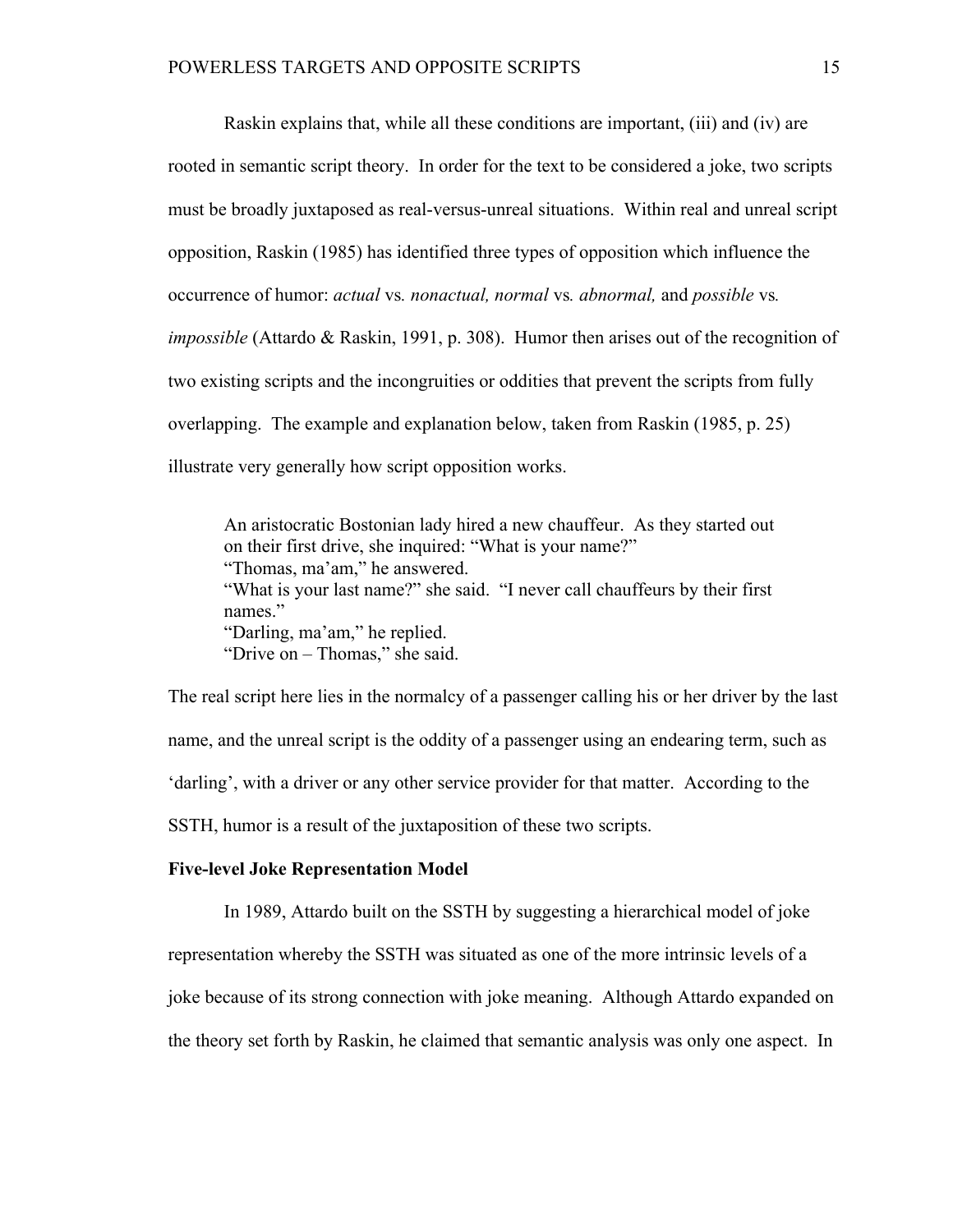his model, he proposed a five-level joke representation model. At this juncture, I will briefly explain the model as summarized by Attardo and Raskin (1991). The first level, or *the surface level*, of the model accounts for the text of the joke, and the second level, or the *language level*, requires textual analysis to provide a syntactical and lexical explanation of the content of the text. The third level is called *the target and the situation level*. On this level of a joke lies the target, which refers to the subject, and the situation of the target. The fourth and fifth level, *the template* and *the basic level*, respectively, are the deepest levels of the hierarchy. Both of these levels contain script opposition, which, as is mentioned above, is a requirement of the SSTH. Even though Raskin's SSTH was subsumed into Attardo's joke representation model, the latter was found problematic (Attardo & Raskin, 1991). However, the joke representation model was the first model to apply levels of analysis to humorous discourse, which made it still more comprehensive than previously postulated theories (Attardo & Raskin, 1991). With the ability to analyze individual elements of a joke, superiority and incongruity contributed to the joke instead of being the only means to describe it. The result was a more comprehensive way of describing humor. Researchers were closing in on a comprehensive linguistic theory of verbal humor, and the superiority theory, incongruity-based theories, the SSTH, and the joke representation model would all prove to be useful in informing today's most applicable theory.

#### **General Theory of Verbal Humor**

In 1991, Attardo and Raskin joined together to put forward the General Theory of Verbal Humor (GTVH), which has proven to be a breakthrough in the realm of linguistic humor research because of its ability to account for a wide range of jokes (Davies, 2004),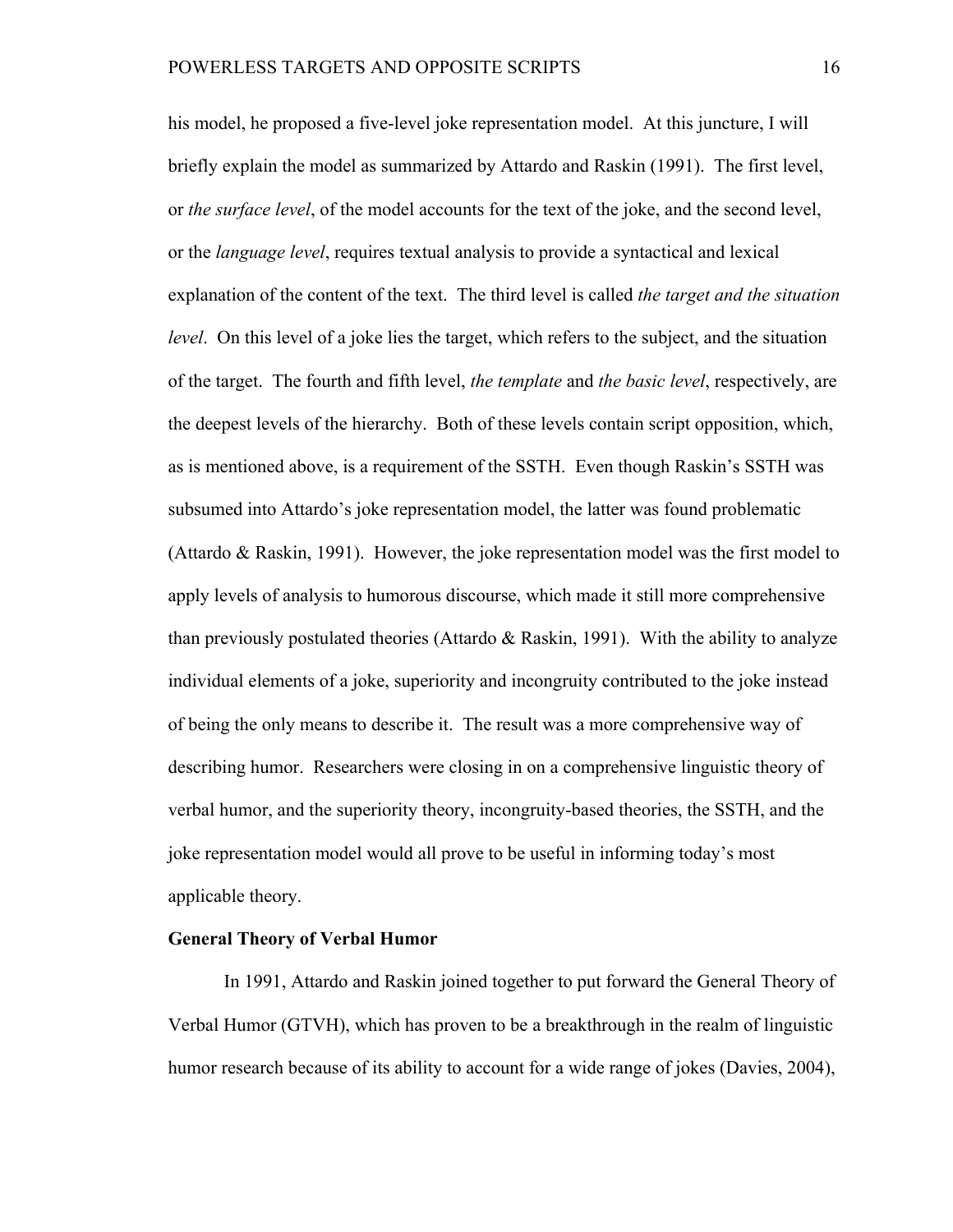and many researchers have applied the GTVH to different areas of research such as humorous narrative (Attardo, 1998), humorous communication (Brock, 2004), and cartoon analysis (Tsakona, 2004). Although the GTVH is limited to verbal humor as opposed to non-verbal humor, its applicability is extensive in verbal humor research. The underlying assumption of this theory is that humor results from a combination of one or more *knowledge resources* (KR) (Attardo & Raskin, 1991). Attardo and Raskin (1985) define KRs as "bodies of knowledge…which inform the joke" (p. 312). The KRs, which were posited to account for the various components of a joke, are script opposition (SO), logical mechanism (LM), situations (SI), target (TA), narrative strategies (NS), and language (LA). SO is rooted in Raskin's SSTH, and LM is how the scripts are presented in opposition. The SI includes the setting, characters, and other contextual information surrounding the joke. The TA is the person or persons who experience the ridicule or are the "butt of the joke". The NS describes the way the joke is told and could be classified as a riddle or narrative, and the LA includes the lexical items and syntactical constructions used in the joke. All knowledge resources lie within the text of the joke. The GTVH allows for different methods of humor analysis including joke comparison and analysis of individual components of the humor act.

All the theories discussed above have been shown to explain different how and why questions concerning the occurrence for jokes and humor. While the superiority and incongruity theories were highly influenced by psychological theories, Raskin's SSTH was primarily based on semantics within the field of linguistics. Then, Attardo's five level representation model expanded on the SSTH. Finally, Raskin and Attardo's theories incorporated psychological theories into their analytical models of jokes. The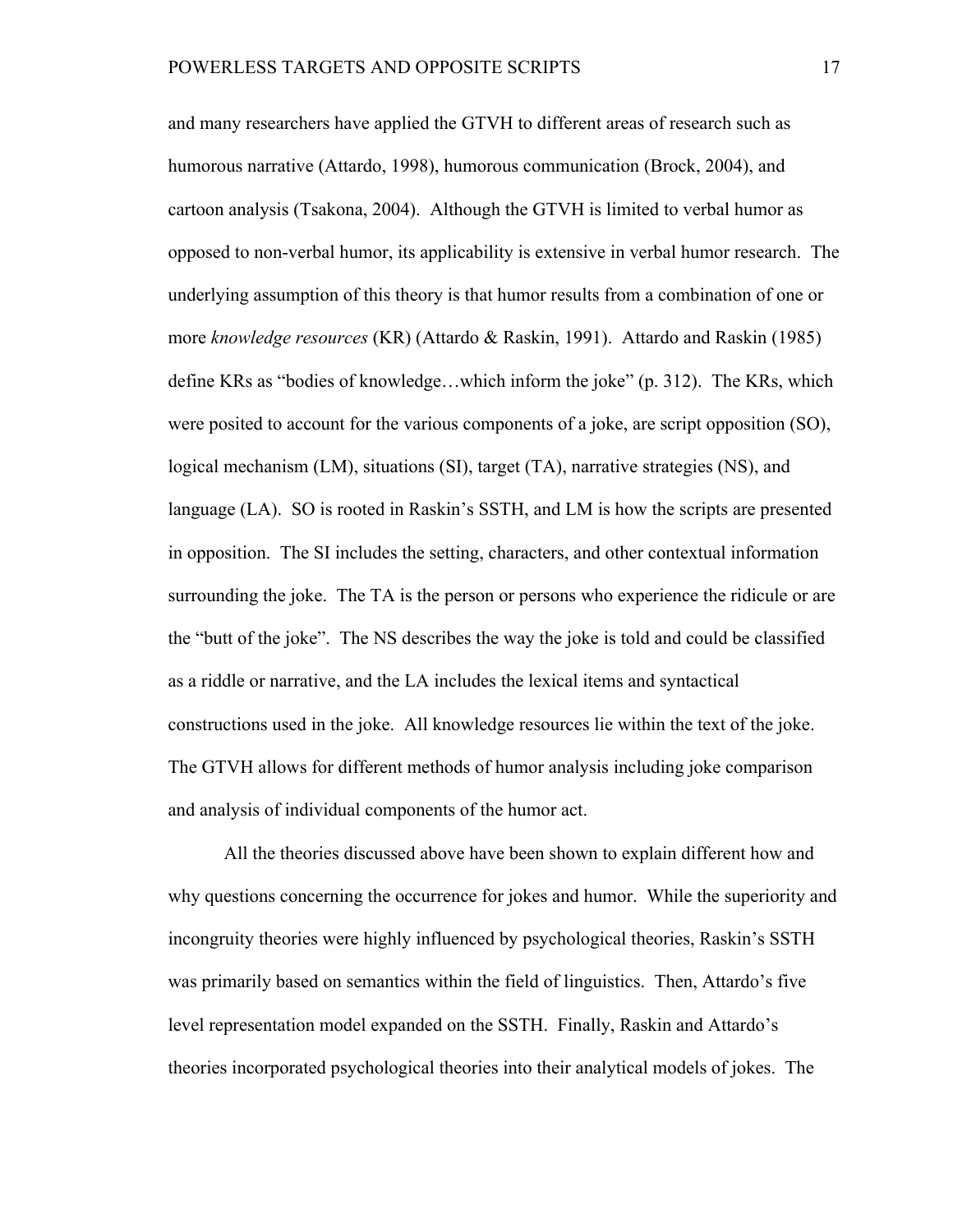combination of the latter two theories resulted in the GTVH, which is the most comprehensive theory of jokes (Davies, 2004). Due to the wide applicability of the GTVH, the KRs it describes will be used to inform the present research by providing a template for discourse analysis of the joke texts gathered as sources of data.

#### **Ethnos**

After uncovering a theory that is capable of describing a multitude of joke texts, the next step is defining a type of joke that will be considered in the data set. Types of humor include those based on politics, gender, and ethnicity. In this section, ethnic humor will be described as a genre of humor, which has as its focus people bonded together by shared, identifying characteristics that lead to exclusion and stereotypes. A definition of ethnicity will be provided and an application of this definition will be provided for ethnic humor as it provides the basis for the data set of the present research. **Ethnicity** 

Ethnicity is a term that has been defined and redefined in the literature and has made it difficult for academics to summarize exactly what the term means in a way that can be collectively agreed upon. For the purpose of the present research, the definition of ethnicity will be rooted in the Greek word *ethnos* "which is variously translated as "tribe", "race", "people" and, most commonly, "nation"" (McDonald, 2007, p. 4). Davies (1990) furthers these translations by explaining that the term ethnic is used to describe "a group that sees itself and is seen by others as a "people" with a common cultural tradition, a real or imagined common descent, and a distinctive identity" (p. 1). According to this definition, ethnicity can be described as a unique characteristic that,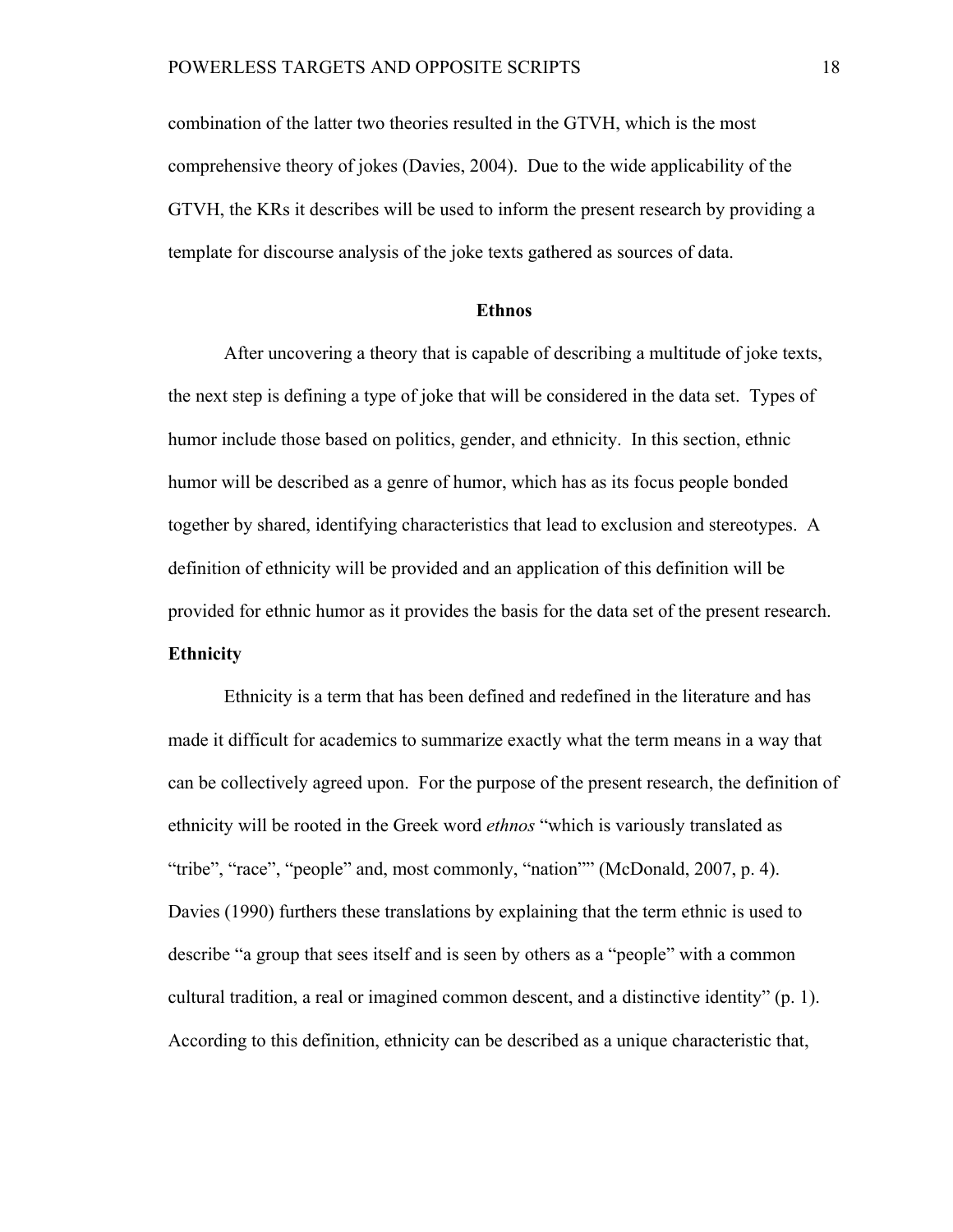when applied to more than one person, identifies that group in a way that identifies no other. Such characteristics may define groups based on "racial, religious, national, regional, local, social, sex or sexist, age characteristics, or other differences" (MacHovec, 1988, p. 116). Likewise, a person may belong to more than one ethnic group, and at times, characteristics of multiple ethnic groups are combined to identify a (sub)group even more exclusively. This highlights more differences than when one ethnic characteristic is considered individually. Each characteristic adds a new dimension to the perceptions of the ethnic group. For example, the addition of the regional ethnicity 'Southern' to the religious affiliation 'Baptist' uniquely changes the perception of the ethnic group as opposed to groups described only as Southern or Baptist but not both.

While the explanation above presents ethnicity as a vague concept, this does not mean that it is an inadequate explanation, but rather, it aligns with the current literature signifying that a concrete definition of such a concept is difficult to establish. One debate related to defining ethnicity is the conceptualization of race and ethnicity. Generally, ethnicity refers to culturally based characteristics, and race refers to physiologically based characteristics (McLemore, 1994). However, race and ethnicity are often treated as one in the same, and questions whether the former is subsumed into the latter or each is a separate entity become points of argument (McDonald, 2007; McLemore, 1994). A lack of specificity of the difference between race and ethnicity has led researchers to various conclusions regarding the relationship between the two terms. Although some researchers claim that race and ethnicity are not one and the same, it is difficult to make the claim that they are not uniquely linked as characteristics that distinguish groups of people. While the battle rages on in other disciplines, the various arguments that lay out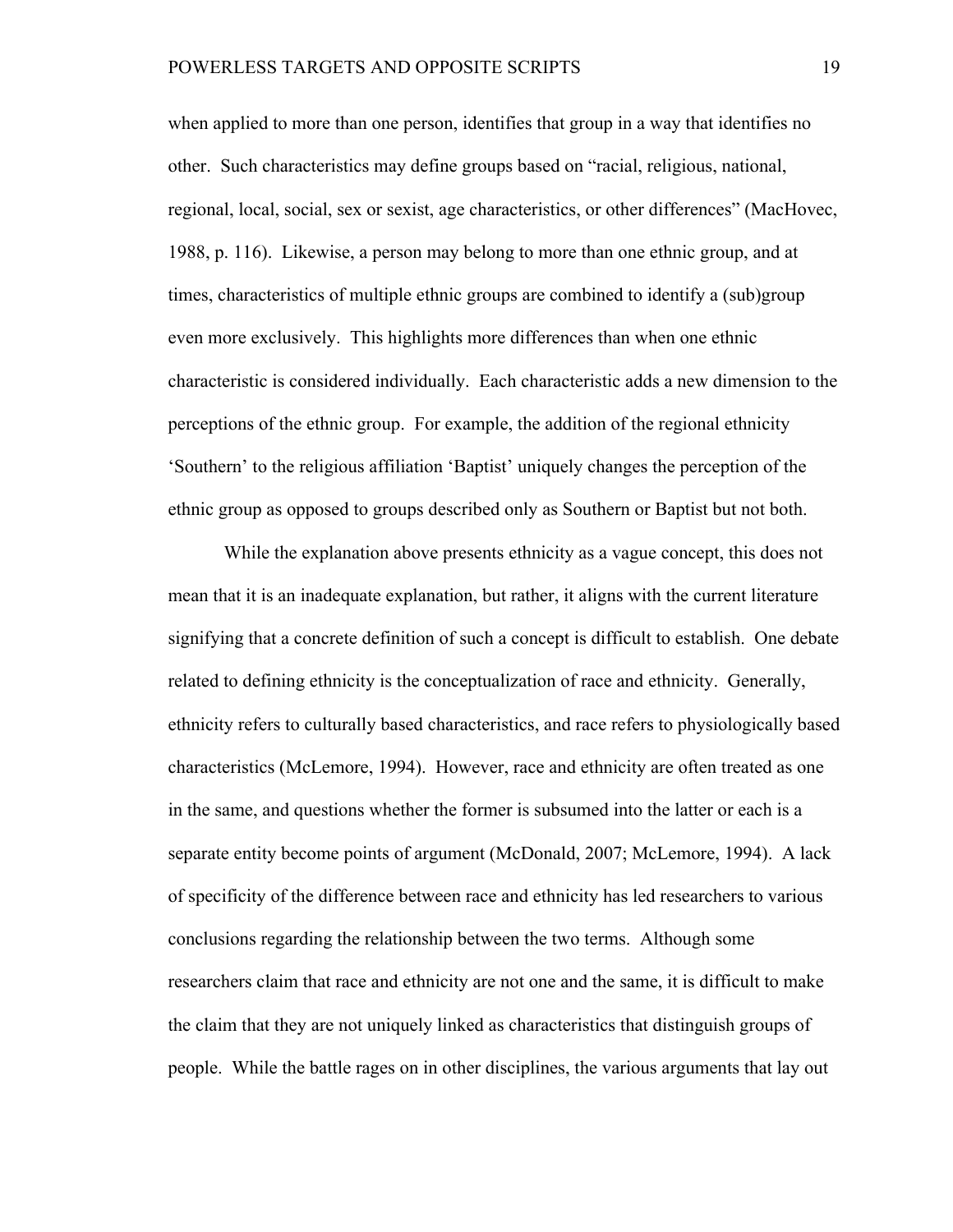a difference between the two terms are beyond the scope of linguistically based research, but it is important to note that both racial and ethnic traits are used to construct groups based on real (verified, actual) events or unfounded beliefs (stereotypes). Delimiting groups based on racial or ethnic traits provides the basis for humor that can be classified as 'ethnic'.

### **Ethnic humor**

Ethnicity is a recurring topic in jokes told around the world, and the term 'ethnic' is used in humor research to define humor which distinguishes a target not only by cultural characteristics, but race as well. From email forwards to televised comedic performances, many jokes fall into the category of ethnic humor. While these jokes can all incite reactions ranging from laughter to anger, ethnic jokes are uniquely interesting due to their ability to separate groups and place negative or disparaging traits onto people without any seemingly apparent reason. A joke is determined as an ethnic joke by the inclusion of a target whose ethnicity is significant to the joke (Boskin & Dorinson, 1998; Davies, 1990; MacHovec, 1988; Raskin, 1985). While ethnicity is typically a choice, it is a choice that gets taken away "if a group is defined and excluded by others in terms of "race" whether or not this is linked to differences in physical appearance" (Davies, 1990, p. 2). An ethnic joke has the ability to define racial groups and further stereotypes under the accepted cover of humor.

Boskin and Dorinson label ethnic humor as "one of the most effective and vicious weapons in the repertory of the human mind" (1998, p. 206). These authors explain humor as a reflection of social relationships between ethnic groups within a culture. Disparaging and demeaning semantic properties of this type of humor could mirror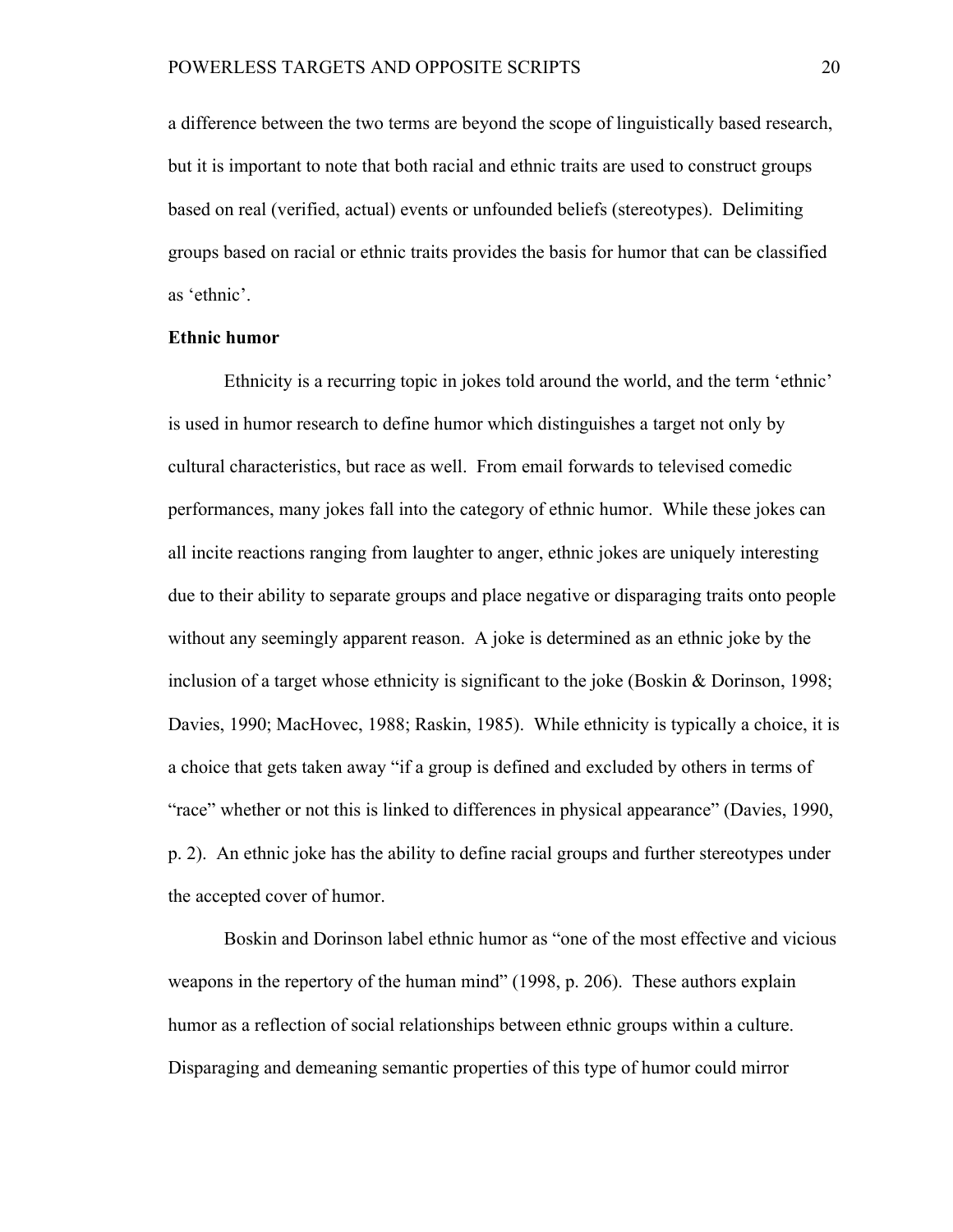underlying stereotypes, which by nature, do not hold true for every member of a group but are nevertheless generalized across a population. Even though not all agree with these authors due to a belief that ethnic jokes possess, to some extent, a unifying property (Fish, 1980), much of ethnic humor brings to light stupidity, dumbness, dirtiness, or stinginess as inherent characteristics of the targeted ethnic group (Davies, 1990; Raskin, 1985). While each of these represents a feature of a typical ethnic script, Boskin and Dorinson (1998) explain that both the majority and the minority use these scripts to their advantage. The majority uses them as a means of social control. Outliers are viewed as violating the 'norm', and such behavior becomes subject to ridicule and degradation. However, they also explain that minorities employ these scripts as a way to cheapen the stereotype, thus making them less effective.

Like most verbal humor, ethnic humor can be described by the SSTH and the GTVH as a result from an opposition in scripts. Raskin (1985) claims that the main script associated with ethnic humor is *possible/impossible*. The basic underlying opposition is that the two juxtaposed situations present in the humor face incongruities of possibility. One script is a possible, or plausible, situation, while the other one is either impossible or highly unlikely (Raskin, 1985, p. 111). The example below shows the possible/impossible script opposition:

Nurse: That's a pretty bad cold you have, sir. What are you taking for it? Patient: Make me an offer! (Raskin, 1985, p. 25)

In this joke, a more than likely interaction (the possible script) is rounded out by an impossible response (Raskin, 1985). The hearer immediately recognizes this as a joke due to the concurrence of the opposing scripts, and the humor arises out of the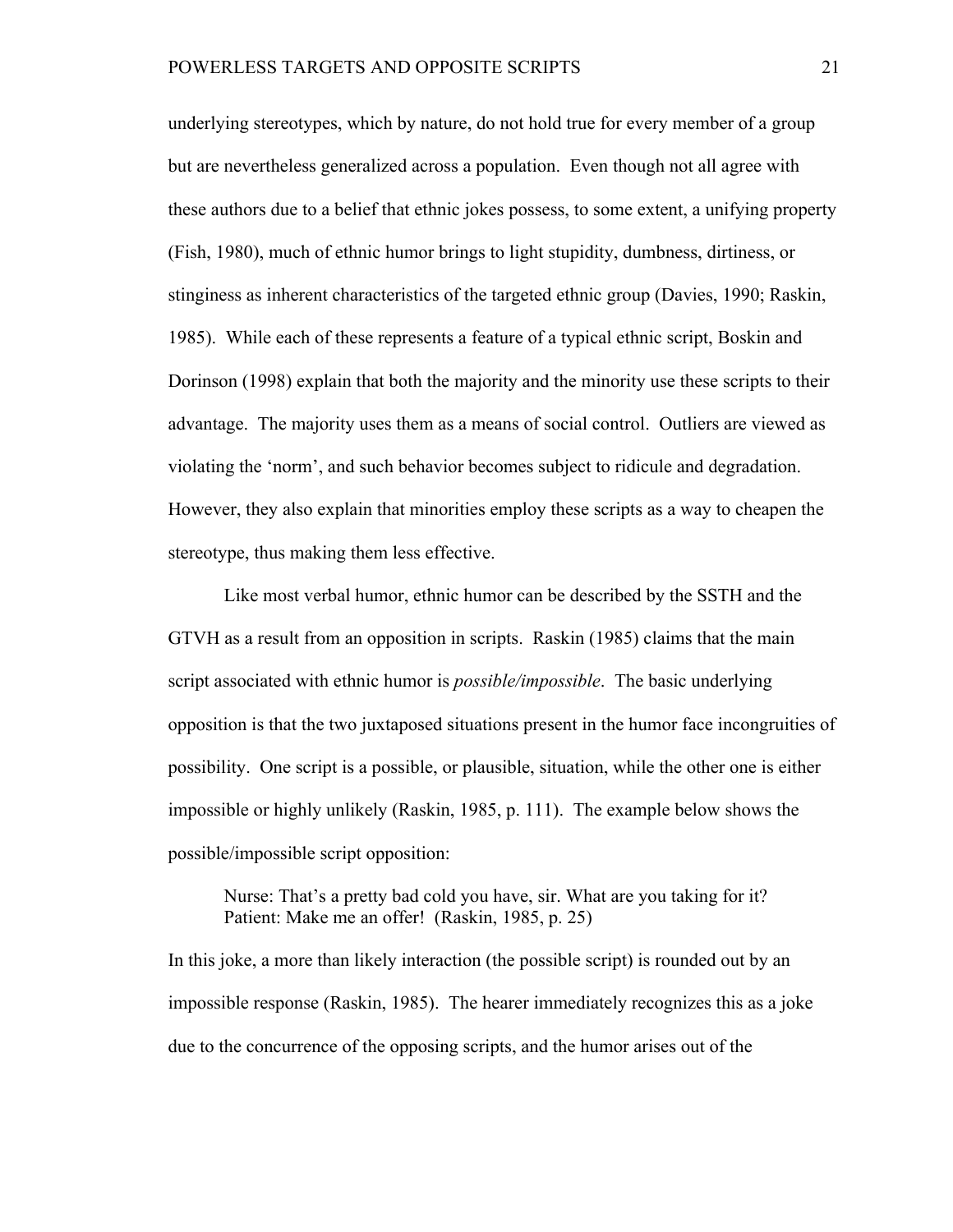impossibility of the patient's response in which he intends to make some sort of profit by selling his cold. If the patient had responded with the brand name of a medication, the humorous element of this joke would be eliminated based on the lack of script opposition.

Within the broader category of possible/impossible script opposition, researchers have specified some features that can be used to describe ethnic humor distinctively from other genres of humor such as those that belong to categories of sexual or political humor (Davies, 2004; Raskin, 1985). As is mentioned in the previous paragraphs, these features, which include characteristics of stupidity or dumbness, stinginess, dirtiness, and craftiness, are specific to ethnic humor and emerge time after time in the analysis of these types of jokes (Davies, 1990; Raskin, 1985).

#### **Stand-Up Comedy**

The reception of and the humor found in ethnic humor are largely dependent on the context in which it appears. One distinctive method of joke and humor delivery is stand-up comedy. While stand-up comedy has been described as having a social function (Mintz, 1998), a description of the elements of stand-up comedy that contribute to the present research are necessary to round out the three factors that influence the methodology of this project. We have discussed a theory for analyzing the joke and a type of joke to be analyzed, but a description of a necessary context is yet to be determined. The following includes the third and final component influencing the methodology of this research.

#### **A Context for Humor**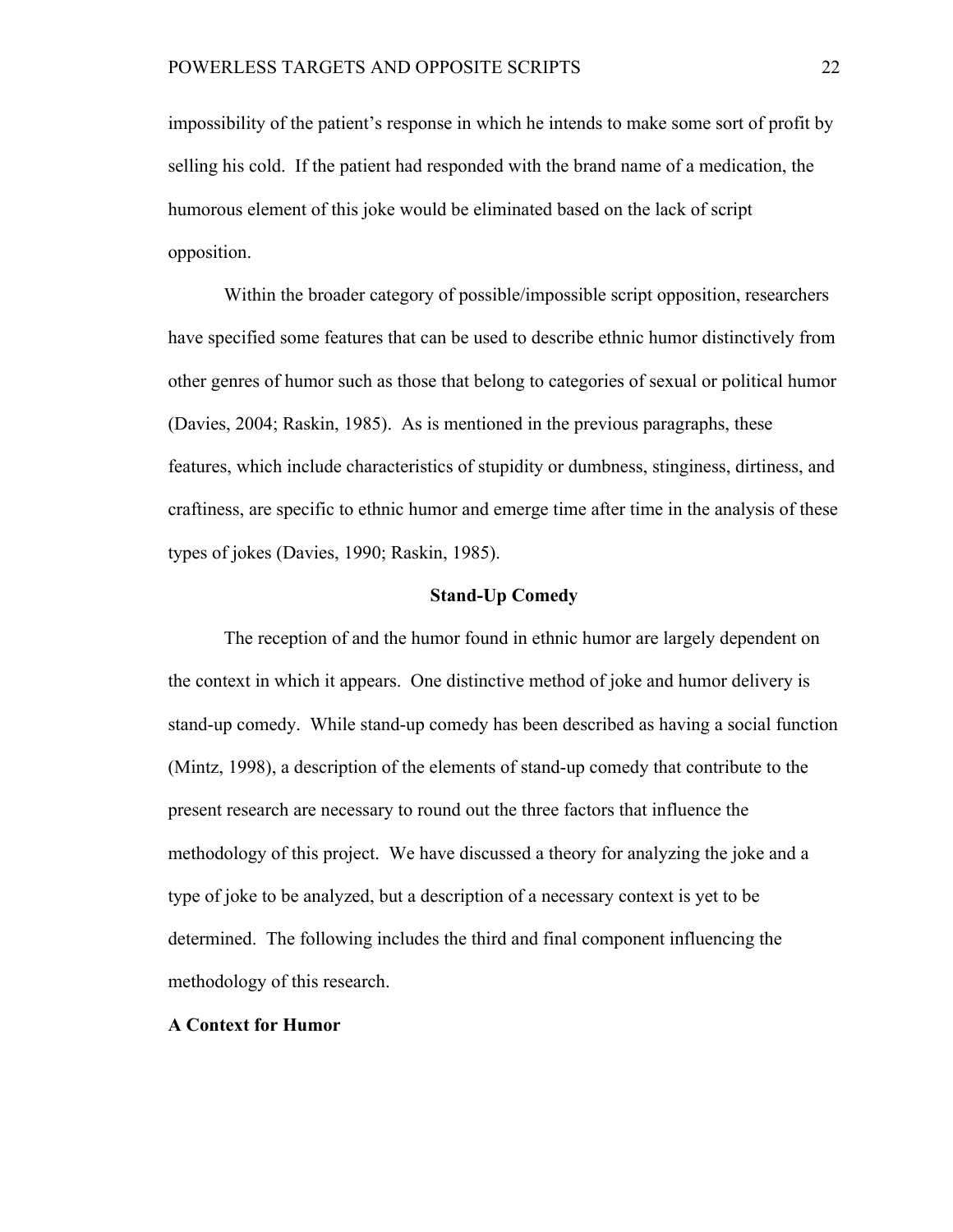Stand-up comedy creates a very complex environment for joke-telling and humor creation. Mintz (1998) asserts that this type of context for humor has a long history, and it is also deeply rooted in culture. To Mintz (1998), stand-up comedy is, at its simplest form, "an encounter between a single, standing performer behaving comically and/or saying funny things directly to an audience, unsupported by very much in the way of costume, prop, setting, or dramatic vehicle" (p. 194). Although comedic shows are as wide and varied as the personalities of the comedians who perform, stand-up routines from a variety of unique comedians have been analyzed as having an underlying social and/or cultural function (Douglas; 1978; Duncan, 1970; Martineau, 1972; Scarpetta & Spagnolli, 2009). Douglas (1978) points out that humor in jokes is often not found without the relevant cultural knowledge. The stand-up comedian, therefore, uses an audience's cultural knowledge to oppose two scripts and highlight the incongruities between them. If one script is unknown to the audience, then the comedian risks joke failure.

Being a stand-up comedian is not as simple as standing in front of a paying audience with a microphone opposing semantic scripts for a predetermined period of time. While most prescribed jokes are without an author and are told time and time again, a stand-up comedian is an inventor of humor as he or she is expected to author his or her own jokes. The comedian must also take on a persona (Mintz, 1998), interact with the audience (Scarpetta & Spagnolli, 2009), and use a variety of performative techniques to further the creation of humor (Glick, 2007). The first of these, the comedic persona, will be the influential factor in this research as it establishes the comedian as having an ethnicity, or an exclusive group with which he or she identifies.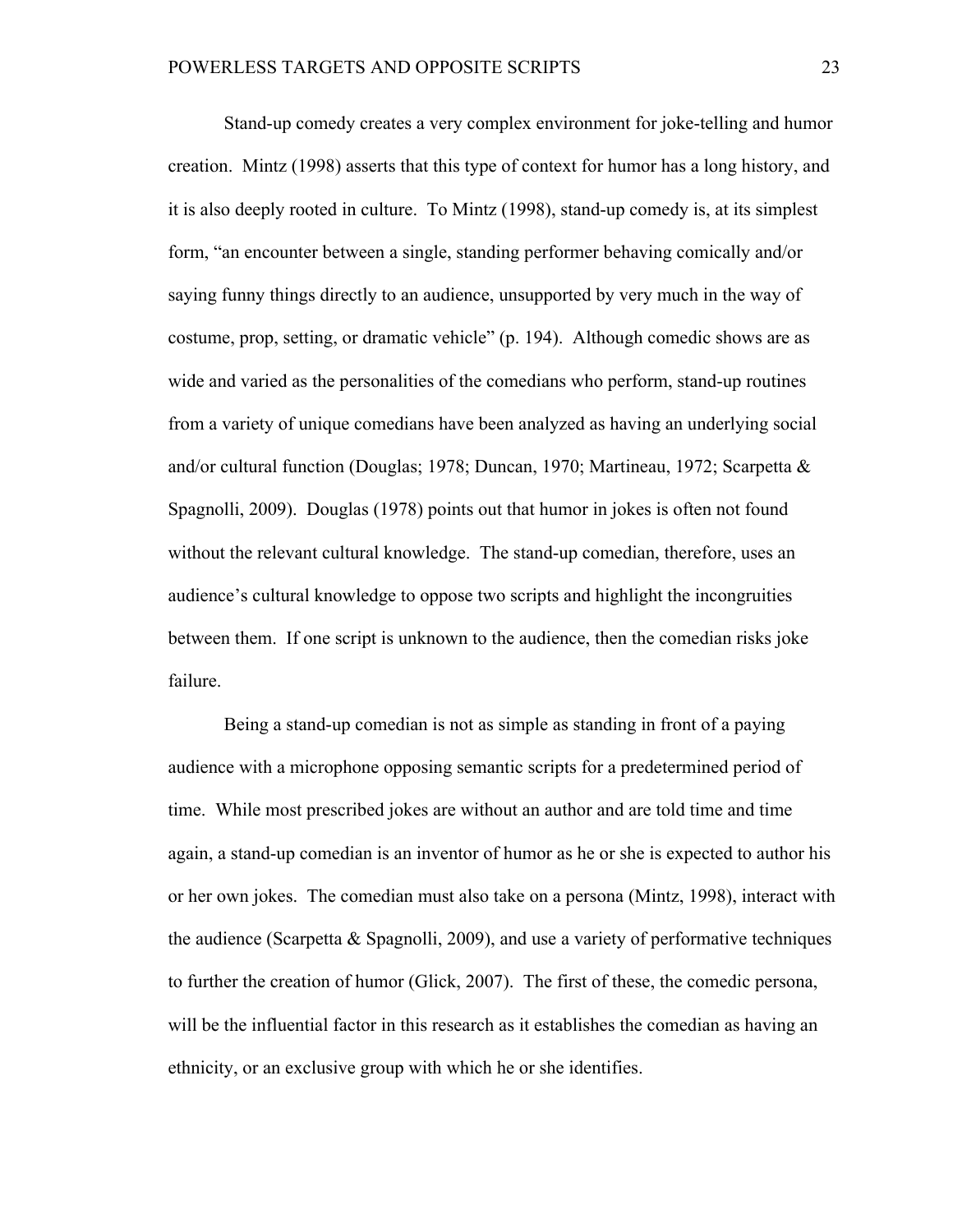### **The Comedic Persona**

One imperative skill is the ability to develop and maintain a comedic persona. To illustrate how specific personas can be, one can look at the comedic foursome that performs on the Blue Collar Comedy Tour. These four comedians – Jeff Foxworthy, Bill Engvall, Ron White, and Larry the Cable Guy – stereotypically represent the southern ethnicity of the United States. While all four attempt to appeal to the same type of audience, each comedian has a persona that distinguishes him from the other. Foxworthy is the husband and father surrounded by women but unable to understand them in any way. His jokes are typically 'clean', but he is known for a certain type of joke that is typically disparaging toward the ethnic group 'Redneck'. Engvall is similar to Foxworthy in that he focuses on husband and fatherhood. However, he is known for a brand of joke that points out the stupidity of humankind he encounters in his everyday life. White is a chauvinistic divorcee whose humor can best be defined as crude and whose everyday activities do not begin without an alcoholic beverage. Larry's persona is perhaps the most odd of them all when compared with his true identity. With his cut off flannel shirts and stereotypical southern accent, Larry physically represents the working class southerner who is commonly the target of disparaging jokes told against southerners, while his non-comedic persona hardly reflects his stage persona.

Mintz (1998) explains that the persona is a necessary aspect of a comedian's stand-up performance. He claims that the comedian "is defective in some way, but his natural weaknesses generate pity…exemption from the expectation of normal behavior" (p. 196). Due to the abnormalities in the persona and the misalignment of the persona with behavioral norms of the greater society, the stand-up comic is permitted to be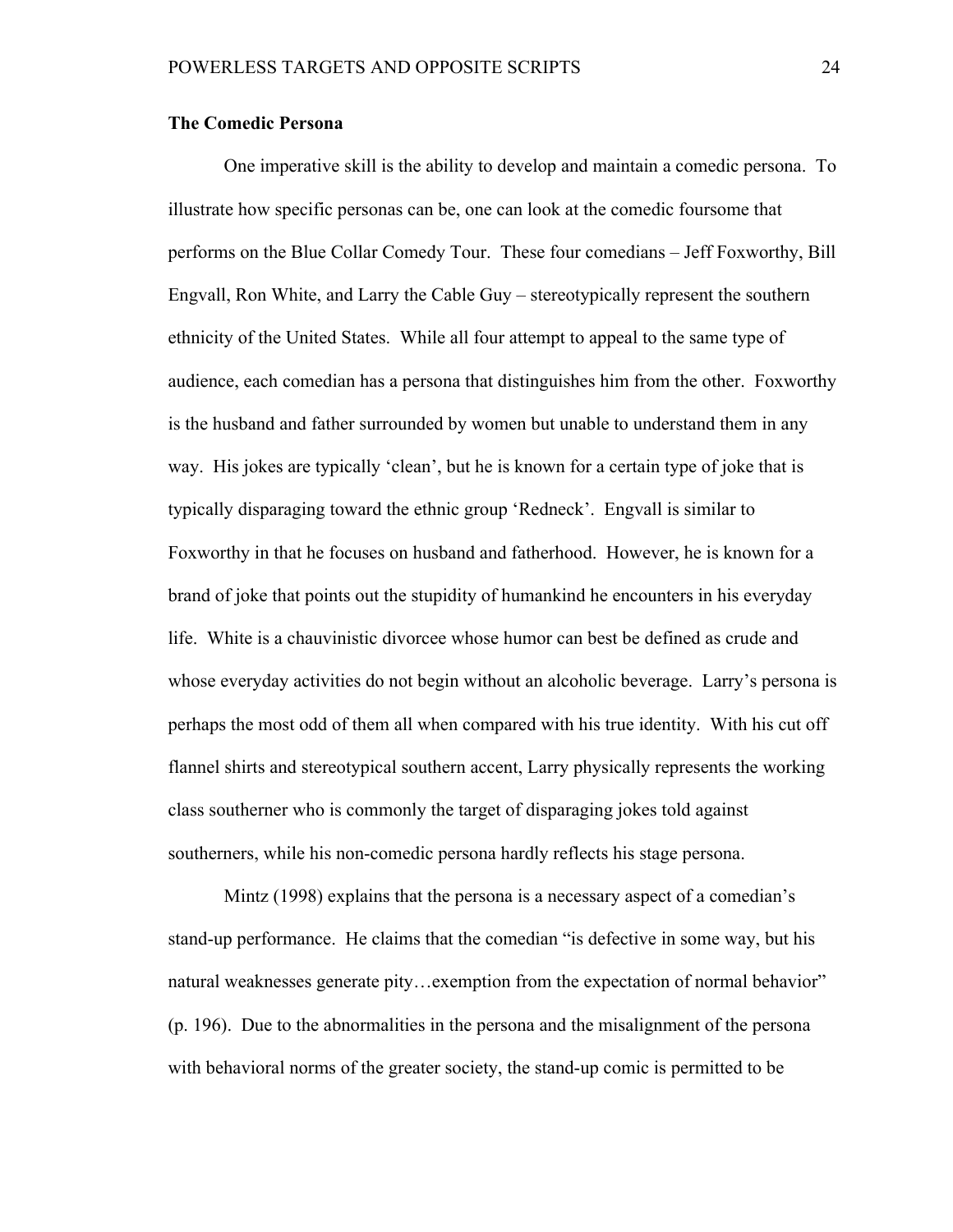deviant. The criticism he or she bestows on a target is to some extent acceptable. Mintz (1998) further explains that a comedian's shortcomings, as are highlighted in the persona, allow the audience to laugh at and find humor in self-deprecation, where the comedian targets him or herself. Humor is found in the performance because of the ideas underlying the superiority theory. Laughter is the expression of relief as a result of not suffering from the same afflictions of the target.

The comedian's persona is a real or imagined portrayal of an ethnic group. The characteristics and behaviors that the comedian incorporates into his or her performance are interpreted by the audience within the interactional context (Scarpetta & Spagnolli, 2009). These characteristics and behaviors are imposed upon the group or groups of people to which the comedian is attempting to portray. Whether real or imagined, the audience's interpretation of the comedian's persona contributes to the humor they find in the jokes (Mintz, 1998). This relationship could be further interpreted based on the target. Social status differences (i.e. minority, majority, immigrant, etc.) are crucial characteristics of the ethnic joke. This research seeks to uncover a relationship between the joke-teller and the target based on their ethnic differences or similarities. The comedian's persona and his or her depiction of the target are critical components of such an analysis.

#### **Research Questions**

Ethnic humor can be readily explained by humor theory, but the public nature of stand-up comedy shines a controversial spotlight on disparagement and degradation in joke telling. What normally would be considered offensive, racist or otherwise politically incorrect is met with acceptance and laughed at in the context of stand up comedy. The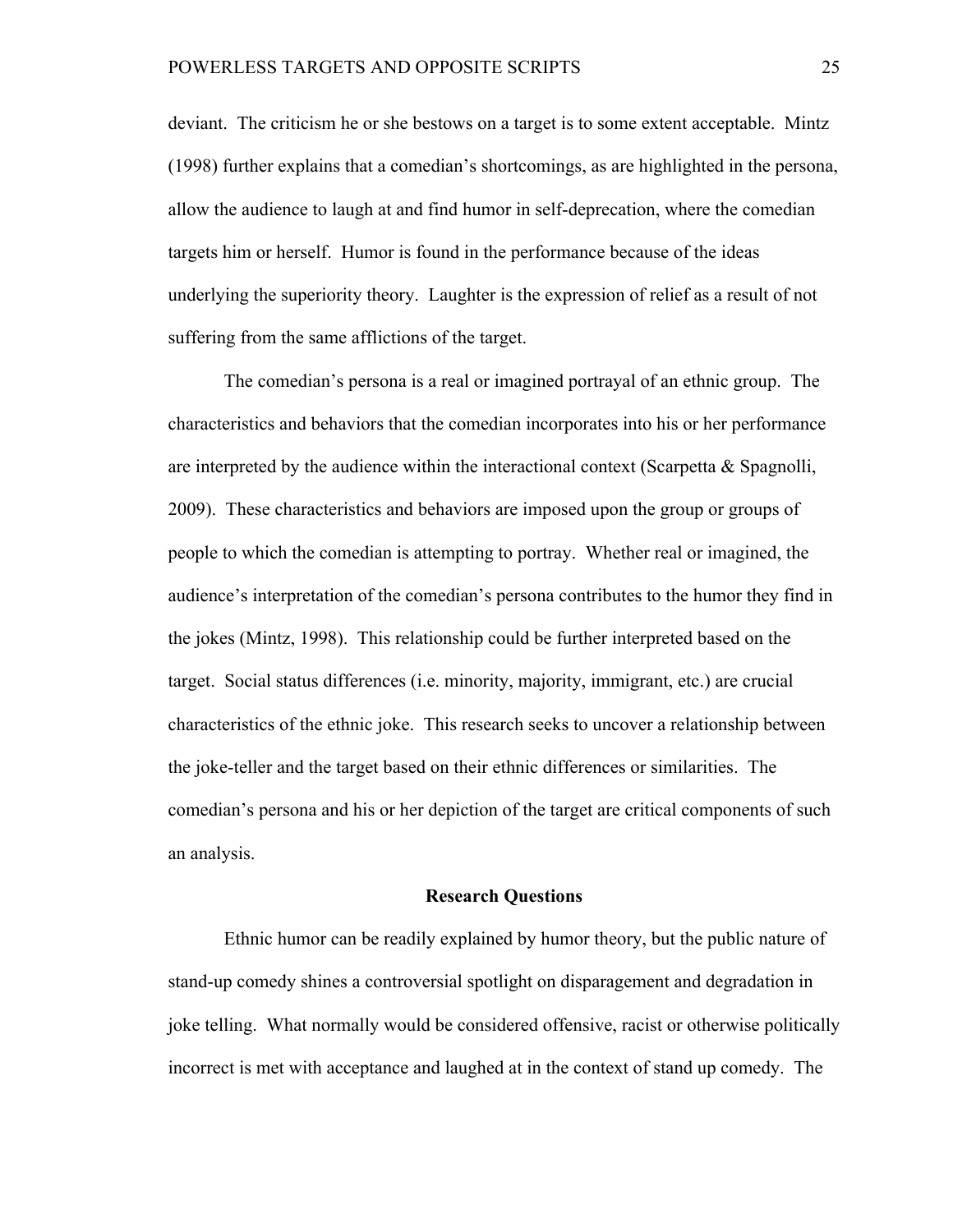atmosphere is one of expectation in which the audience anticipates the creation of humor. Based on the comedian's persona, he is allowed to engage in ethnic joke telling, whether or not the tone of the joke is light or disparaging. The overall goal of this research project will be to describe various elements of ethnic humor used in stand-up comedic performances. In order to provide an adequate description, the following research questions will be answered to provide specific details about the interplay between standup comedy and ethnic humor.

- 1. How do the knowledge resources of the GTVH inform the joke texts present in the data set?
- 2. What are the traits of the comedian's persona that contribute to the creation of a real or imagined ethnicity?
- 3. What is the relationship of the ethnicity of the joke teller to the ethnicity of the  $target(s)?$
- 4. To what extent does the target of an ethnic joke gain or lose power in relation to other characters in the joke?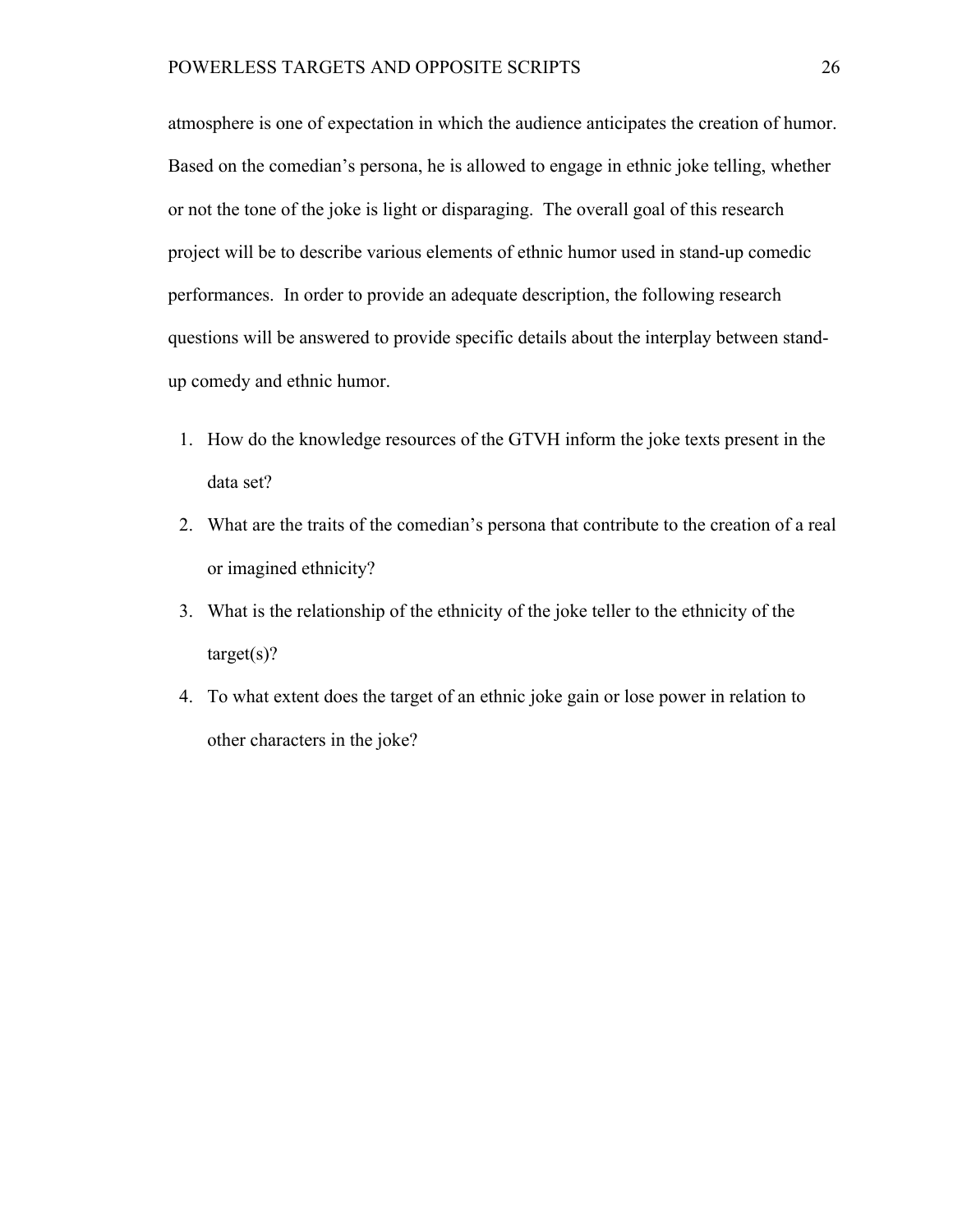## Chapter 3: Methodology

As has been mentioned previously, three components surround the analysis of a joke text: the underlying theory, the genre of humor, and the context. The research will look at the relationship between these three influences in an attempt to investigate ethnic humor in stand-up comedy. This section will be divided into two parts: the first part will explain how subjects were selected for inclusion in the research, and the second part will describe how tokens were selected and analyzed.

#### **Subjects**

The qualitative nature of the analysis of this research required a small data set gathered from a small amount of subjects. When choosing subjects, the following issues were taken into consideration: context of performance, type of performance and gender, ethnicity, and age of the comedian.

### **Context of Performance**

Stand-up comedy routines can be found in a variety of places such as the Internet, DVDs or VHS tapes, radio programs, and television programs. From short vignettes to hour-long specials and solo performances to comedy duos and trios, a wide range of stand-up comedy is available for audiences. For this study, restrictions were placed on what context of performance was acceptable for the data set in order to limit the variables among the subjects. First, all performances were taken from a show called Comedy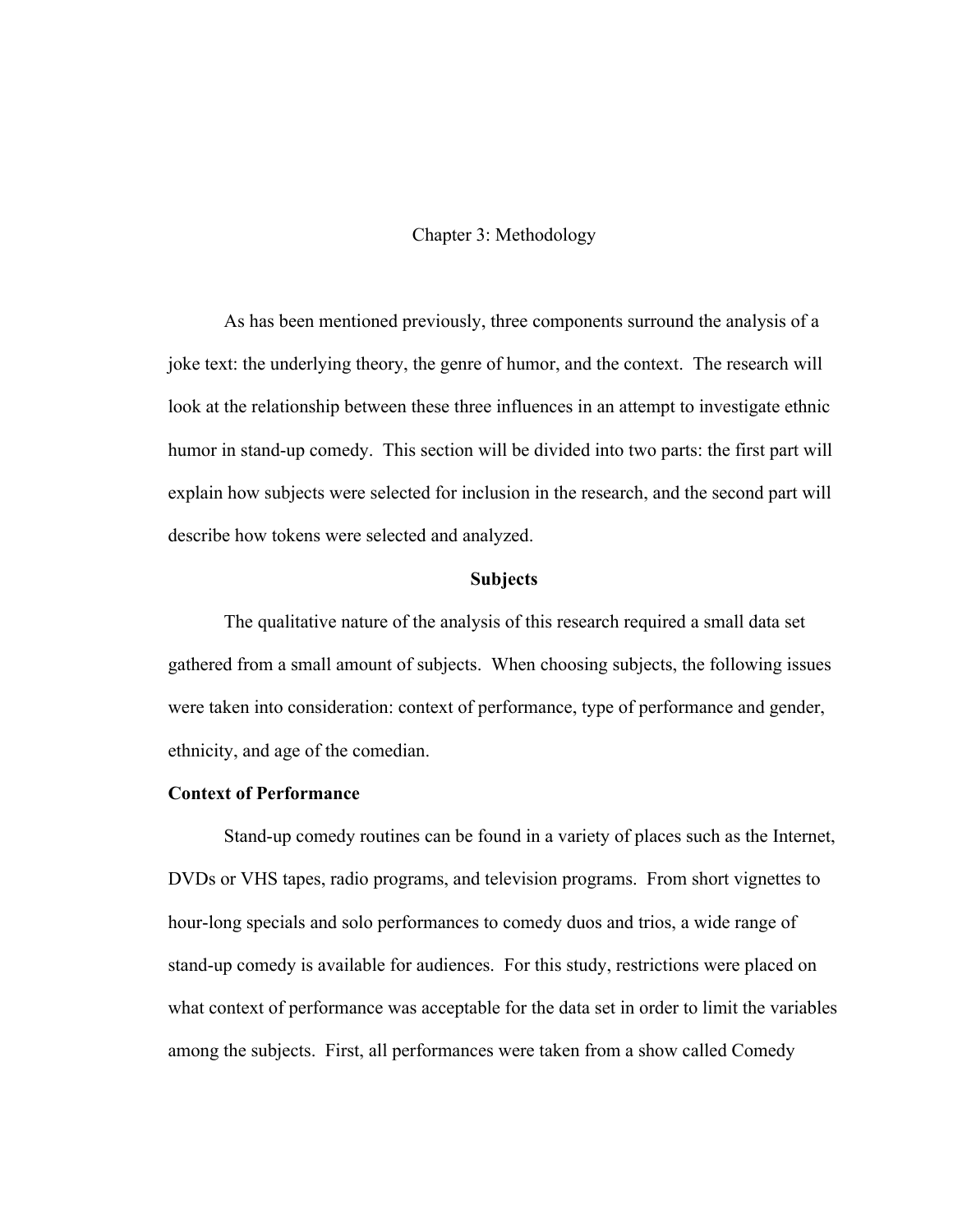Central Presents, which has been airing on the television station, Comedy Central, since 1998. Comedy Central Presents is a show that "has showcased the finest comedians doing their finest work on the finest stage on television" (comedycentral.com, 2011). The television station's own website boasts that they provide something for every fan. It appears that viewers can expect that only the best comedians will perform each Friday night. Therefore, this particular television show provides a variety of comedians within a very similar context. Comedians who appear on Comedy Central Presents are not the same in terms of style, comedic persona, or genre, but rather, they are labeled as the best of them all.

By limiting the data set to only those who have been featured on Comedy Central Presents, I built a random data set of comedians of the same caliber performing under the same conditions. Each performance is approximately 21 to 22 minutes in length, but is referred to as a 30-minute set because of commercial time as the showed is aired on cable television. The primary advantage of this show is the consistency in the variables that contribute to each performance. All shows are the same length and are grouped by seasons. A season for Comedy Central Presents is a group of performances that aired during the same calendar year. For example, season 14 is comprised of 24 performances that aired during 2010. All performances during a season are filmed on the same stage in front of a live audience.

#### **Type of Performance**

Once the context of the performances was chosen, I formulated a list of potential subjects, which was relatively uncomplicated because an inventory of comedians who have been featured on Comedy Central Presents is readily available on Comedy Central's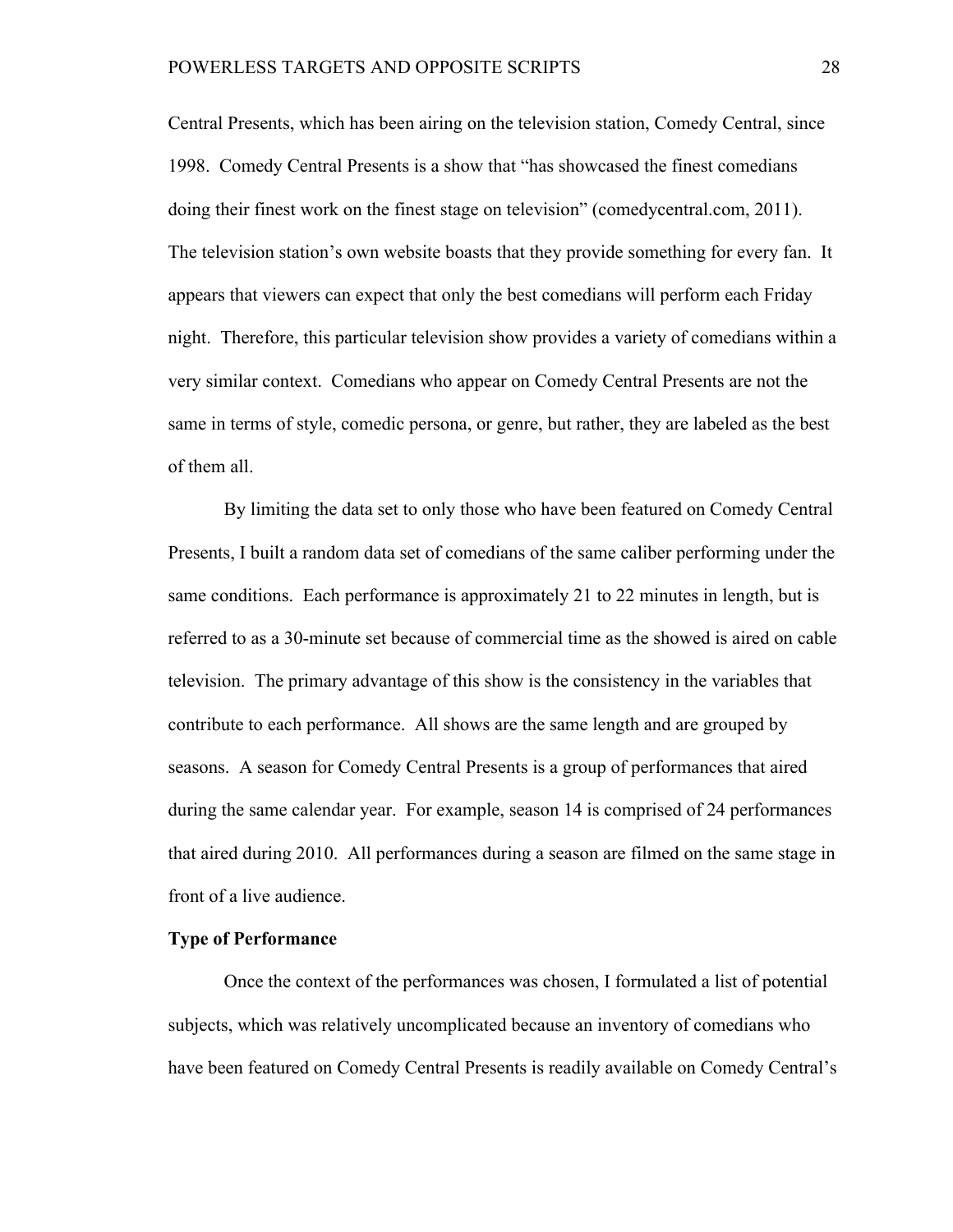website. Once this list was prepared, it was necessary to systematically narrow down potential subjects based on a range of factors. The first round of eliminations concerned the type of performance. The comedic sector of the entertainment industry provides something for everyone. If an audience prefers the ventriloquist act of stand-up comedy, they would likely choose to see Jeff Dunham, whereas an audience with musical tastes would likely choose Stephen Lynch whose stand-up performance is primarily done with his guitar and humorous self-composed lyrics. Another type of performance is the comedy duo. Comedians such as the Sklar Brothers provide unique twists on their act by joking with each other, echoing each others jokes, and finishing the others joke. Another comedy duo, Hard 'N Phirm, work together by creating humor through song. The variety present in stand-up comedy acts range from simple, which is defined as one person with no props or effects, to more complex with musicians, ventriloquists, and comedy duos. For this research, only stand-up performances at their simplest were considered. A simple stand-up performance is one that includes "a single, standing performer behaving comically and/or saying funny things directly to an audience, unsupported by very much in the way of costume, prop, setting, or dramatic vehicle" (Mintz, 1998, p. 194). The first part of this definition excludes comedy duos and/or trios, while the second part of this definition excludes musical acts, ventriloquists, and the use of any other type of prop for humorous effect. As a result, all comedians exhibiting any form of stand-up other than the 'simple' form described above were removed from the list.

## **Gender, Ethnicity, and Age**

Regarding gender, all comedians chosen for this study were male. Since it has been established that ethnicity can refer to all types of differences including gender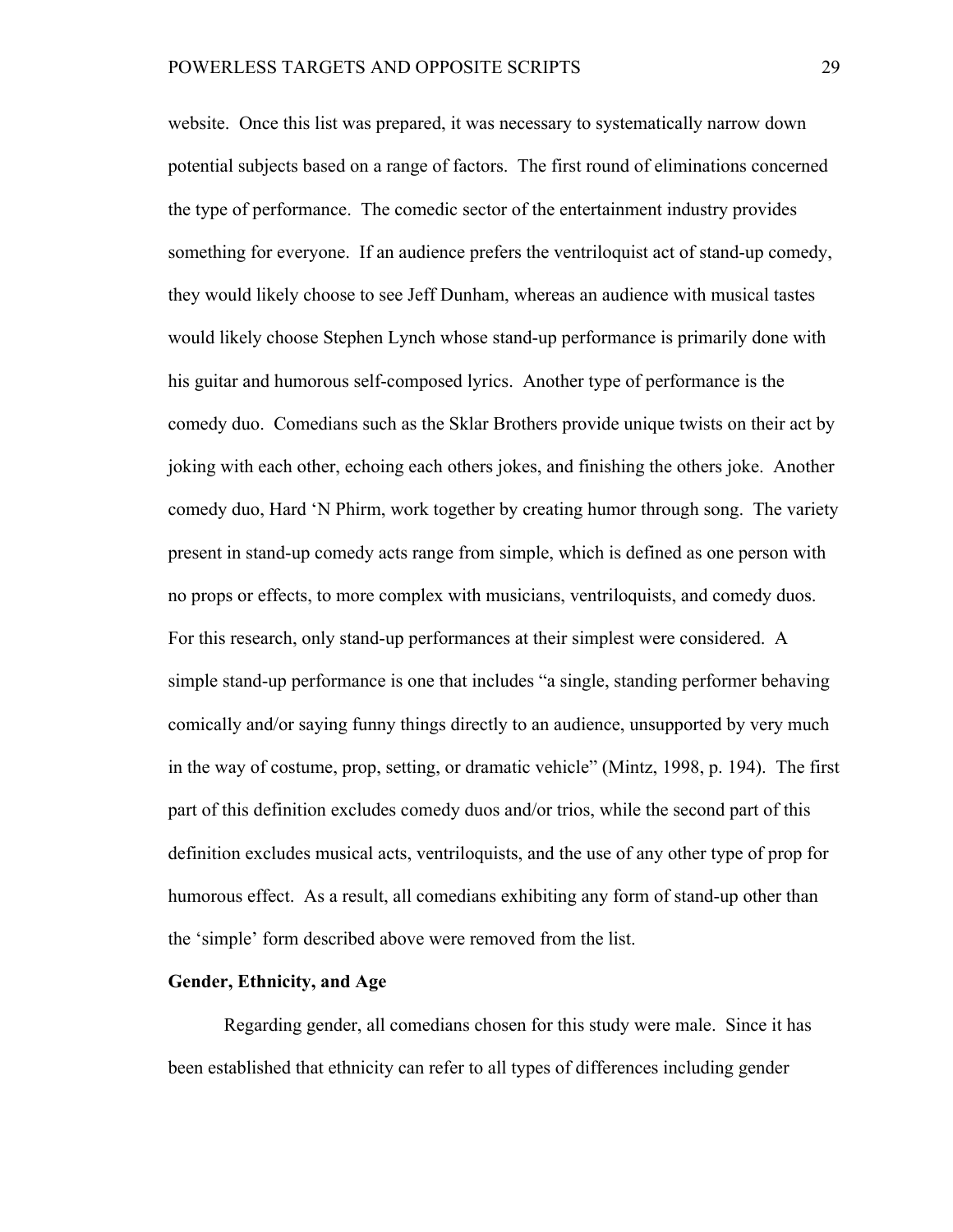(MacHovec, 1988), male and female comedians should be regarded as belonging to two separate ethnicities. For example, an African American female comedian could not be categorized into the same group as an African American male comedian because of the gender variable present between the two. While it is not beyond the scope of this research to analyze female comedians of various ethnicities, one major factor comes into play and that is the small number of female comedians in the industry today. Equivalent male and female groups could not be created using Comedy Central Presents. Therefore, the gender variable was eliminated.

With the data set limited to male stand-up performances aired on Comedy Central Presents, the next step limited the data set by ethnicity. To be considered for this study, a comedian must have openly identified his ethnicity as belonging to one of the following categories: Caucasian, African American, Hispanic, and Asian. As Davies (1990) explains, ethnicity is based on how people view their own ethnicity as well as how others view them. Therefore, the remaining candidates were individually researched and placed into one of the ethnic categories mentioned above. Information concerning a comedian's ethnicity can be easily located. The majority of the comedians have their own website in which they openly state their affiliation with an ethnic group. Candidates were excluded if they identified themselves as an ethnicity that is not being considered in this study. For example, one of the subjects in the study, whose name is Dat Phan, is an Asian-American who often refers to his Vietnamese heritage in his act. His personal biography on his website states that his "mission is to bring a more positive portrayal of Asian-Americans to mainstream entertainment and Hollywood" (www.datphan.com, 2011).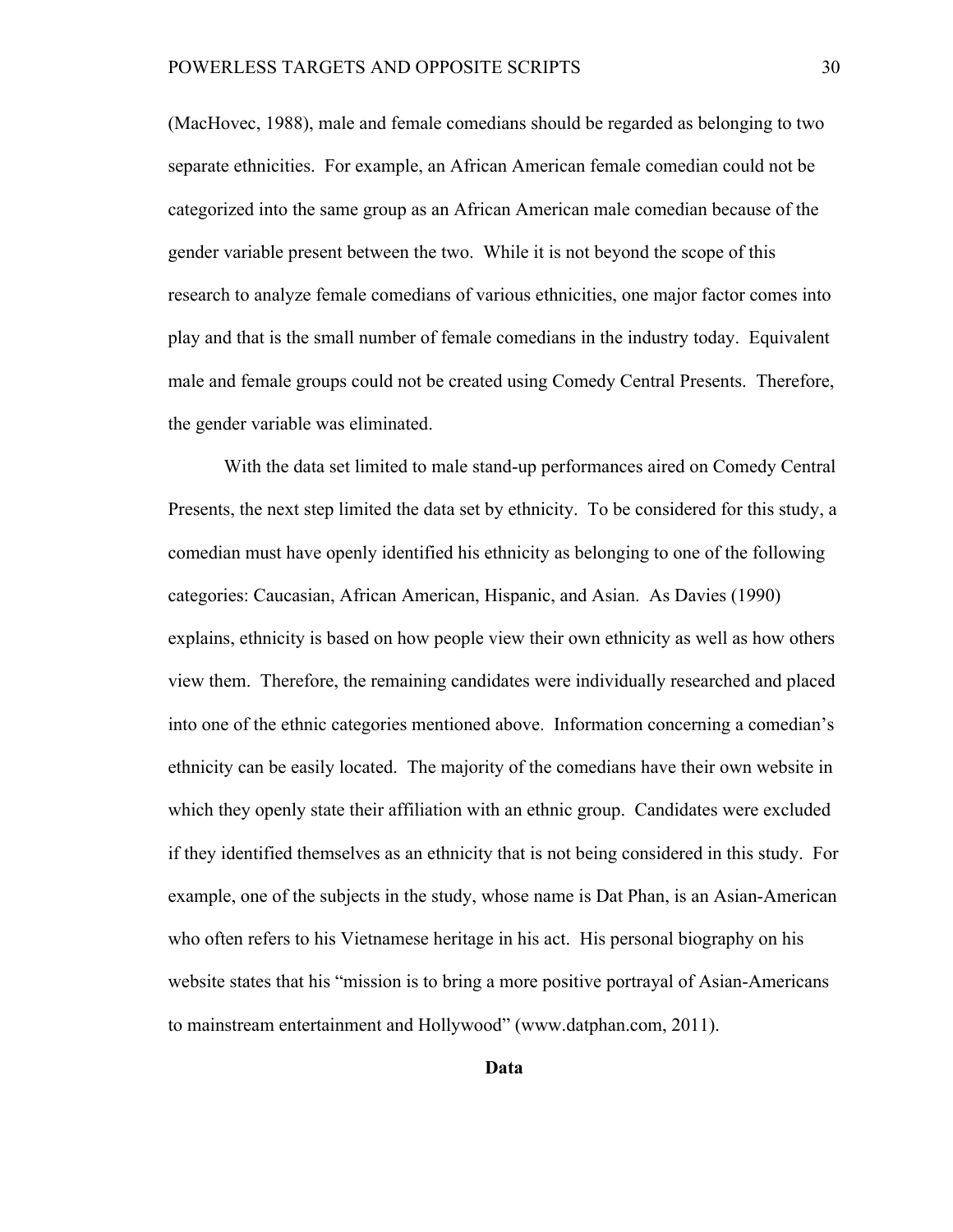Within each comedian's performance, two types of joke texts were identified: ethnic joke texts and non-ethnic joke texts. The joke texts were categorized as ethnic or non-ethnic based on pre-established criteria. Then, the ethnic joke texts were analyzed in order to answer the research questions in this paper.

### **Token Selection**

Each comedian informs the present research with a variable amount of tokens. Therefore, I conducted an analysis of each performance in order to separate the joke texts into two categories: ethnic jokes and non-ethnic jokes. For the purpose of this research, ethnicity will be considered as belonging to one of four categories: African American or black, Asian American, Caucasian, or Hispanic. Since the definitions of ethnicity are not limited to skin color but include other characteristics (i.e. gender, age, sexual orientation), it is probable that all joke texts could be considered ethnic. If joke texts targeted females or the elderly, they would be potential ethnic joke texts; however, one significant aspect is the comparison between the ethnicity of the joke teller and the ethnicity of the target. In order to compare across all groups, the ethnic joke texts must be specific to the ethnicity of the subject participating in the data set. Since all are male, joke text targeting females are not considered ethnic. The same situation arises with sexual orientation. Evidenced by the heterosexual stance they take in joke texts regarding sexual intercourse and/or their marital status, all comedians in this data set appear to be heterosexual males. Without equivalent groups represented in the data set, cross-ethnic considerations and comparisons cannot be made. Therefore, ethnic joke texts are categorized as such based on the targeting of African Americans, Asian Americans, Caucasians, and Hispanics.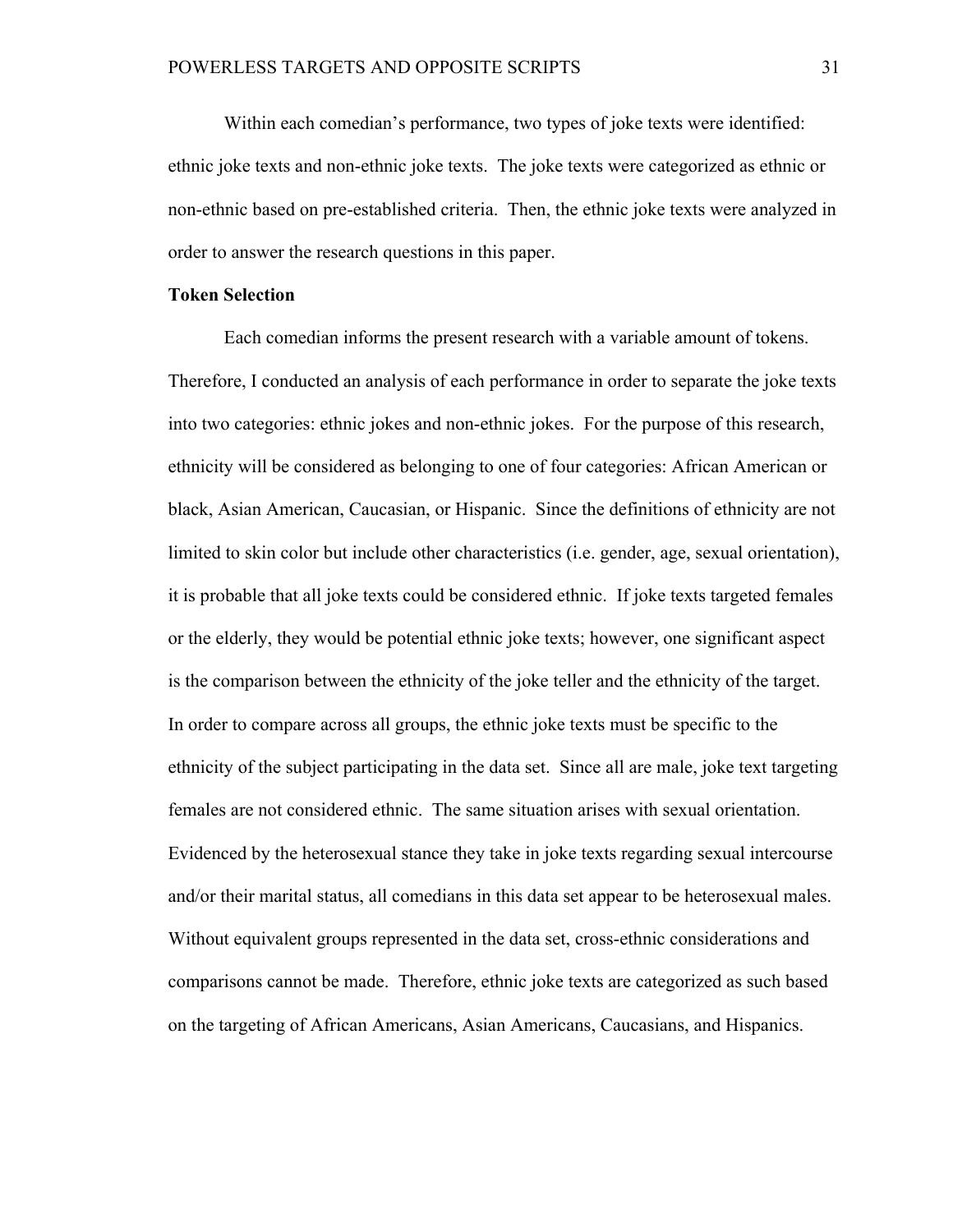Comedian's created ethnic joke texts by explicitly stating the target ethnic group or implying a stereotype, allowing the audience to make a connection between two opposing scripts. Two main types of ethnic jokes appeared: those in which an entire ethnic group was targeted and those in which an individual was representative of an entire ethnic group.

## **Token Analysis**

I transcribed each performance in order to analyze the semantic content of each token comprising the data set. While the numbers of tokens selected from each comedian varied, each token was examined on four different levels. The ethnic joke texts were first described according to the knowledge resources of the GTVH. Then, the second level of analysis sought to describe the comedian's persona. Thirdly, I examined the relationship between the ethnicity of the joke teller to the ethnicity of the target or target group. Lastly, the power gain or loss of the target was determined in order to present the final portrayal of the target to the audience.

**Knowledge Resources.** There are six knowledge resources (KRs) described by Attardo and Raskin (1991); however, only five are used in the analysis of the joke texts. The logical mechanism will not be considered here as it has been argued as an unnecessary component of humor analysis (Davies, 2004). The use of the KRs established a baseline for joke text comparisons. The following chart presents how each KR breaks down each joke text into analyzable components across comedians. Table 1: Knowledge Resources Used to Inform the Joke Text

| <b>Knowledge Resource</b> | Manner in which the KR informs joke text                 |
|---------------------------|----------------------------------------------------------|
| Language $(LA)$           | In what ways does the comedian manipulate dialect and/or |
|                           | accent to create humor in the joke?                      |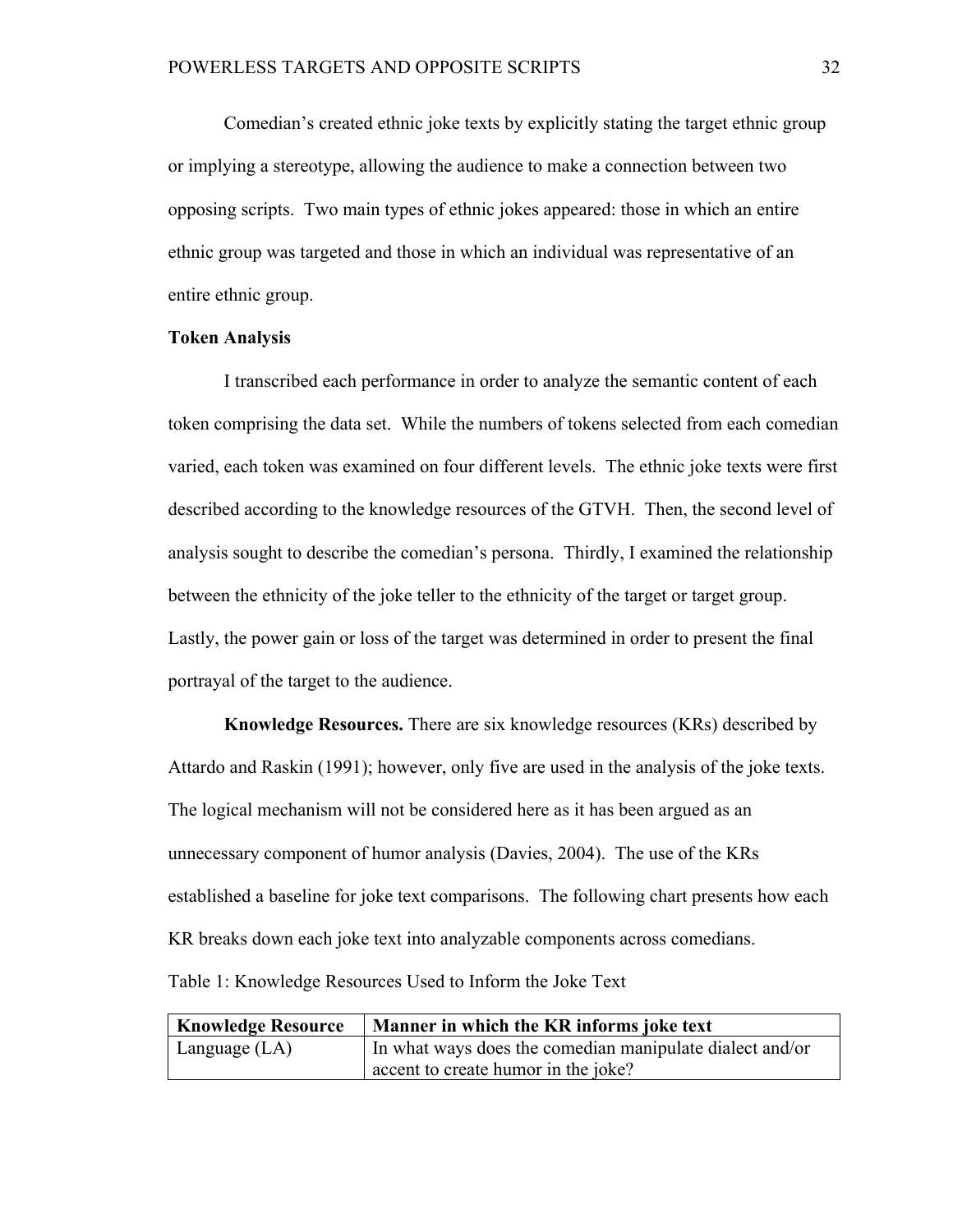| Narrative Strategies   | What method is used to convey the joke text? (i.e.            |
|------------------------|---------------------------------------------------------------|
| (NS)                   | expository, riddle, question and answer sequence, etc.)       |
| Target $(TA)$          | What are the characteristics of the target that contribute to |
|                        | the establishment of an ethnicity?                            |
| Situation (SI)         | In the joke text, who and/or what is involved, where does the |
|                        | event take place, and what are the targets doing?             |
| Script Opposition (SO) | What scripts are opposed in the joke text to create humor?    |

Each ethnic joke text present in the data was comparable to all other joke texts based on these five categories. Dat Phan, a Vietnamese American, is one of the subjects belonging to the Asian American comedian group in this study. One of his ethnic jokes concerned the Vietnamese takeover of the United States. The following excerpt is used to demonstrate the analysis of an ethnic joke text according to the KRs:

(1) …Before we left Vietnam, what was the final meeting? (Vietnamese accent) "Vietnam, listen up! Final meeting. I been thinking bout it. I know the perfect job for us, ok? The Japanese people take over, they make the VCR. That's a good plan there. I also heard they make the fortune cookie. German, they take over they make the farfa- auto- da car. Vietnam, we take over by doing pedicure. That's how we take over "

Phan uses a Vietnamese accent, which is in stark contrast to his standard English (SE) dialect that he uses in the majority of the show. He delivers through a combination of narrative strategies. This excerpt is a question and answer sequence, and within the answer, we see the triple sequence strategy. This occurs by the reference to the Japanese, the German, and finally, the Vietnamese, where the punch line occurs. The target of this ethnic joke is the Vietnamese, but more specifically referencing those associated with the Asian-owned nail salon stereotype. The joke text involves Vietnamese citizens in Vietnam preparing for domination of a new country. The situation concerns their planning and related thought processes. Finally, the scripts opposed in this joke text are smart vs. dumb. Phan is contrasting more complicated, technological means of takeover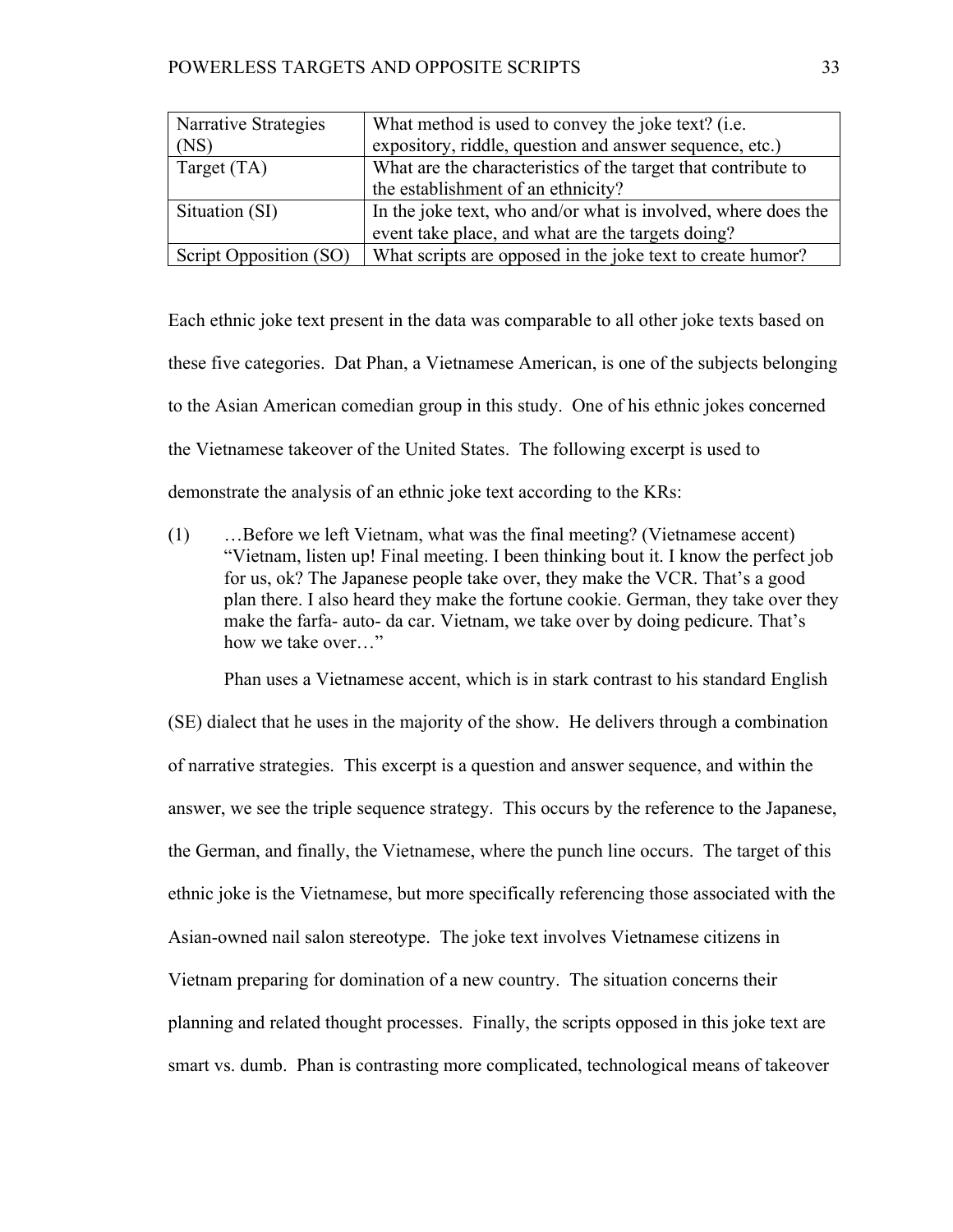(i.e. VCR and car) with the more artistic manicure/pedicure. Phan presents Vietnamese immigrants as dumb in comparison to Japanese and German immigrants to the US.

Regarding script opposition, Raskin (1985) identified an overarching category or real-versus-unreal scripts. As was previously mentioned, the subcategories of script opposition were as follows: normal vs. abnormal, possible vs. impossible, and actual vs. nonactual. The joke texts present in the data set were categorized based on these subsets. Furthermore, the joke texts will also be classified according to the most common features associated with ethnic humor. These features can be found in Raskin (1985) and Davies (1990; 1998) and are also explained above. The categories were dumbness or stupidity, stinginess, craftiness, and dirtiness. Any outlying scripts will be described and categorized as 'other' unless major trends appear in the data.

**Comedic Persona.** The comedic persona of each participant is determined by two important aspects of his stage presence: his pragmatic or social defects and his ethnicity. Comedians create personas through the jokes they tell and physical mannerisms present on stage. Mintz (1998) claims that a comedian's persona is identifiable in his or her defects. Also, he explains that a comedian's persona can also be explained according to the social norms they deviate from and ridicule in their performance. In analyzing the semantics of the joke texts, a description can be provided of the comedian's persona.

The follow example of comedic persona is taken from the African American comedian, Lavell Crawford, who is included in the present data set. His jokes work together to establish a persona whose main defect is his weight. While not attempting to hide his obesity, his jokes make the audience develop pity for him. Some of his jokes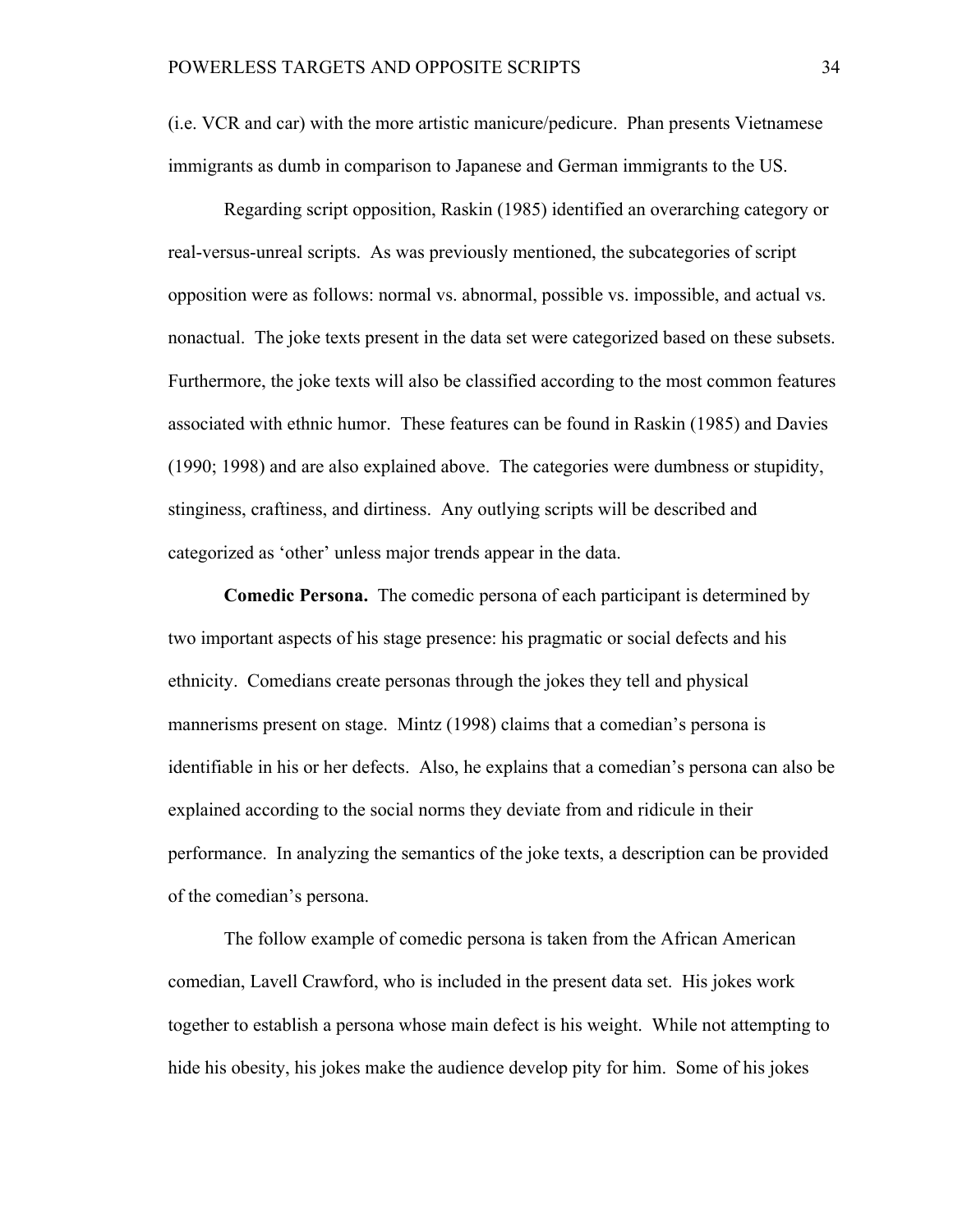concern his dangerous love for Burger King Whoppers, his fear that a shark will find him and swim back to his family to alert them to a potential "lifetime supply of dark meat", and his failed attempt at suicide because he was too heavy to hang himself from his mother's ceiling fan. His ethnic jokes texts explicitly identify himself as a black man. The following examples are taken from the written transcript of Lavell Crawford to illustrate his explicit statements regarding his ethnicity:

- (2) And I forgot, black folk give everything a nickname. We don't even call diabetes 'diabetes', we call it 'the sugar'. I said, "Mama, I got the sugar."
- (3) Then a security guard came outta nowhere and said, "Look black guy, this is white Heaven. Black Heaven's somewhere near Harlem."
- (4) (Concerning Black History Month) …But we need to get celebrating. We should at least get some free chicken, chicken coupons to our favorite chicken restaurant anywhere we want. And we should be able to drive down a predominately white neighborhood as fast as we want and the police can't pull us over.

With explicit references to his defects and ethnicity, Crawford creates a persona for audience members to identify with or disassociate with, both situations resulting in humor. Through joke text analysis, the comedic persona was described for each subject in the data set.

**Joke Teller and His Targets.** After having established a comedic persona, I juxtaposed that of each comedian to his various targets within the ethnic joke texts. In this way, social differences were highlighted to provide information that underlies an analysis of the relationship of the comedian and the target. These differences were then compared up against the power loss or gain of the target. In ethnic humor, the target is presented as having some unique characteristic, which can be linked to the target's ethnicity. One variable that could influence the ethnicity of the target of the joke is the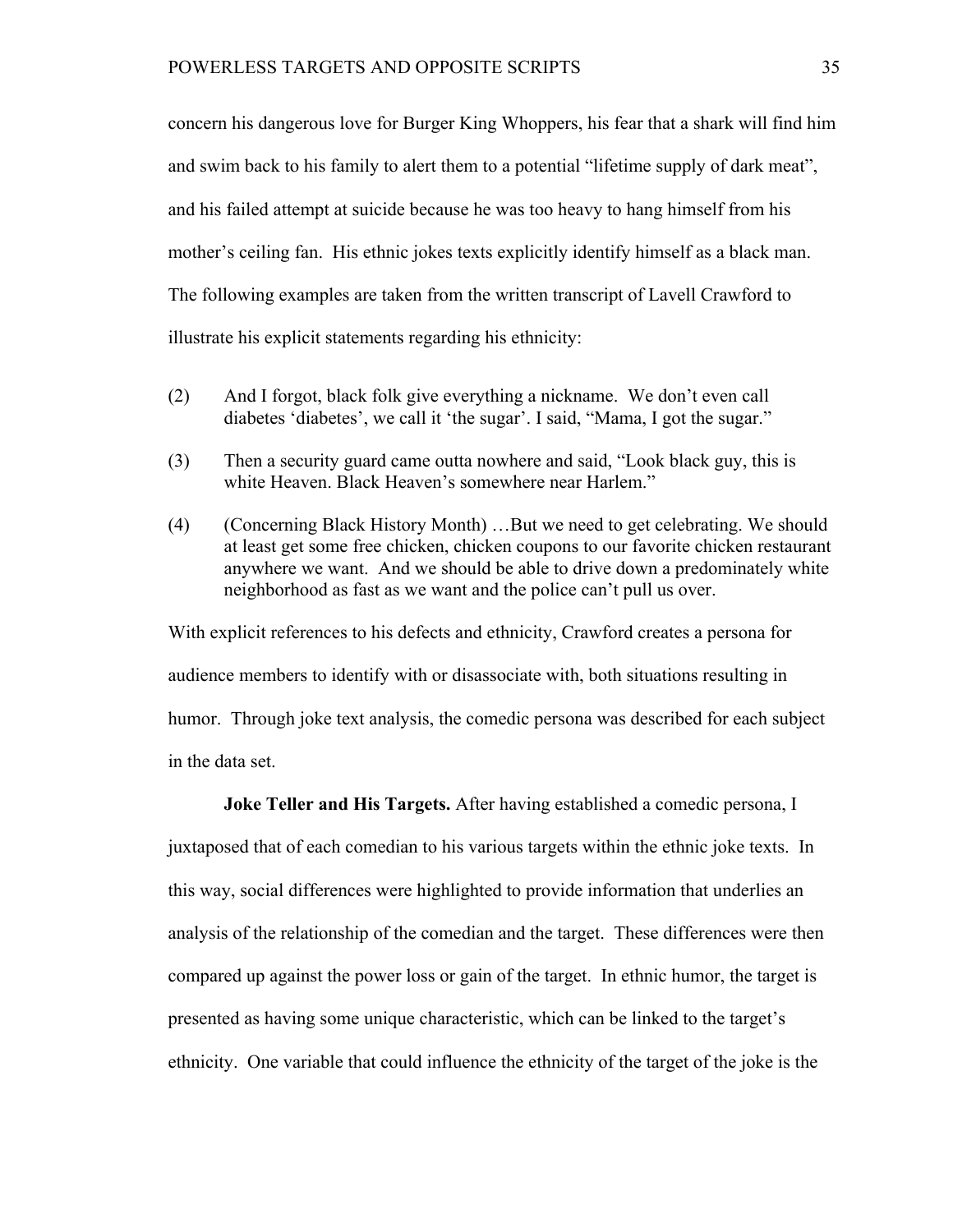ethnicity of the joke teller him or herself. Based on the power relationship between the target and others, which could include other characters or the comedian, trends were sought for the purposes of analyzing who targets who and if the ethnicity of the joke teller influences who they choose not to target. For example, if a Caucasian comedian chooses to target the Asian ethnic group, but never targets the Hispanic ethnic group, does this have any significance? Descriptions of this type of data are present in the analysis.

**Power Loss or Gain.** As mentioned in the previous chapter, ethnic humor can be a tool for social control or change (Boskin & Dorinson, 1998). Whether by cheapening a stereotyping or promoting one, comedians can have an impact on socio-cultural values. By taking power away from a powerful group, a comedian can make light of various types of discrimination. On the other hand, a comedian can perpetuate social stereotypes by taking power away from an already powerless ethnic group. In all the joke texts that comprise the data set, a winner and loser was identified based on the power loss or gain by the target.

### **Conclusion**

After each joke text was individually analyzed for the aforementioned, I searched for trends within each ethnic group. These trends were then qualitatively compared across the ethnic groups present in this study. First, the GTVH is used to highlight the knowledge resources (KRs) used to inform the ethnic joke texts of each comedian. It is important to note that not all KRs are discussed for each comedian, but rather, the KRs that are most influential throughout the entire set of ethnic joke texts within one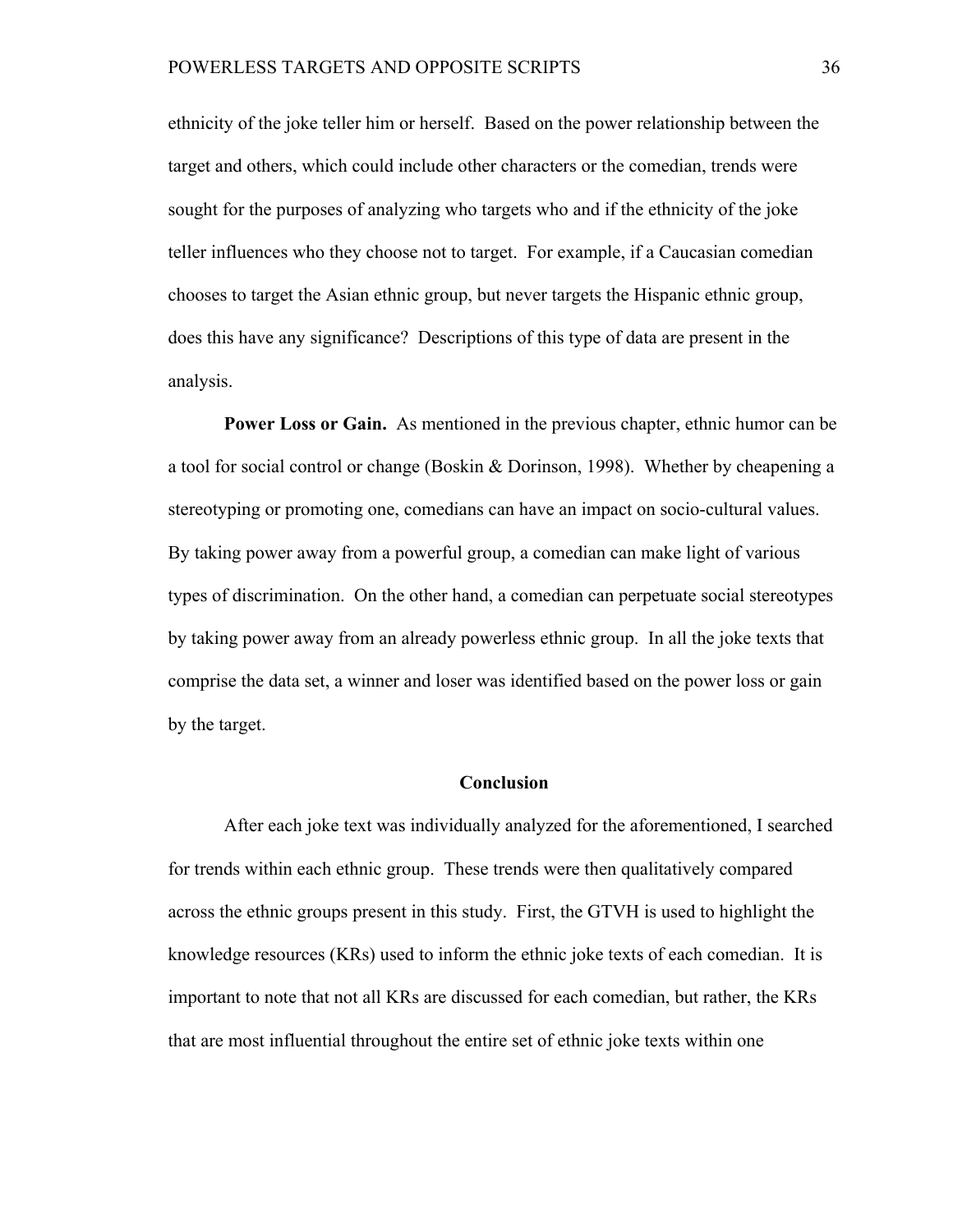comedian's performance are used to describe the data set of each individual comedian. The information collected from the initial analysis sheds light on the comedic persona of each individual. The third and fourth analyses explain the relationship between the comedian and his targets and the power loss or gain by the targets in the joke text, respectively. Following the presentation of each comedian in the data set, trends across each ethnic group are discussed. More specifically, chapter four discusses the African American group and chapter five discusses the Caucasian group. The final analysis chapter, six, focuses on the similar trends that are present in the Asian American and Hispanic group. The final chapter of this research presents the overall trends found within each ethnic group and the differences between them.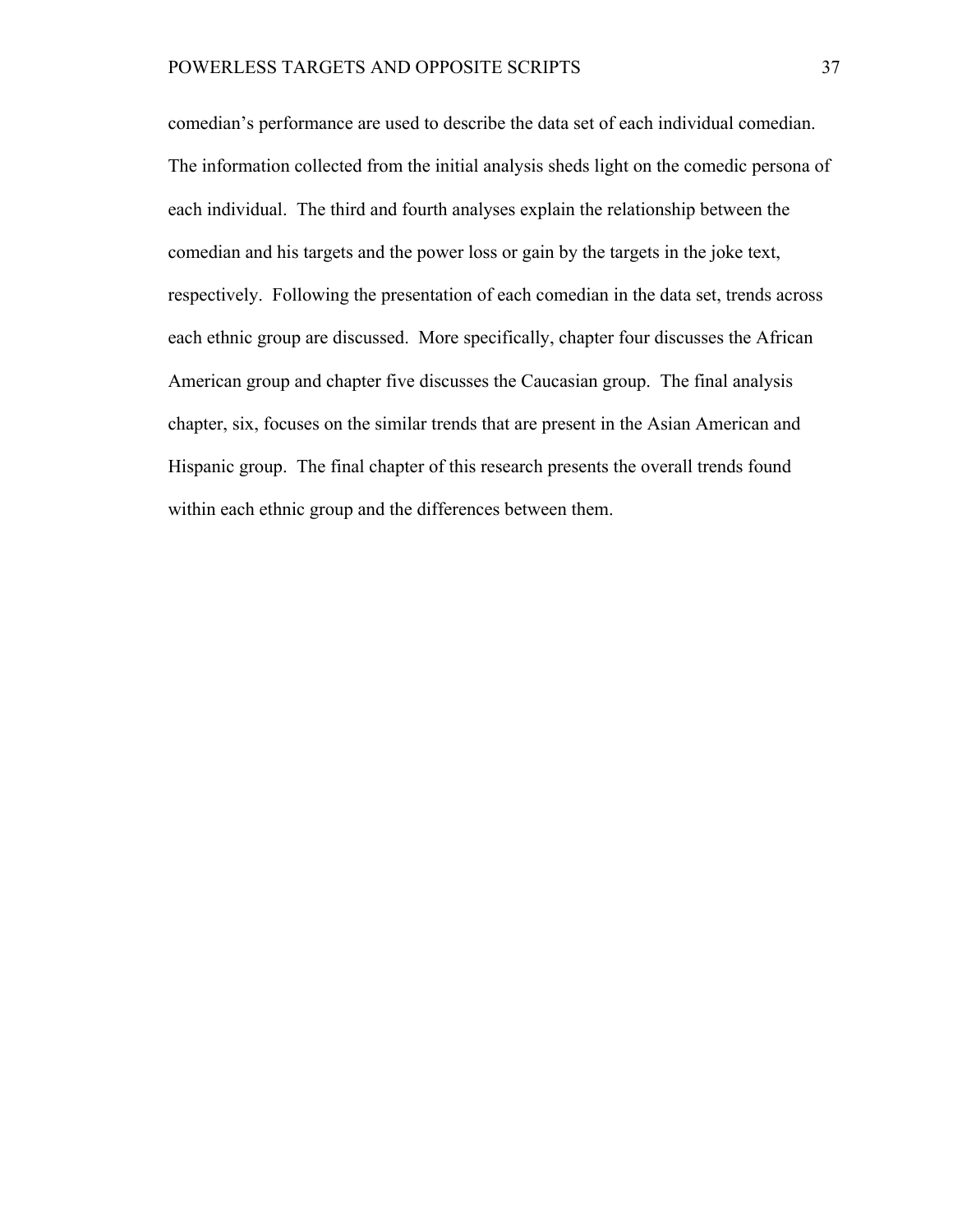### Chapter 4: African American Comedians

In chronological order of performance, the following four comedians comprised the African American data set: Patrice O'Neal (season 7, 2003), Rudy Rush (season 8, 2004), Ty Barnett (season 10, 2006), and Lavell Crawford (season 12, 2008). This chapter will present the findings from this data set. In this chapter, each comedian's performance is analyzed in the order they are listed above.

### **Patrice O'Neal**

O'Neal's performance consists of twelve joke texts during the twenty minute performance. Six of these performances were categorized as ethnic joke texts due to the inclusion of a target that was labeled as a certain ethnicity by O'Neal. Furthermore, two of the non-ethnic joke texts included some reference to ethnicity. These were labeled as embedded ethnic joke texts due to the fact that they were small parts of a larger text. Examples of these scenarios will follow, but for now, it is important to state that O'Neal's entire performance was comprised of four non-ethnic joke texts, two non-ethnic joke texts with embedded ethnic joke texts, and six ethnic joke texts.

### **Knowledge Resources**

O'Neal's ethnic joke texts demonstrated a variety of elements which contributed to the presentation of his target as a member of an ethnic group. On the language level of GTVH analysis, O'Neal's ethnic joke texts were not overly characterized by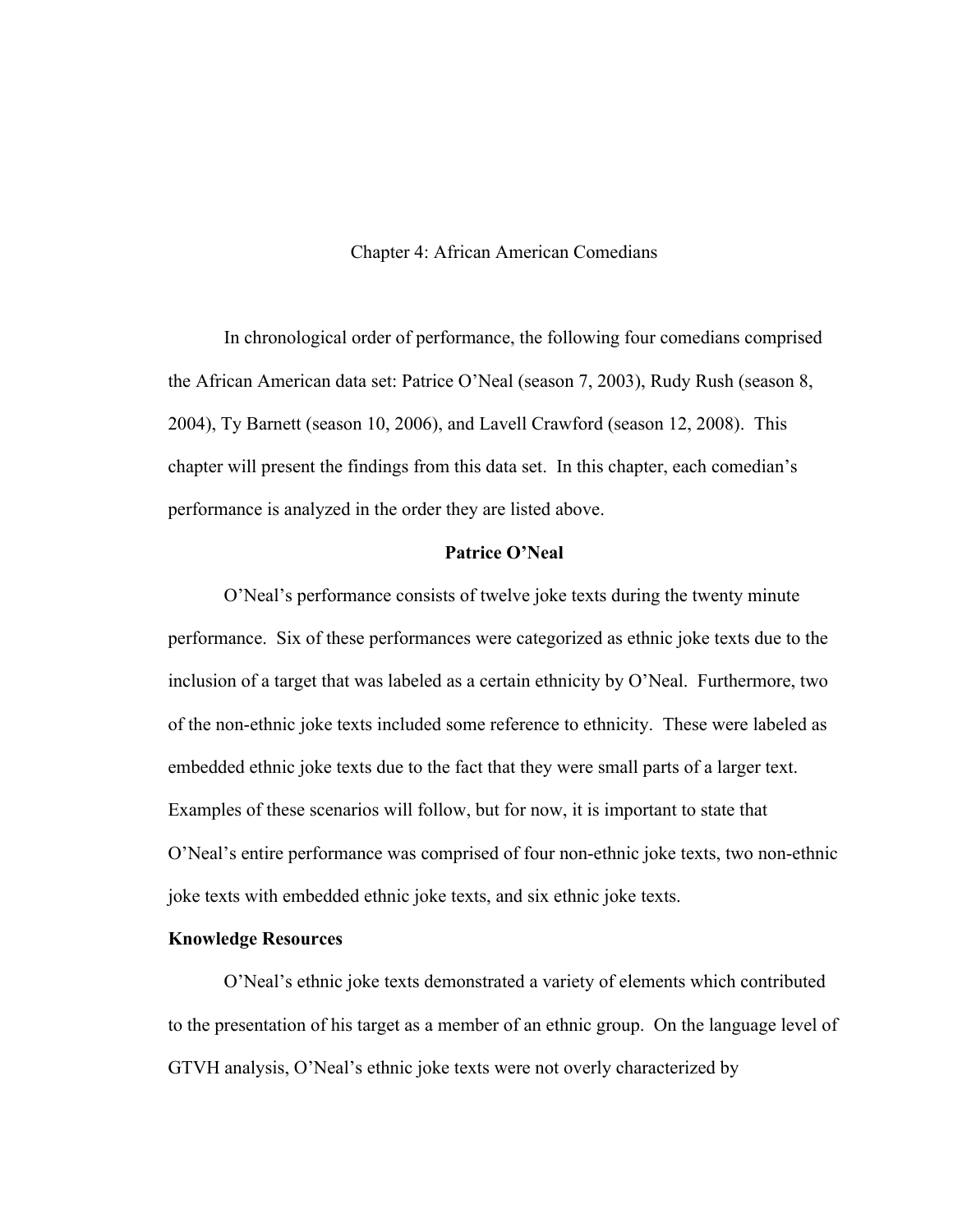manipulation of various dialects or accents, but rather, they were peppered with explicit terms used to reference various ethnicities. Out of 58 explicit ethnic labels used, 29 of them were used to reference Caucasians. Of the four African American males, O'Neal total number of explicit ethnic labels is the highest, as is his frequency of usage at approximately 20 ethnic labels per 1,000 words. The breakdown of usage is presented below in Table 2.

| Caucasian                     |    | African American |  | Asian    |  | Hispanic |       | Other  |  |
|-------------------------------|----|------------------|--|----------|--|----------|-------|--------|--|
| White                         | 28 | <b>Black</b>     |  | Asian    |  | --       | $- -$ | Arab   |  |
| (adj.)                        |    | 'adj.)           |  | Chinese  |  |          |       |        |  |
| Redneck                       |    | Nigger           |  | Japanese |  | --       | $- -$ | Indian |  |
| Total number of words $-2884$ |    |                  |  |          |  |          |       |        |  |

Table 2: Usage of Explicit Ethnic Labels by O'Neal

In looking at the variety of words used, it is important to look at the context in which they occur before making any sounds conclusions. O'Neal seems to use 'white' and 'black' as simply labels that separate one ethnic group from another. The presence of 'nigger' and 'redneck' in this data set supports this idea in that O'Neal uses the former terms as labels. The first two examples distinguish 'black' in a positive sense from 'nigger', which is used in a negative sense. In example 5, O'Neal discusses the ethnicity of the sniper who terrorized the Washington, D.C. area in 2002. The example expresses O'Neal's view of the situation after the ethnicity of the sniper was revealed. He makes the claim that when people thought the sniper was Caucasian, people viewed him as "a genius…a mastermind, a diabolical, insidious madman". Example 6 discusses the situation of Arabic people after the terrorist attacks of 2001. The final example comes from a joke text in which O'Neal is discussing the rest of the world's view of Americans.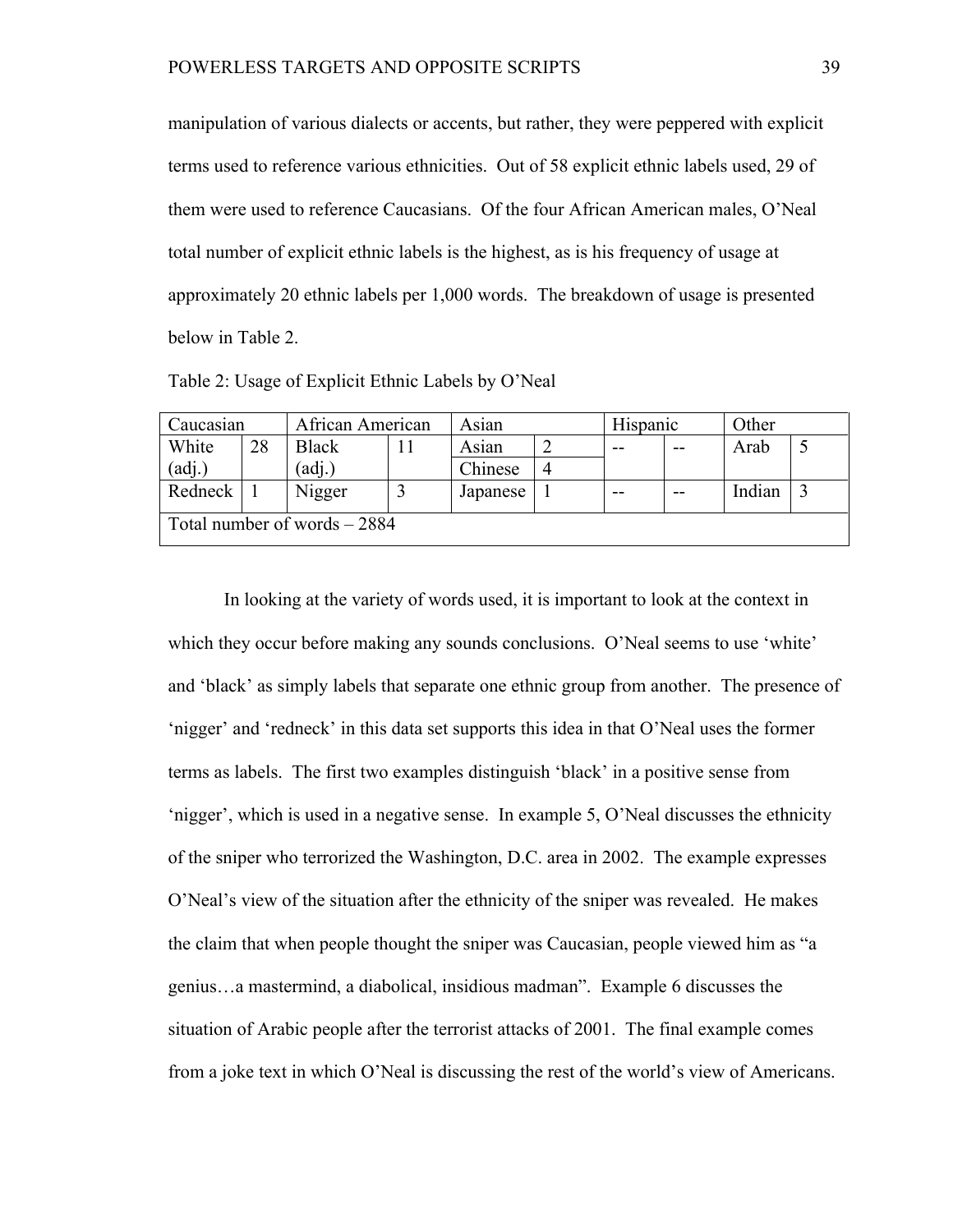In this example, 'white' is distinguished from 'redneck'. O'Neal relates the latter term with the Ku Klux Klan, which is associate with much negativity.

- (5) ...Now he been downgraded to nigger and a XXX, now you don't hear nothing about him.
- (6) It's beautiful cause Arabs are the new nigger…Black people look at Arabs like white people look at us.
- (7) I don't care if you got KKK on your knuckles. Big time redneck, man. If I see you in another country, you're like my brother, cause they hate us, man, the same.

### **The Comedian and His Ethnic Targets**

For O'Neal, language in the form of explicit ethnic labeling is the main KR that he uses to create the ethnic joke text. Through consistent use of ethnic labels he is able to constantly refer back to ethnicity as a focal point of his joke texts. Unfortunately, the use of positive and negative terms for Caucasian and African American ethnicities is not sufficient for determining O'Neal's relationship to his targets. In order to present a holistic view of O'Neal's performance, this section describes O'Neal as a comedian, his relationship to his targets and how he creates a situation of power loss or gain for them.

**O'Neal's Persona and His Targets.** O'Neal emphasizes the advantages and disadvantages of his race. He seems to be proud of his race, yet he harbors some frustration toward the still oppressed situation of the African American. This is all accomplished through joke texts within the performance. It may appear that O'Neal's persona is not very likeable due to the bluntness with which he presents his ethnic humor; however, he is able to present himself in a way that incites pity in the audience. While in some joke texts he presents himself or members of his ethnicity as the 'winners', he is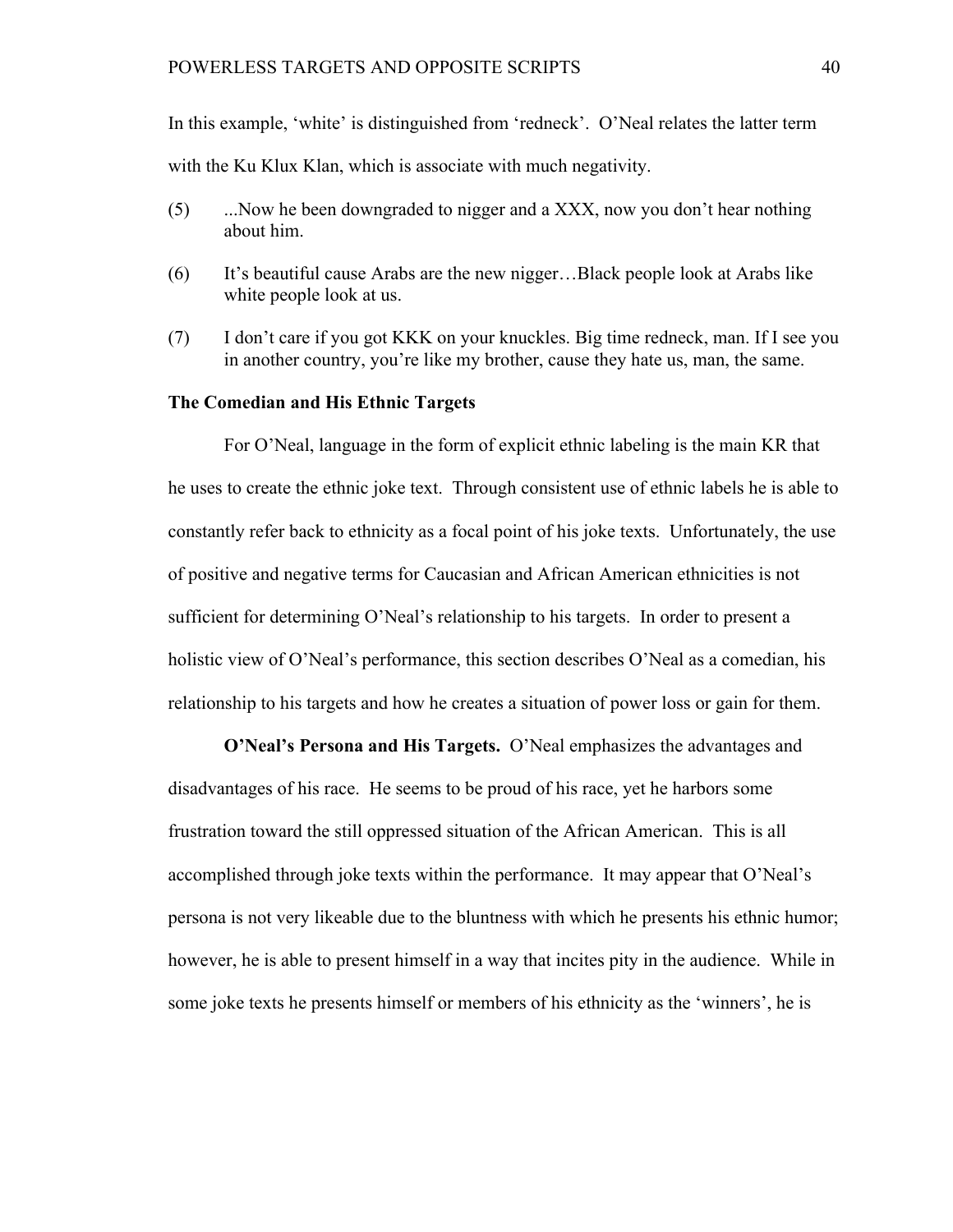able to ward off any perceptions of an over-inflated ego by positioning himself or members of his ethnicity as the 'losers', which gains sympathy from the audience.

**Black and White People Rule the Earth.** The only ethnicity, according to the ethnic joke texts, rivaling the African American race is the Caucasian race. O'Neal presents three broad situations: jokes in which non-Caucasian and non-African American ethnic targets lose, African American targets lose to Caucasian targets, and African Americans and Caucasians win equally over other ethnic targets. In this section, each of these situations are explained and exemplified.

In O'Neal's performance, no ethnic group can win out over the African American, except the Caucasian. His statement that "black and white people rule the earth" is supported by the power status he awards to each ethnic group. With references to Arabs, Indians, and various Asian nationalities, O'Neal demonstrates the various ways these groups are defective in comparison to other ethnic groups. In the examples below, this phenomenon is revealed.

(8) I thought Arab was Arab…nope. Call a Pakistani dude 'Palestiani', right. "Hey, so where you from, Palestine?" "Ugh huh." Spit at you, too…And you be like, "Oh my god, can I just get my gum?" I really don't care where you from.

Example 8 is an excerpt taken from a joke concerning the reasons "black and white people rule the earth". In example 8, O'Neal disparages ethnic groups whose differences in nationality cause racial tension. Additionally, he demeans the social status of the Arab by implicitly highlighting the fact that the Arab target of the joke is a mere convenience store attendant with the comment, 'And you be like, "Oh my god, can I just get my gum?"' Owning or managing a gas station in the United States is a common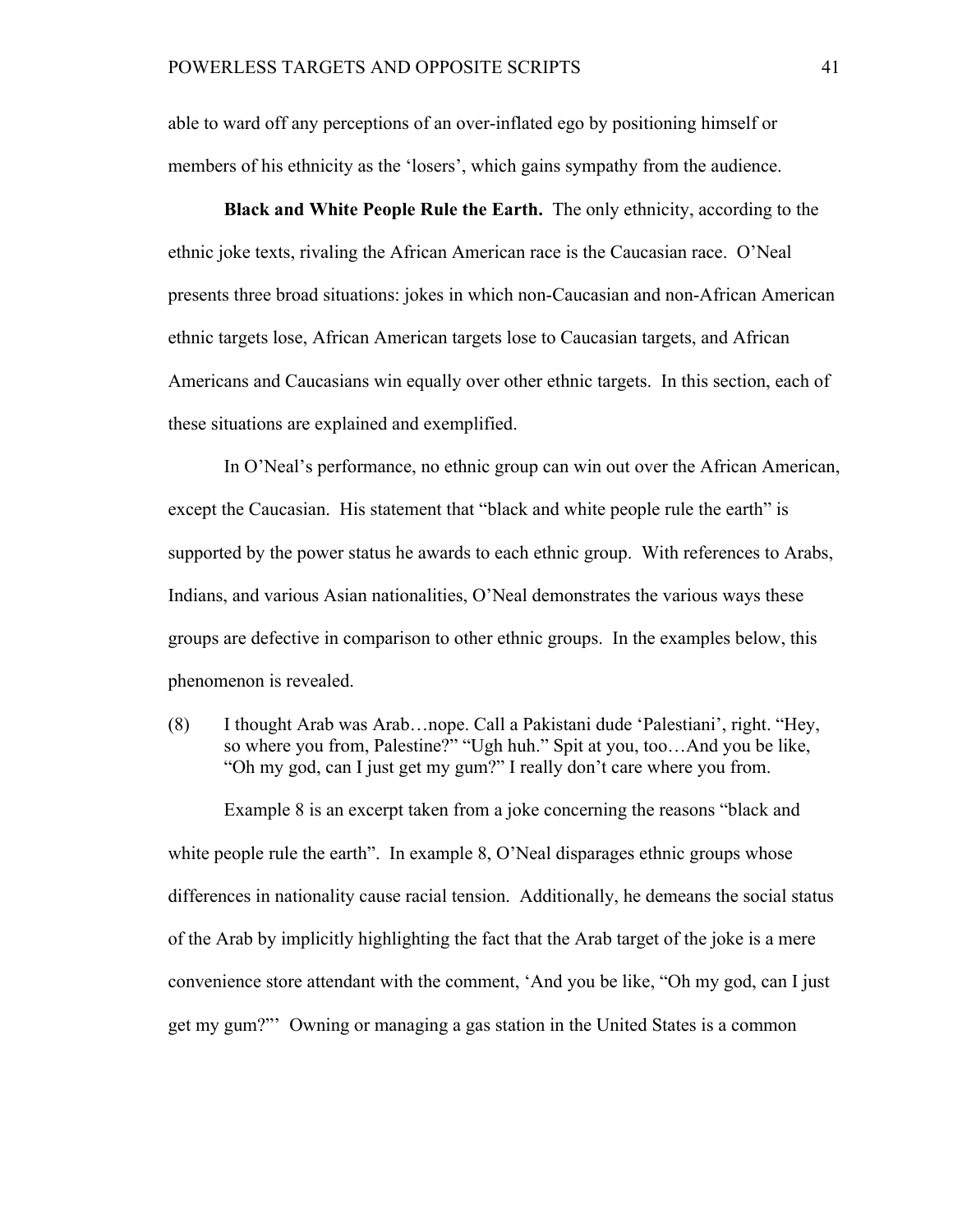stereotype of both Arab and Indian ethnic groups and is perpetuated by this joke text.

This excerpt is followed by O'Neal's viewpoint as an African American:

(9) People just look at me all day long calling me black, right? But I don't go, "Oh why...ugh. Don't you see the beige in my nose? Huh? Huh? How dare you!"

His overall claim in this joke is that African Americans and Caucasians "rule the earth" because they are the only two ethnicities that are referred to by the name of a color (i.e. black and white). Therefore the sensitivities associated with mislabeling someone's ethnicity do not exist. The Arab target in this joke loses possibly because the requirement of specificity in labels has made it so people cannot identify the ethnicity with which he identifies. O'Neal claims that color is transparent and simple for people.

(10) That's why some of these countries, man, the food they eat, ya know what I'm saying? I'm gonna say China, but I don't mean China. I just mean like countries that Chinese people come from, like…whatever. They, ya know, they eat our pets, man, ya know?...How can you eat a puppy, man?

The excerpt in example 10 is embedded within a non-ethnic joke text. O'Neal is commenting on homeless people who own dogs. He reveals a more sensitive side to his persona in that he states his love for animals over his love for his fellow mankind. However, he brings to light a common stereotype targeting Asians: the consumption of dog as acceptable human food. In this example, the Asian target represents another ethnic group that does not match the ethnic superiority of the black and white races.

**Can't Be Racist.** There is only one situation, which is referred to twice throughout the performance, of the Caucasian and his one downfall: the social expectation by all others that a Caucasian should not say or do anything that could remotely be considered racist. Two ethnic joke texts in O'Neal's performance reveal this phenomenon. Both joke texts begin with the same line: "I feel bad for white dudes…".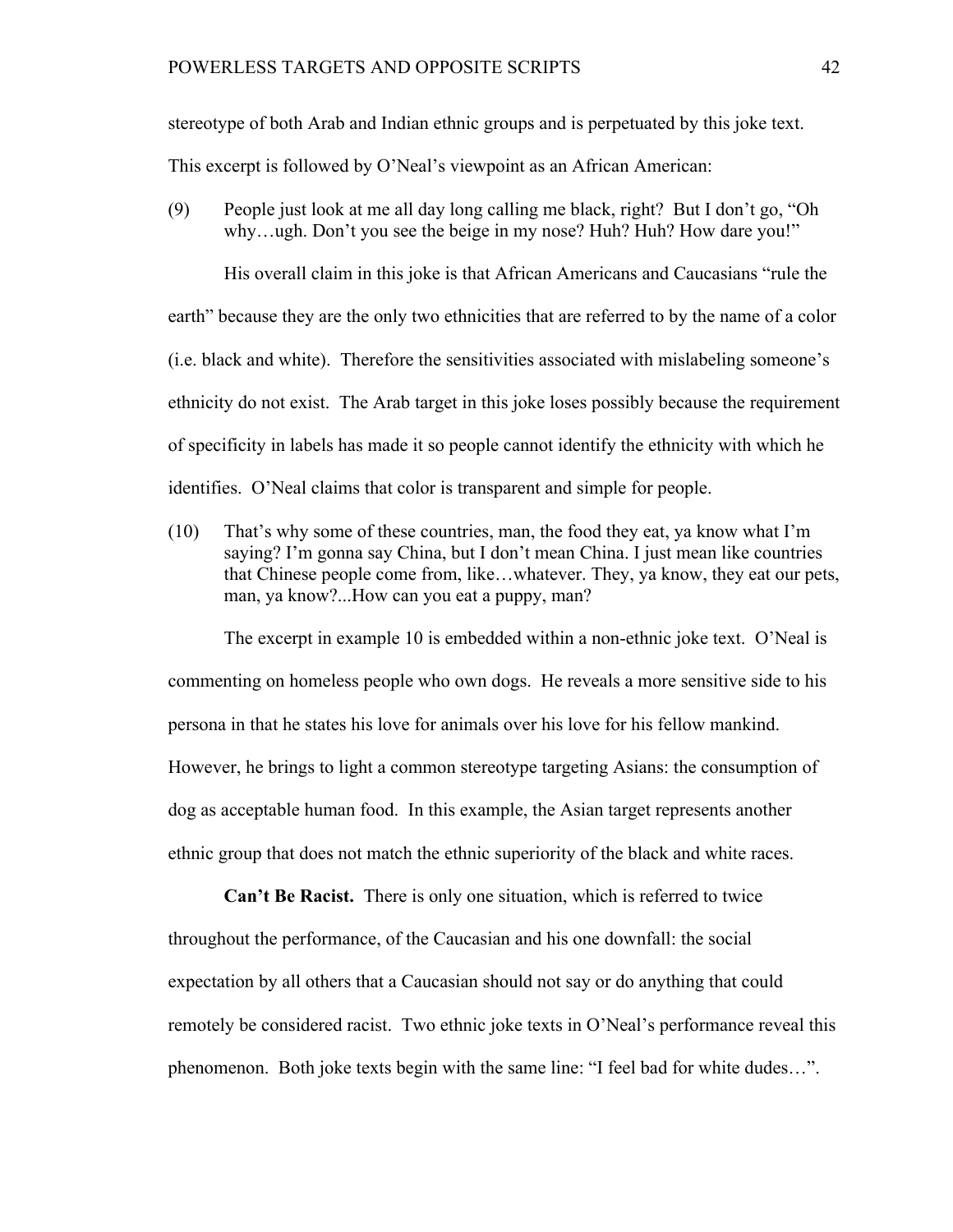This section briefly highlights the only instance in which Caucasians lose power.

The first joke text explains why O'Neal feels sorry for Caucasian males, and the second illustrates an example that demonstrates two ways in which Caucasian males cannot be racist. Examples 12 and 13 are excerpt taken from each of these joke texts, respectively.

- (12) I feel bad for white dudes now. White dudes are finished man. You are, you really are, you know you are. It's sad. It's sad for me. It's no fun. You're no fun no more. Can't be racist. It's beautiful. I'm so happy I can be racist now. Isn't that fantastic?
- (13) That's how- That's the downfall of white guys, the OJ verdict. "Hey man, you upset a black dude killed a white woman?" "No...I'm upset when any man kills any woman for any reason." "I'm walking through the hall right now and I see a few black guys coming toward but I can't run cause if I run, they'll call me a racist." Run, stupid, run! Right? Just run. Get home, right? Feel guilty, but be alive.

Example 12 shows the superiority of O'Neal and the ethnic groups he represents. While bragging about being racist appears to be a social defect, O'Neal is demonstrating how improved his life is now that he can be a racist. He elaborates on this in the joke text represented by excerpt 13. He discusses what he has labeled "the downfall of white guys", in other words, the OJ Simpson case. He appears to try and reason with the Caucasian male, showing him a situation (i.e. encountering more than one African American male) in which his safety could depend on his racism. Simultaneously, he is implicitly perpetuating the stereotype that African American males pose a threat, but he counteracts this stereotype by turning the situation around in example (14), implying that bald males could be associated with the Ku Klux Klan:

(14) I'd rather be- I'd rather be guilty and alive than like feeling good about myself and dead in the- whatever, man. If I'm in Kentucky and I see five bald white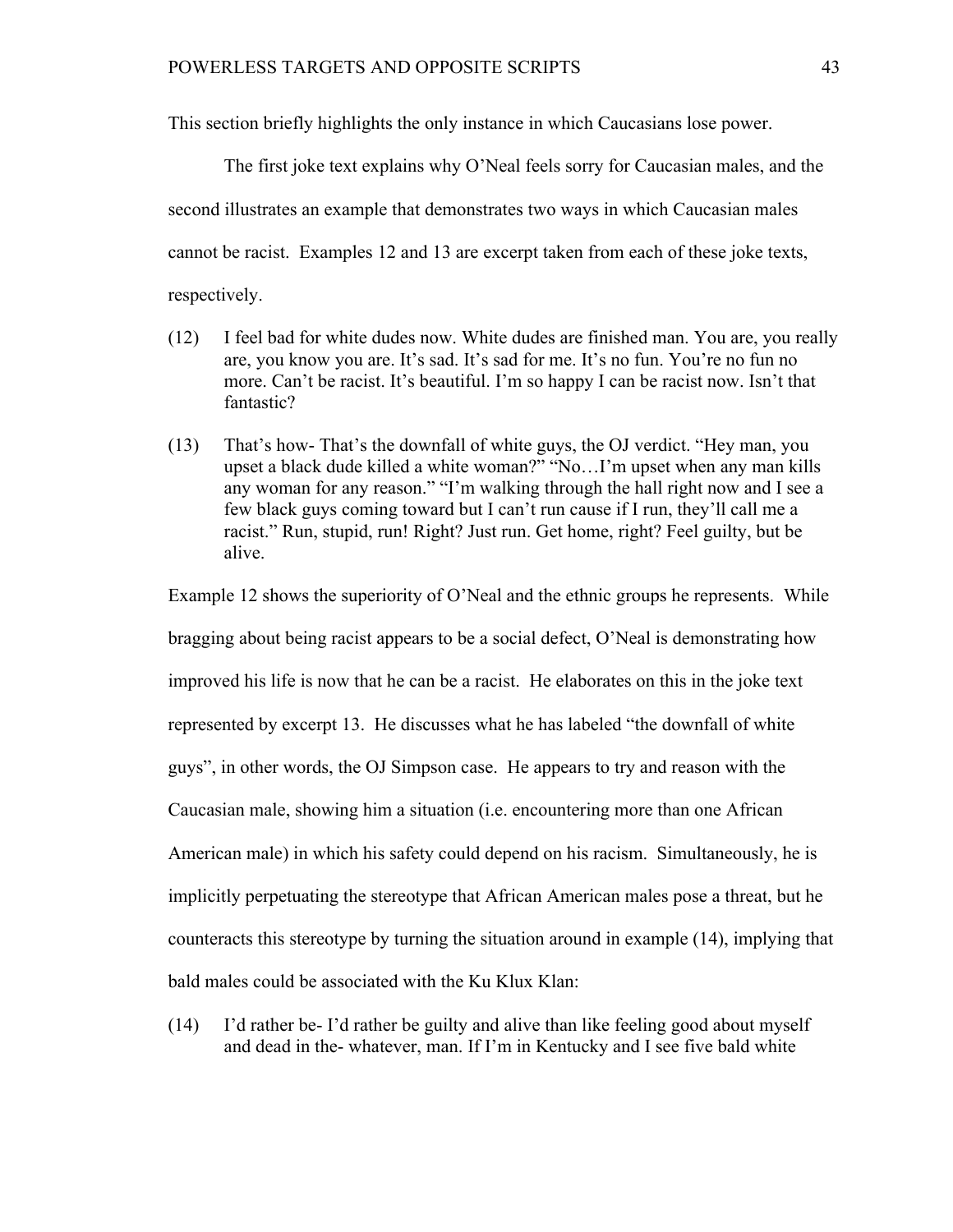dudes walking towards me, I ain't gonna wonder if they got cancer. I'm gonna go, "Aw, man." I'm running.

These two situations represent the one instance in which a Caucasian target loses. In order to conclude the analysis of this comedian, the final section discusses how the comedian views himself as a representative of his race.

**The Black Man's Struggles.** Throughout the ethnic joke texts, O'Neal positions his own ethnic group as both winners and losers. While the previous analysis highlights situations in which African American joke characters win or gain power, two situations in which African Americans lose power are present in the data set. The first situation deals with Caucasian females and how this group poses a threat and the second deals with crimes that a black man is not allowed to nor is able to commit.

In example  $(15)$ , the excerpt describes in a situation that O'Neal deals with on a day-to-day basis: avoiding blame for the murder of a white woman. In this excerpt, he tells the audiences when white women seem to be problematic for him.

(15) Alright, white women make me real nervous. White women make me nervous as hell. Not right now cause there's witnesses, but I'm talking about like at night when they by theirself, ya know what I mean, walking towards me.

O'Neal appears to believe that if any ill should fall upon a white woman that he randomly encounters, he as a black man will be accused of it. Therefore, he tells the audience that he collects receipts to serve as alibis in example 16.

(16) I collect receipts cause that's a trail of where you been, man. You- Everywhere I go, I get a receipt. I don't care. And I never go more than a half hour without buying something cause you could kill somebody in a half hour, and then, you ain't gonna have- you need an alibi. So every 15 minutes, I buy something…

He rounds out this joke text by imitating a dialogue between himself and a convenience store attendant (identified as Arab through the use of accent) in which the attendant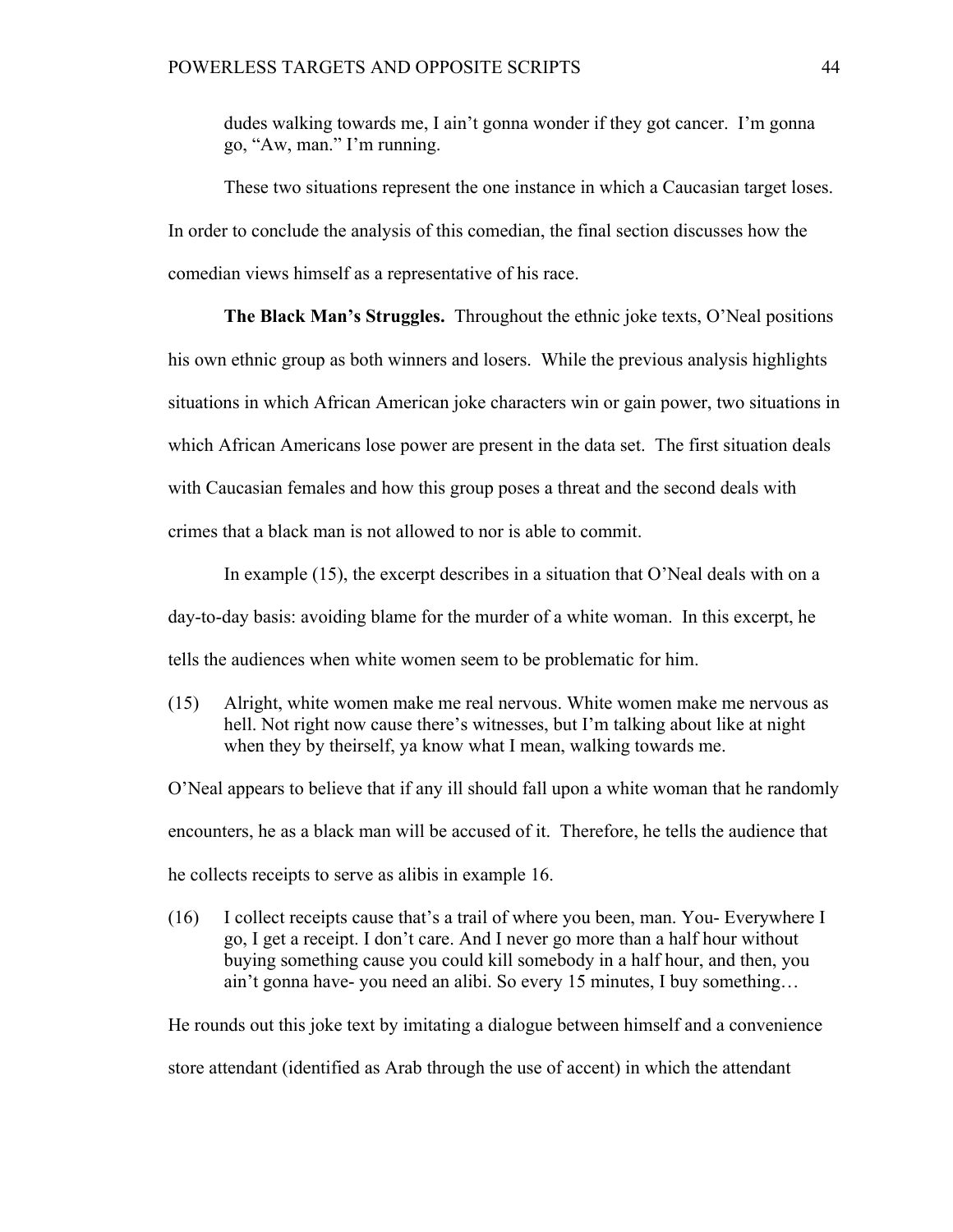refuses to give him a receipt for a pack of chewing gum. A fight ensues until O'Neal is assured that the gas station attendant would remember his face and the time that he entered the store.

The second example is a joke text in which that African American male is discriminated against in the type of crimes society believes he will commit. O'Neal begins by discussing the Washington, D.C. sniper of 2002. In discussing the sniper, O'Neal makes the claim that when the sniper was thought to be Caucasian, he was intelligent. This is presented in example (17) below:

(17) What happened to the sniper? When he was a white guy, we heard a lot about him. When he was a white guy, he was a ge- a genius! A mastermind, a diabolical, insidious madman. The country is in grips of terror behind this amazing…

The words used to describe the sniper reflect someone with power and control. However,

O'Neal argues that the view of the crime and the criminal changed after the sniper was

caught and his African American ethnicity was revealed. This is revealed in example 18.

(18) Now he been downgraded to 'nigger' and a XXX, now you don't hear nothing about him. Type up sniper on the internet. Page not found, can't found, nigger don't XXX. (audience laughter)

While there could be other reasons for the lack of interest in the sniper, such as too much hype for too long, O'Neal attempts to solidify his reasoning in the second half of the joke text. After admitting the situation has him confused and believing that African American males "have come a long way" and "can do some white guy crimes", he presents an argument that demonstrates an African American male's inability to carry out "traditional crazy white guy stuff".

(19) Like chloroforming women – that's a white guy crime…Black guy- couldn't be the chloroform. "Miss, can I have the time?" "No, no I can't help you." You'd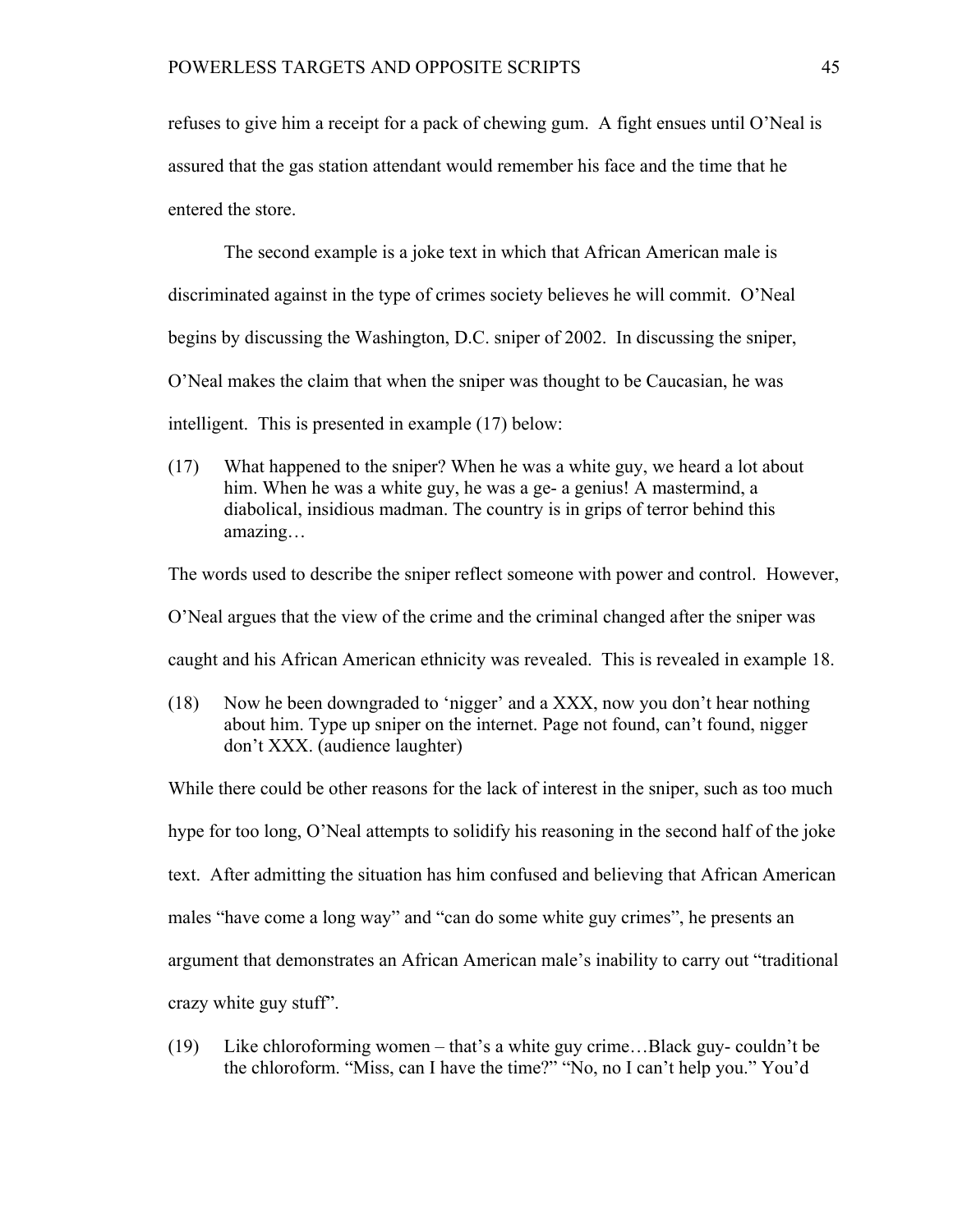"Excuse me, you got the time and the chloroform…." (begins to stumble around as if fumes were affecting him)

With the explanation of kidnapping by chloroform, O'Neal concedes that African Americans cannot commit all traditional Caucasian crimes. The African American targets in this joke text lose because the types of crimes associated with them are less sinister and perhaps do not require much forethought and planning. Therefore, with these two joke texts presented here, O'Neal presents ways in which African Americans have not yet advanced.

## **Rudy Rush**

Out of 17 joke texts in Rudy Rush's performance, there are only 3 ethnic jokes texts. The only ethnicities that appear in his joke texts are African American, Caucasian, Asian, and African, and Asians and Africans are only mentioned one time each. While the number of ethnic jokes is low, conclusions can be drawn from the small data set. Also, one interesting situation occurred that does not appear in other performances. Rush begins a non-ethnic joke immediately following an ethnic joke, and in the non-ethnic, he clarifies to the audience that the joke that is about to ensue is non-ethnic in nature and applicable to everyone. In this section, I focus on the analysis of Rush's ethnic humor.

# **Knowledge Resources**

The main knowledge resource that characterizes Rush's ethnic joke texts is his targets. He presents an ethnic dichotomy: white and black. His targets do not seem to affect one another, but rather, they live in separate worlds, perhaps even dominating the world. The first ethnic joke that he presents concerns the state of African Americans and Caucasians following the terrorist attacks of September  $11<sup>th</sup>$ , 2001. Asians and Africans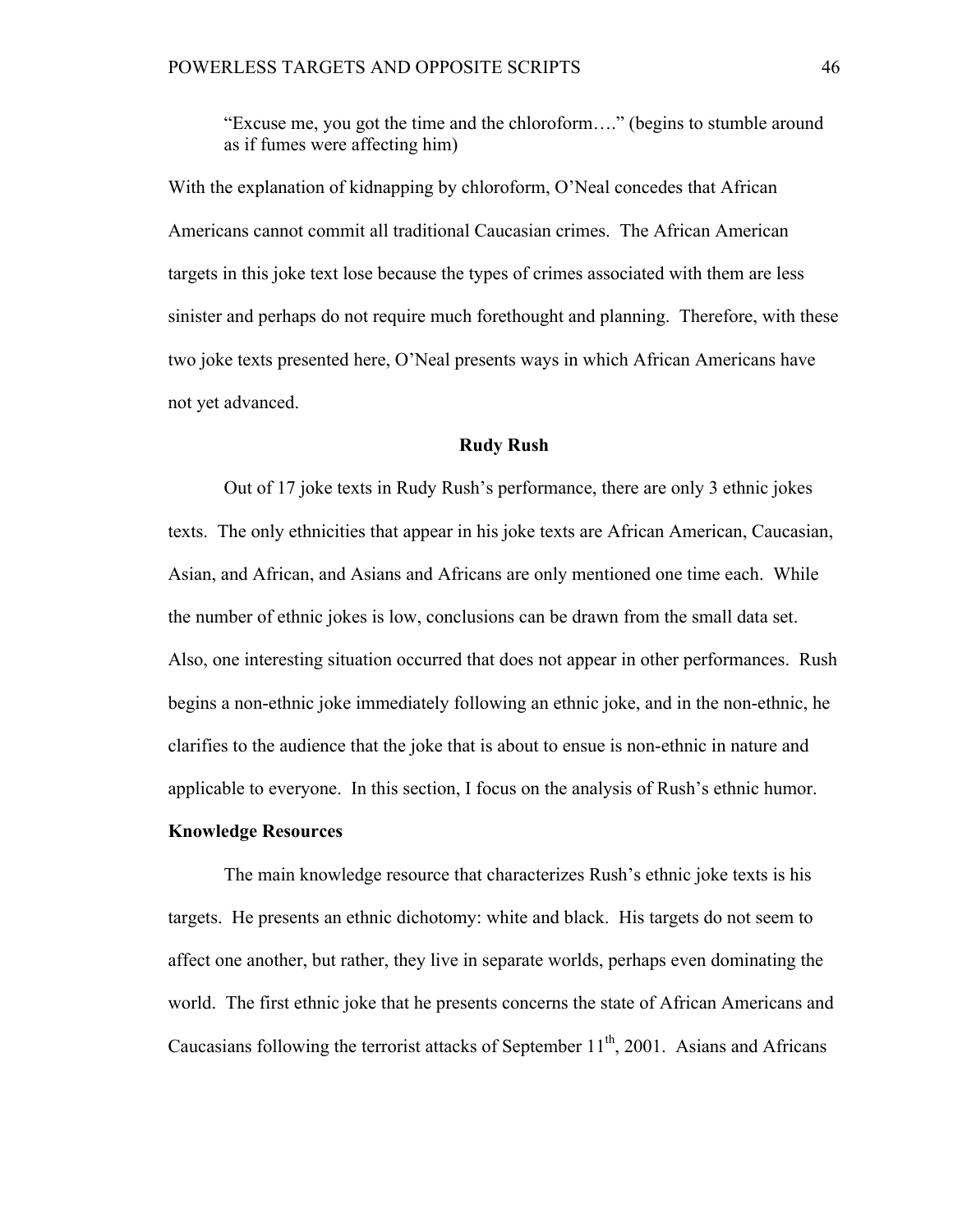are mentioned this joke text, but they are not the focus. The excerpts below show various aspects of this joke text as it relates to African Americans and Caucasians.

(20) I don't know, man. Things are going crazy in the world today. 9/11 changed everything. Black people different, white people different.

Example 20 introduces the joke text. Rush tells the audience that "things are going crazy in the world today" and the terrorist attacks "changed everything". The inclusivity one would expect after the use of these phrases never comes. African Americans and Caucasians are the only ethnic groups that are mentioned, which could imply. Literally, the world would incorporate all ethnic groups or at least all those involved with the situation (e.g. September  $11<sup>th</sup>$  terrorist attacks), but Rush seems to be viewing the world as containing only two ethnicities, or at least the only two that deserve mention. Example 21 shows a similar situation in which Rush continues on the topic of the terrorist attacks of 2001 and describes who is being targeted by foreign enemies:

(21) You know what's funny? White people, let me tell y'all something, y'all think them terrorists is looking for all of us. They looking for y'all asses. Black people remember, after it happened, they came to work, "Oh my god, they after all of us!" "Uh uh. I live in Harlem. They're not coming to my neighborhood."

He describes the level of fear following the attacks as it was felt by two ethnicities. According to Rush, each ethnic group felt a level of threat after the attacks; however, the African American community rested easy knowing that it was free from peril considering that Caucasians were the sole target of such an attack. Some ethnic groups also affected by September  $11^{th}$ , 2001 are left unmentioned, such as the Hispanics, the Asian Americans, and Middle Easterners.

(22) And black people, we be tripping now, too. We always complain, "I can't catch a cab to save my life!" Look, one of them brothers with the turban come over now, we be like, "Naw, naw, go head, go head. Go ahead, I'm gonna wait for one of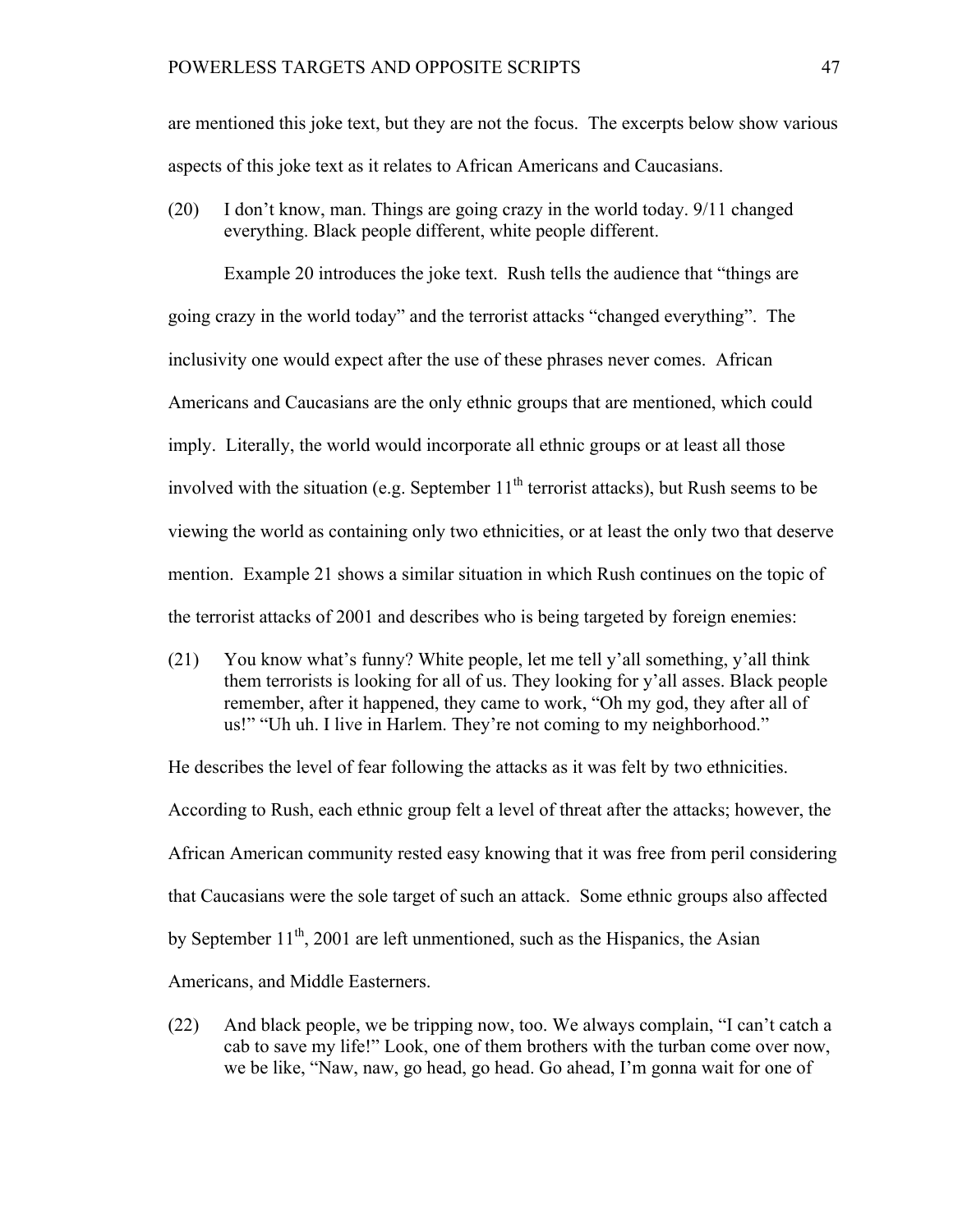them Asians or Africans. I ain't messing with you, bro." "I take you to Brooklyn (Arab accent)" "No, no, boom, boom. (audience laughter) I ain't messing with you."

Initially, he separates the two ethnic groups, but in example 22, he relates one way the fear has spread to African Americans to the extent that they will pass up the opportunity to receive public transportation, a convenience with which they struggle to obtain, in order to find safety with a driver who is not Middle Eastern. In Rush's ethnic joke texts, non-Caucasian and non-African American ethnicities are part of the situation in the joke, they are not the targets. The script opposition of this joke is *black man can't get a cab vs. black man refuses to take a cab*. Had the other ethnic groups not been mentioned in the joke, there would be no basis for the two scripts that are juxtaposed in this text. Therefore, it appears that Asians, Africans, and Arabs could be the targets, but they are not. Throughout the performance, Rush's ethnic targets are limited to African American and Caucasian ethnic groups.

#### **The 'We' versus 'They' Ideology**

Since Rush presents his audience with only two ethnic targets throughout his set of ethnic joke texts, the absence of other ethnic groups as joke targets is worth an investigation. The black and white world that Rush presents to his audience shows just a small aspect of the larger world, but also, a large aspect of Rush's view of the world. While his data set is limited proportionally to the overall number of jokes he tells during his performance, the examples presented here support trends found in the African American group of comedians as a whole. This section provides possible explanations for why Rush's targets are limited to African American and Caucasian targets.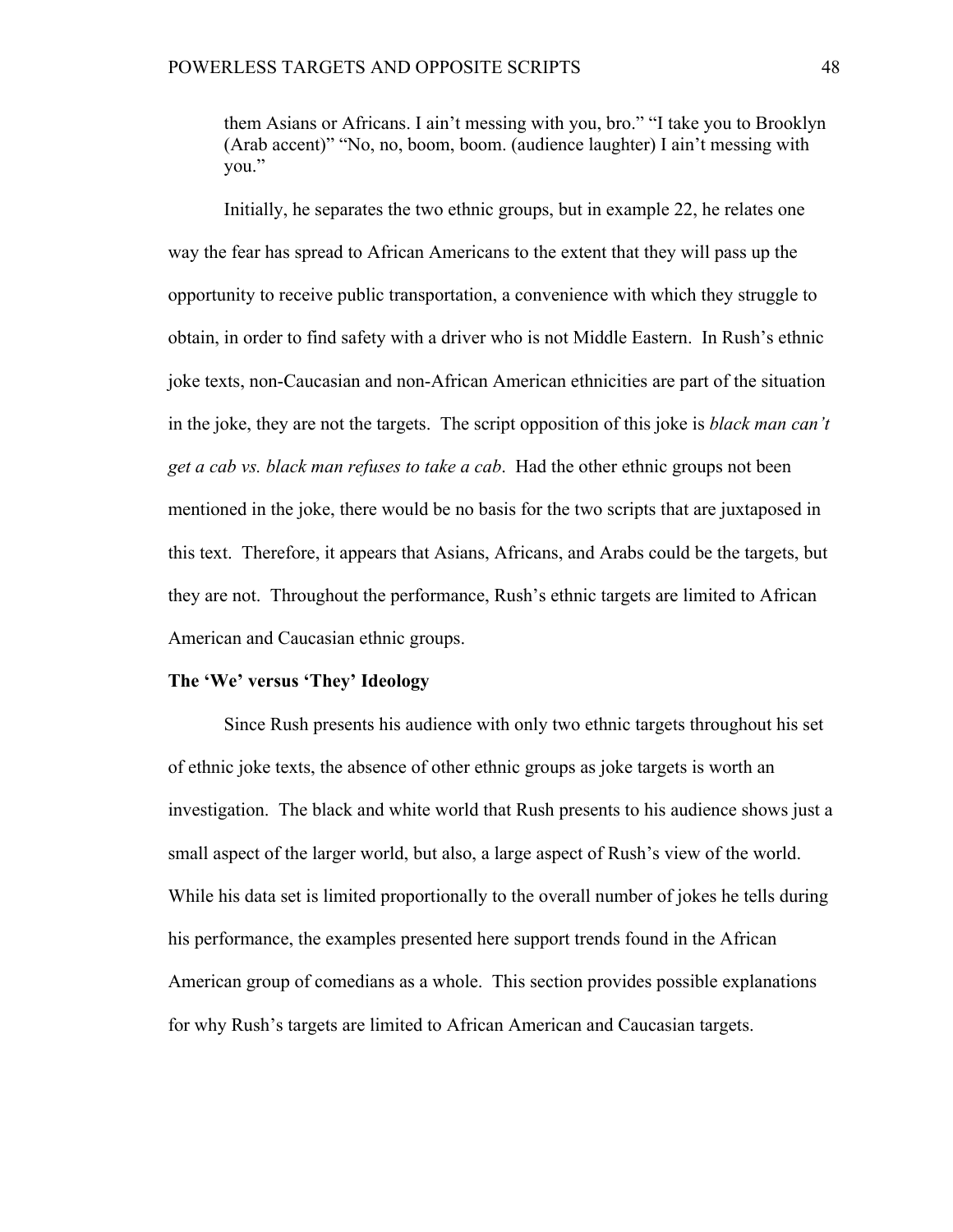**We.** Rush speaks directly to the ethnic group with which he identifies. He also speaks as an experienced member of the African American community. He accomplishes this through the use of the first person plural pronoun and the provision of his knowledge about different aspects of his ethnic group. Referring back to example 21, we can see that Rush seems to speak for his ethnic group by addressing the "black people" directly, and in example 22, he speaks as a member of the African American community by referring to himself and others as 'we'. In these examples, he also illustrates for the audience the difference in the two ethnicities in terms of how they view the troubles that resulted from the attacks. The Caucasian mentality, according to Rush, is that all people are in danger, but Rush separates his ethnic group from the Caucasian group. He does so by insinuating that African Americans who live in Harlem, which is a lower income area of New York City, are free from danger due to their place of residence. With this, he removes power from the Caucasian, to whom he assigns fear and peril. African Americans, residents of Harlem, are not gripped by these situations.

Following the joke text represented by examples 21 and 22, Rush discusses the 2002 Washington D.C. sniper, as did Patrice O'Neal. He also claims that people were surprised at the African American ethnicity of the sniper, as did O'Neal. However, Rush's take on the situation contrasted that of O'Neal. He highlights the reason he believes that a black person would be a sniper. Referring to himself and other members of the African American community, he explains why a black man would be a sniper:

(23) Let me tell you something, black people, I wasn't surprised cause we don't have any good black leaders anymore. Black people just doing whatever they wanna do.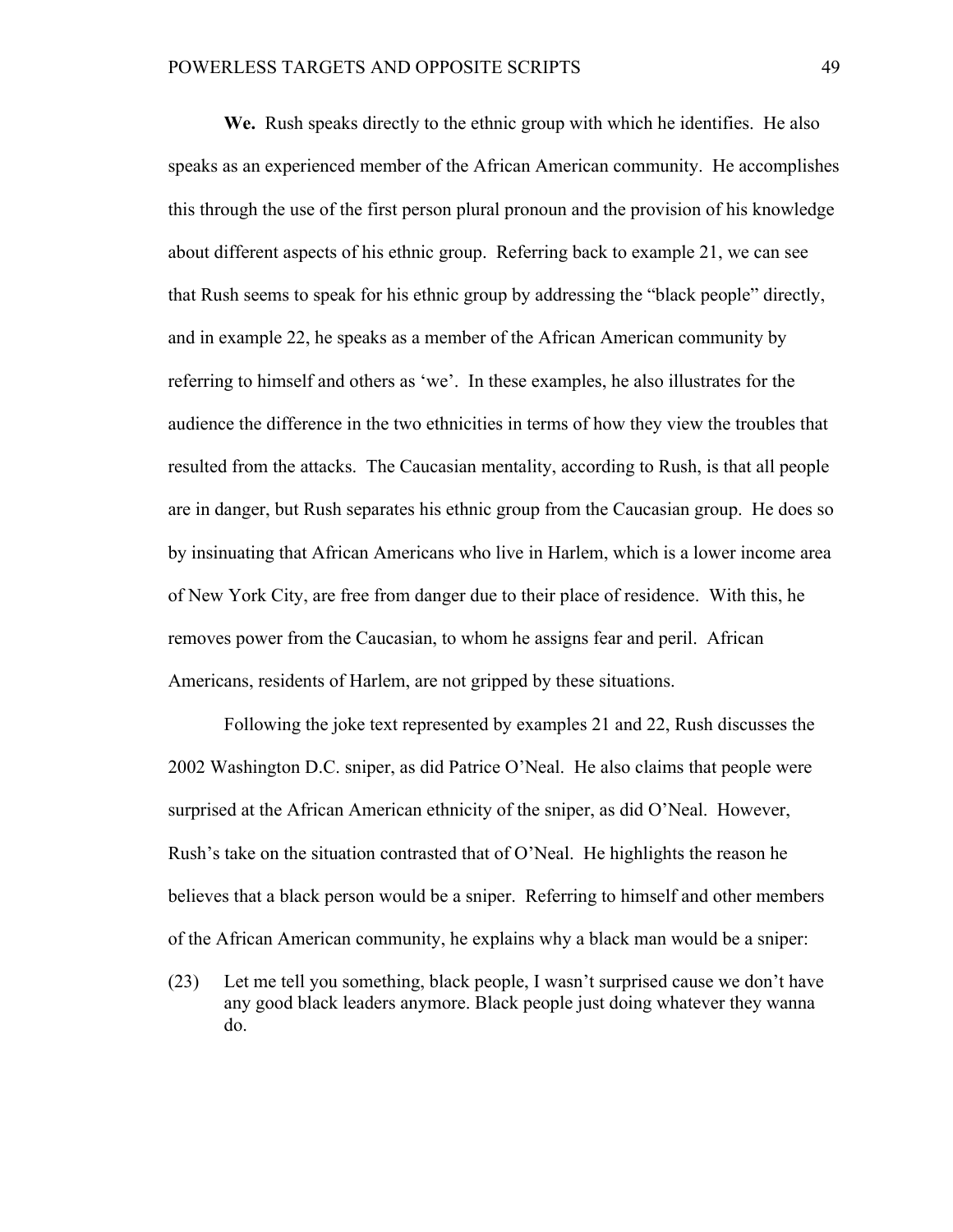Through this joke text he isolates his ethnic group and present a personal analysis on the reasons behind what prompted an African American to murder many people.

In his third ethnic joke text, he discusses African American parents. He identifies himself as a member of the African American ethnicity in the very first line that he uses to open his joke:

(24) And black parents are funny, I don't know about white parents, but black parents are funny cause they get out in front of other people and they change their whole personality.

He explicitly states that he lacks the knowledge that one would have had he or she been raised by Caucasian parents. The joke here describes how his mother met a Caucasian boyfriend of one her African American friends. The Caucasian also happens to be a professor at a college, so we can see that he has a higher level of education. Rush continues by explaining that his mother introduced him to the Caucasian male as 'Rudolf' when he is typically referred to as 'Rudy'. His mother elevates her formality in the situation as Rush seems to be implying that she gives him this name as a way to impress the Caucasian professor. He ends the joke with the following:

(25) We meet this guy, she's like, "This is my son, Rudolf." I was like, "What the hell?" I go to shake his hand, I'm like, "Hi, I'm Rudy." She's like, "Hahaha, Rudolf." I start thinking to myself, 'Are you bout to sell me to this white man?'

While targeting his mother's shift in behavior due to her surroundings, he could be bringing to light the idea that Caucasians have higher social power than African Americans since his mother is attempting to impress this man so much that Rush gets the idea that he soon might be sold. Conversely, his profession could be the trigger for his mother's higher level of formality, but the former suggestion carries just as much weight because his ethnicity deserved mention within the joke text.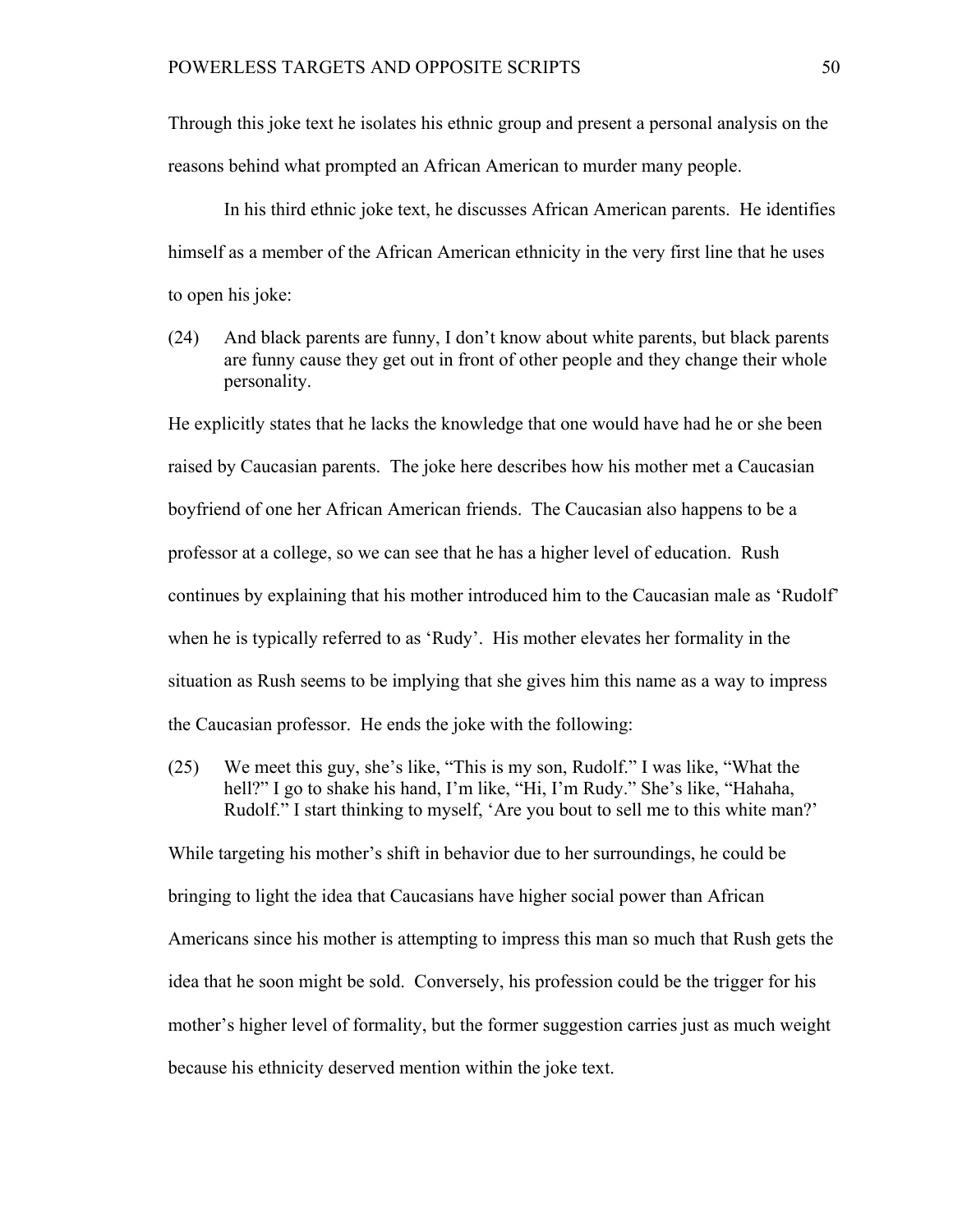**They.** As was somewhat mentioned above, Rush presents Caucasians as 'they'. What is particularly interesting is that opposing group seems to be framed as the only other group separate from African Americans. In a similar manner to how he establishes his ethnicity, he presents Caucasians as the others by addressing them directly and using the third person plural pronouns in reference to them. The following examples show the

direct addressing of this particular ethnic group:

(26) White people, let me tell y'all something, y'all think them terrorists is looking for all of us. They looking for y'all asses.

(27) White people, let me tell y'all something, y'all ain't gotta worry. Black people ain't voting for no brother with no perm. I'm sorry.

Example 26 is a warning to Caucasians that the terrorists are targeting stereotypical 'white' areas of the city, and example 27 is his assurance to Caucasians that Al Sharpton would never be voted for by African Americans due to his hairstyle. While Rush directly addresses African Americans, he does so in a way that shows he identifies with them. In example 21, he asks African Americans if they remember Caucasians' behavior after the terrorist attacks. However, in these two examples above, he is giving them some information that he feels is relevant to their lives. By relating something to them that they do not already know, he distances himself from them.

### **Ty Barnett**

The third comedian of this ethnic group is Ty Barnett whose 20-minute segment contained fifteen joke texts. There were a total of five ethnic jokes, one of which was embedded within a non-ethnic joke text, and one ethnic mention. Barnett's joke texts are more complex than his comedic counterparts in that he intertwines many topics together so it proves difficult to separate each joke text; therefore, each example presented in this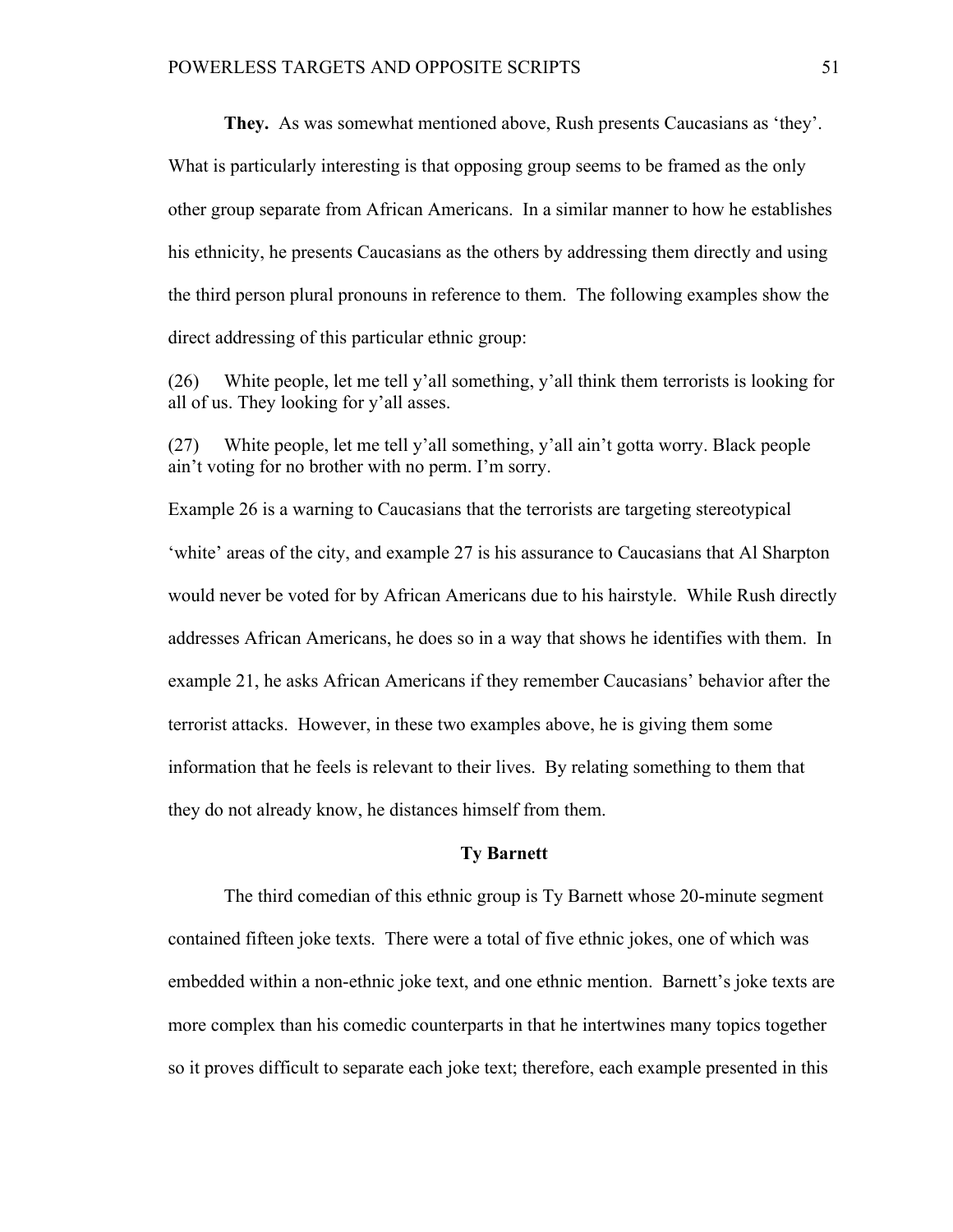section is described in context, whether that context is ethnic or non-ethnic. Additionally, Barnett presents many similarities to the previous comedian, Rudy Rush, in that he presents the audience with a racial dichotomy: black and white. In the following section, I describe the ethnic humor of Ty Barnett.

#### **Knowledge Resources**

The knowledge resource that is the most influential in shaping Barnett's ethnic joke texts is the target. Superficially, he is similar to Rudy Rush because it appears that he presents the audience with only two ethnic targets. However, by using the knowledge resources, we can see that he targets stereotypical ideologies that are associated with each ethnic group: African American and Caucasian. He targets situations and concepts rather than people themselves. Therefore, he seems to be similar to Patrice O'Neal, who appeared to use his ethnic jokes to address racial issues present in society.

**Race Relations.** In one of his joke texts, Barnett addresses race relations in the United States. However, race relations refer only to the relationship between the African American and the Caucasian. This is affirmed by Barnett through the social examples that he mentions with the text:

(28) This one guy, he asked me last week, he's like, "Ty, do you think race relations have gotten better in this country?" And I had to think about how to answer his question, so I was like, "Well, uh, officer, (audience laughter) if you would release the chokehold…"

In example 28, Barnett targets the relationship between himself and a police officer. The audience is left to presume that the police officer is not African American due to the topic of the joke, which is race relations. Also, it would be odd for Barnett to be implying any other ethnic group for the race of the police officer due to the fact that no other race is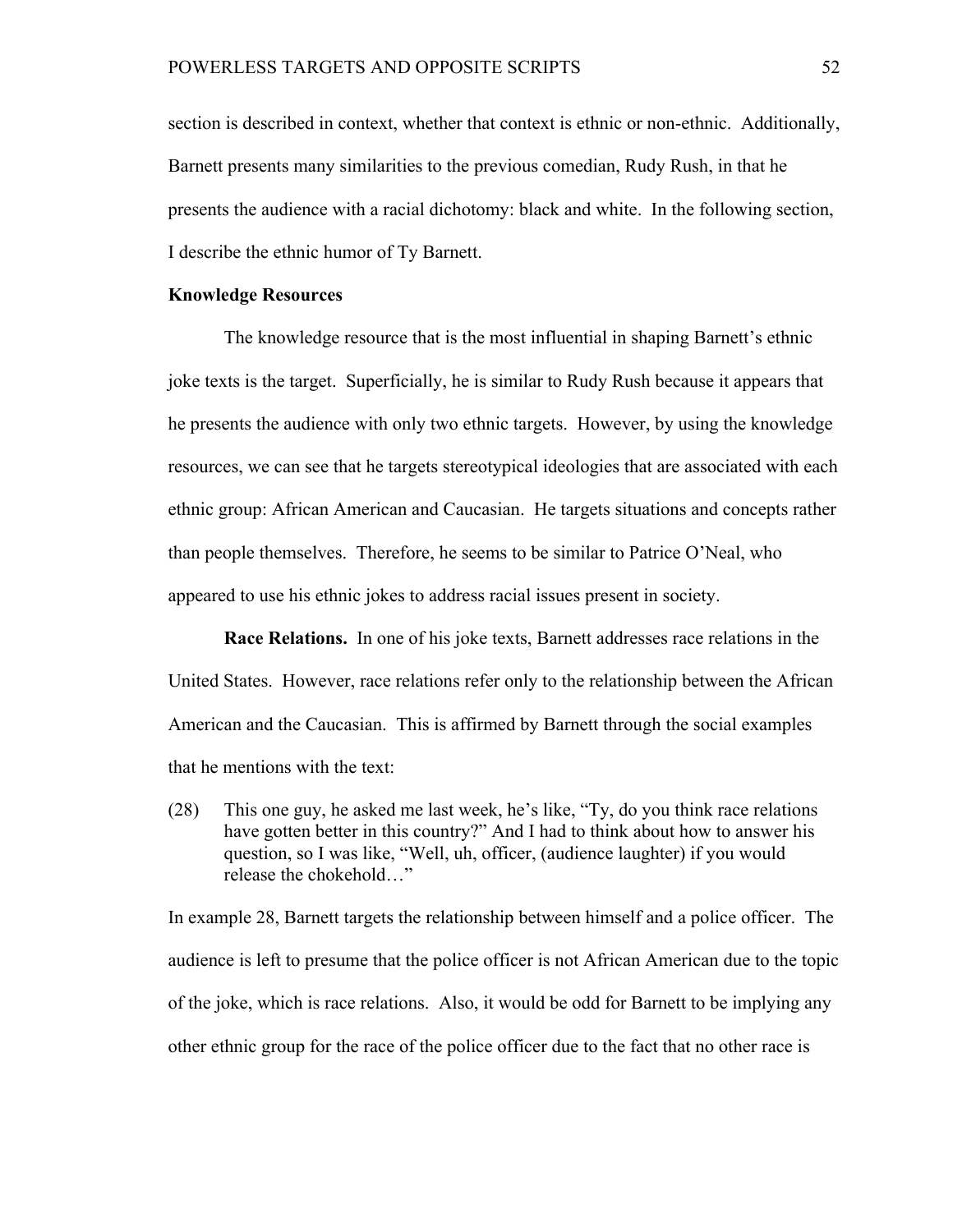mentioned throughout his entire performance except for Caucasians. Therefore, the audience more than likely believes he is talking about a white officer. After pausing for audience laughter, he cites two different ways that labels have served to cast a dark shadow on the African American community:

- (29) If you driving down the road, and the road is icy…black ice. (shakes head disapprovingly/audience laughter) Don't act like you ain't never heard it before.
- (30) I saw- I saw a report on CNN. The report said the killer bees are coming, the killer bees! But these were killer bees because they were Africanized. (audience laughter) What the- What are these, hip-hop bees? Like they gonna come in here and sting everybody except me, this row (motions to audience), and half of him (points to audience member).

In example 29, Barnett makes an illogical connection between labeling ice on the

road and using labels to discriminate. Then, in example 30, he makes the claim that by

calling the killers bees Africanized, CNN contributes to the negative image of African

Americans. While the connections create humor because the scripts are mismatched,

Barnett is bringing up an interesting point: The way we use language to label things may

reflect the way we see our relationships with other ethnic groups. These examples only

deal with how people view African Americans, but this would be expected from such a

comedian. After supporting his belief that we use too many labels, he provides a way to

avoid this and begin to repair race relations in the United States:

(31) No, check it out. Since all racism comes from stereotypes, I think we should switch stereotypes…every 30 days. No, check it out. The stereotypes that apply to one culture, switch it up. That way if I ever got pulled over, the cop be like, "Well we stopped you cause you match the description of a car-jacking suspect." "No, no, no, officer, if you would check your calendar, you match the description.

Barnett's solution might be impossible, but he could be presenting a valid point: the only way labels will ever be eliminated is if people themselves stop using them. The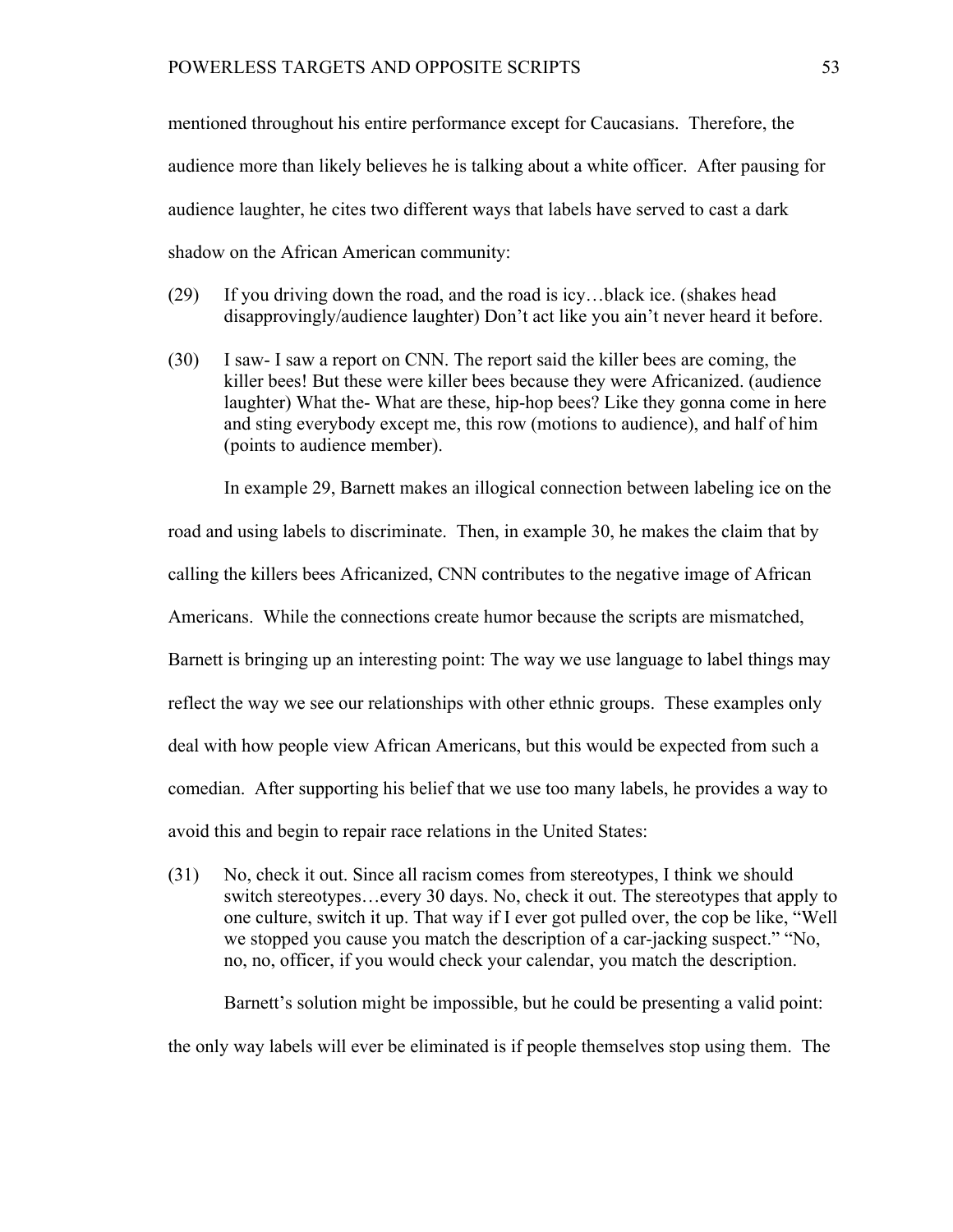script opposition here is *stereotypes are deeply ingrained vs. stereotypes can be transferred easily*. The mismatch between the two scripts supports the point he could be trying to make by presenting the audience with his solution.

**On Being a Minority.** There are two instances where Barnett highlights his status as a minority. While he presents himself as the subject of the joke text, he could be a representative of his entire ethnic group. The first instance occurs at the beginning of the performance and the second is embedded within a non-ethnic joke text. In both cases, he discusses situations that accent his ethnicity, while providing commentary about the differences between African Americans and Caucasians. The first example is somewhat historical in that it highlights the time period before the Civil War when slavery was still prevalent:

(32) Good looking crowd. Uh, this is nice. I feel very, uh, comfortable here. I do. Seriously. Four hundred years ago, this woulda been an auction.

This excerpt is taken from the very beginning of the performance as the audience lessens their applause so he can take the stage and begin the show. Barnett identifies himself as African American, and this is recognized by the audience due to the context he presents to them. One African American in front of many Caucasians would have been a slave auction around during the  $17<sup>th</sup>$  century, which is the time period he is referring to. However, times have changed so he feels okay up on stage.

The second situation he targets is recreational places that are typical thought of as being for the Caucasian. On a recent trip to a winery in California, he and others notice his ethnicity to quite an extent:

(33) Cool, but weird cause I was like black guy number 5. So it was like Disney Land so everybody knew I was just visiting. It's like, "Look, Marge, there's another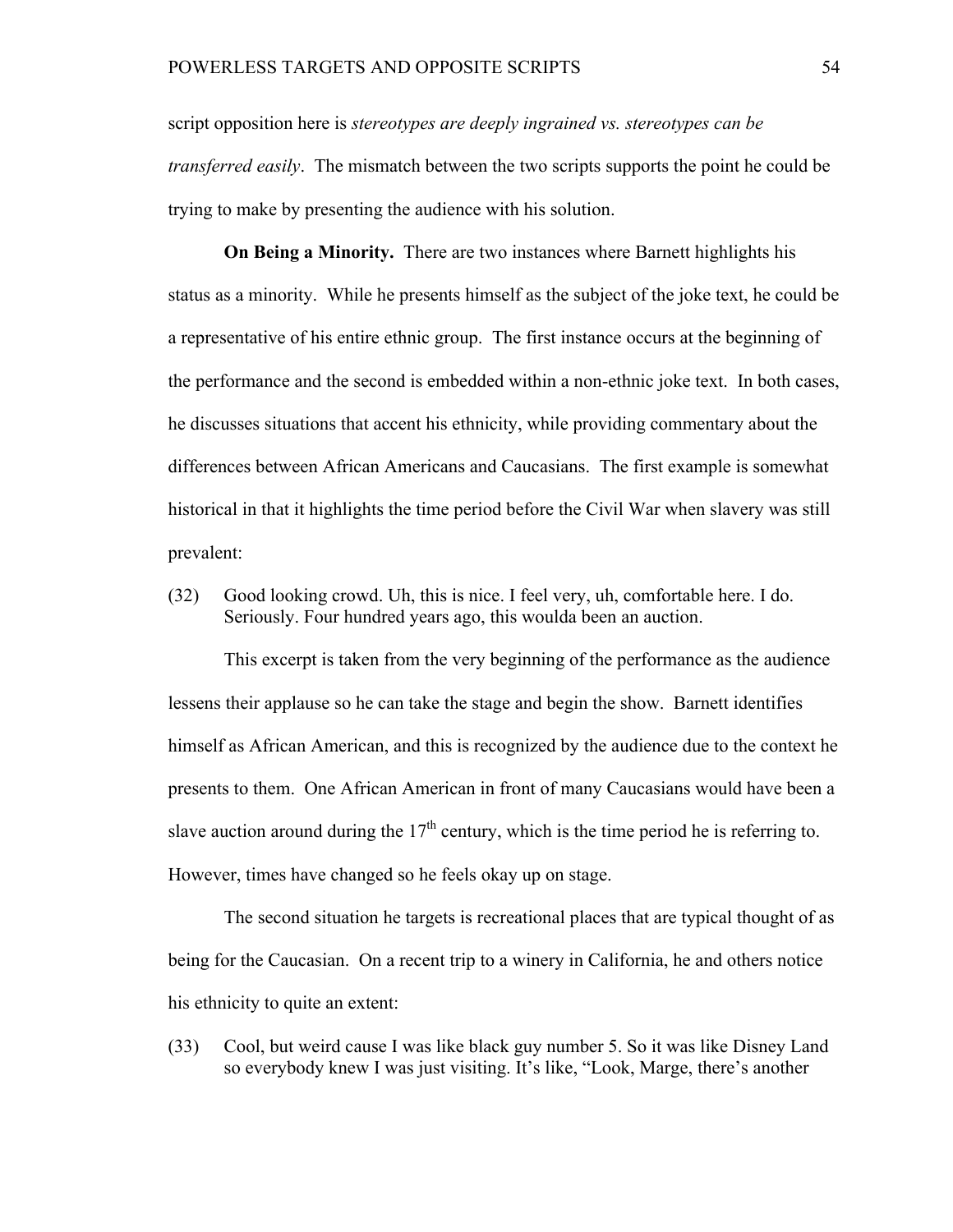one!" (snaps photo with camera) They're sitting there asking me to take pictures with their kids, I'm like, "Rarrr!"

He relates his trip to the winery to that of a trip to an amusement park; only in this case, he is the attraction because of the rare presence of African Americans at wineries. While making light of an awkward social situation in which he found himself to be a minority, he could be raising the issue of segregation in recreation. Overall, the joke text is nonethnic while example 33 represents the embedded ethnic joke text. It seems that it was important enough for him to mention his minority status in this environment that he inserted comments about it into the joke text.

## **Lavell Crawford**

During Lavell Crawford's 20-minute performance, he incorporated ten total joke texts, only two of which were categorized as ethnic. However, Crawford incorporated six ethnic mentions into his joke texts. Crawford's comedic persona is very influential the development of his performance, so his ethnic joke texts are somewhat different from those of the other comedians comprising the African American ethnic group. In this section, I discuss how Crawford's ethnic joke texts are similar to the three previous comedians and how they align with the trends present thus far.

## **Knowledge Resources**

The most influential knowledge resource in Crawford's performance is his narrative strategy. His narrative strategy works with his comedic persona to create a unique character on stage. As was previously mentioned, Crawford used more ethnic mentions than complete ethnic joke texts. These were inserted into non-ethnic joke texts as comments seemingly providing detail, but they appeared to serve a more important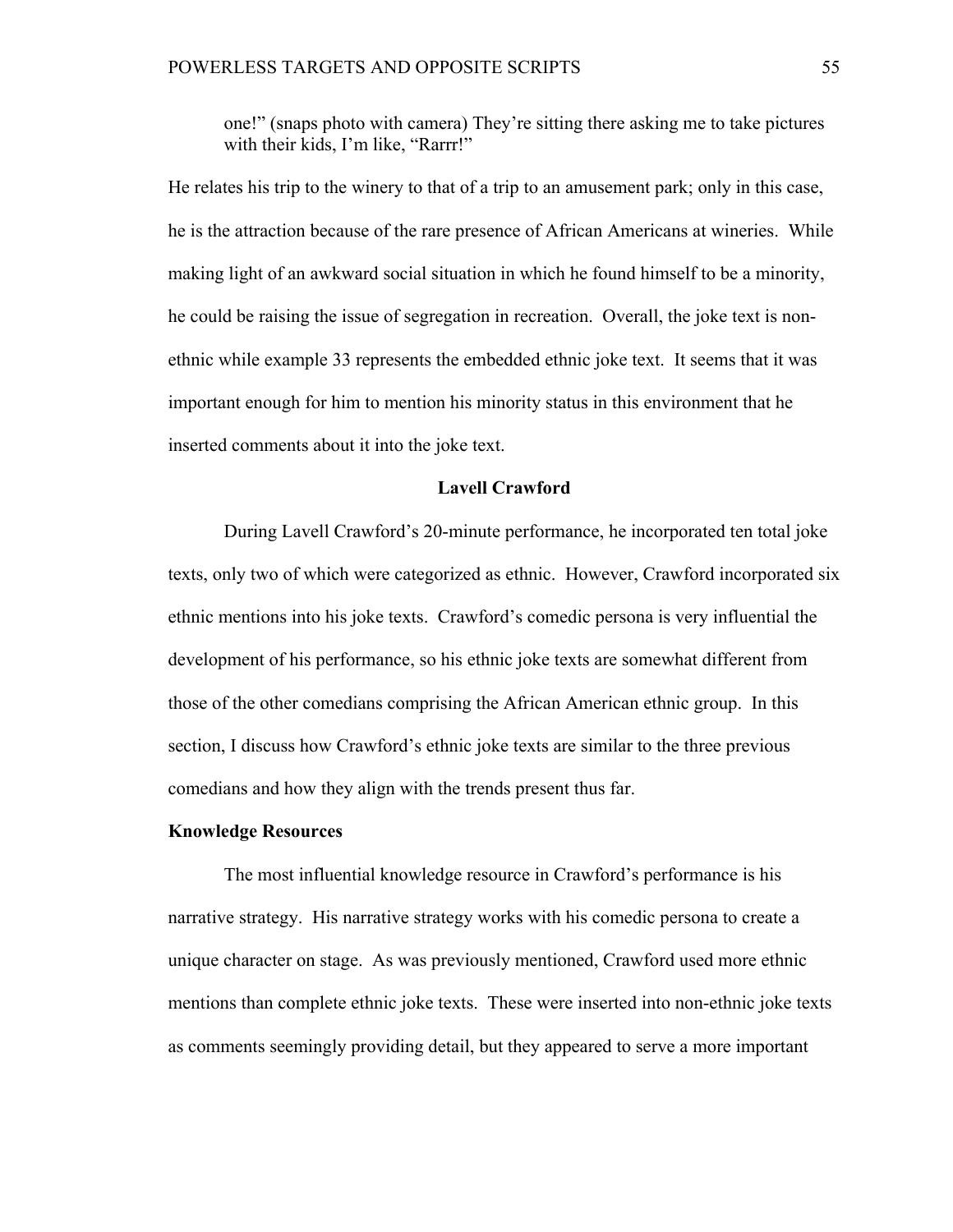function. While the ethnic mentions may not be what Attardo and Raskin (1991) traditionally defined as narrative strategy, they are ways in which Crawford relates his joke texts. The ethnic mentions assist in creating the way in which the joke is told, so they should be subsumed under the narrative strategy category in the knowledge resources. This section highlights Crawford's use of ethnic mentions throughout his performance.

**Side Notes.** Crawford uses ethnic mentions to provide the audience with knowledge about his ethnic group that they may or may not have known. These comments appear as side notes where they interrupt the joke text, but they are not irrelevant. He seems to insert them in order to highlight certain characteristics about his ethnic group. He does not present the characteristics as positive or negative, but rather, he could be presenting them to provide the audience with the information they need to follow the joke or he could be creating exclusivity. In the following excerpt, Crawford is discussing a situation in which he received news from the doctor that he had diabetes. Then, he had to go home and tell his mother. When he tells her about the diagnosis, she instantly believes he has contracted a sexually transmitted disease; however, he quickly realizes why she does not understand.

(34) And I forgot, black folk give everything a nickname. We don't even call diabetes 'diabetes', we call it 'the sugar'.

Upon revealing 'the sugar' diagnosis to his mother, she becomes very distressed. In order to address her misunderstanding, Crawford could have said she was not educated or was not aware of the disease, but instead, he chose to explain to the audience a unique aspect of the language of the African American community, which he refers to as 'black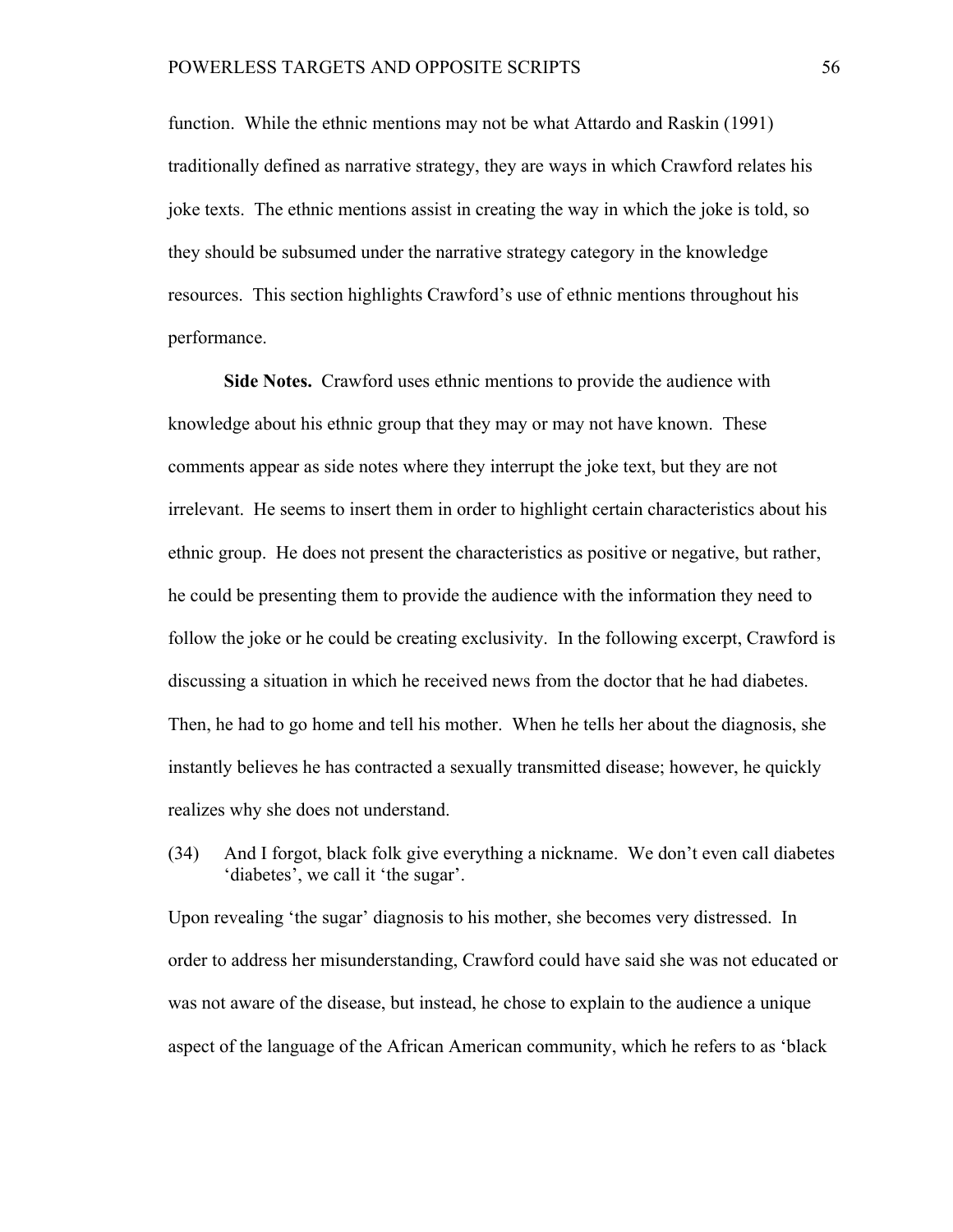folk'. He identifies himself as a part of it through the use of the inclusive 'we', and he casts no negative light onto this distinctive linguistic behavior of African Americans.

Within the same joke text, he makes a second ethnic mention, which highlights the faith of the African American. After his mother becomes aware of Crawford's true ailment, she begins to beg Jesus concerning this new development in her son's life:

(35) I said, "Mama, I got the sugar." She like, "Oh, Lord! Not the sugar! Love the baby Jesus! Take me instead, Lord! Jesus XXX, tell me what you want! Holy…" Black folk go to church in only a minute.

Again, we see an ethnic mention that provides an explanation for the behavior of Crawford's mother upon receiving the bad news. There is no outward positive or negative value associated with this behavior, but rather, he gives the audience the information they need to understand why his mother reacted in such a way. In both examples above, he potentially creates exclusivity by simply mentioning these behaviors as a characteristic of African Americans. The exclusivity is created by possibility that no other ethnic group has these characteristics; therefore, they must be mentioned. While it appears more likely that he is providing the audience with the information they need to understand the joke text, he could also be creating a certain level of exclusivity. This is shown more clearly in the following section.

**Separation and Identification.** Crawford inserts ethnic mentions into his joke text creating an illusion of separation and ethnic identification. By attributing ethnicity to a character in the joke text where no aspect of the joke text had previously incorporated ethnicity, Crawford separates himself from the other character or characters in each text. He also employs ethnic mentions in order to identify himself or others as having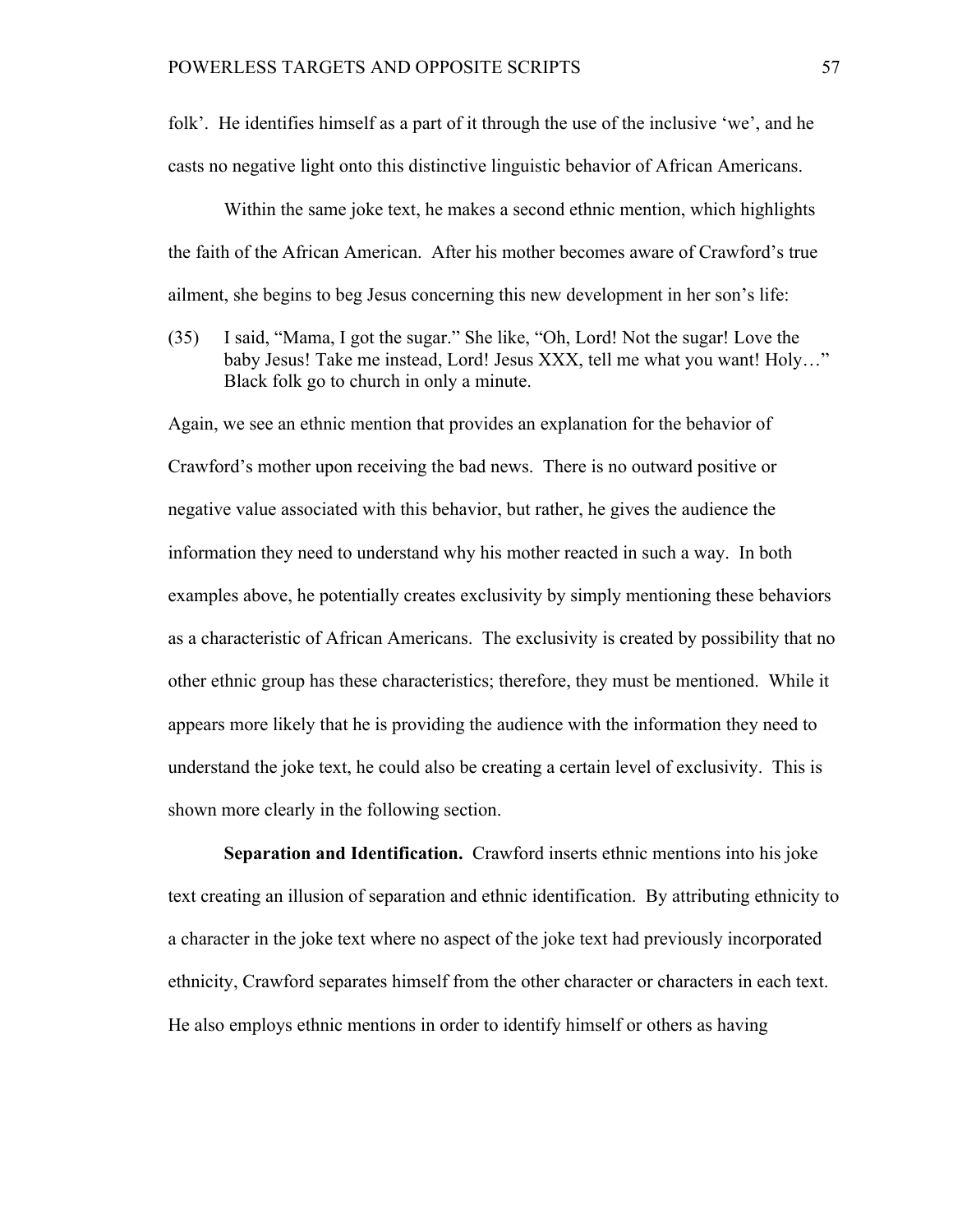### POWERLESS TARGETS AND OPPOSITE SCRIPTS 58

ethnicity. Crawford presents ethnicity as a significant attribute of the characters that he mentions. The following examples are provided to illustrate ethnic identification.

- (36) And I- And then, ya know, some of my white friends told, "Hey Lavell, let's golet's go skiing." I said, "Man, I don't go skiing." "But at least you can go up the mountain."
- (37) Then I'd say- I'd say, "You know that little white boy ain't got a bad idea." I'd say, "I'm gonna hang myself from the ceiling fan, too."
- (38) I'm afraid of him biting me and leaving a blood trail back to all his family saying, "Drop whatever you're doing and come 25 miles due south. I done found a lifetime supply of dark meat."

In examples 36 and 37, Crawford identifies Caucasians through use of 'white' as an adjective. Example 38 shows an instance of Crawford labeling himself as African American with the phrase 'dark meat'. He equates himself as shark food with the noun 'meat' and highlights the color of his skin with 'dark'. In each of these examples, ethnicity had not been a prevalent factor in the joke text until it was mentioned to identify a person or group's ethnicity. For instance, example 38 is taken from a joke text regarding a time when Crawford attempted to ride a jet ski in the ocean. He discusses situations that may arise if he were to fall off the jet ski. At approximately 850 words, this short excerpt is the only mention of ethnicity throughout the entire joke text. For Crawford, it appears that ethnicity is a defining factor for the characters in his joke text. However, trending with the other comedians in this group, he mentions only African Americans and Caucasians.

**Segregation.** Crawford also highlights segregation with his final ethnic mention. In a joke text, he relates to the audience his experience at a mountain in Aspen, Colorado with some of his white friends (see example 36). After expressing his fear of the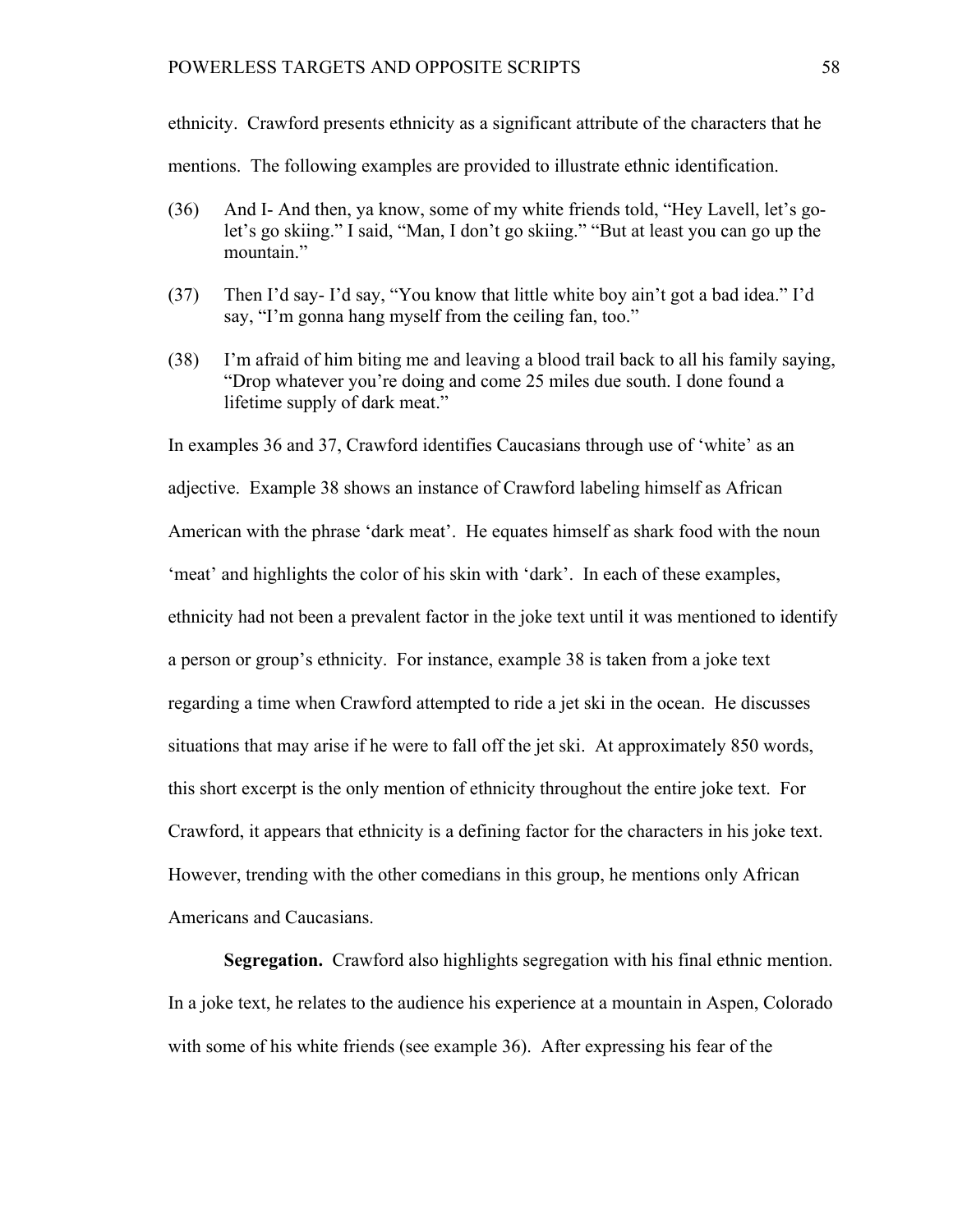mountains and the physical strain on his body, he joked about being so high up that they started to orbit the Earth and reached Heaven. This joke text contains two ethnic mentions; however, the second illustrates African American and Caucasian segregation that extends into the afterlife. The second ethnic mention is the concluding statement of the entire joke text.

(39) Next you know, we went up there, we went so high we was in orbit, man, we was in Heaven! Heaven! I saw Jesus! I went out and I went to shake His hand. "Hey Jesus, how ya doing?" Then a security guard came outta no where and said, "Look black guy, this is white Heaven. Black Heaven's somewhere near Harlem."

Since general beliefs regarding Heaven describe it as not being located on earth, the African American in this joke text loses because his Heaven turns out to be Harlem, which is typically associated with lower socioeconomic status and higher levels of crime. As a result, Crawford positions African Americans in a position of low power with respect to the Caucasian who gets to enter the Heaven in the sky where Jesus resides, while African Americans are destined to remain in Harlem or near it for this life and the next. However, Crawford may also be commenting on the racial issues that are still present between Caucasians and African Americans in the United States. While segregation may not exist overtly, segregation is historically associated with the relationship between these two ethnic groups. Segregation in this context could be representative of the racial tensions that continue to exist even in the  $21<sup>st</sup>$  century. This is supported by Ty Barnett's comments that race relations have not improved, as was mentioned above. Crawford is able to slip in a humorous comment to round out his joke text; however, the mention of ethnic segregation is more meaningful than it appears.

## **Ethnic Jokes**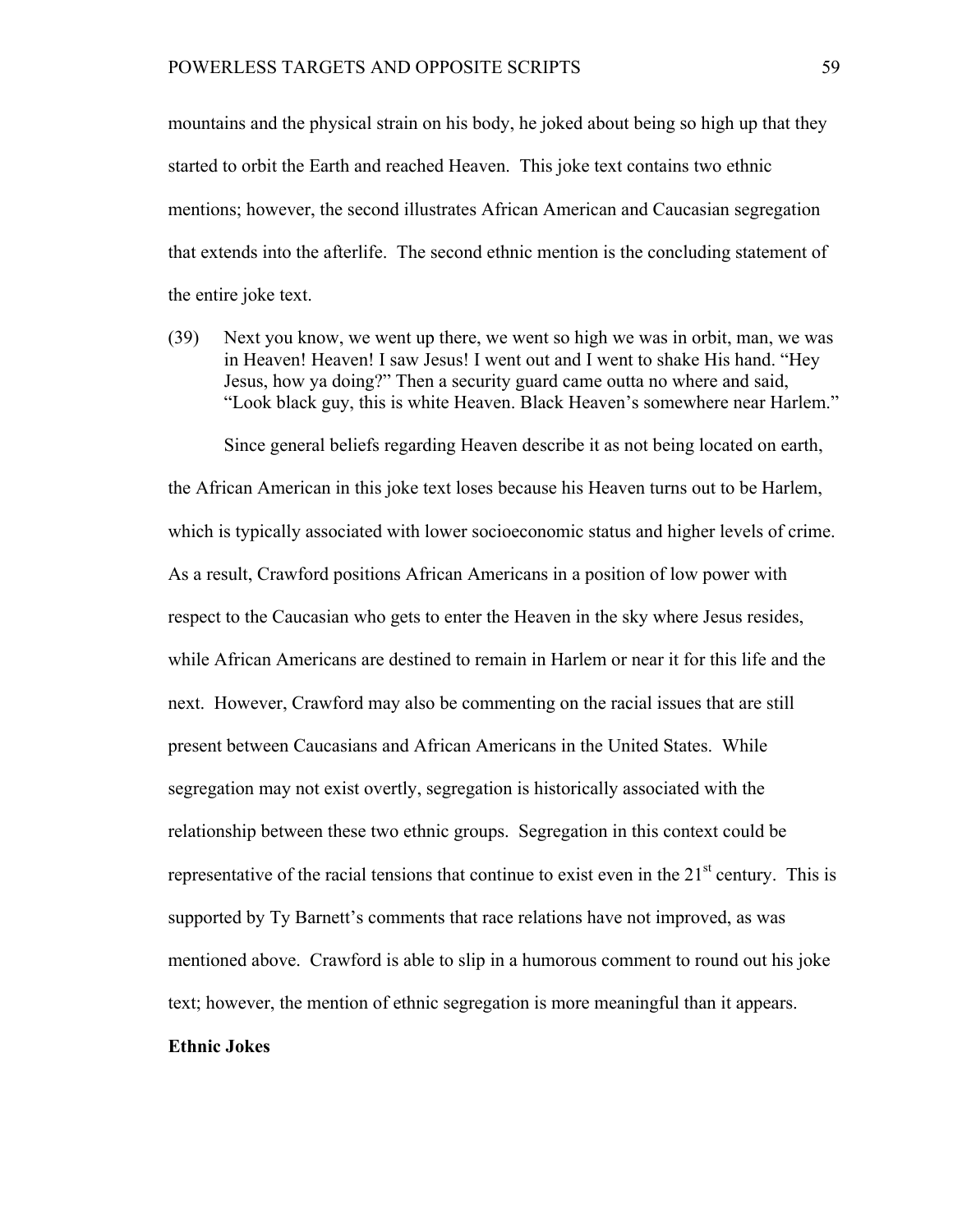In addition to the ethnic mentions present in Crawford's performance, he incorporates two ethnic joke texts. Both texts are different in their situations, but they are similar in theme and target. Similar to the ethnic mention in example 39, Crawford appears to address social issues with his two joke texts. The first can be described as a call to action, while the second one is more of a social critique. In this section, I describe the two ethnic jokes, analyzing their underlying meaning and relationship to the overall data set within the African American group.

**Black History Month.** The first joke text accomplishes two things: the first half attempts to call African Americans together to celebrate Black History month more, while the second half seems to demonstrate the suppression of the black man's achievements. The first part of the joke text is unique from the other comedians in this ethnic group, but the second part resonates that of Patrice O'Neal who presented the idea that African American males cannot commit the same crimes as Caucasian males whose criminal behaviors tend to reflect thought, care and planning (i.e. sniping and using chloroform for kidnapping). The two ideas presented above are explored here beginning with Crawford's call to action.

*Call to Action.* Crawford begins this joke text by explicitly addressing the African American community with 'black folk'. He calls them out by expressing his belief that the community, including himself through the use of the first person plural pronoun, needs to increase efforts in the celebration of Black History Month. He illustrates for the African American community that they need to "celebrate it harder". He provides evidence for this belief.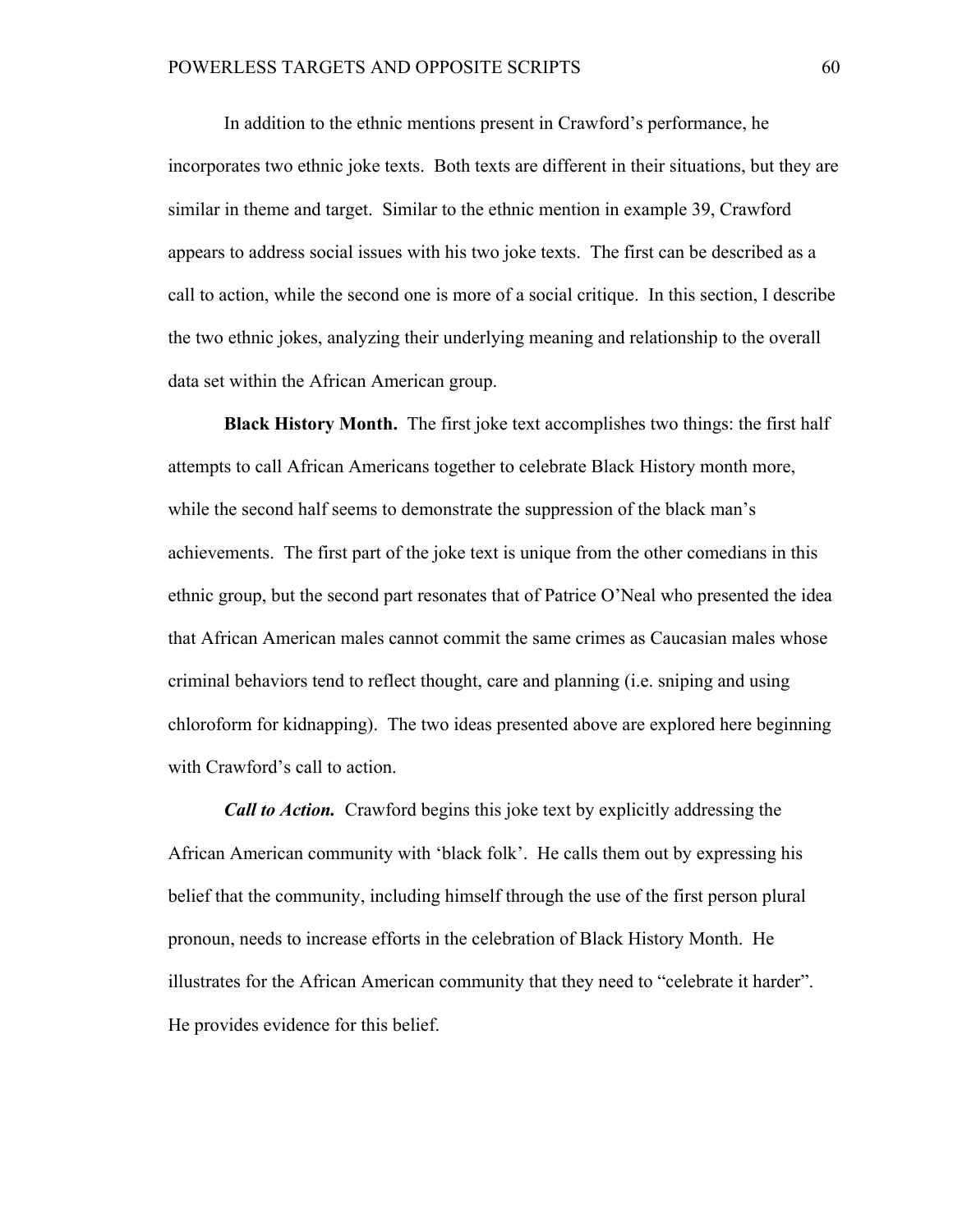(40) Mexican got Cinco de Mayo, they have guacamole all in the streets. White folks got St. Patrick's Day, "Kiss me, I'm Irish." I like (makes kissing face) "Not that hard!" But we need something. We need to get celebrating.

He demonstrates for his audience that other ethnicities are active about celebrating their holidays, while the efforts by the African American community to celebrate their own could be improved. He completes the first half by explaining how he thinks this could be accomplished:

(41) We should at least get some free chicken, chicken coupons to our favorite chicken restaurant anywhere we want. And we should be able to drive down a predominately white neighborhood as fast as we want and the police can't pull us over. (makes police siren noise) "Officer, it's Black History Month." "Oh I'm sorry, I thought it was March  $1<sup>st</sup>$ . (audience laughter) I'll see you tomorrow, black man. Thank ya!"

Through the use of examples of other ethnic groups, a reference to the common

stereotype that African Americans eat a lot of chicken and an insinuation to racial discrimination by Caucasian law enforcement, Crawford using a joking nature to somewhat mask the overall message of this joke text: African Americans should be proud of their ethnicity and demonstrate it, especially when given the opportunity during Black History Month. The absurdities of free chicken and the right to break the law create the script opposition *celebrating Black History Month vs. celebrating Black History Month illegally*. The humor arises out of this script opposition, but the underlying message remains.

*The Black Man's Suppression.* Continuing on the topic of Black History Month, Crawford discusses the African American inventors that should be celebrated during this time. He labels the inventors 'brother'. Crawford is the only comedian in this group to use this term for an African American male. This positive term in contrasted throughout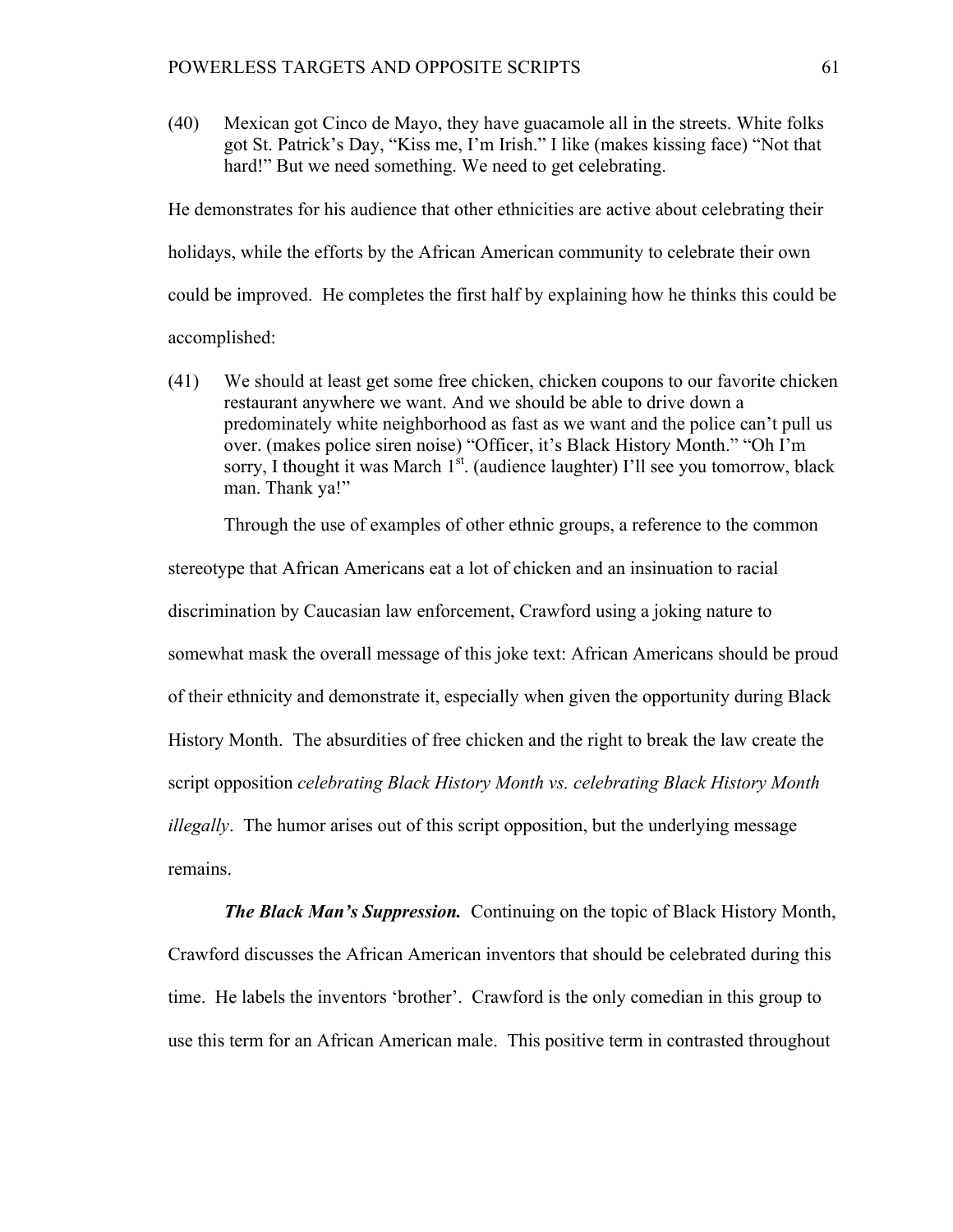the joke text by the opposition: the white man. After creating a list of great inventions from African Americans, he demonstrates how the Caucasian has gone one step farther:

(42) But- But ya know what kills me about Black History Month is all our great creators created stuff, the white man always found a way to top it. That's what kills me. Like the brother invented the light bulb, the white man invented the electric bill. (audience laughter) Brother invented the stoplight, police invented the traffic ticket. Brother create a baby, white man create child support court.

The theme presented in this joke text aligns with that of Patrice O'Neal who

appears to be upset about the disbelief by the people that the sniper would be an African American. Presented in this joke text, a similar theme arises: the African American will always be outdone by the Caucasian. Additionally, another interesting theme runs through this joke text and it is that of the African American's suppression. The ways in which the Caucasian tops the African American are of financial cost to the African American. The 'white man' in this joke seems to represent, not the man who outdoes another man, but a man who suppresses another man by placing penalties on him, and in this case, penalties for his own inventions. The Caucasian inventions in this joke are not inventions at all, but rather, they are a means to control the African American inventions. Crawford could be suggesting that this is reflective of the relationship between the African American and the Caucasian in general.

**Temporary Negros.** The final ethnic joke text resembles that of Ty Barnett, who was made aware of his minority status on a trip to a California winery. Crawford travels to Aspen, Colorado where he experiences a similar situation.

(43) Yeah, but speaking of Black History Month, I went to the whitest part of America. I went to the whitest part of America – Aspen, Colorado. It ain't no black folk no where up there, no where. It was one brother when I got off the plane, he shook my hand and said, "Thank you, and welcome to Aspen." And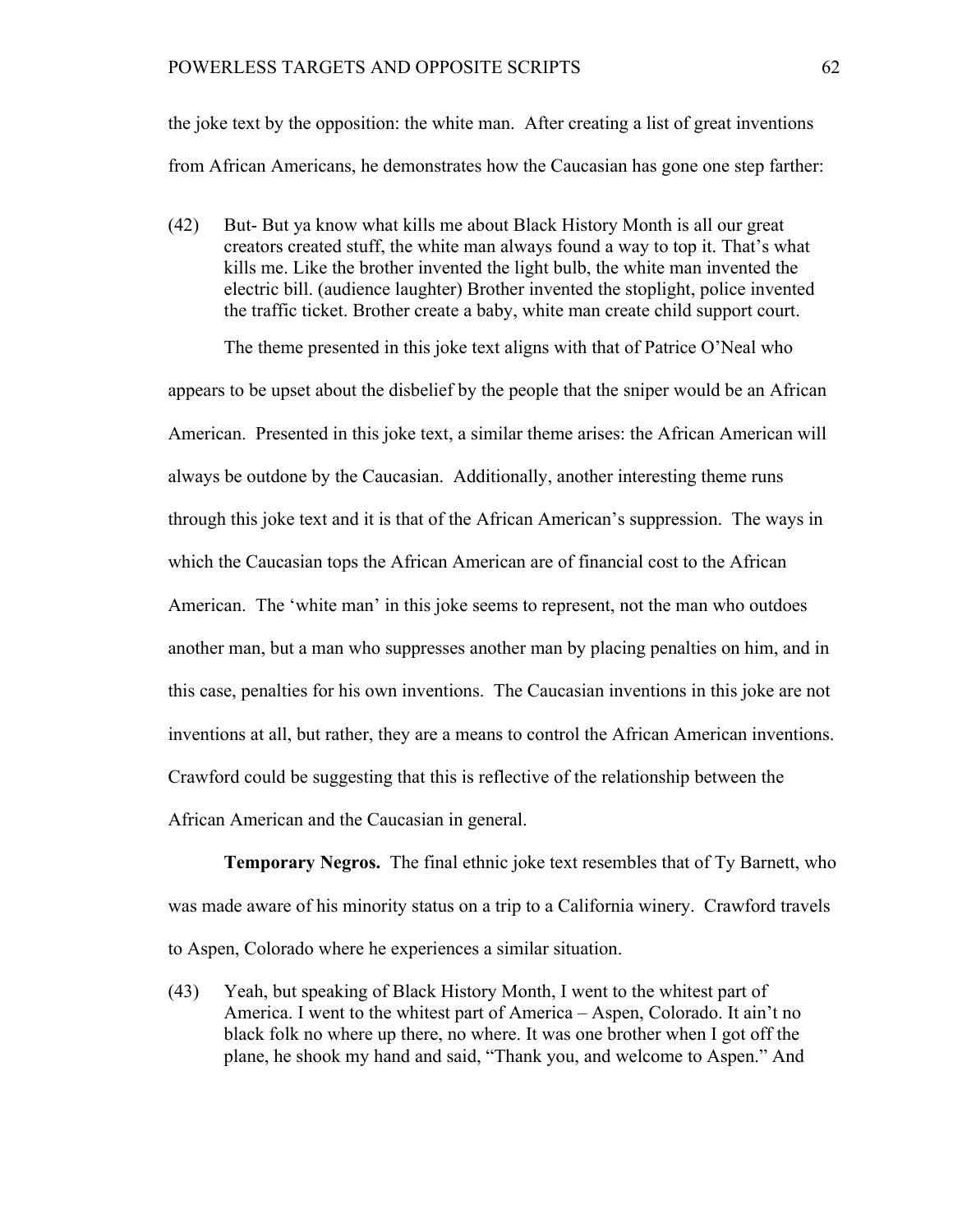evaporated right there. I ain't lying. I said, "Wow, they got temporary Negros up here. That's amazing!"

Similar to the situation presented by Barnett, Crawford finds himself in a predominately Caucasian recreational area. Barnett and Crawford present two different parts of the United States and two different types of leisure activity (i.e. wine tasting and skiing), but the same theme: segregation.

# **Conclusion**

This chapter has described the humor of the four males that comprise the African American comedian group. While all four comedians present ethnic humor, all four juxtaposition the Caucasian with the African American and present powerful and powerless targets. The final three – Rudy Rush, Ty Barnett, and Lavell Crawford – present the world as black and white, while the first comedian, Patrice O'Neal incorporates other ethnic groups into his performance. Overall, the four comedians focus on the relationship between the African American and the Caucasian and present ironies, stereotypes, and struggles that each ethnicity holds about the other.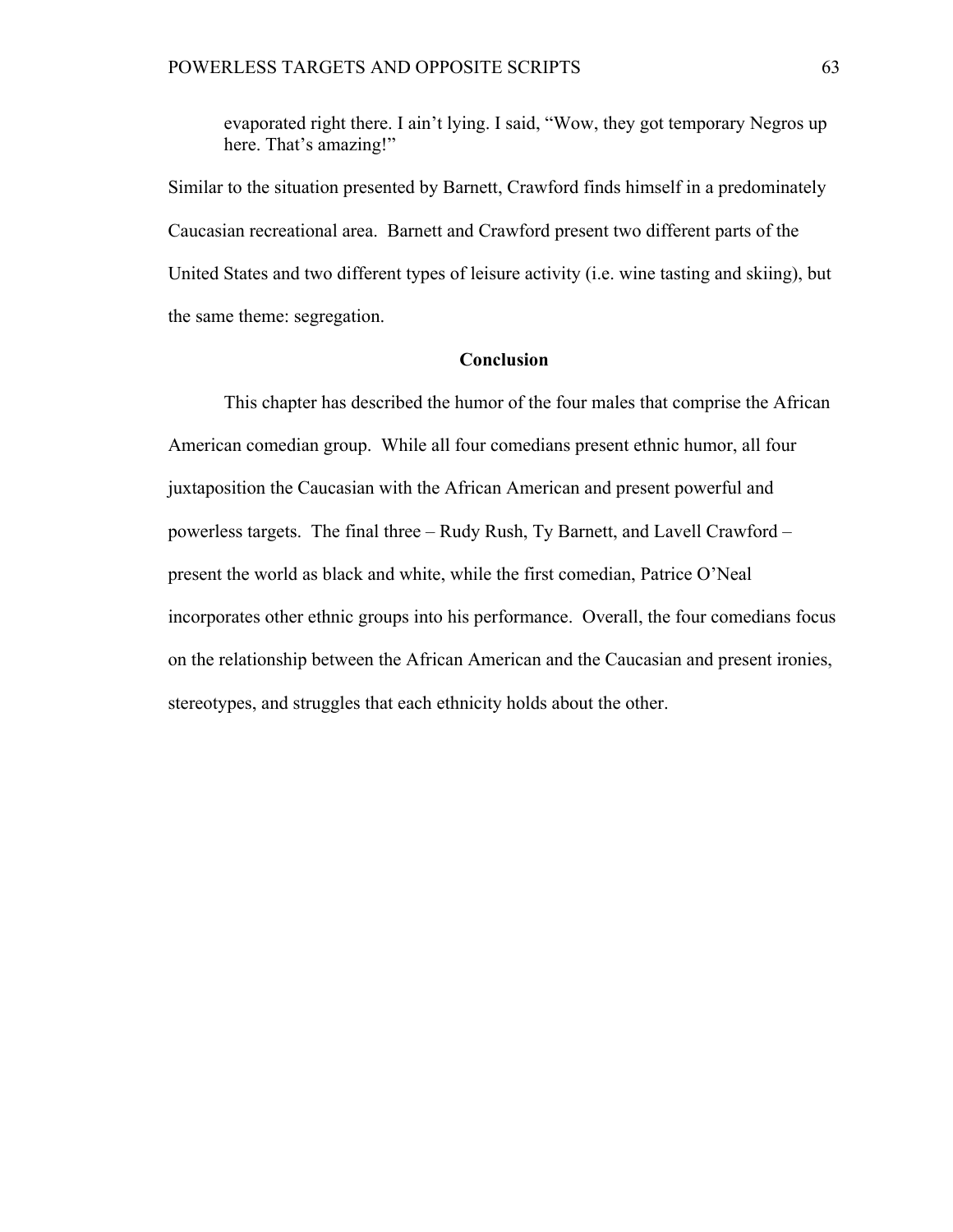## Chapter 5: Caucasian Comedians

In chronological order of performance, the following four comedians comprised the Caucasian data set: Daniel Tosh (season 7, 2003), Jimmy Dore (season 8, 2004), Ben Bailey (season 10, 2006), and Bill Gardell (season 12, 2008). This chapter will present the findings from this data set. In this chapter, each comedian's performance is analyzed in the order they are listed above. Within this data set, a very different situation occurred from the other ethnic groups of comedians: only one comedian tells ethnic jokes in his stand-up routine. A second comedian uses an indistinguishable accent in one of his joke, but the other two reference other topics that are not related to ethnic background as it is describe in this research paper. Therefore, the analyses of the three comedians who do not employ ethnic joke texts focuses on the topics they choose to use and whether those topics appear in the performances of other the other three ethnicities that form the data set of this investigation.

#### **Daniel Tosh**

In his 20-minute segment, Tosh tells twenty jokes total. This performance is broken down into 18 non-ethnic joke texts and 2 ethnic joke texts. Tosh also makes one embedded ethnic joke with the set of 18 non-ethnic texts. Tosh is the only Caucasian comedian to incorporate ethnic jokes into his performance. The analysis of his routine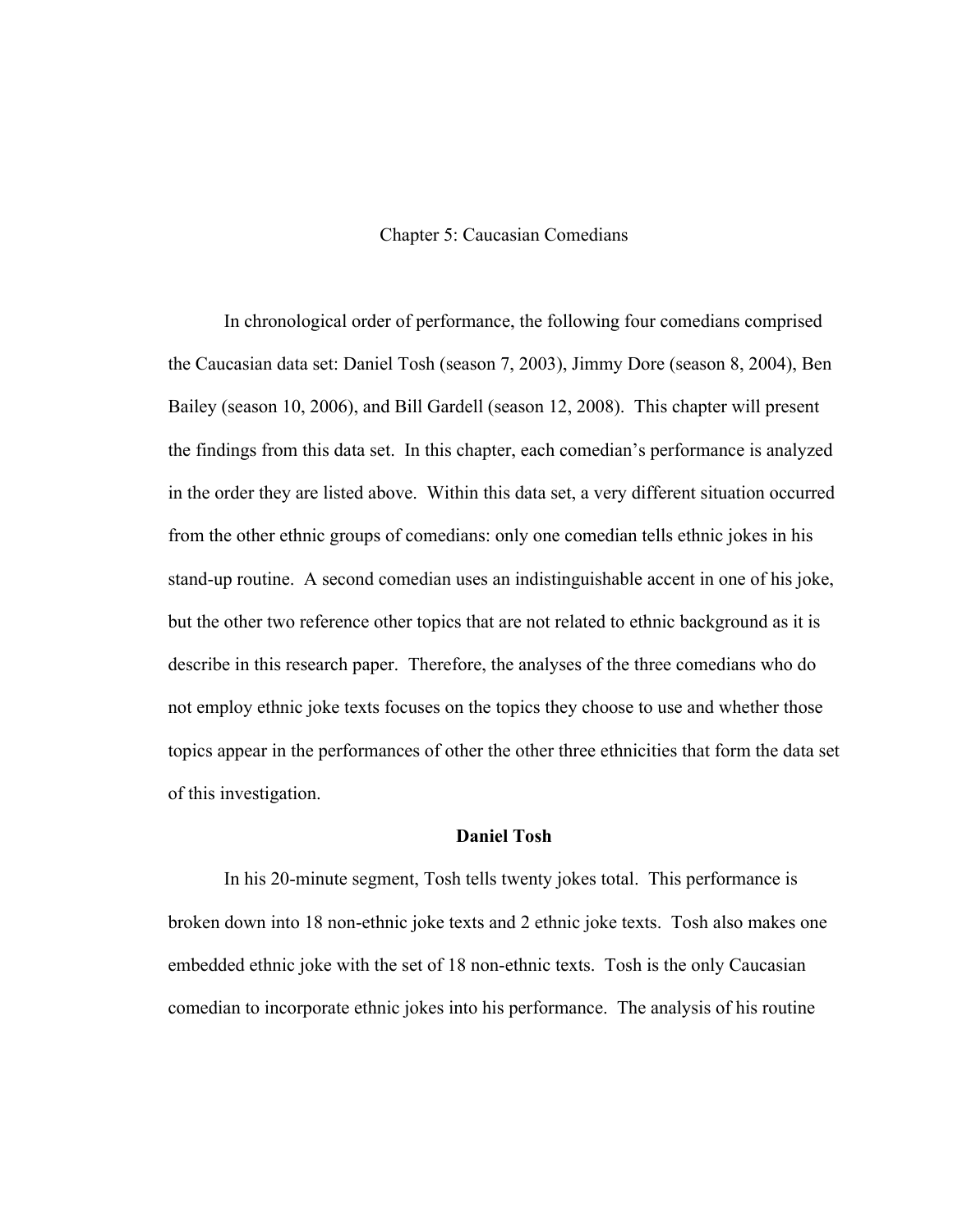attempts to explain why Tosh differs in this aspect from his Caucasian comedic counterparts.

### **Knowledge Resources**

The most influential knowledge resource that makes Tosh's joke texts unique is his narrative strategies. Tosh's performance is characterized by narratives and one-liners. What is different about his narrative strategies is that he does not carry one topic on into the following joke text. In fact, most of his subsequent joke texts are almost entirely unrelated to the predecessors. Examples 20 and 21 demonstrate the disconnect between one joke text and the next. The examples are short texts due to spacing issues, but this situation can be found throughout the transcription of Tosh's stand-up routine.

- (20) Yeah, I live in Los Angeles. Girls in Los Angeles like to say this, "I'm not religious, but I'm spritual." I like to reply, "I'm not honest, but you're interesting." (audience applause/laughter) Yeah, alright.
- (21) I know a lot of you think I'm crazy, I am. I have a lot of voices in my head, but they speak in Spanish and I have no idea what they're saying. That's irritating. I wish one of them would get a job. (audience laughter) Oh, they're my voices. Don't worry about them.

These examples are the joke texts in their entirety. By examining the knowledge

resources that inform these joke texts, we can explain the disconnect that is present between them. In terms of language and narrative strategies, they are the same. However, in terms of target, situation, and script opposition, they are very different. The latter three knowledge resources are on a deeper level than the first two (Attardo  $\&$ Raskin, 1991). Therefore, instead of analyzing the way the texts are presented (e.g. language and narrative strategy), we examine the content of the joke (e.g. target, situation, script opposition). In these two texts, Tosh first ridicules girls from L.A., then he ridicules himself explicitly and Hispanics implicitly. The latter is discussed in more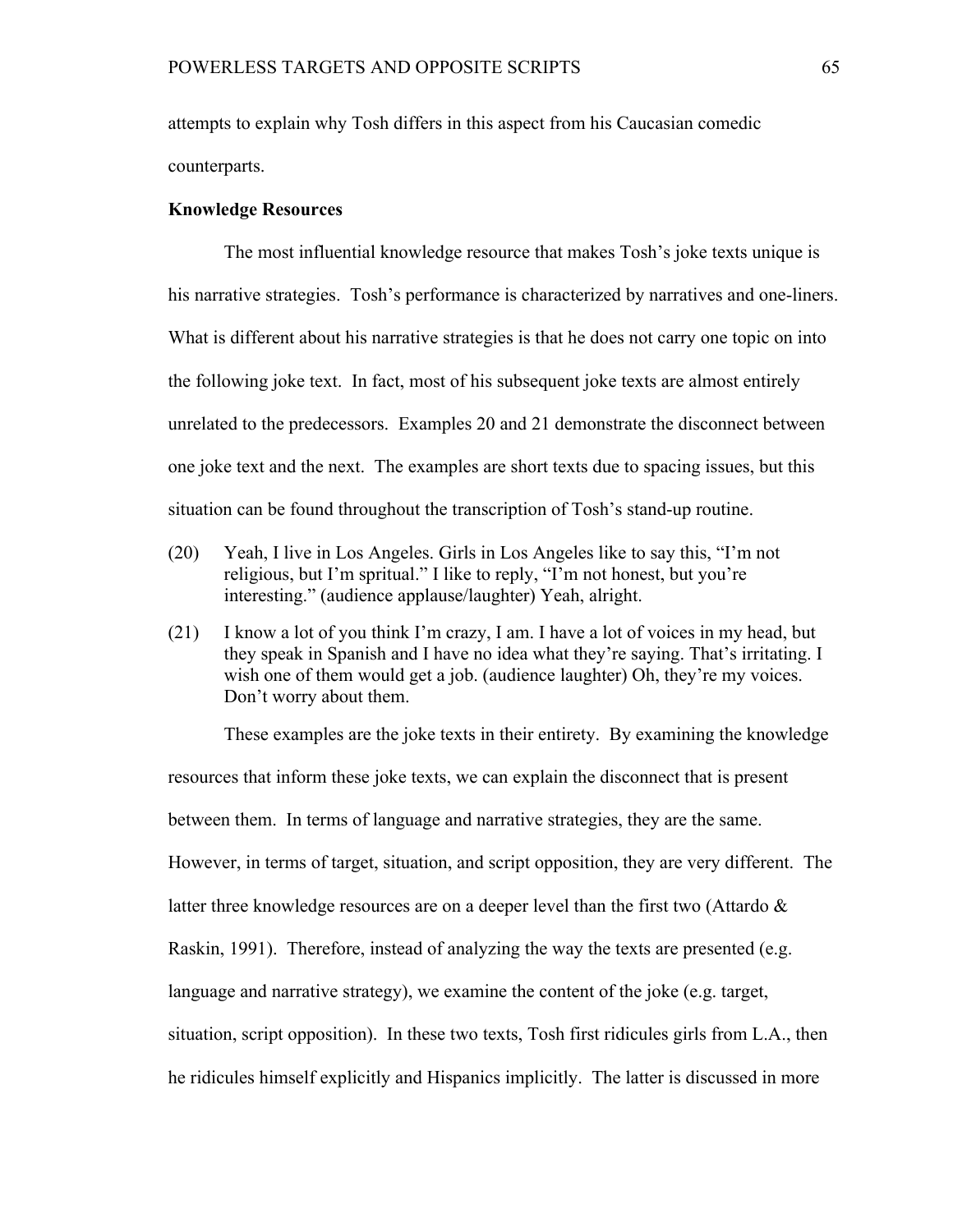detail in the next section, so for now, it is important to note to separate targets. Also, the situations differ as in the first, he relates encounters he has had with females from L.A., and in the second, he discusses an internal events that happen within his own mind. Lastly, the scripts he opposes in each joke are dissimilar. In the first joke, he opposes *smart vs. dumb*, and in the second, he opposes *possible vs. impossible.*

### **Tosh's Persona**

By creating disconnect, Tosh could be allowing himself an escape out of each joke text in the event that it fails. The example presented here is followed by what could be described as skeptical audience response. In the recording, the response is incomplete and reactions seem to be mixed. Some audience members laugh, while others respond with what sounds like a disapproving, "oh".

(22) I was dating this girl, she got a boob job, a breast enlargement, but she put squeak toys in 'em. And I'm like (honk, honk, honk, honk) Yay! She was a clown, so it was a tax write-off.

This joke is presented as a one-liner. The audience response could be a reaction to the content of the joke itself, or it could be a reaction to Tosh's frequent use of this type of narrative strategy. Whatever the case may be, Tosh quickly jumped into the next joke. He interrupted the audience's response and changed the topic completely. The joke that followed example 22 began like this:

(23) Ah, the floor is lava. (climbs on stool sitting on stage) I almost got burnt there. Oooo you don't know what that is? Fine, I don't care. That's a game I used to play as a child – The Floor is Lava. That's when you climb on all the furniture in your house and you couldn't touch the floor.

When Tosh says, "I almost got burnt there", he could be referring to the fact that the audience disapproved of his previous joke or he could simply be setting the stage to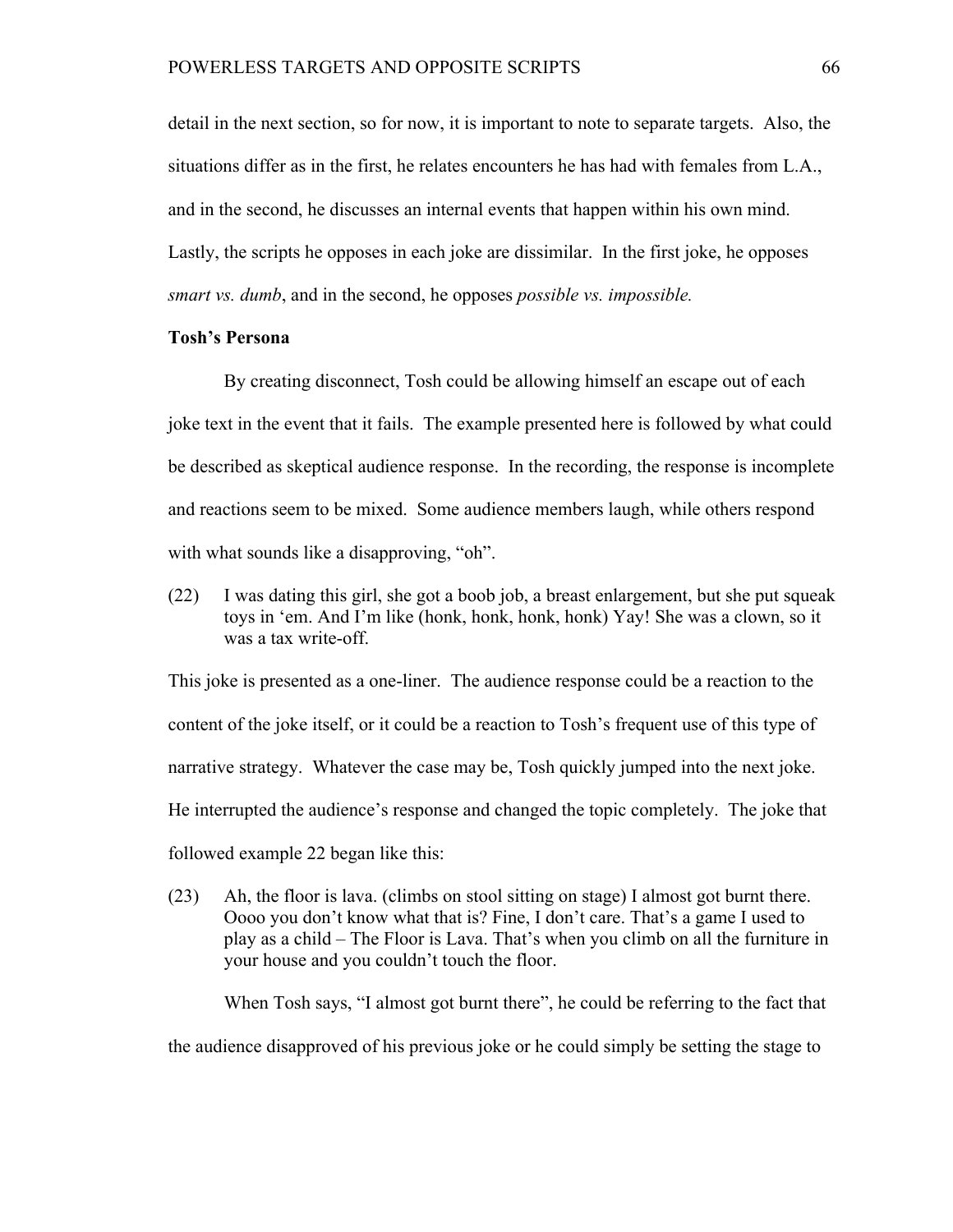begin his narrative about a childhood game. Either way, he escaped joke failure by quickly changing the target, the situation, and the narrative strategy in order to tell his next joke.

### **Easing into Ethnic Humor**

More than the other comedians in this data set, Tosh seems to test the audience in both what they can handle and how much they are willing to tolerate. This aligns with how Tosh presents his ethnic humor. While he only has one embedded ethnic joke and two stand alone ethnic joke texts, he spreads them out throughout the performance and warms his audience up to a Caucasian male comedian relating ethnic jokes to an audience. His ethnic jokes violate Patrice O'Neal's claim that "white dudes can't be racist". In this section, each joke will be presented separately to show the progression.

**A Stereotype Implied.** The first ethnic joke that appears was mentioned in example 21, but it is rewritten here for convenience. Tosh discusses the Spanish speaking voices inside his head. By wishing one of his voices would find work, he could be implying that people who typically speak Spanish are unemployed. However, because he does not explicitly state this, the audience is left to come to such a conclusion on their own. The audience reaction gives Tosh cues as to how to proceed with his ethnic jokes. These cues are not just related to whether or not the audience will accept his ethnic humor, but also, they could assist him in determining if the audience can interpret implicit humor, or in other words, 'get it'.

(24) I know a lot of you think I'm crazy, I am. I have a lot of voices in my head, but they speak in Spanish and I have no idea what they're saying. That's irritating. I wish one of them would get a job. (audience laughter) Oh, they're my voices. Don't worry about them.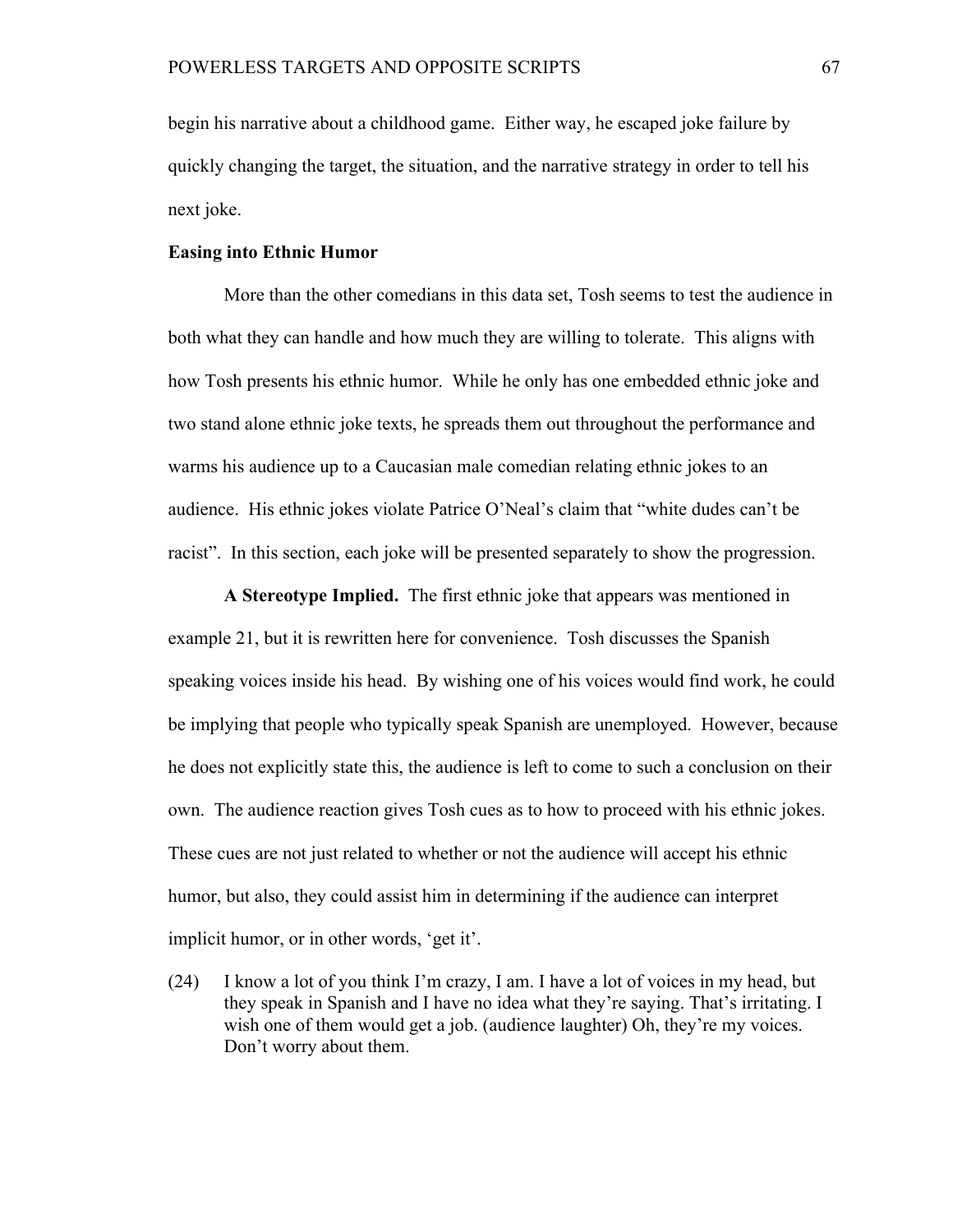**A Simple Mention.** The second ethnic joke that appears is embedded into a narrative. Tosh poses a question to the audience in which he imitates the behavior of a European. While the behavior is unusual for an American, the embedded joke text highlights a difference between Europeans and people from the United States. (25) Have you guys flown since 11-9? I'm European. (audience laughter) The humor is not disparaging, but rather, the humor is a simple opposition of *real vs. unreal* scripts. The real script being that Tosh is from the United States, and the unreal script being that Tosh is from Europe. This, however, is an explicit reference to an ethnicity that is not his own. While the term 'European' is very general, it is similar to 'Asian' and 'Arab' in terms of grouping together many nationalities.

**The Racist White Dude.** The third and final ethnic joke text is a long narrative that targets Mexicans, Chinese, African Americans and Caucasians. A short summary of the joke text reveals that Tosh questions the flavor of various human beings and what one would encounter in a cannibalistic situation. This joke occurs as joke number 17 out of 20, so it comes towards the end of the performance. The nature of this joke text should come as no surprise to the audience considering he has flaunted script opposition more so than any other comedian with such jokes concerning breast enlargement with squeaky toys, a male taking a pregnancy test, and adopting a baby as her grandfather in order to avoid the responsibility of fatherhood. The audience has plenty of time to prepare for a topic such as cannibalism, but they have only been mildly prepared for the content of this joke text. Example 26 illustrates the introduction of the topic.

(26) Cannibalism is a horrible scenario. I'm not going to argue with you, but if you had to eat another human being to survive, do you think they taste like their ethnic background?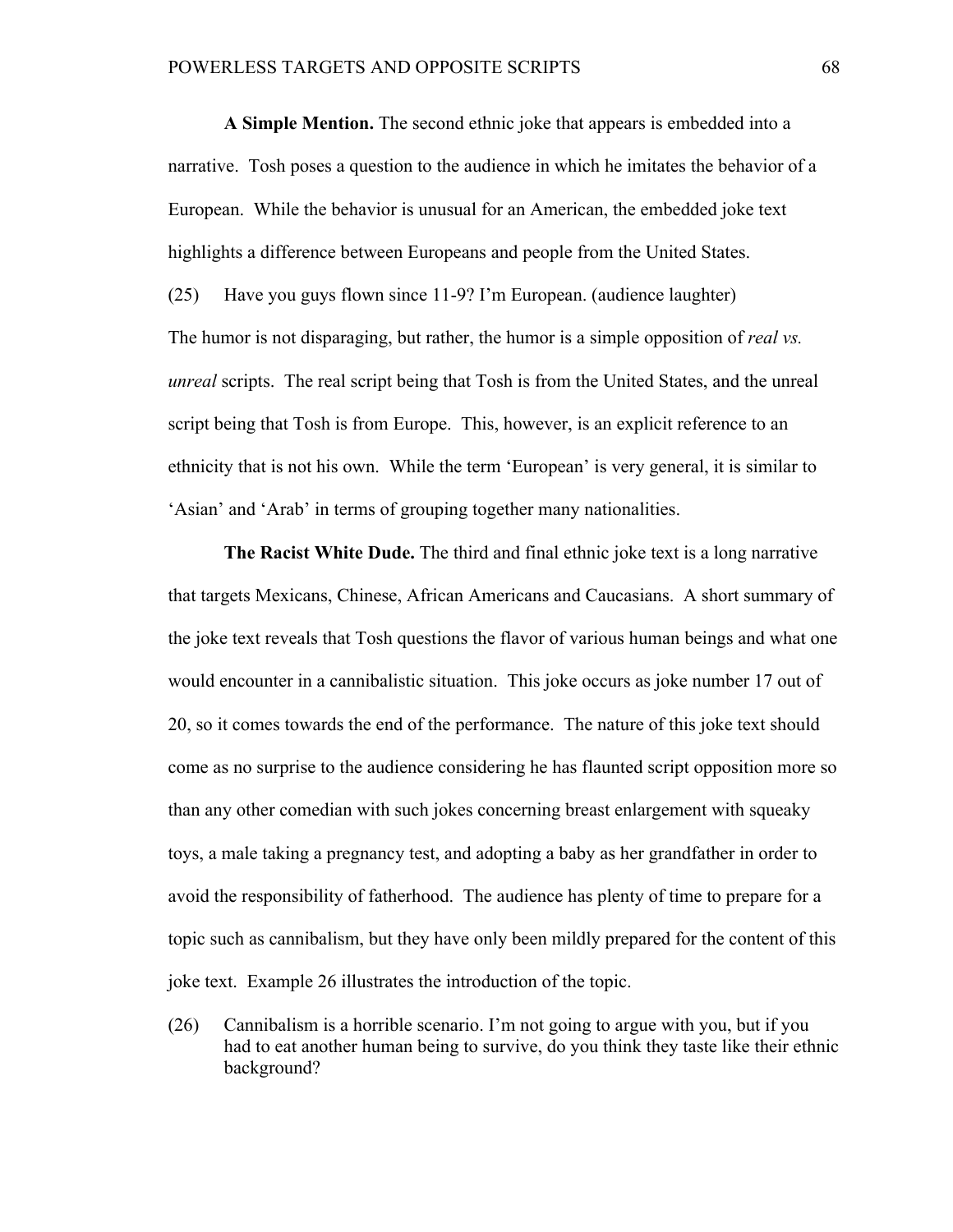He then continues by explaining his thoughts on the issue:

(27) Do you think Mexicans are spicy? Do you have to have chips and salsa before you bite into one? You can start laughing now, I'm gonna do everybody in here. (audience laughter) Chinese people, are you hungry 30 minutes later for more? Let's go everybody, black people, tastes like chicken. All's fair, all's fair, white people? Alright, you don't eat white people. I'm sorry, I don't make the rules.

In 26, Tosh questions the flavor of his targets ethnic backgrounds. His detailed questions in 27 highlight stereotypes about Mexican and Chinese food and the widespread stereotype that African Americans eat a lot of chicken. After starting with Mexicans, he lets the audience know that it would be acceptable for them to laugh because he intends to target everyone. However, when it comes to the final ethnicity, Caucasian, he awards power to his own ethnic group: white people are not to be eaten. If this were the entirety of the joke text, we would award power to the Caucasian ethnicity, however, he backtracks.

Tosh immediately justifies the punch line of the joke. He claims he likes to make white people uncomfortable. He then assures the audience that this was indeed "just a joke". The presence of this comment is unique in that this joke text is the only time Tosh explicitly states that the joke is a joke. Even after outlandish statements such as those found in other joke texts in his performance, this is the only where the audience is reminded of Tosh's joking nature. After that, he then begins to reverse his standpoint multiple times before the joke text is over. First, he simultaneously targets African Americans and Caucasians. He then apologizes for an aspect of targeting African Americans, expresses concern over being discriminated against, and finally, relates an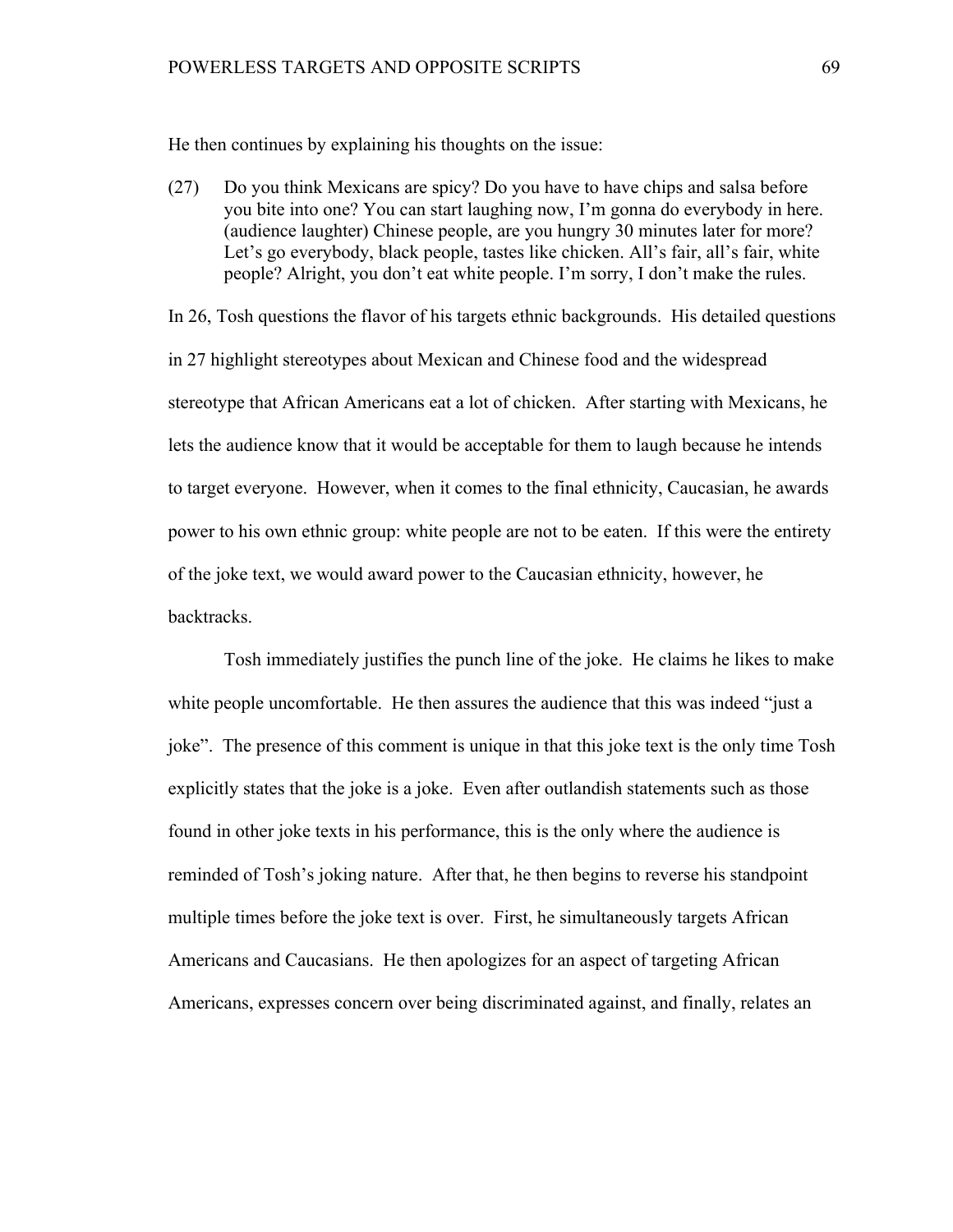incident of what happened the last time he told this joke. Each of these situations is presented separately.

(28) What if that joke's the reason I don't get into Heaven? Like I get up to Heaven, find out God's black. Yeah, he comes walking up to me. (walks around and shakes finger accusingly/begins to speak in AAVE) "Uh that joke wasn't funny, mother f\*\*\*er, let me tell you something, black people taste like chicken. White people taste like macaroni and cheese, bitch!" (audience applause/laughter)

Example 28 accomplishes two things: targets African Americans and their

stereotypical use of vernacular English and targets Caucasians by associating them with a

food. While this joke potentially counteracted the outcome of example 27, the good

intention of targeting Caucasians is made void by the targeting of African Americans.

The audience response demonstrates that the reference to macaroni and cheese flavored

Caucasians was what they had been waiting for, and possibly overlooking the targeting of

African Americans. However, Tosh continues on, apologizing for his behavior in 29.

(29) Alright, calm down, crackers, this ain't a rally. I don't want anyone getting the wrong idea. I know that uh, I doubt God's using that kind of language and that's a very stereotypical voice I used for an African American, I apologize.

While recognizing his racism in 29, he reverses the situation in example 30 where he

expresses concern for his own race and the stereotypes placed on his ethnic group.

(30) How many black comics have you heard in your lifetime go, "You know, white people, 'Hi Bob, how are you?' 'Good, Tom, thanks for asking'" (speaks in unnatural 'dorky' accent) I don't sound like that at all. That's very offensive.

Example 30 could be a justification for targeting African American speech or it could be

Tosh's script opposition in that we might not expect a Caucasian to feel discriminated

against, yet he presents the situation as if he does. At any rate, he closes the joke out by

explaining that he has been confronted about this joke in the past, and he presents what

he views to be an acceptable reason for telling such a joke. While justifying his right to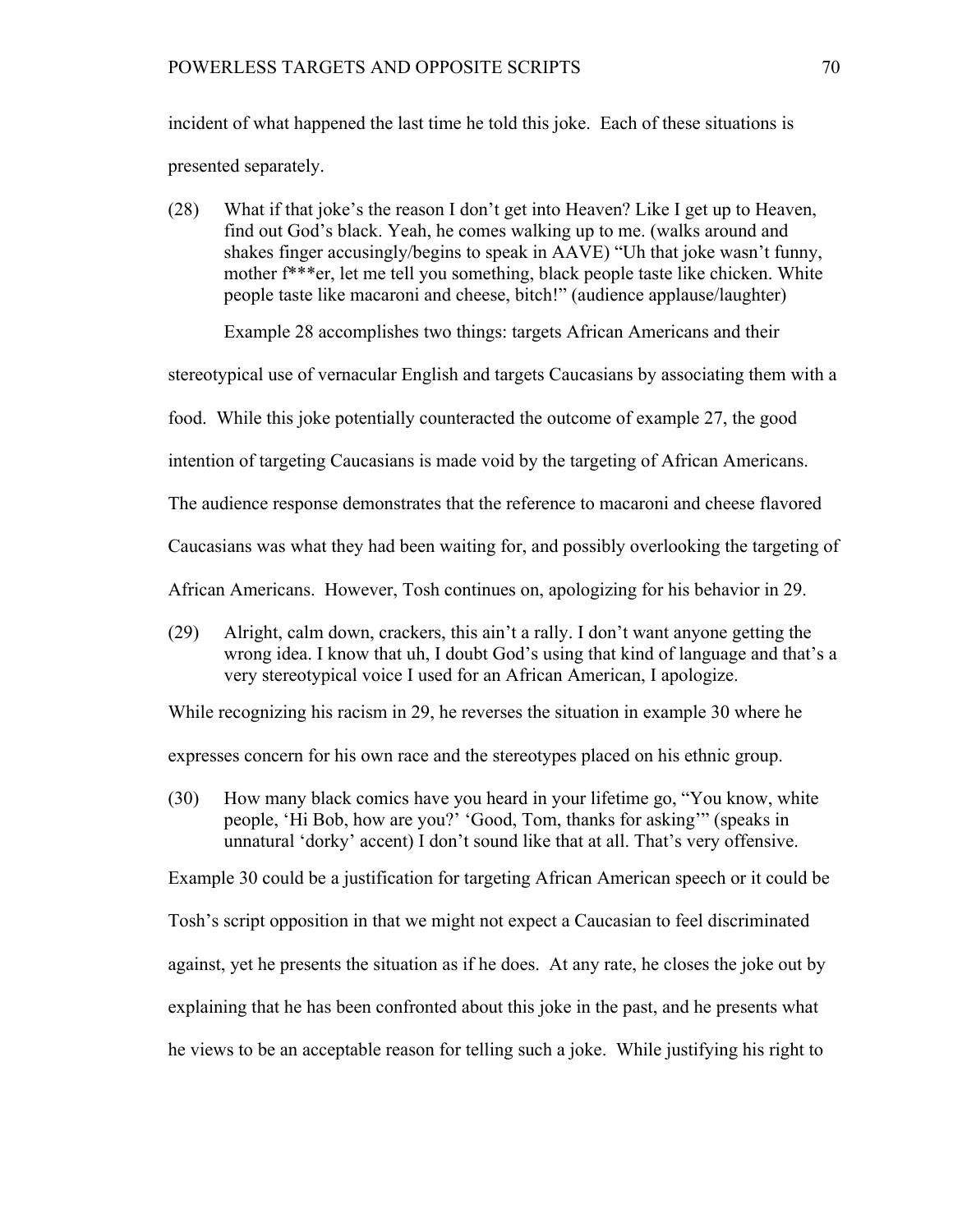tell jokes about African Americans in example 31, he implies that he really has no valid reasons for doing so.

(31) I did that joke one night, and of course, a white lady came running up to me after the show. She goes, "What gives you the right to do jokes about black people like that?" I'm like, "Listen, lady. My best friend is Cuban and that's close enough." (audience laughter) Yeah, she was like, "Oh, I'm sorry."

# **The Other Guys**

Out of the four Caucasian comedians, only Daniel Tosh incorporated ethnic jokes into his stand-up routine. The remaining three – Jimmy Dore, Ben Bailey, and Bill Gardell – are discussed together in light of this finding. The goal is to establish what they do instead of ethnic humor. In this section, I present the trends across these three comedians in terms of targets and situations.

## **The 'Un-Ethnic' Personas**

These three comedians vary from the others in the data set. At first, it is difficult to see exactly why, but the knowledge resources contribute to a more detailed understanding of the relationship between the joke texts and the comedian. Here I explain each comedian's persona as it is established by his joke texts.

**Jimmy Dore.** The first comedian had 17 joke texts in his performance. Eight of those joke texts dealt with family and religion. Dore grew up in a large family where he was one of twelve children. He was also raised Catholic and went to Catholic school, and he is upfront about the fact that he resents it. These five of the joke texts specifically targeting family and three targeting religion comprise approximately half of the performance (1,494 words/3,020 total words). For Dore, these two topics are very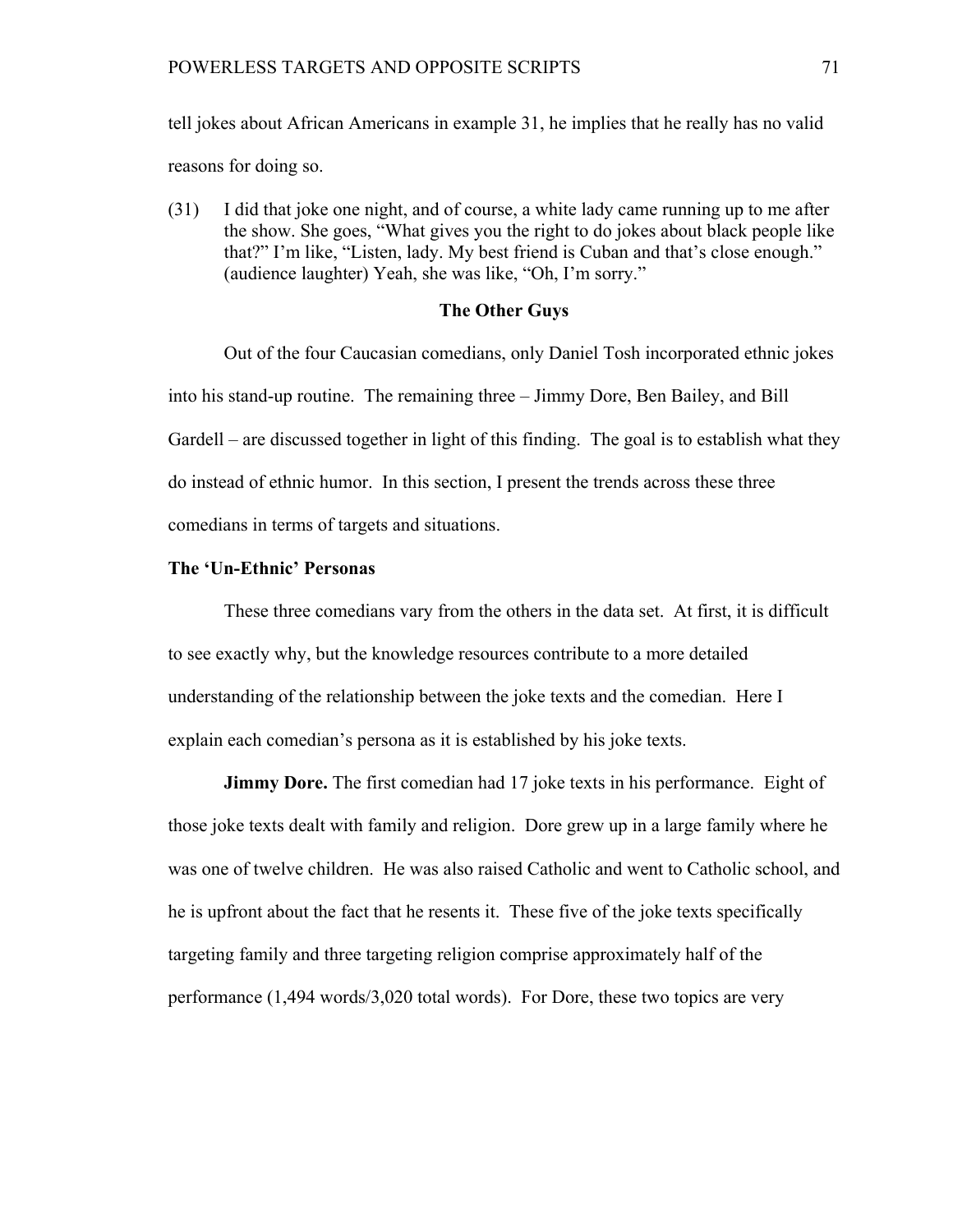### POWERLESS TARGETS AND OPPOSITE SCRIPTS 72

significant to the creation of his persona. His bitterness towards the living in a large

family and religion is represented in example 32 and 33, respectively.

- (32) They go, "Well you learn a lot about life growing up in a big family, don't ya?" "Yeah, I learned I'm replaceable." (audience laughter) Like if I died, my mom would be sitting around with all my brothers and sisters, "Oh no, what am I going to do now with just the 11 of you? How do you fill the empty  $1/12^{th}$  of your heart?"
- (33) And I went to Catholic school for 12 years, ya know? And people always say to me, "Jimmy, you went to Catholic school for 12 years, how come you're not a Catholic?" I say, "Cause I went to Catholic school for 12 years. I uh had it beaten outta me by God's little helpers."

Following 32, Dore admits his parents would good parents, but their faults are childhood memories he could live without. He talks about his parents beating him as a punishment and buying him cheap clothes. His memories of Catholic school do not paint the picture of a happy childhood either. He claims that teachers chose to work at the Catholic school for the sole purpose of beating children.

The remaining nine joke texts concern various topics ranging from Wisconsin

people and deer whistles to tattoos to the death penalty. While the topics of the jokes are

unrelated, the narrative strategy he uses connects them all and assigns them a similar

style. In each of the remaining jokes, he gives he thoughts on the topic he is addressing.

In examples 34-36, we can see some of his internal thought processes.

- (34) I think that's funny, grown-ups looking forward to casual. I figure there's gotta be one guy really into it, ya know? He's at home with a calendar, "Wednesday's done. One more day and then look out. I have got a polo shirt that's gonna take their f\*\*\*ing heads off.
- (35) Like what kinda tattoo would a librarian get, ya think, ya know? (points to upper arm) 'Books kick ass' 'Shut the f\*\*\* up and read' (audience laughter/applause)
- (36) And I started thinking about that, like why don't we that with other criminals? Like if we're gonna murder murderers, why don't we rape rapists? (audience laughter) Sounds good on paper, but there'd be a short line for that job.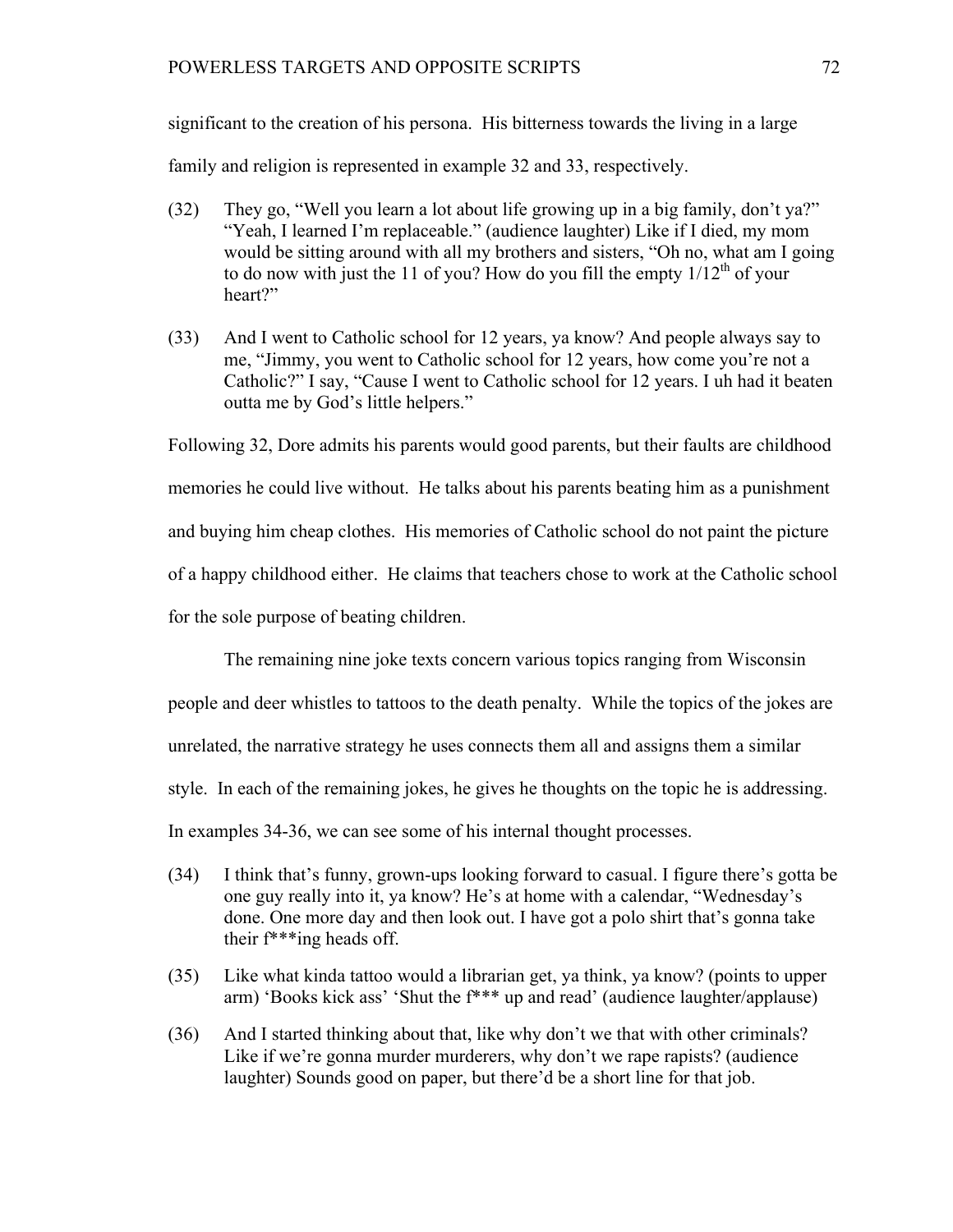Dore's persona can be described as a bitter adult harboring intense feelings about his childhood, but this has given him the ability to look at situations from an 'outside the box' perspective. He is a thinker who is able to present ideas to the audience that perhaps they would not have come up with on their own. While he does not disparage ethnic groups, there is an element of disparagement in his stand-up routine. His parents, their parenting style, growing up poor, religion, Wisconsinites, and people with tattoos are some of the targets he presents in his joke texts. Ethnic humor could be seen as unusual for a comedian whose focus revolves around his life experiences and internal thoughts. For Dore, ethnic humor may be an unnecessary aspect to his performance because he does not have to create an ethnicity for himself or because his Caucasian ethnicity is irrelevant to his persona.

**Ben Bailey.** This comedian is the 'experiential' comedian. Life and the situations in which he has found himself have provided Bailey with the material he needs for his performance. He plays a prominent role in all 17 joke texts in that he is either the main character or directly affected by the situation of the joke text. Examples 37 and 38 represent the first situation and examples 30 and 40 represent the latter.

- (37) I put on my favorite winter jacket for the first time the other day, and as soon as I put my hands in those pockets, I was immediately reminded that last year, I didn't have any money either.
- (38) The thing I hate the most about the subway is every time I get off the train and I'm trying to get out of the station and back up to the street, I end up getting stuck behind these really slow people on the stairs.
- (39) Now, you know a smell is bad when it starts to affect your other senses. Right? If you're standing on the corner, and a garbage truck goes by and you are momentarily blind, that is a bad smell.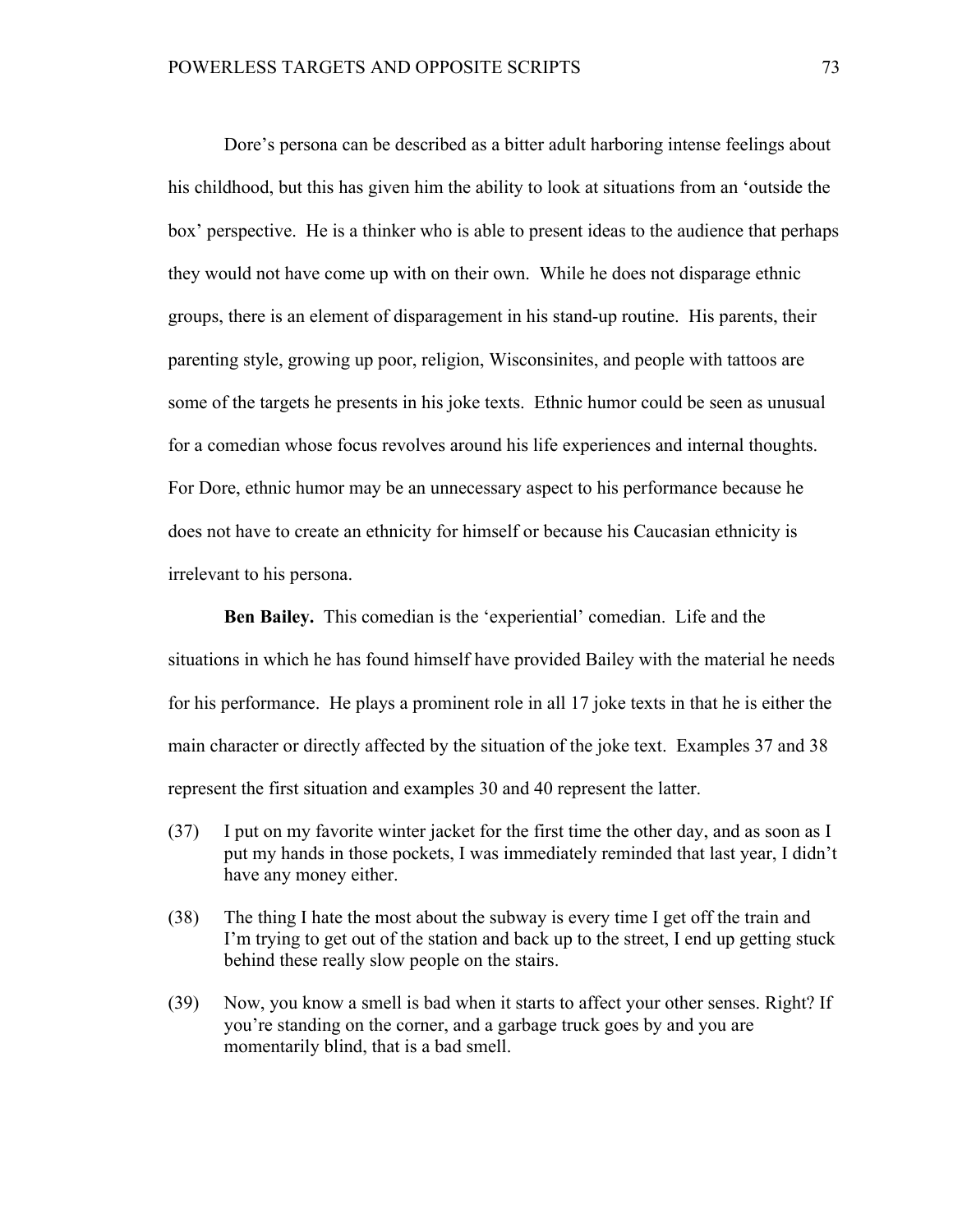(40) Over and over and over, all day long. It's not even just people that you know, it's strangers just yell at you on the street if it's cold enough. Just walking by, "It's freezing out here!"

Through the use of the first person singular pronoun, Bailey relates personal experience, whether true or false, to the audience in examples 37 and 38. In the latter two examples, he incorporates the audience into experiences he has had through the use of the pronoun *you.* The use of pronouns *I* and *you* show a distinction in who is involved in the situation of the joke text. However, both pronouns suggest the incorporation of personal experience into the joke texts of this comedian.

Since Bailey appears to have created a persona that relates his own personal experiences, ethnic humor could seem odd in his performance. Throughout the performance, the characters in his joke texts, including himself, have unidentified ethnicities. Bailey speaks as an 'every' man instead of a Caucasian man. He jokes about situations that apply to everyone such as the weather, being stuck in the waiting room at a restaurant, and the smell of New York City. For Bailey to maintain his comedic persona, he would almost have to incorporate his personal experiences related to ethnicity; however, this is unnecessary for him and could be potentially risky because ethnic humor typically does not incorporate everyone, and it excludes and rejects certain groups.

**Bill Gardell.** The final comedian in this ethnic group uses his joke texts to question the direction in which the world is headed. His childhood is a major contributing factor to his comedic persona and his view of the world. He describes life in a working class family that is not above drinking and poking fun at one another at family parties. He prefers the simplicity of life before technology, and takes interest in life's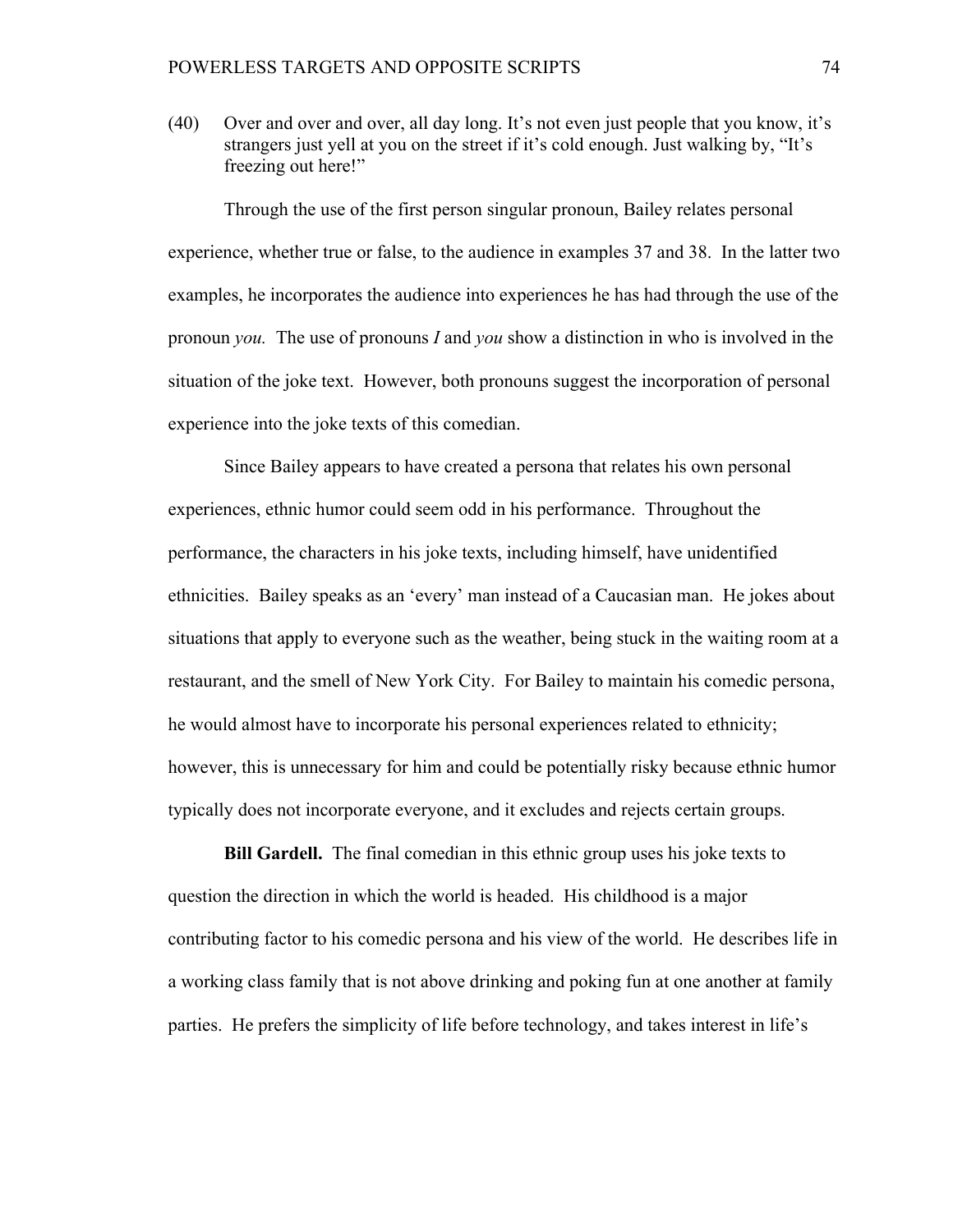situations. He explains how people are too sensitive these days, which is a belief that

contributes to his preference of a more simple way of life.

Gardell is unique in that he does not incorporate ethnic humor into his performance, but superficially, it would not be surprising if he did. He speaks out against those who are different than him. This is illustrated in following examples.

- (41) Saw my first gay pride march out in Los Angeles. I've never seen nothing like that, man. 100,000 gay people come marching through the city…Straight guys, we don't have a parade, do we? You don't see us marching up and down the street, "Vagina!" Where's that parade?
- (42) You know you read these stories, two kids build a bomb in their dad's garage, "We had no idea." Well that guy's a failure. How do you not know your child's building a bomb in your garage? How busy are you?

In example 41, Gardell seems to be belittling the gay pride movement from pride in oneself to simple a sexual preference that does not need to be celebrated. The excerpt in 42 comes from a joke text that attempts to explain why today's youth are out of control. In the excerpt, we can see that he is targeting  $21<sup>st</sup>$  century parenting styles. Since Gardell is both a heterosexual and a parent, he targets two groups that he does not identify with. Therefore, it seems unusual that he would not incorporate ethnic humor into his stand-up routine. However, a closer examination of his joke texts reveals that he creates a specific persona for himself that could be easily targeted by others. He uses his joke texts to fight for the social group with which he identifies.

Out of 23 joke texts, he mentions his own drinking six times, his family including his childhood and his wife and child fourteen times, and his discontent with the direction the world is headed in seven times. While some of these overlap, they exist throughout the performance, continually reminding the audience of who Bill Gardell is, where he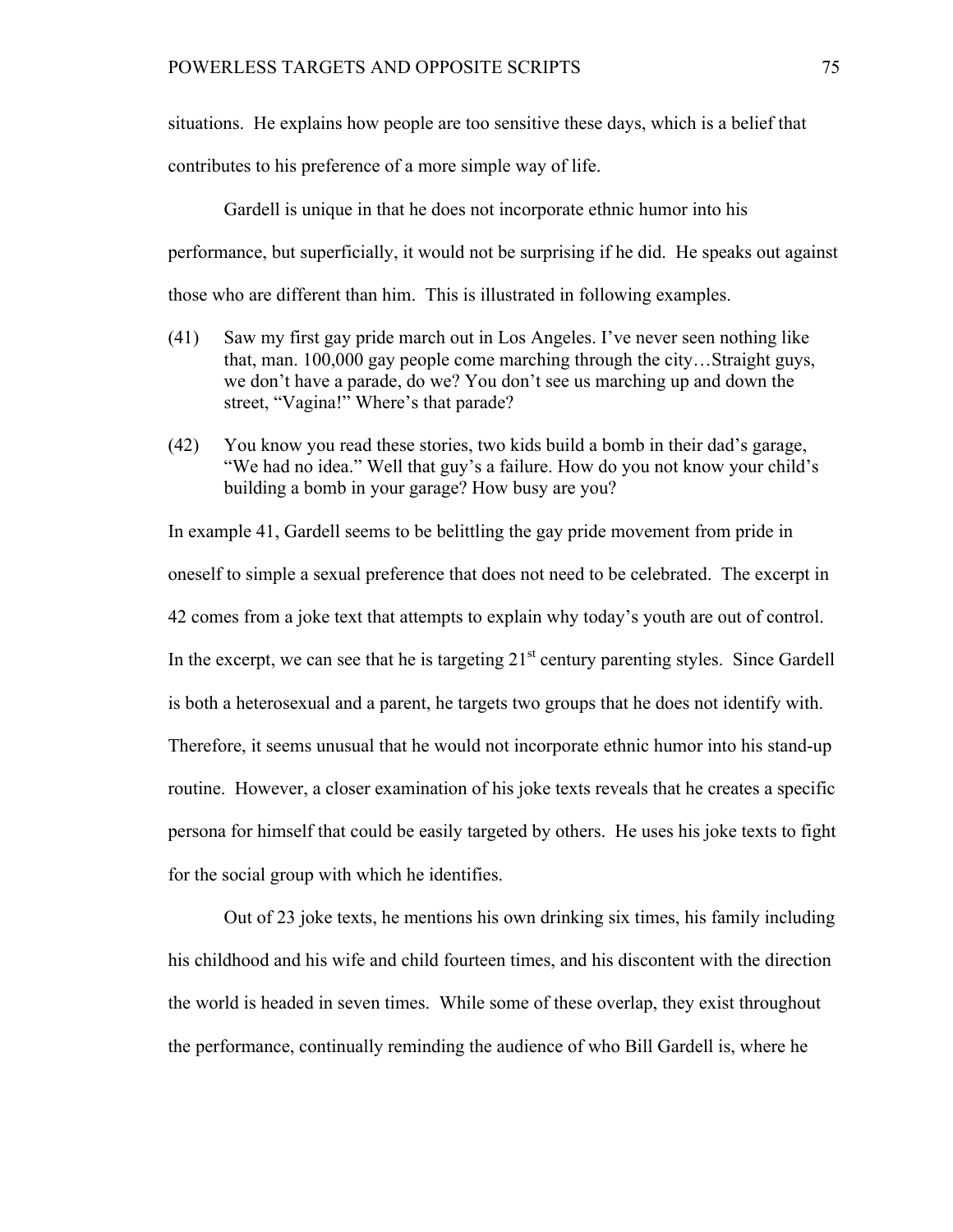comes from and what has shaped him. The following examples show the underlying theme of Gardell's performance: the establishment of his persona.

(43) I have a great job, man. I get to drink and work. How cool is that? Not a lot of jobs you can drink at work, well unless you're a pilot or tanker captain.

The first example, 43, explicitly shows Gardell's affinity for drinking. Not only this, but while most comedians have a bottle or a glass of water on a stool on stage, Gardell has a glass of liquor, and at this moment in the performance, he takes a drink. Example 43 is the first reference in the performance to his drinking. By combining it with the physical action of drinking, he could be signaling to the audience that it is in fact liquor he is drinking on stage. Other references to his drinking habits do not combine these two elements consistently, but this excerpt seems to be the audience's introduction into this aspect of his persona.

(44) He'd go, "That's why I'm in the garage. Keep your voice down, she'll hear us." My father was teaching me a very valuable lesson for when I got married, and that is just don't argue with her. At all costs, let it go.

Example 44 describes how his past has shaped him. He explains to the audience that his father's advice has been beneficial for him in adult life. In other references to his immediate and extended family, he labels them 'working class'. It is interesting to note that he does not call them 'poor' as does Jimmy Dore to his family. However, in contrasting Dore and Gardell, it has been shown that Dore harbors some distain for his childhood and family while Gardell is proud of where he came from. This can be seen in examples 45 and 46.

(45) I grew up in a working class family. I thank God for that every night. I'm from Pittsburgh, that's why I put that steel mill up there (points to stage backdrop). Cause if I suck tonight, that's where I'm going back to work. (audience laughter)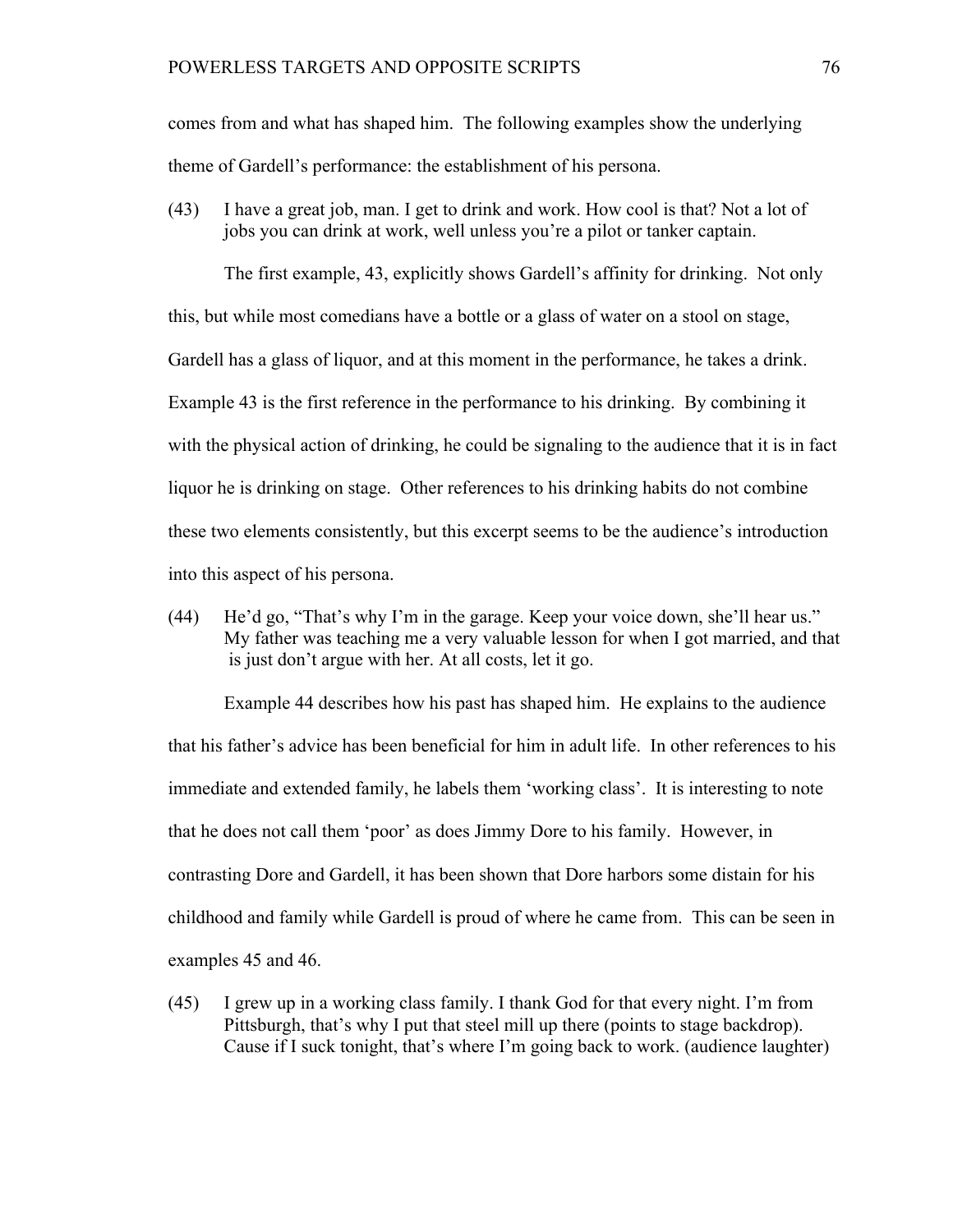(46) Here's what I love most about coming from a working class family. Nobody is above a ball bust. And that's important and we've lost that. We've lost that, man, we can't tease each other. That's why nobody's laughing, that's why everybody's wound tight.

Through the use of the phrases *I thank God for that every night* and *Here's what I love most about…*, he awards prestige to his lifestyle and those he associates with. Working class, or blue collar, is stereotypically associated with lower income and education levels, poorer housing, more traditional conservative values, and higher levels of drinking, so Gardell could be using his time on stage to provide support for this type of lifestyle.

(47) But I'm a little worried about kids, man. They start kids on computers at 6 now. Look, how bout some hide and go seek? How bout some water balloons? Something. We don't need to be click, dragging and dropping out of the womb. (audience cheers/applause) That doesn't need to happen right out of the womb. Understand?

Example 47 above is one of Gardell's values, which could be related to his

experience as a member of a working class family. This excerpt is one of many in which he conveys his opinions about society to the audience. It could also evidence another reason Gardell does not use ethnic humor: he does not disparage others until they present a mismatch with his persona. Therefore, ethnic humor might not be necessary for Gardell. While it appears likely that he would use ethnic humor, it might only be beneficial for him to do so in the event that an ethnic group opposed his way of life or contradicted his beliefs and values.

# **Conclusion**

This chapter has described the humor of the four males that comprise the

Caucasian comedian group. Out of the group, only Daniel Tosh uses ethnic humor in his performance, but it is important to note that he allowed himself an escape in case of joke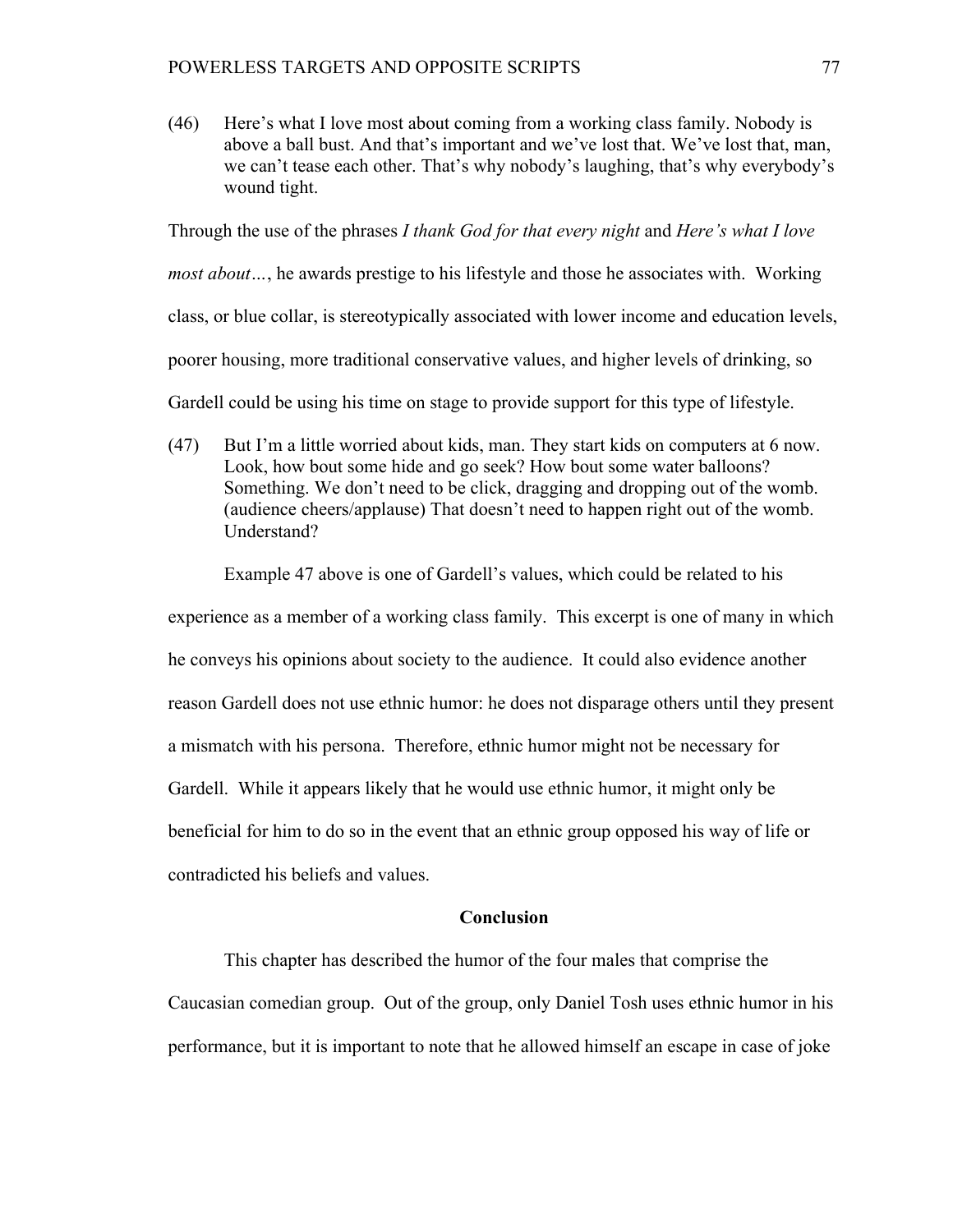failure, and he incorporated it carefully. He even reassured the audience that it was "just a joke" and apologized for manipulate dialect to impersonate a speaker of vernacular English. The remaining three – Jimmy Dore, Ben Bailey, and Bill Gardell – were found to differ from one another in terms of their persona, but each one had a unique, potential reason for not incorporating ethnic humor into his performance. One could infer from the results that Caucasian comedians are more hesitant to incorporate ethnic humor than African Americans, Asian Americans, and Hispanics.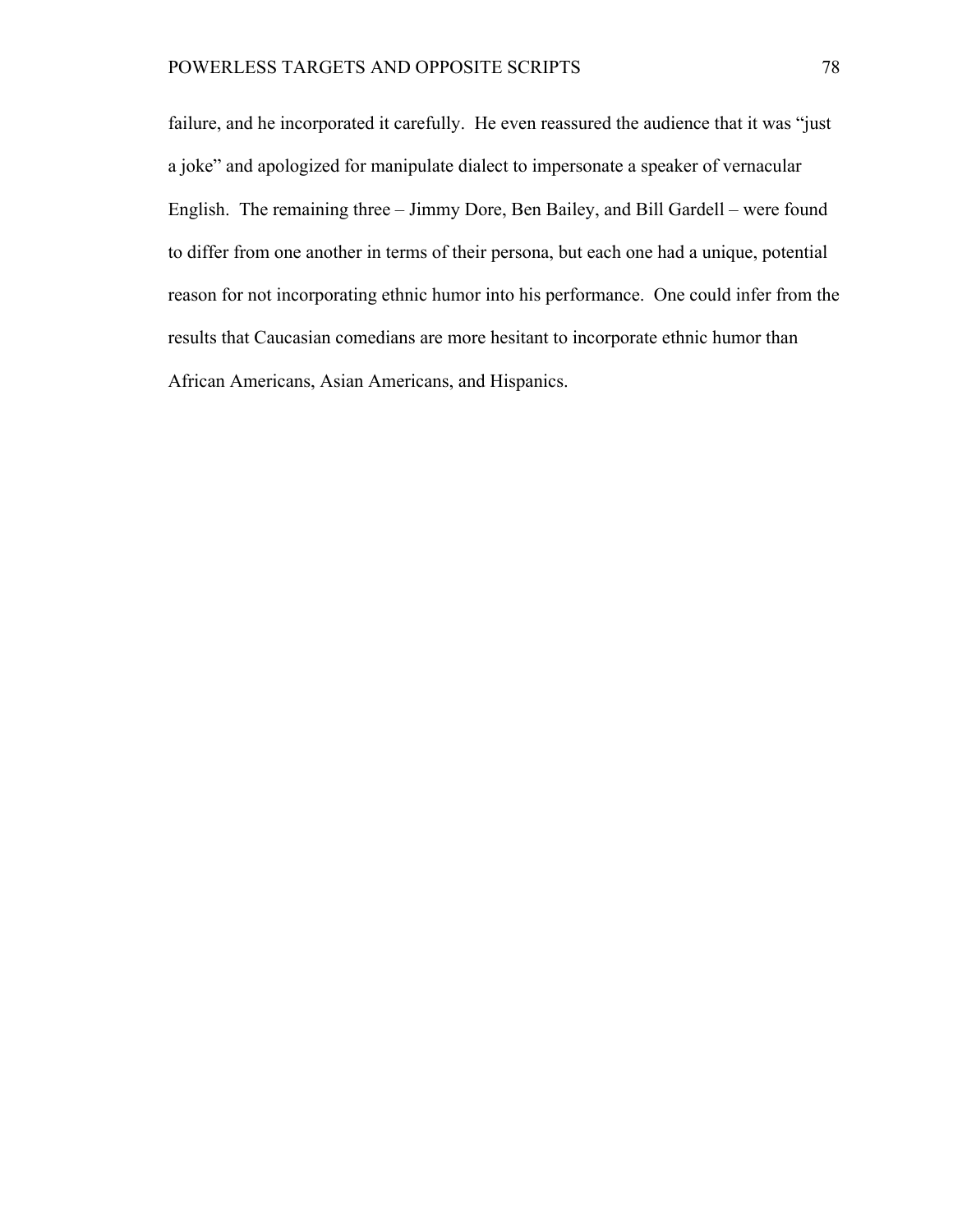# Chapter 6: Asian American and Hispanic Comedians

Each of the previous two chapters was entirely dedicated to one ethnicity: Caucasian and African American. This chapter will present the remaining two ethnicities together due to the striking similarities that are present between the two groups. The Hispanic group is comprised of Carlos Mencia (Season 6, 2002), Freddy Soto (Season 7, 2003), Gene Pompa (2004), and Bill Santiago (Season 10, 2006). The Asian American group includes Dat Phan (Season 8, 2004), Steve Byrne (Season 10, 2006), Jo Koy (Season 12, 2008), and Eliot Chang (Season 14, 2010). Across these eight male comedians, two major themes emerge: the presentation of a truth about their own ethnicity and/or the presentation of ignorant assumptions held by various ethnicities, including their own. These two themes are intertwined within each joke text and each performance, so the relationship between these two themes is difficult to tease apart. Perhaps what is more interesting is the variety of national background with which each of these comedians identifies. Due to the various nationalities that are encompassed under the umbrella terms 'Asian' and 'Hispanic', more variation is found in these two groups than the previous two due to the unavoidability in their diverse national affiliations. These two groups are not as homogeneous at the first two, which may be an important factor in why these eight comedians present very similar themes throughout their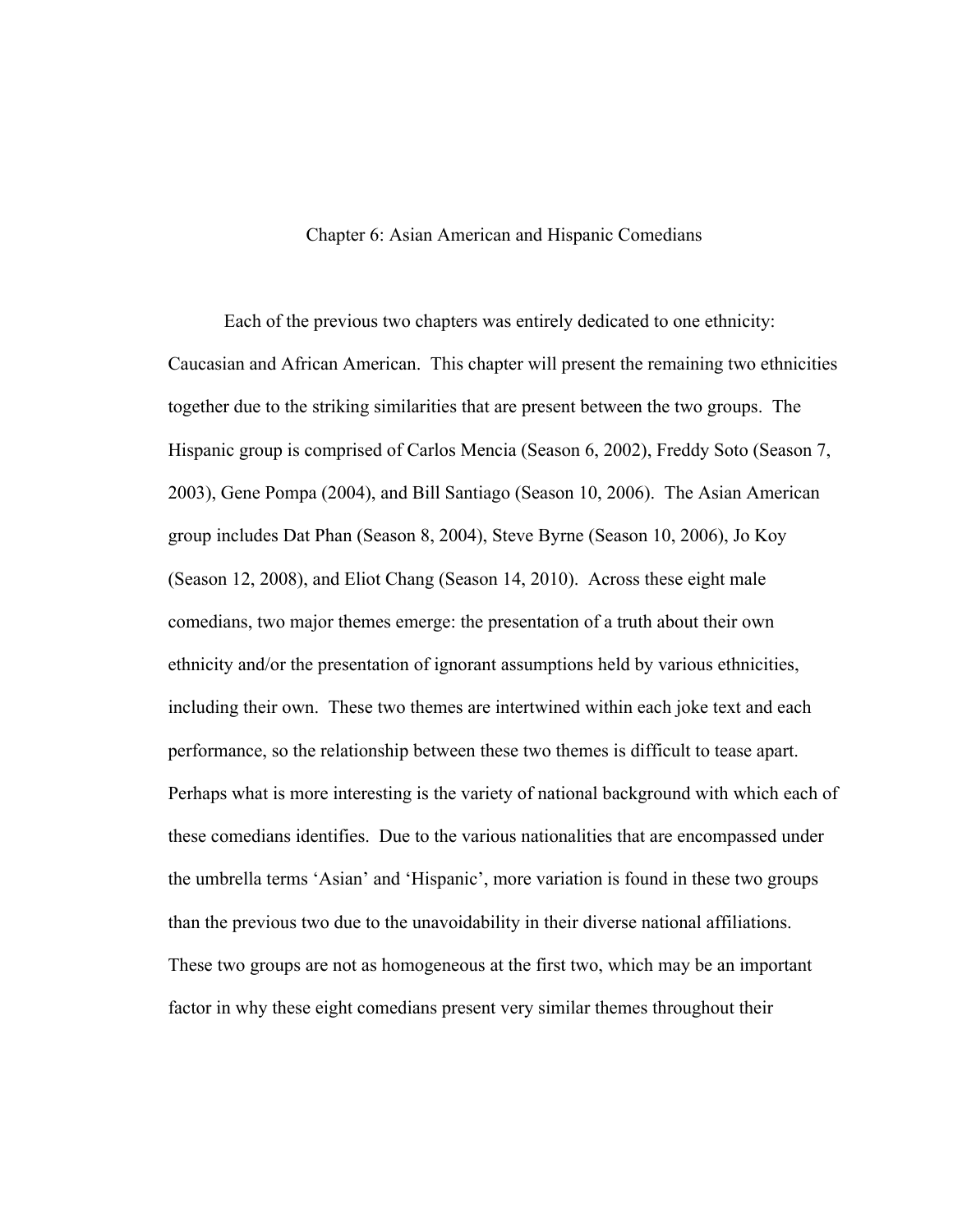performance and across specific ethnic groups. This section presents the themes throughout the eight performances and utilizes examples.

### **Truths and Ignorance**

Both the Asian American and Hispanic comedians reveal truths about their ethnicity. They also aim to point out the ignorance in their own and other ethnic groups. As if to educate the audience, they use their joke texts to perpetuate or dispel stereotypes associated with their own or another ethnicity.

### **Some Asian American Truths**

Each of the comedians in this group identifies with an Asian nationality, but their joke texts reveal that they also identify with general stereotypes regarding the broad spectrum of nationalities that are considered Asian. Additionally, these four comedians represent the only Asians to appear on Comedy Central Presents. With the exception of Steve Byrne, the remaining three discuss various truths and falsities regarding the stereotypes commonly attributed to Asians. While each comedian does not address the same stereotype, the purpose for each joke text appears to be similar in that the joke texts teaches something to the audience by confirming or dispelling a stereotype.

The first set of examples addresses stereotypes for the audience. Dat Phan strongly identifies with his ethnicity, but he specifies it as if he is consistently referring to his Vietnamese heritage. The first truth Phan reveals to the audience is that not all Asians are united. These is seen in the following example:

(48) I went and had Japanese food today and I made like the biggest mistake, ya know? I- I- I ordered a fortune cookie after the meal. You guys ever done that? I didn't know the fortune cookie's Chinese. And I ordered it and I'm Asian and I didn't even know.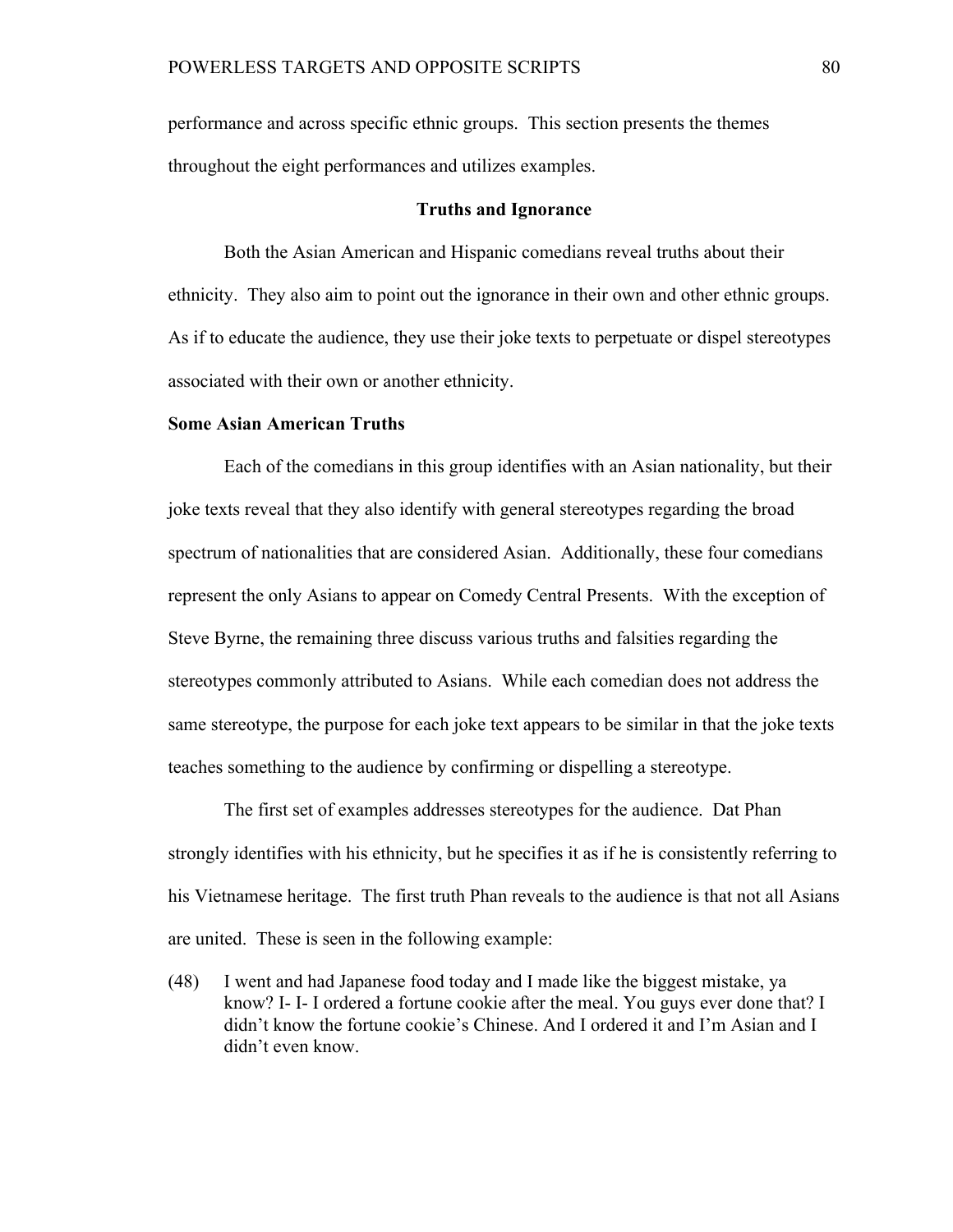(49) I'm so jealous of other Asians, ya know? They all have their own martial arts styles. My people, we don't have crap. Vietnam is the only country in Asia that does not have a martial arts style of their own.

In example 48, Phan is relating a story to the audience about his recent trip to a Japanese restaurant where he mistakes two different Asian nationalities and typical customs associated with each of them. His explicit statement of being Asian seems to signal to the audience that the Asian label does not automatically indicate unity across countries and regions of Asia. The message is reaffirmed in example 49, which is taken from a joke text regarding the various martial arts styles that come from different Asian countries. While Phan makes the overall claim in the entire joke text that the Vietnamese martial arts style is limited to beauty salons, he also demonstrates the uniqueness of each individual Asian nation.

This message is again portrayed by Jo Koy who was born into a Filipino family. While he only has one ethnic joke text in his entire performance, it reveals a truth about Filipinos and their Asian status. He explicitly states to the audience that a Filipino is an Asian, but their physical appearance resembles that of a Mexican.

(50) The crazy thing about Filipino is that we're Asians, we just look Mexican, ya know? We look Mexican, but the way you can tell is just our p's and our f's.

He continues on by exemplifying his mother's ever present struggle with correctly producing  $/p$  and  $/f$  in their appropriate environments. Koy presents the audience with knowledge about how to judge a person of Filipino descent. While his test of Filipino status is not foolproof due to the fact that a true bilingual should not present this pronunciation issue, he does seem to support Dat Phan's separation of Asian nationalities because he makes the claims that Filipinos do not look Asian, but they indeed are.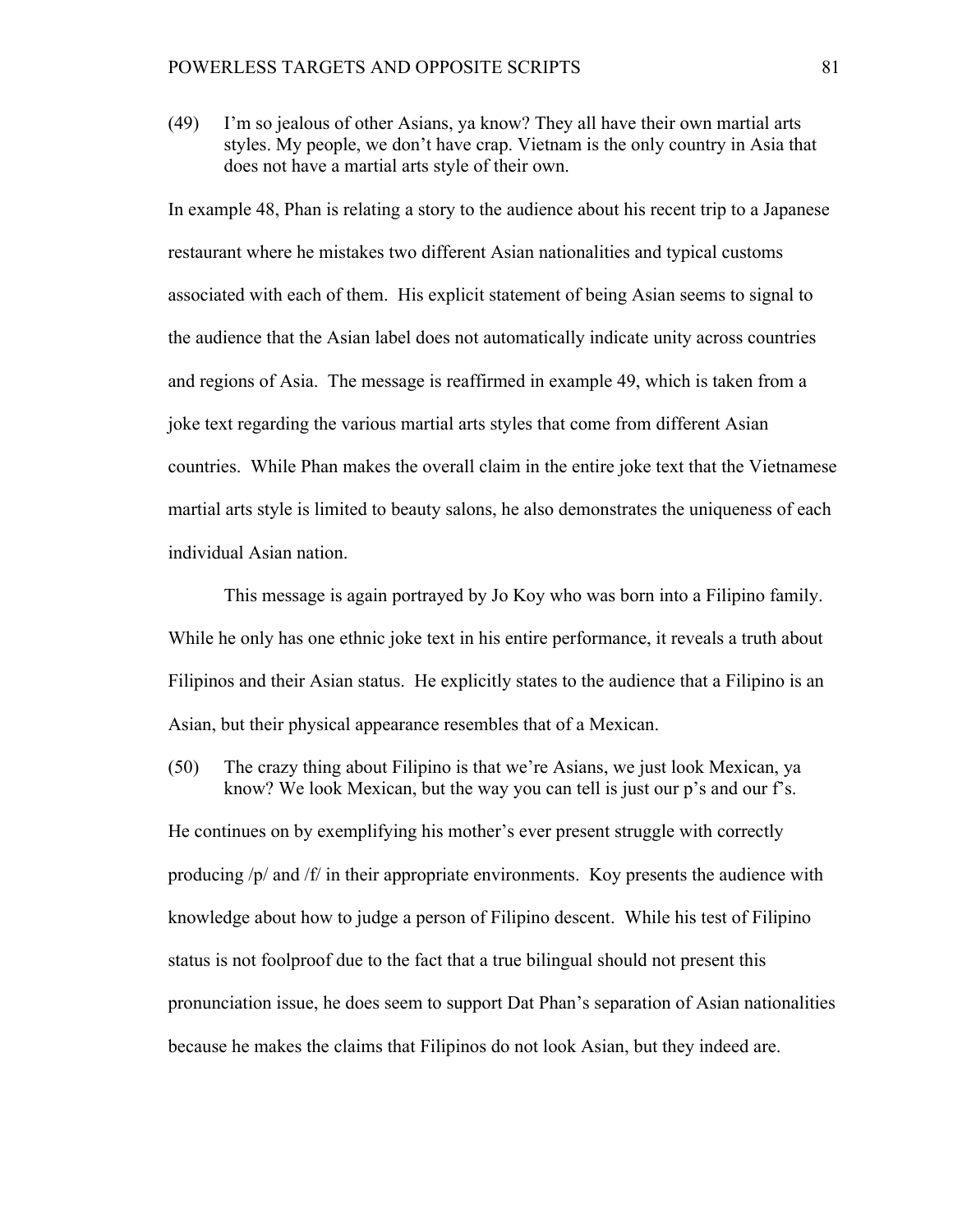Eliot Chang also reveals truths, but he never reveals his Asian nationality. Chang is the 'every Asian', and he reveals this through his ethnic joke texts. He also aligns with the previous two comedians in revealing truths about the Asian ethnicity, but he does not present a separation between Asian nationalities, more than likely because he does not reveal his national affiliation. The excerpts taken from his performance present truths about Asians and address a variety of stereotypes. In the first example, Chang is addressing the belief that Asian comedians are not funny. He expresses his fear of an Asian audience because he assumes they are nervous about his presence on stage due to the fact that he is in a position to embarrass their whole ethnic group.

(51) I see some people looking at me like "An Asian! This is gonna suck!" I know the deal, people get scared when there's an Asian up here. I get scared when there's Asians out there.

The second example in 52 dispels the myth that Asians eat what Americans consider to be pets. This joke text portrays Asians very differently than Patrice O'Neal who removed power from Chinese targets as he chastised them for eating 'puppies'. From the viewpoint of an Asian, this is a stereotype that needs to be dispelled.

- (52) And then the second thing people ask me is like, "Hey Eliot, is it true? Do Asians eat dog?" And I'm like, "Dude, Asians do not eat dog, poor people eat dog." K, and I don't care what race you are, if you're starving, you get creative.
- (53) And the last thing people ask me is, "Uh hey Eliot, is it true, are Asians bad drivers?" And let me tell you someth- Yeah they are! They f\*\*\*ing are. Ugh! (buries face in hand with shame) You know how many times I pass an accident, I'm like, "Please don't be Asian, please don't be Asian, please don't be Asian…

The third example here is Chang's claim that Asians are indeed poorly skilled in

driving. Chang presents a very true to life persona. He could be more believable by

confirming and dispelling stereotypes rather than trying to dispel them all. On the other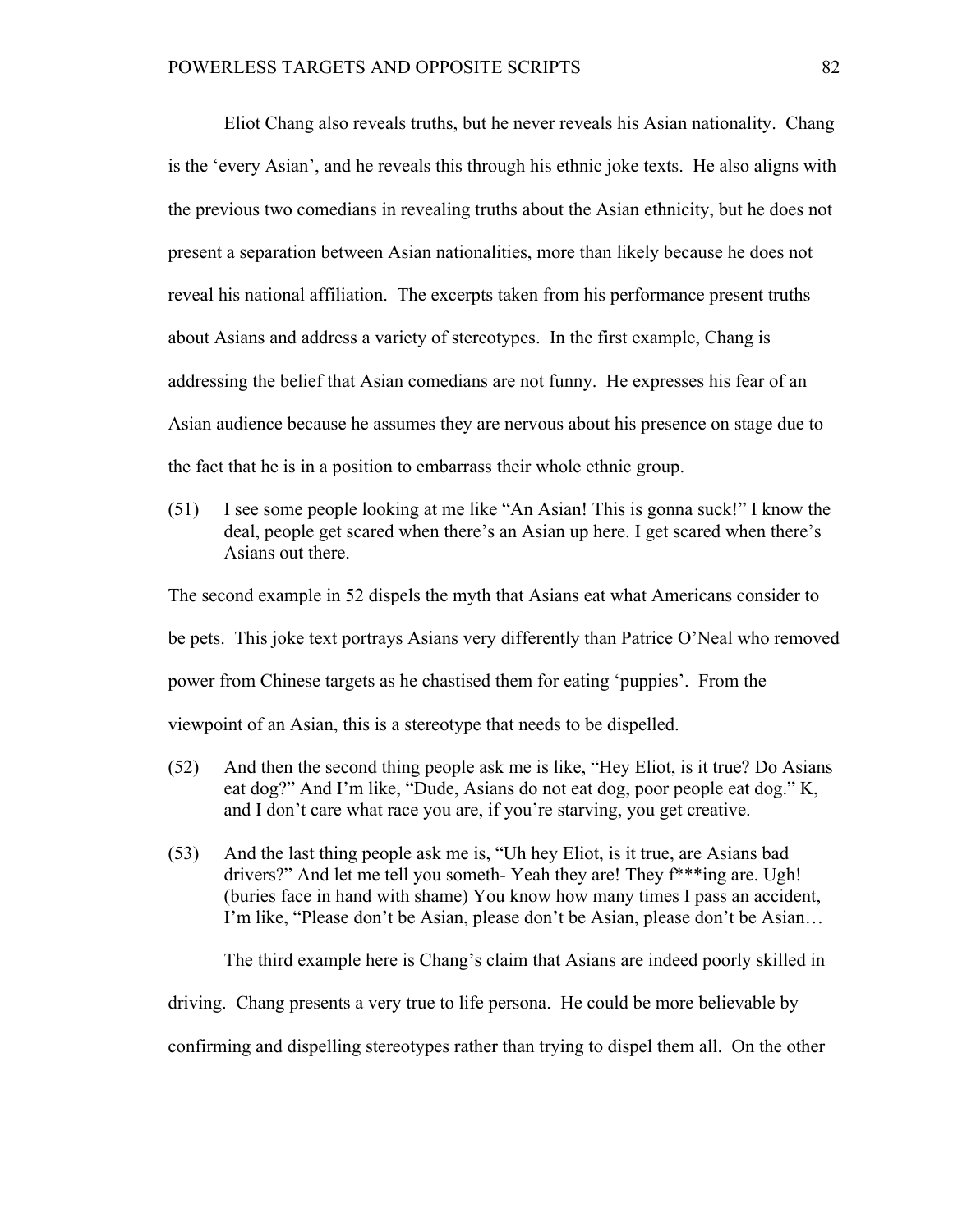hand, he could be manipulating script opposition in order to be a good performer. It is possible that the audience would expect Chang to dispel all stereotypes, but by affirming some, there is a mismatch between the audience's expectations and the actual nature of the joke. Either way, Chang seems to present an unbiased viewpoint which makes him more credible in the eyes of the audience.

# **Ignorant Beliefs about Asians**

In this section, we explore the beliefs about the Asian community that are rejected by the Asian comedians. We begin with Dat Phan who rejects some beliefs about the Asian community. The first beliefs that he rejects are the beliefs that his Asian appearance means he has excellent math skills and he is a martial artist. He also rejects the idea that just because he is Asian, he enjoys all things that also are Asian. Finally, he reminds the audience that just because he is Vietnamese, he was not responsible for the Vietnam War.

- (54) I knew comedy was for me when I was the only Asian in high school that failed math, (long pause/audience laughter) but you know when I failed, eight other students around me failed, too.
- (55) I think it's like the stereotype though, you know? Cause people, they see me and they think I like do martial arts. Even before the TV show they thought I did martial arts. And that doesn't bother me, but I would like nothing that has to do with martial arts, ya know?
- (56) I saw these guys, they saw me, they're like, "Oh you're Asian. You do comedy, that's wonderful, that's great. We love it, we love it, we love Orientals. We love Jackie Chan. We love Jet Lee," Ok, I love Jackie Chan, I love Jet Lee, but what the hell do I have to do with them?
- (57) I had this one guy come up to me, and he's like, "You're Vietnamese, aren't you? Thanks to you, a lot of people were killed in Vietnam." "Hey man, I would've helped the Americans out except at the time, I was a fetus!"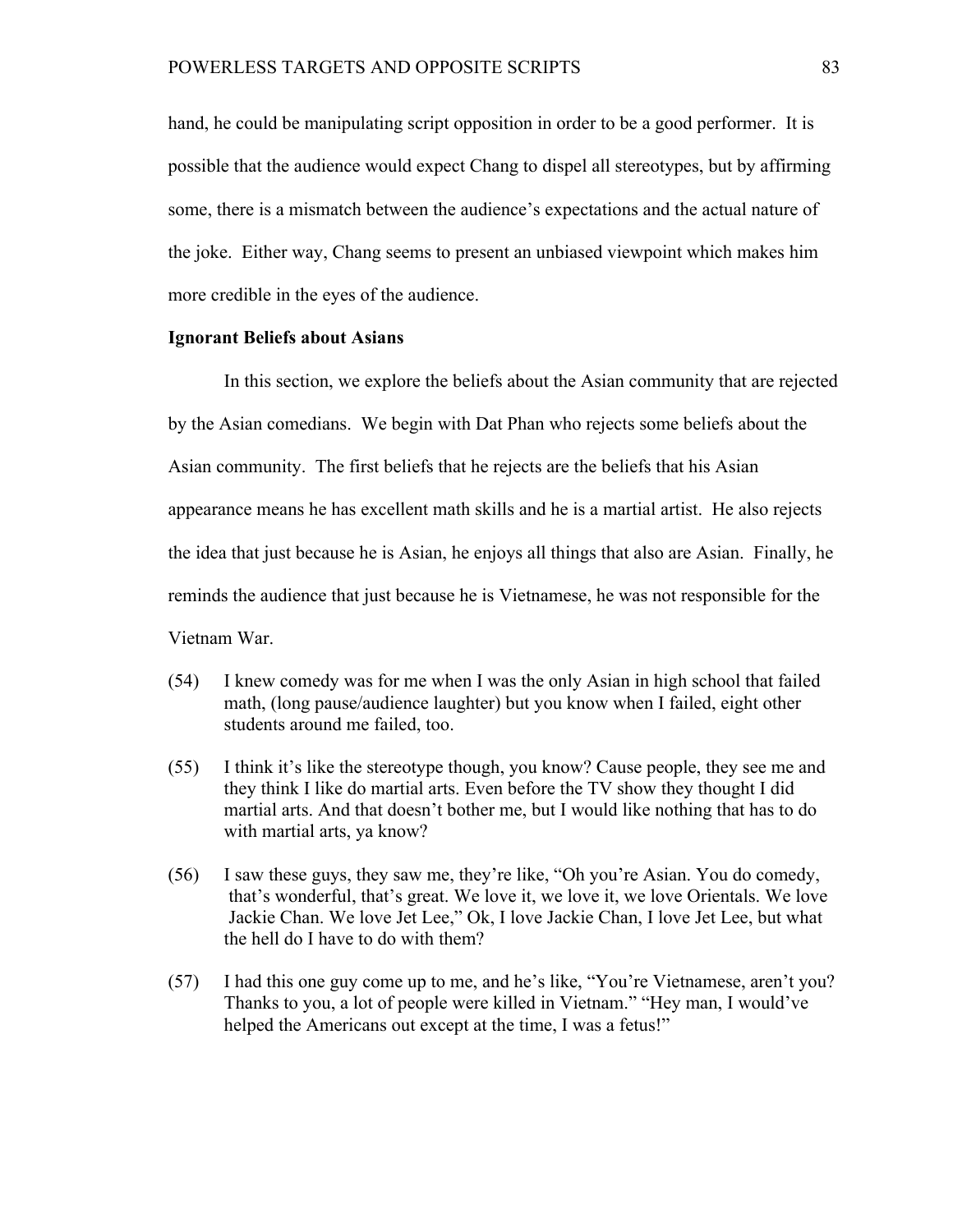The above excerpts demonstrate how Phan attempts to combat certain ideologies regarding his ethnicity and appearance. With the exception of example 57, Phan does not seem offended by these assumptions regarding his ethnicity. In example 55, he explicitly states "And that doesn't bother me…", which may indicate that he is more offended by the fact that the initial judgments, whether harmless or hurtful, are not based on Phan as a person, but rather, they are based on him as an ethnic person.

Steve Byrne presents one ethnic joke throughout his performance, but in it, he presents the ignorance beliefs regarding his physical appearance. Byrne may not have a lot of ethnic joke texts due to his dual ethnicity (i.e. Korean-Irish), but he does isolate his Asian attributes in his joke text. He is unique, and he knows it. He demonstrates this through the text of the joke. First, he explains to the audience that he is biracial, as he refers to himself as a 'mix'. Then, he targets people who like to try to figure out exactly which country hails from. When he tells people that he is actually from Pittsburgh, they do not believe him. The punch line of the joke makes a ridiculous claim and juxtaposes a *possible vs. impossible* script.

(58) Like I'm from some mutant island south of the Philippines, the island of half-Asia. It's just me, Keanu Reeves, and Tiger Woods on a beach all day playing volleyball.

His biracial status separates him from the other three comedians in this ethnic group, and it could make it more difficult for him to have a group to identify with. The specificity of his combined ethnicities might make it difficult for him to incorporate more ethnic joke texts into his performance; however, he does incorporate this one that addresses his biracial affiliation.

# **Hispanic Crusade Against Ignorance**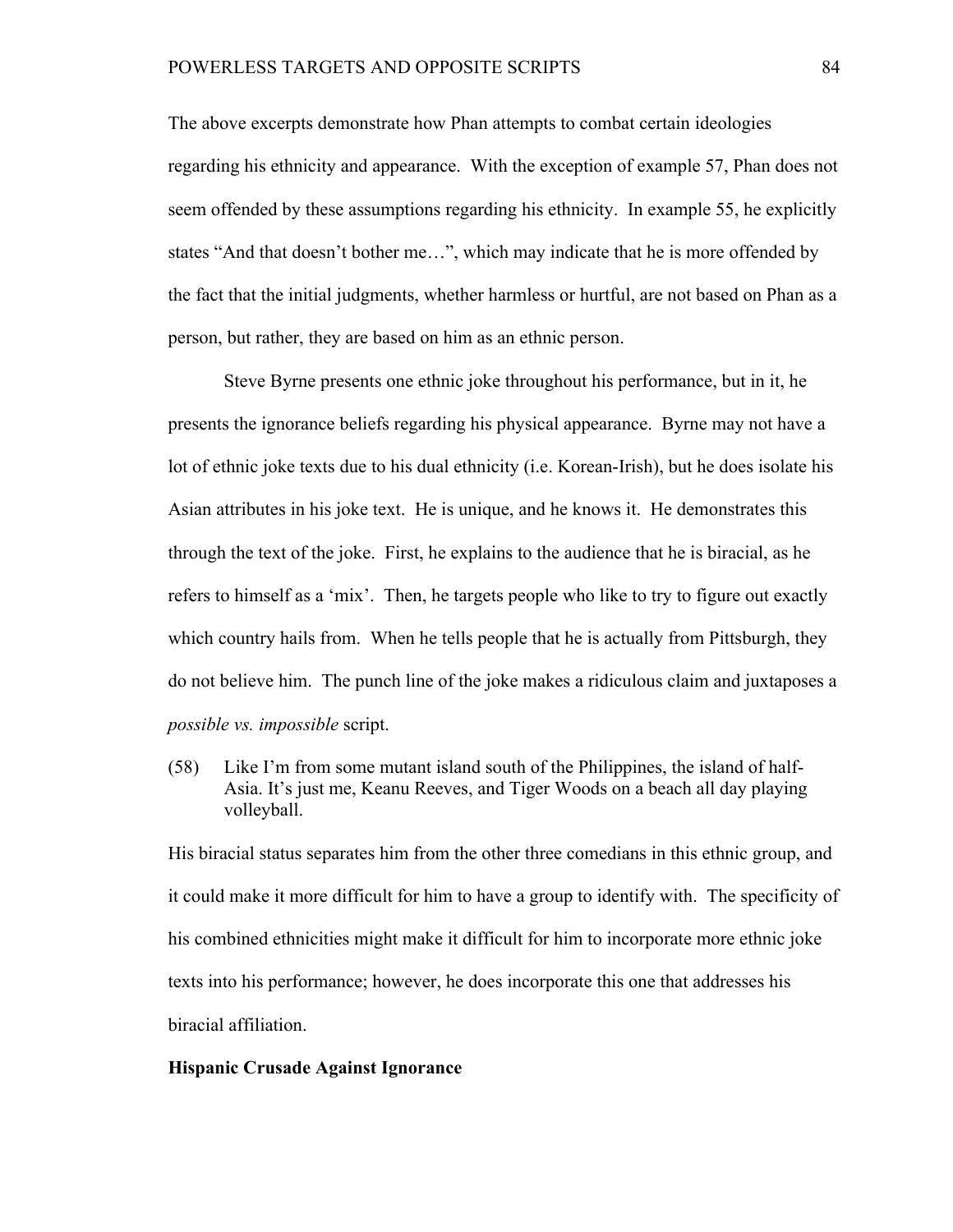A similar trend can be seen in the Hispanic group. By confronting stereotypes head on, this group is also able to confirm or dispel certain beliefs surrounding their ethnic group. Three nationalities are represented by this group: Mexican, Honduran, and Puerto Rican. One unique feature of these comedians is that they do not reveal truths only about their own ethnicity. They appear as social commentators at times by incorporating multiple ethnic targets into joke texts. This is not predominant throughout the data set, but it is unique to this group and deserves mention here.

Carlos Mencia is a Honduran native currently residing in California. While many people today know him from his show *Mind of Mencia*, his performance on Comedy Central represents his early days on the comedy scene back in 2002. In his performance, he points out ignorant beliefs held by people. His targets are not limited to one ethnicity, but rather, he targets everyone, including his own people. In the following examples, we see targets such as Asians, Middle Easterners, working class Caucasians, and Hispanics.

- (59) I know she's Asian cause that's what we have to call her. Even though, she come from the Orient. Did I name it the Orient? NO!..."Come, fly to the Orient." That's what they say! But when we call them oriental, "I am not oriental!"
- (60) Middle Eastern people, you guys are upset, that's cool. Complain to white people though. They're gonna empa- sympathize with you. Yeah, not us though. Blacks and beaners, leave us alone. Don't come to us crying. We're the last people you wanna bring that to.
- (61) You can't come and- (Southern accent) "I got hit by a ternader again!" Well of course you did! You live in tornado alley! It's telling you, "I'm coming right here!" Dumbass, move, I don't feel sorry for you.
- (62) We go too far with political correctness. We listen to- to Hispanic people when they complain about the Taco Bell dog. Instead of being glad that, you know, there's something on TV. They're all like, "Hey man, I don't like that dog. It represents me." How retarded do you have to be to look at a dog and say, "Hey man, that's me!"?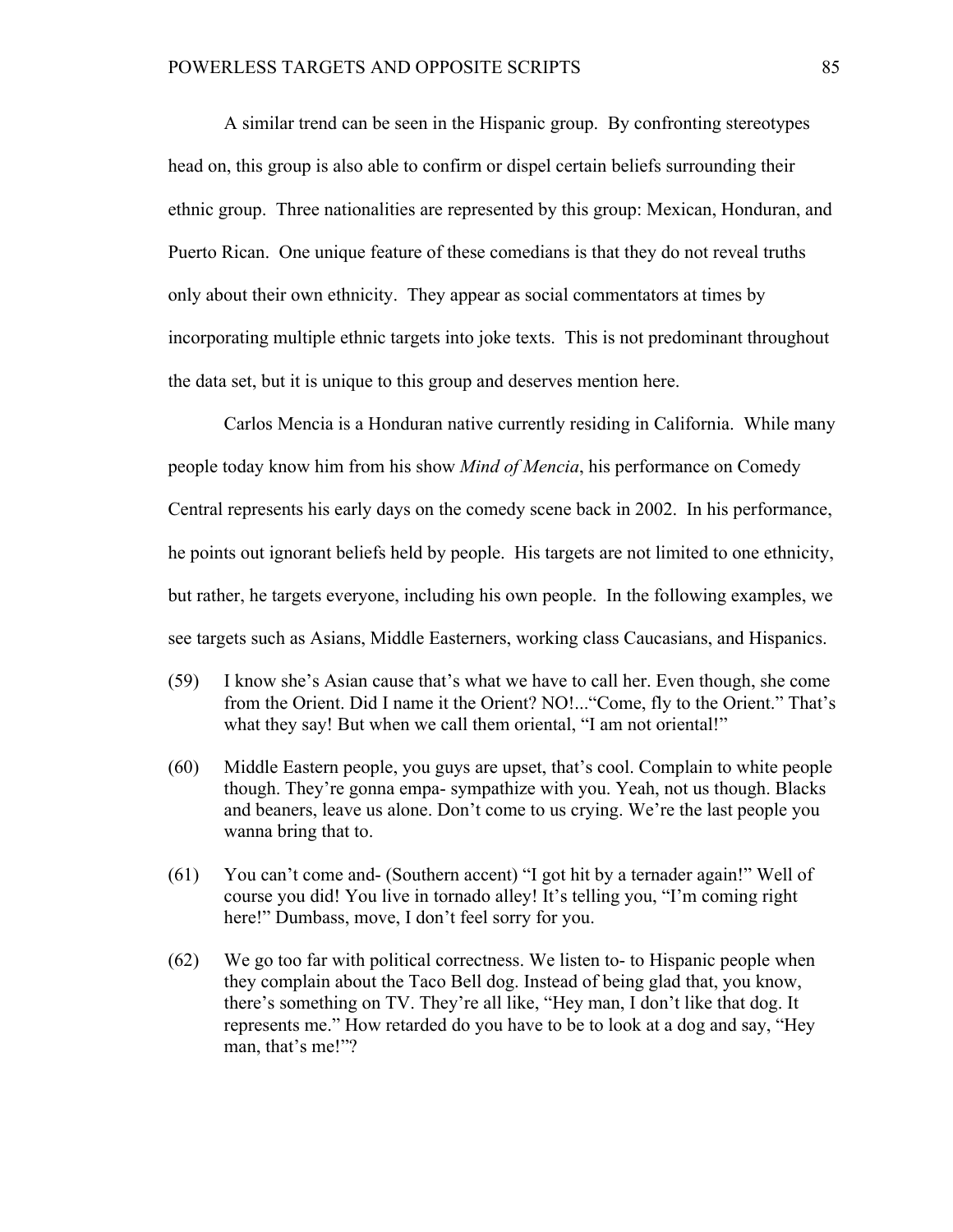These examples represent the overall theme of Mencia's performance. He calls people out for viewing situations from a biased standpoint. Each example illustrates this trend. In example 59, he questions why Asian people would become upset at being labeled Oriental when they refer to their region of origin as the Orient. Similarly, he calls out his own ethnicity due to what he views as ignorant claims that a dog is representative of their culture. For Mencia, it appears that no one is free from ridicule. He rebukes the avoidance of racial difference and the sensitivity of ethnic humor. He makes the claim that by doing this, we are essentially separating each other because of our differences. He supports this claim by using more ethnic joke texts to celebrate the differences we find in each other.

(63) Come on, folks! This is America. We got people that know how to do what we need in our military. A tank is made to drive, and shoot with a turret that spins at a 360 degrees. You know what that is? That's a drive-by! We got Ray-ray in there, "Hell yeah!"…We got a- we got a beaner that'll stab you. We got a black guy that'll shoot you. We got a crazy white guy that'll eat you.…And we got the Asians in reserve. "Settle down, crouching tiger! You're next! You're next!"

The example in 63 presents some stereotypes related to various ethnicities, but Mencia seems to present them as positive attributes that contribute to the skills of a great nation. By targeting every one and highlighting the positive side of every one, Mencia is able to make the argument that being sensitive to racial stereotypes is what is causing racial or ethnic divisions in the United States.

By targeting every one, Mencia was able to teach the audience a lesson. The second comedian of this ethnic group was slightly less aggressive towards his targets, but he was similar to Mencia in that he targeted multiple ethnic groups. Freddy Soto, selfidentified as Mexican, also targets political correctness and those who try to adhere to it.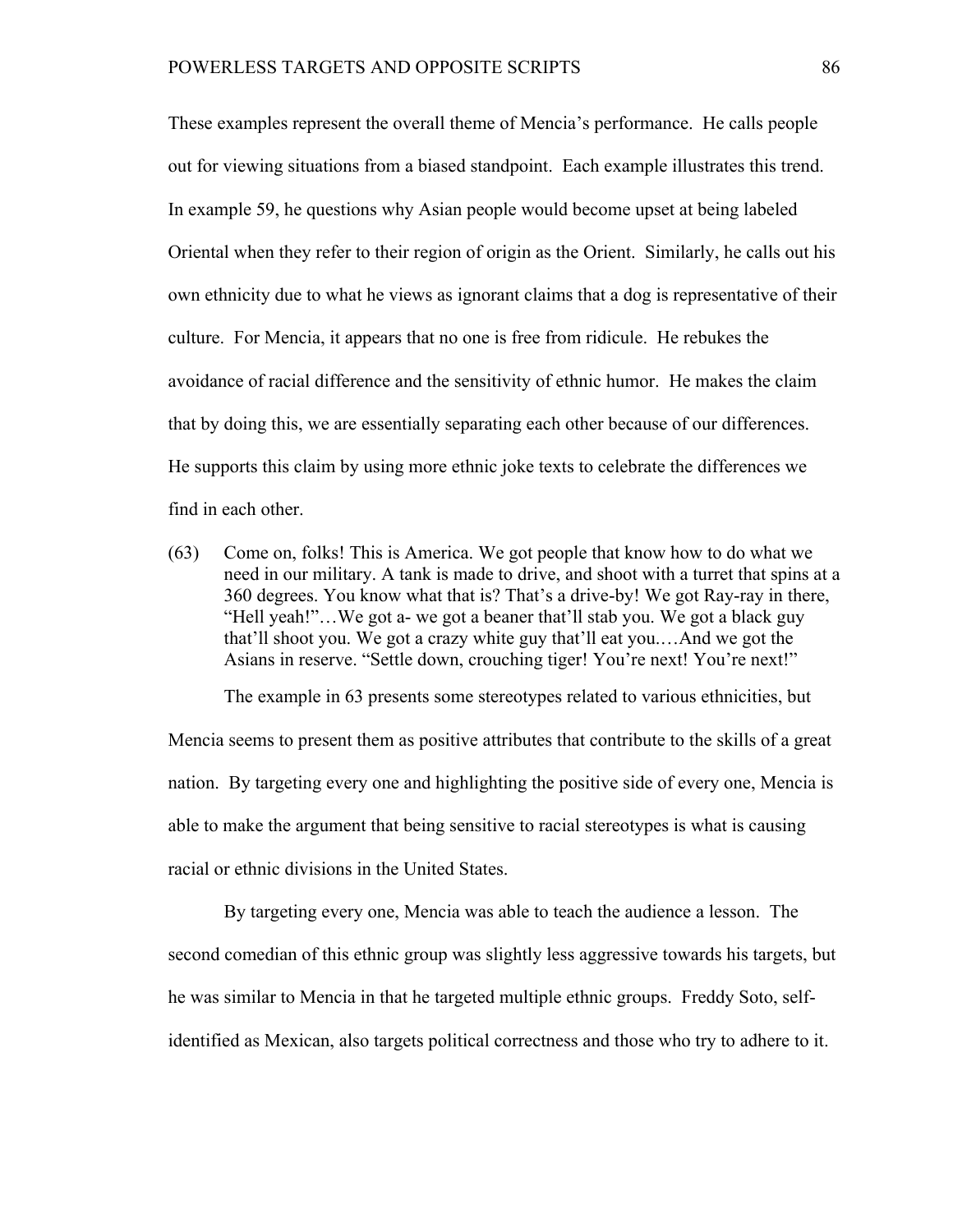He leads up to his point by making a few ethnic jokes, and then relates those jokes to his attack on being politically correct. First, he relates a story about the time leading up to the birth of his first child. His Caucasian wife is targeted as a racist for her comments.

(64) She says some racist stuff every now and then, man.…When we were in the ultrasound room, getting an ultrasound for my little baby – you tell me if I'm being too sensitive – we're looking at the monitor, my baby comes up on the screen and when ya first see it, it's like 6 millimeters big. She starts crying, my wife. "Oh my god. It looks like a little bean."

In this excerpt, he calls his wife a racist because she refers to unborn child as a 'bean'. This word is related to the word 'beaner', which is a derogatory term for the Mexican people. While her intentions were not at all how Soto interpreted them, he is demonstrating sensitivity to racial or ethnic disparagement. He follows with a narrative about Texans who believe that Mexicans should learn English and try to justify it by claiming that some of the most important books are written in English, such as the Bible. Then he opens up the floor to multiple ethnic targets. He claims that Hispanics eat beans and African Americans eat chicken and watermelon, but Caucasians are more difficult to identify.

(65) Everybody's got a food. That's what racism was all about, food, really. Right?...Hey, we tried to pin cracker on the white people, that one's- that one's not happening too good, man. Cause white people are very crafty, you guys are always in everyone else's restaurant. That way no one'll get you.

After this, he isolates his main target: political correctness. He makes the claim that refusing to talk about human differences takes away from the uniqueness of individual ethnicities. He illustrates this by claiming that in the event of a crime, these differences become very important. The main question he could be presenting is why do we try to minimize our differences instead of highlighting them to make us special and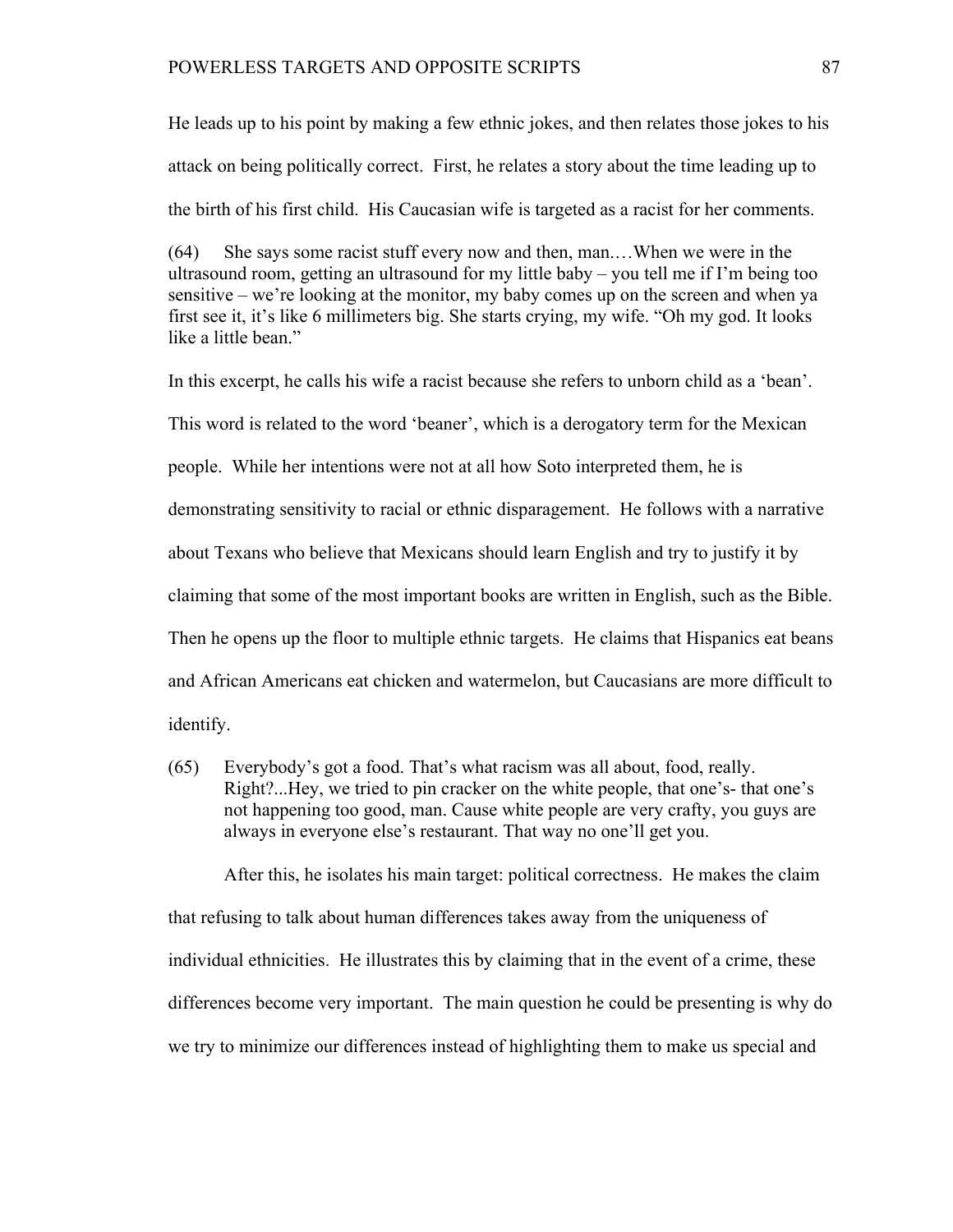unique. The following excerpt could have been used by Soto to illustrate the hypocrisy in attempting to be politically correct only when it suits our needs.

(66) Good, I hope you get mugged. Right? Then we'll see how sensitive you are, right? Who mugged you? "Oh, it was a person." (audience laughter) What'd he look like? "Just people, really." No, trust me. They'll have a label for you, and you won't even know what to do. The third comedian, Gene Pompa, identifies himself as a Mexican-American.

Pompa calls out ignorance regarding Mexican skin color and racial profiling. Pompa first targets people who try to label Hispanics as either Chicano, Hispanic or Latino. In his joke text, he illustrates how this gets confused based on skin color. Here, we are reminded of the claim presented by the Asian comedians that nationality is a dividing factor under the umbrella term 'Asian' of 'Hispanic'. After his ethnicity is questioned due to the color of his skin, Pompa presents a solution to the issue of ethnic identification.

(67) I say, "Hey man, some Mexicans are kinda white, and some Mexicans are kinda brown.…They're always trying to categorize us. Sometimes they call us Chicanos, then Latinos, then Hispanics, but on behalf of my Hispanic brothers and sisters, I don't think we should be referred to as brown or white anymore. We should be called "tope". We could be the 'topes'. Cause 'tope' that goes with everything.

It seems that since it has become difficult for people to correctly identify someone of a Hispanic ethnic background, Pompa could be criticizing the necessity of labels. Later in his performance, he continues his criticism of people's ignorance by relating a narrative about his ex-girlfriend's father who expressed his surprise that Pompa and his Mexican gardener were so different in appearance and behavior. Pompa calls out the ignorance of assuming that knowing a person's ethnicity allows one to predict all aspects of that person's personality.

(68) Some days you gotta deal with society's willful ignorance with a childlike wonderment.…He goes, "I'm sorry. My gardener's Mexican. He doesn't look or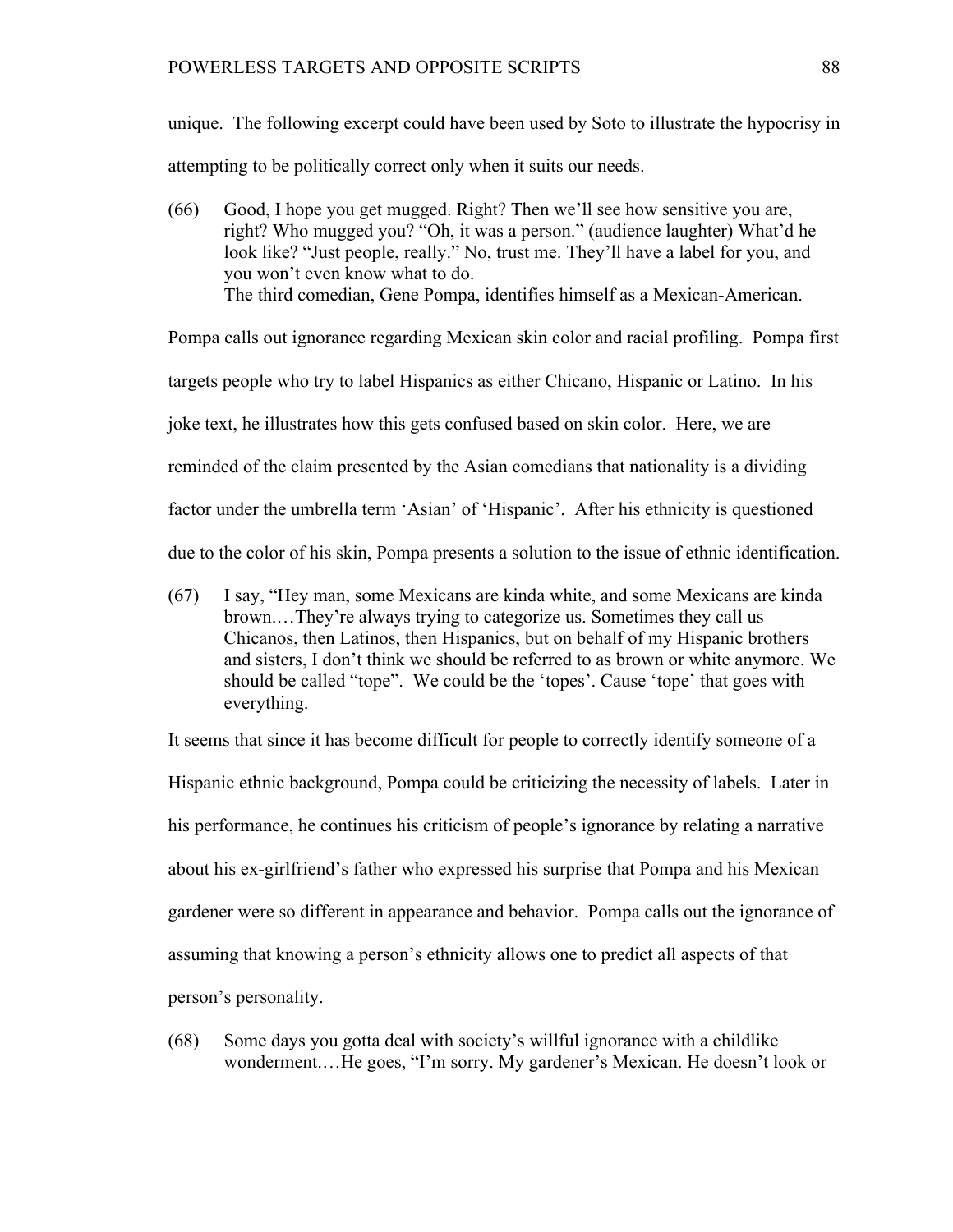act anything like you." XXX my landlord's a moron and you guys dress totally different.

Pompa compares the ethnicity of his landlord to that of his ex-girlfriend's father, by claiming that one is a 'moron' and they do not dress a like. He highlights the ignorance by reversing the stereotype. Assuming that the ex-girlfriend's ethnicity is Caucasian, as would be her father's, Pompa opposes the scripts *all white people are the same vs. all white people are different.* While the latter script is more commonly accepted, the juxtaposition of these two scripts shows how the assumption that all Hispanics are the same is absurd.

The fourth and final Hispanic comedian is the Puerto Rican, Bill Santiago. As a Puerto Rican, his Hispanic ethnicity is somewhat different from that of his Honduran and Mexican counterparts present in this research because of his legal status in the United States. He addresses this fact in his performance, but he otherwise maintains a Puerto Rican theme throughout his entire performance. Being born in New York City and growing up as an unquestionable citizen may be the reason he strongly emphasizes his Puerto Rican background, as if to make sure people know that even though he is a citizen of the USA, he grew in a very distinct culture. Concerning Santiago, I present an analysis of one of his joke texts regarding the Latino-Hispanic label as it trends with the previous three comedians in this ethnic group. However, it is important to know that the majority of Santiago's performance is dedicated to discussing Puerto Rico and the culture with which he identifies.

Santiago explains that even though Puerto Ricans do not have the problems associated with becoming citizens and immigrating into the United States, they still are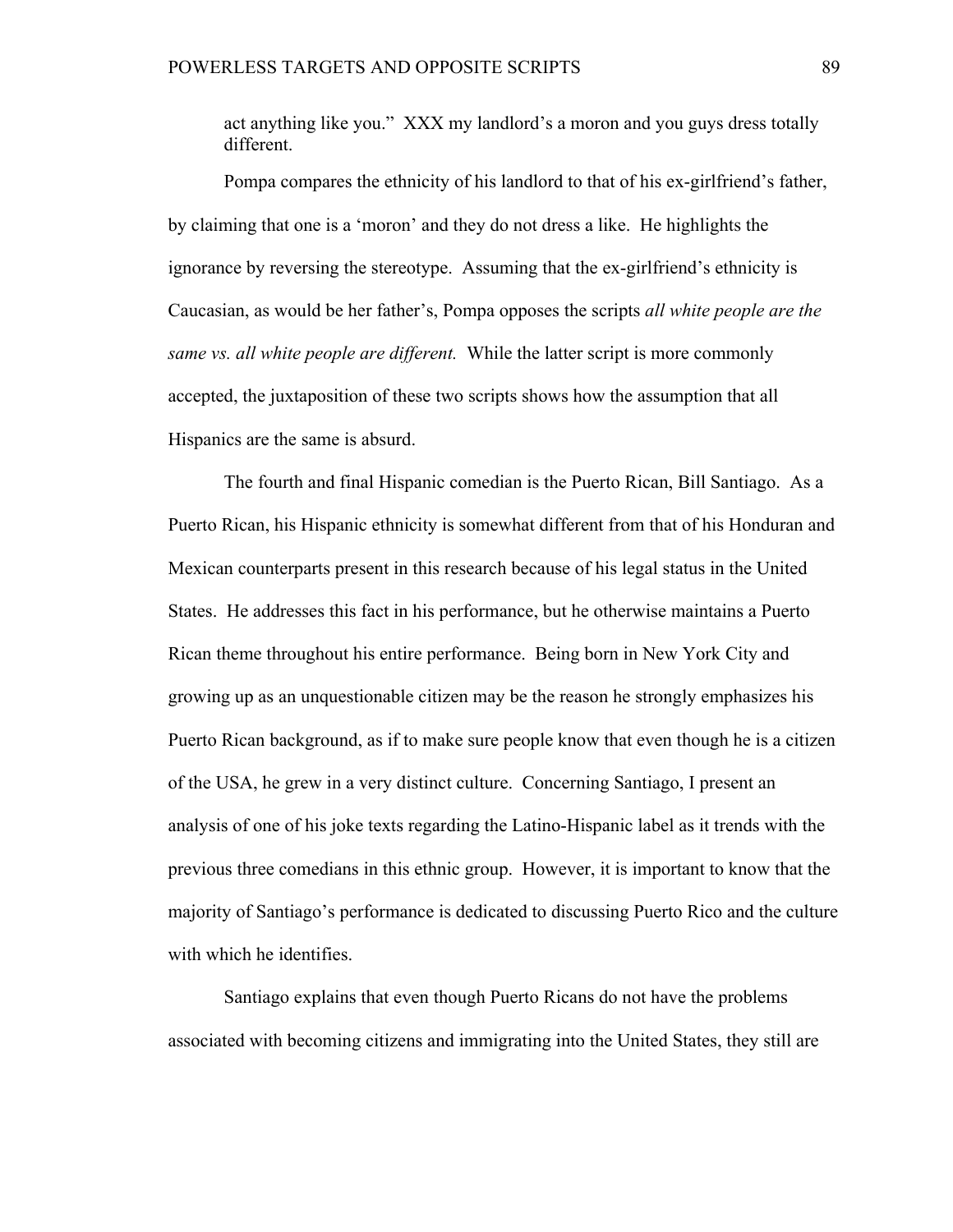subject to the Latino-Hispanic distinction that is the potential cause of too much generalization. In his joke text he claims that "your specific reality depends on where your people come from" and that separate realities exist between various Hispanic nationalities.

(69) For example, Mexicans get shot trying to get into this country. Yes? Cubans get shot trying to get out of their own country. Puerto Ricans get shot just for trying to have a country. Do you see the difference?

While it appears that Puerto Ricans do not have many problems in the way of legalities, the pride that they take in their culture could be suppressed due to the fact that they are a subsidiary of the United States Government. The remainder of his performance is dedicated to expressing the pride he holds for his ethnic background. However, the ethnic joke text presented here supports the trends that have been seen in the other Hispanic comedians.

## **Conclusion**

The trends presented in this chapter demonstrate that Asian and Hispanic comedians tend to highlight society's ignorance. They also establish a difference between nationality and ethnicity that is not present in the African American or Caucasian data set. It could be that Asians and Hispanics experience more stereotypes that are attributed to them in error do to a lack of knowledge by those around them. In this chapter, we have seen how Asian and Hispanic are general terms that do not capture the realities of each group of people subsumed under them.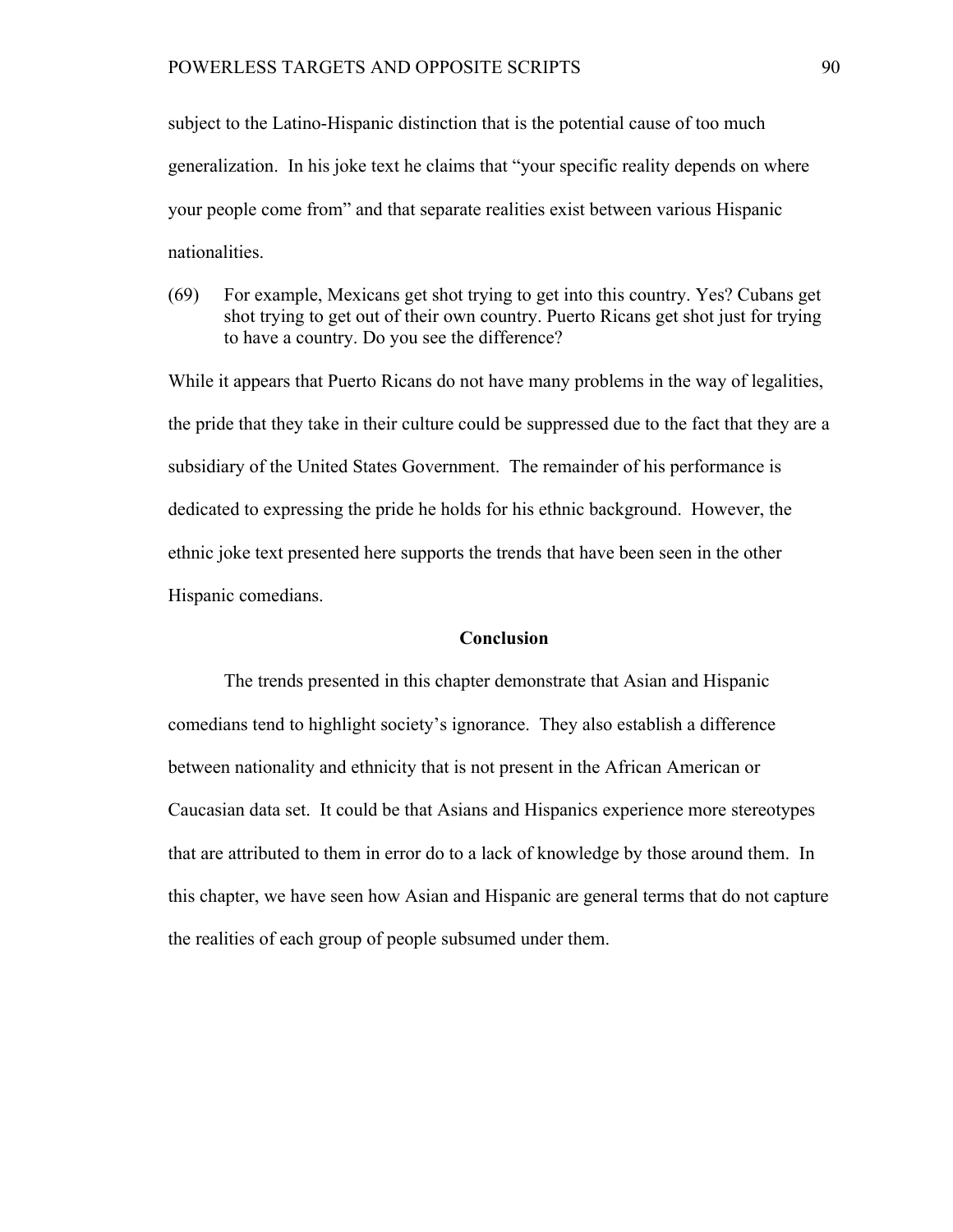# Chapter 7: Discussion

This research has analyzed the ethnic humor of sixteen stand-up comedians, and more specifically, the ethnic humor that is found in their performance on the television show Comedy Central Presents. The four ethnic groups represented here were African Americans, Caucasians, Asian Americans and Hispanics. While the original goal for this research was to discover essentially who targets whom in ethnic humor, I found that the target is not necessarily a person, but it can also be a concept or an ideology. To conclude this research, this chapter analyzes the trends of each ethnic group, and I present preliminary reasons for the existence of these trends in the data set.

### **Limitations of this Study**

The major limitation of this study is the availability of subjects for analysis. While there is uniformity in the context surrounding each performance, the amount of comedians in each ethnic group available for selection varies greatly. In each season of Comedy Central Presents, both Caucasian and African Americans are present. However, not every season incorporates Hispanic or Asian American comedians. Also, this research presents the entirety of Asian American comedians that have been featured on the show from the beginning of the show in 1998 until 2010. Therefore, the Hispanic and Asian American comedians were selected due to their existence, and not randomly from a large pool of potential subjects.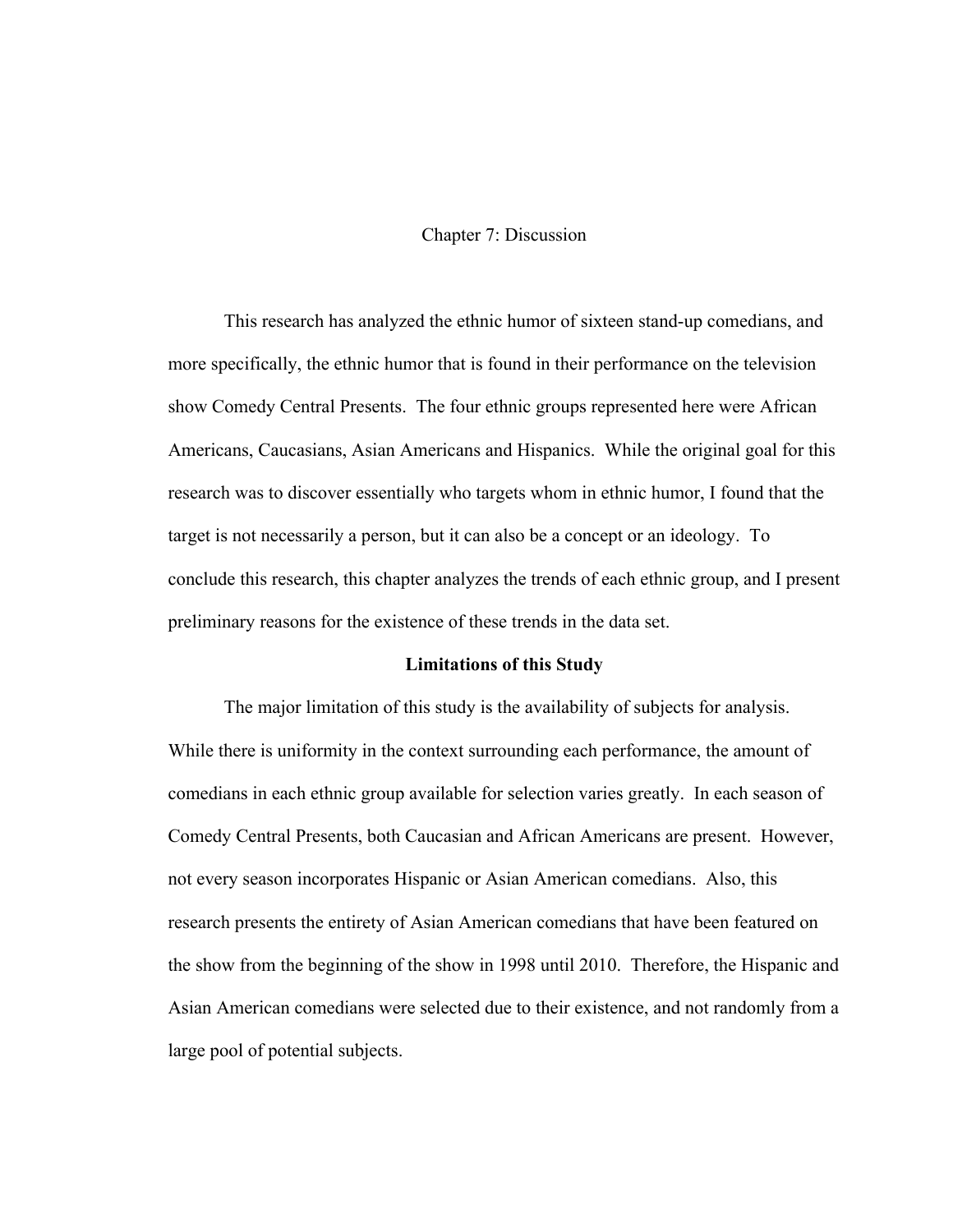Additionally, the claims made in this research are based on a small group for each ethnicity. Results would be more conclusive had the sample size been much larger. However, if more comedians had been selected for the Caucasian and African American ethnic groups, the sample size for the Asian American and Hispanic comedians would not have been comparable simply because there are not as many comedian that identify with the latter two groups present on Comedy Central Presents. While it would be possible to find more comedians belonging to this group, the researcher would have to sacrifice the context and possibly the age of the comedians, which could affect the reliability of comparison between individual comedians and ethnic groups.

## **African American Trends**

Overall, the data supports my claim that the relationship between the African American and the Caucasian is the broad target of the ethnic humor of this ethnic group. Each of the subjects in the group presents this dichotomy in a variety of ways. From explicit labeling in Patrice O'Neal's performance to the exclusive nature of Rudy Rush's and Ty Barnett's ethnic humor, the African American comedians rarely make mention of non-African American and non-Caucasian ethnic groups. In this section, I will summarize the trends present in this ethnic group.

### **Human Targets**

The African Americans mostly target Caucasians as well as members of their own ethnic group. While Patrice O'Neal incorporates other ethnic groups into his performance, I have shown how the targeting of these groups is not comparable to that of the Caucasian ethnic group. Rudy Rush and Ty Barnett also contribute to this trend because they do not target non-African American and non-Caucasian groups. The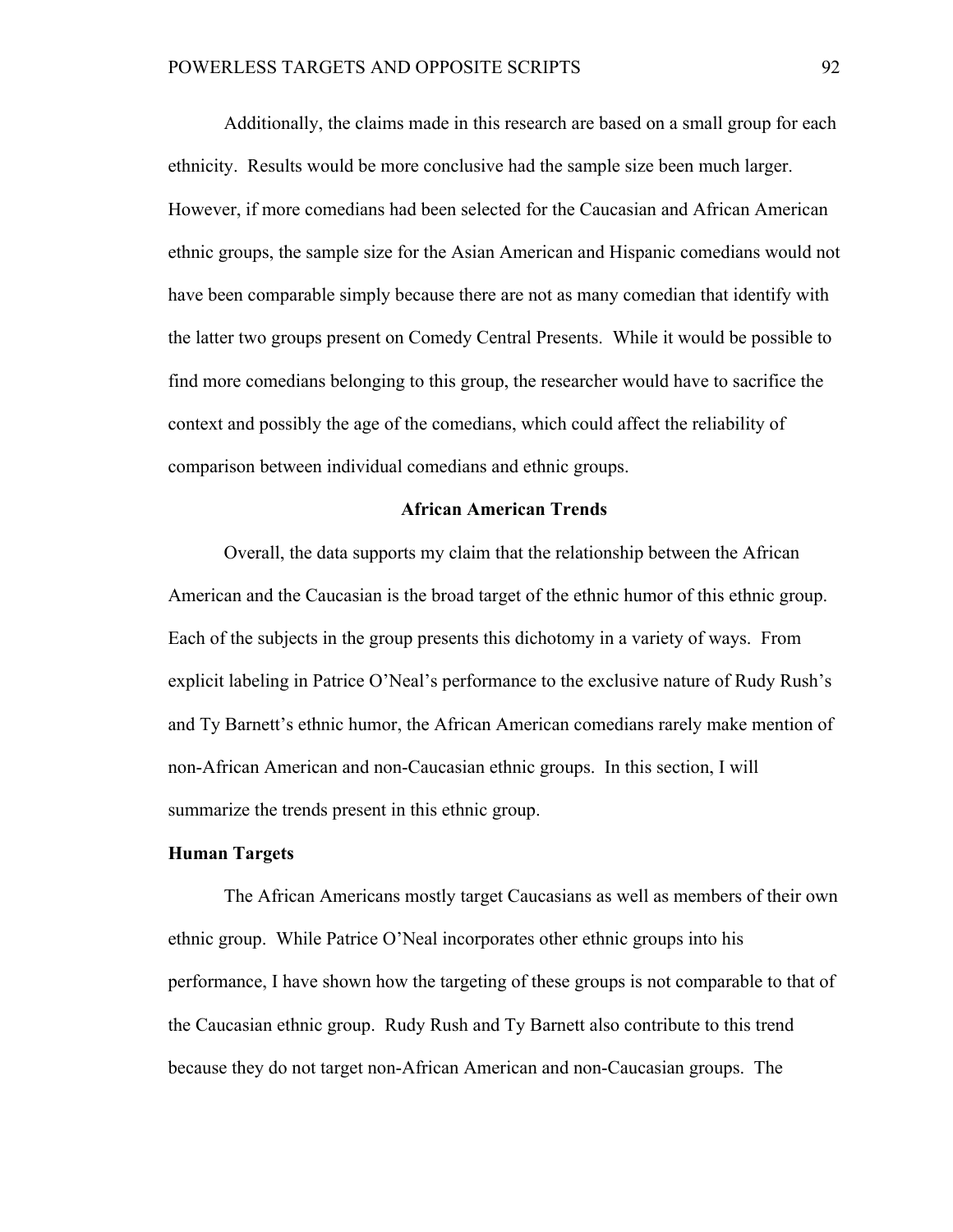reasons for this could be a sign of the relationship between the two ethnicities. The historical relationship could be reflected in the African American's choice of target. From the days of slavery to gaining the right to vote to fighting for civil rights in the 1990's, the African American and the Caucasian have had an ongoing relationship that may reflect some sort of power struggle. The trends found in this data set may indicate that these men target Caucasians because this ethnic group might be the only ethnic group to rival the African Americans. The underlying motive could be to remove power from ethnic groups who present more rivalry and competition, and this claim is supported by other evidence from the other ethnic groups in this data set and will be discussed in the upcoming sections.

### **Non-Human Targets**

The African American comedians also target ideologies and social situations that they are affected by and/or involved in. The first non-human target that is presented by the group is that of the African Americans inequality with respect to the Caucasian. The first comedian, O'Neal, presents the black man's struggle under the white man. He is not directly targeting the Caucasian male or female, but rather, he is targeting the relationship between the two ethnic groups. The implicit message in his ethnic joke texts could indicate an underlying belief that the African American still does not have equal status with the Caucasian. This was seen in his joke texts concerning his fear of 'white women' and the inability of a black man to commit 'white guy crimes'. Two other members of this group, Barnett and Crawford, also show how the African American is regarded as an outsider in certain situations (i.e. winery and Aspen, Colorado). This theme resonates strongly with that of historical segregation in that recreational trips such as the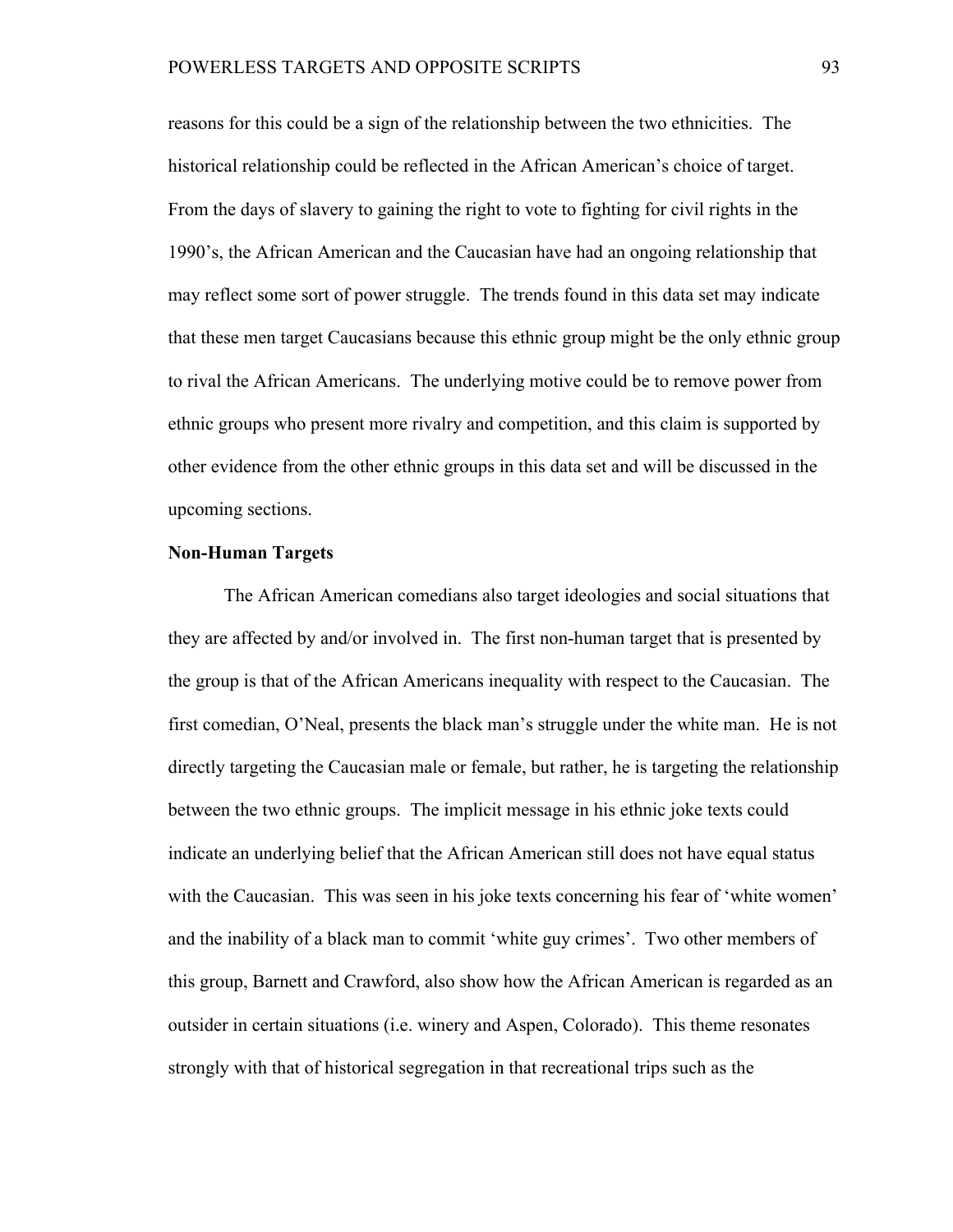aforementioned activities are stereotypically regarded as Caucasian activities, which means that it would be considered out of the ordinary for another ethnicity, such as the African American, to do them. In targeting the topic of segregation, the comedians provide somewhat of a social critique in that they appear to address relational issues between the two ethnicities that cause tension. By disparaging the topic of segregation, they remove its power, which also results in a loss of power for those who associate with or entertain the idea of inequality for these two ethnic groups.

## **Racial Distinctiveness**

Another trend present in the African American data set is the uniqueness with which the comedians present the two major ethnicities mentioned in their joke texts: African American and Caucasian. Rush presents a 'we' vs. 'they' dichotomy. He highlights many differences between the two groups, but maintains their separation. He also points out what he knows about each ethnicity, and he makes it clear that there are aspects of Caucasians of which he lacks knowledge. Crawford presents aspects of the African American community that he believes his audience is unfamiliar with (i.e. diabetes and 'the sugar'). While Rush presents humor about 'black parents' and Crawford inserts cultural facts about the African American community, an exclusive situation is created. It seems to promote an attitude of affiliation and pride within the community as it creates a common identity. This is the third trend found in the data set of the African American ethnic group.

## **Caucasian Trends**

With the exception of one comedian, the data set indicates that Caucasian comedians do not typically incorporate ethnic humor into their stand-up performances.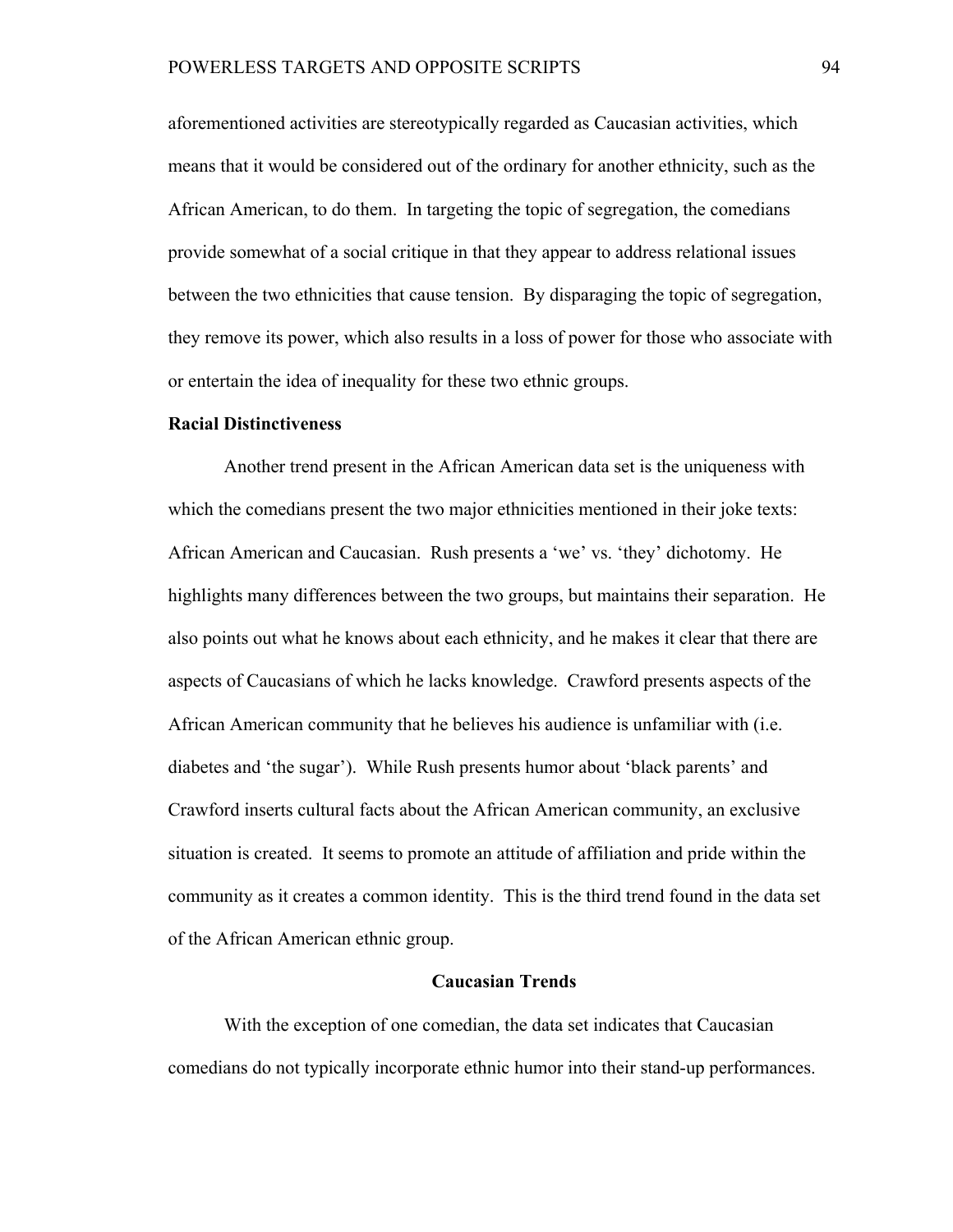While Daniel Tosh included ethnic humor in his joke texts, the inclusion aligned with his persona, which was shown to be a little more edgy than his comedic counterparts. Following this trend, the remaining three comedians who incorporated no ethnic humor in their performances also showed that their joke texts and their comedic personas aligned with one another in that their personas were established through their joke texts. Therefore, one may infer that ethnic humor within any one of these performances may or may not seem out of place depending on the comedic persona that each comedian is attempting to establish for his audience.

# **Un-ethnic Targets**

The avoidance of ethnic humor required this group to fill up their twenty-minute performances with non-ethnic humor. While the African American, Asian American and Hispanic comedians all utilize ethnic humor in their performances, they were essentially working to create an ethnic persona. This ranged from comedians like Dat Phan and Bill Santiago who consistently talked about their Vietnamese and Puerto Rican heritage, respectively, to Steve Byrne and Jo Koy, who made few joke texts regarding their ethnic affiliation, but filled up their time with non-ethnic humor. However, the Caucasian group created 'un-ethnic' personas. Their targets and their thoughts about said targets create personas that may or may not require the use of ethnic targets. I have shown this with Jimmy Dore, who refers back to his childhood for much of his material. He presents himself as a bitter adult with less than fond memories about growing up in a large, poor family. On the other hand, we see Daniel Tosh, who presents himself as rude and offensive. He does not refrain and it appears that no topic is too insulting or distasteful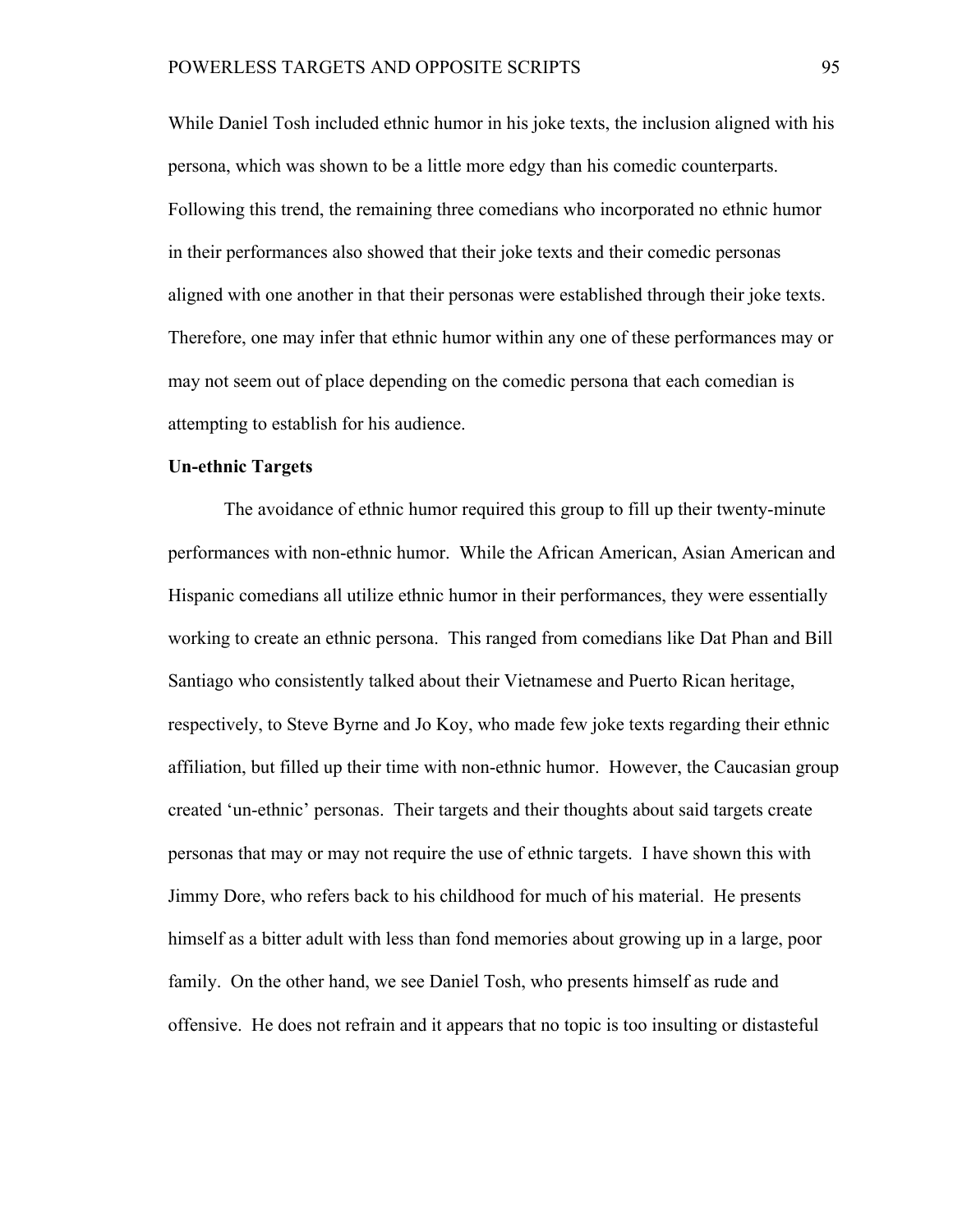for him to incorporate into his performance. Therefore, it does not seem odd that Tosh would be the one to include ethnic humor in his performance.

# **Racism**

Overall, I have argued that the Caucasian ethnic group avoids humor because in their efforts to establish a comedic persona, ethnic humor is not facilitative in their endeavors. However, there could be another social reason for the exclusion of this type of humor in their performances. Caucasian males comprise the powerful majority. As Patrice O'Neal claims, the Caucasian male cannot be racist because society has deemed this as inappropriate behavior for him. However, this could be a contributing factor to the personas that each one creates on stage. While they do not try to establish an ethnicity, they may also be trying to avoid establishing a racist persona due to its social unacceptability for Caucasian males. Mintz (1998) claims that the comedian presents himself as defective. If the Caucasian presents a racist persona, he may risk the perception of acting pretentious and superior. While this in itself could be a defect, Mintz (1998) discusses that the audience seeks to identify with the comedian's defects and to laugh at him because they are either relieved they do not suffer from such ailments or the defects the comedian presents are familiar to them. An attitude of superiority may not be one of these defects that is as easily relatable as others. This is shown by the risk that Tosh runs in his performance. In a way, he presents this attitude, but there are times during his performance that his joke texts are not accepted by the audience and he is forced to quickly change the joke.

Therefore, it is not entirely sufficient to argue that Caucasian males avoid ethnic humor because it does not contribute to their comedic persona. It should also be argued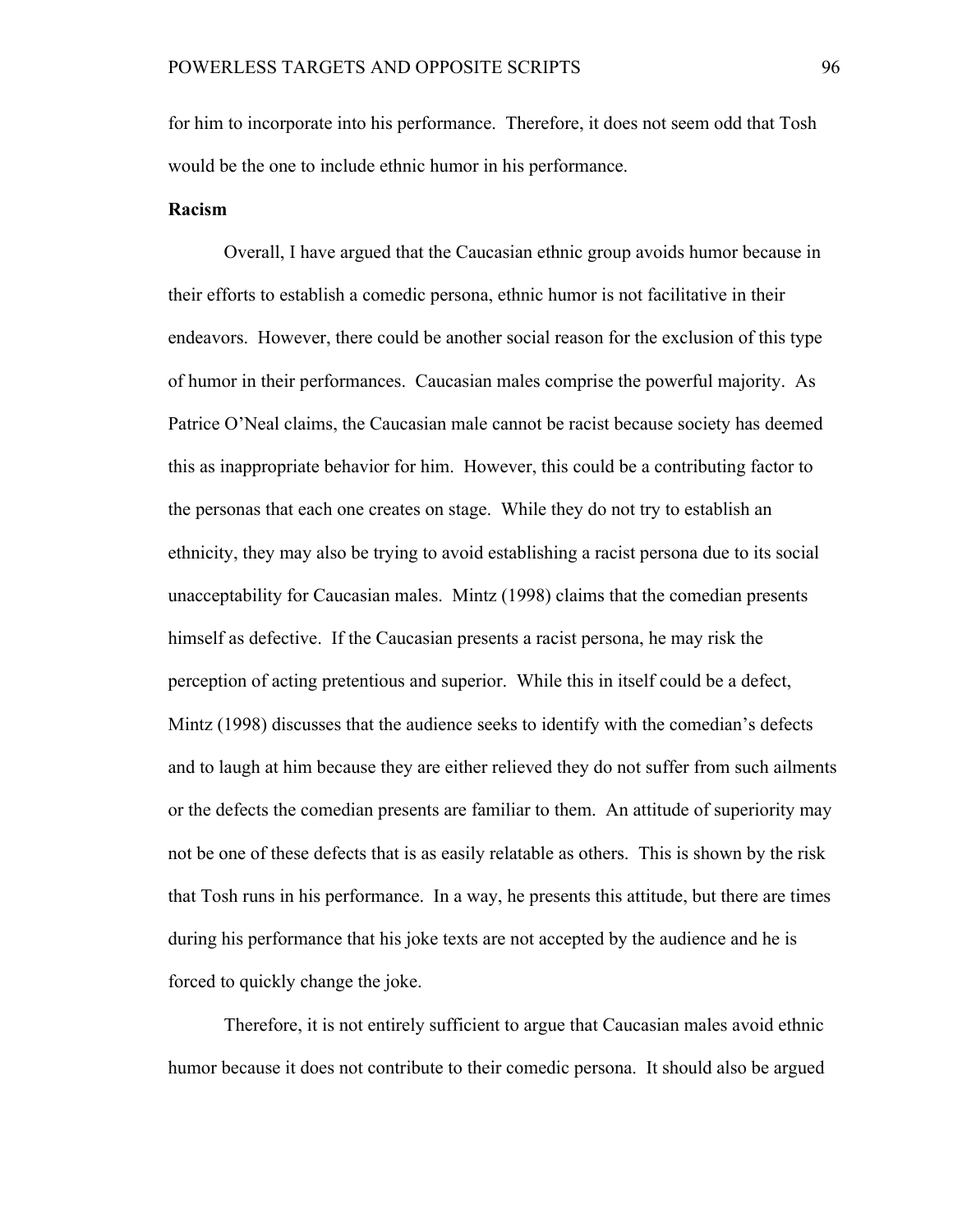that the avoidance of this ethnic humor may align with the social expectations placed upon them as Caucasian males that they should not be racist. So, in their efforts to establish an appropriate comedic persona, they tend to avoid the use of ethnic humor.

## **Minority Struggles**

The final group analyzed in this research shows noteworthy variation from the first two groups. The Hispanic and Asian American comedians in the data set form a heterogeneous group in which each subject can be identified separately by his nationality. This characteristic of these two groups separates them from the first two groups because each one belongs to a subgroup that has its own set of cultural traditions and characteristics that do not necessarily pertain to all other members. These two groups together share similar trends within their ethnic humor. Both of these groups highlight ignorance and set about to dispel or confirm stereotypes. Due to the variety in the national backgrounds with which they affiliate, the overgeneralization could necessitate the themes in the minority chapter since these two groups of minorities struggle to be recognized as belonging to one nationality over another while their nationality is simultaneously encompassed under umbrella labels (i.e. Hispanic and Asian American).

# **Ignorance**

Broadly, these two ethnic groups present society's ignorance concerning both their ethnic and national backgrounds. By highlighting the variation within an over arching ethnicity (i.e. Asian American and Hispanic), these comedians address ignorance related to their ethnic group. Since a comedian's persona is not necessarily devoid of his personal life experience, these comedians show that the characteristics others have attributed to them are true or false. If they are always subject to ignorance due to the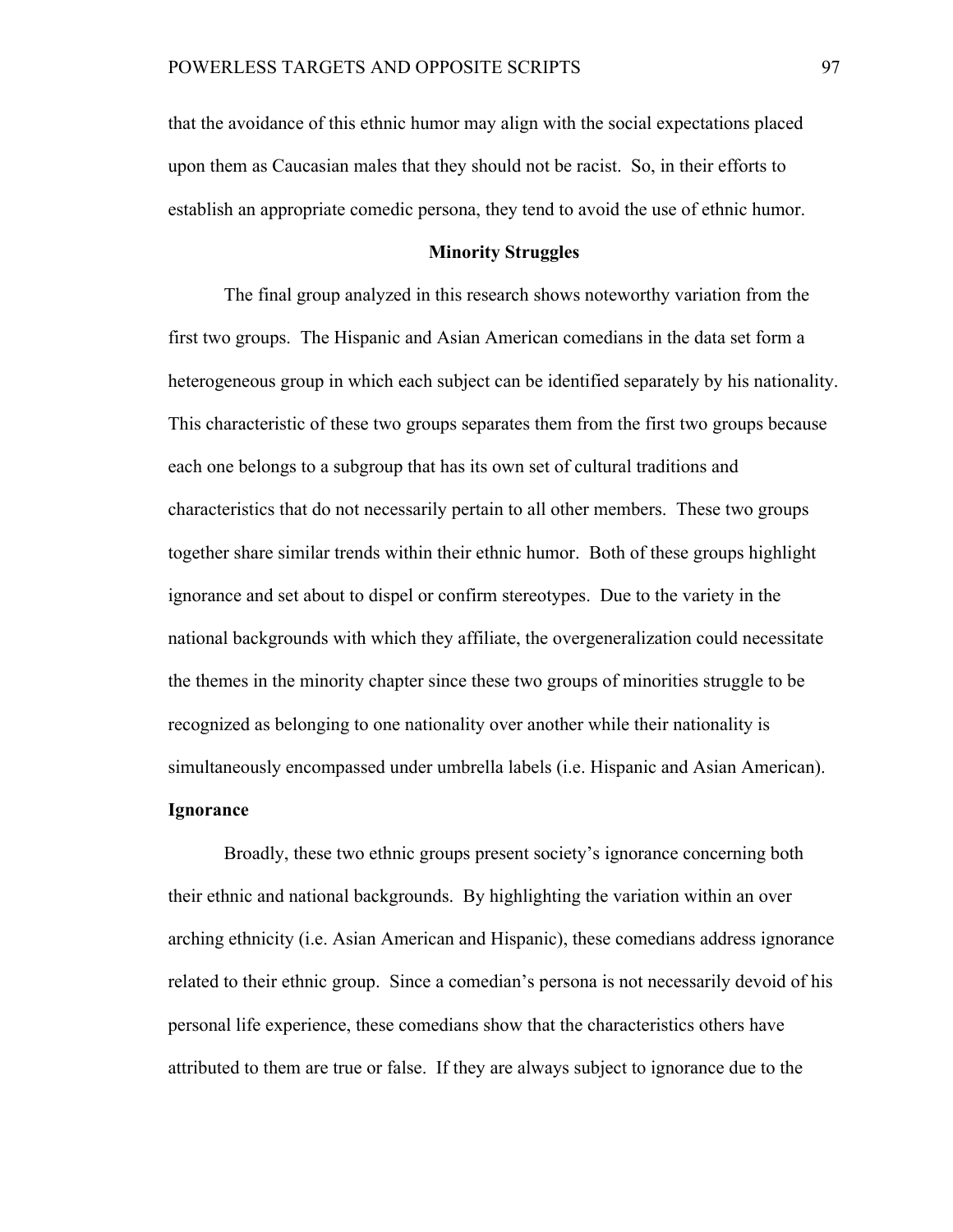variety of their national backgrounds within an overarching ethnicity, it is possible that this trend is present in their performances due to their experiences in every day life. Dat Phan demonstrates this in his performance by claiming that the association of his Asian appearance and martial arts is untrue. Eliot Chang confirms that Asians are indeed bad drivers, but they do not eat canines. Carlos Mencia addresses the ignorance of those who believe he is from Cuba or Mexico depending on where he is in the United States, when in reality, he is from Honduras. Gene Pompa insinuates that claiming all Mexicans are the same, then so are all Caucasians. In this way, these two groups of comedians point out society's ignorance concerning their ethnic groups. Due to the fact that these groups of not homogeneous based on the diversity in their national backgrounds, they may feel the need to address certain ignorant beliefs in attempt to remove power from those who align with such ideologies.

### **Conclusion**

There seems to be a hierarchy in the ethnicity of the comedian and what he selects as a target. As the majority, the Caucasian avoids ethnic humor unless it suits his comedic persona. The African American isolates the relationship between themselves and Caucasians, which may reflect a long history between the two ethnicities. The Asian Americans and the Hispanics target ignorant viewpoints regarding their own ethnic and national backgrounds. The underlying motive for all groups could be to remove power from ethnic groups who appear to have more power than themselves. In the case of the Caucasian, his majority status gives him a higher power, and he is less likely to target ethnic groups. While the African Americans are more uniform in that the labels that are used for them are generally applicable to the majority of the group (e.g. 'black', 'African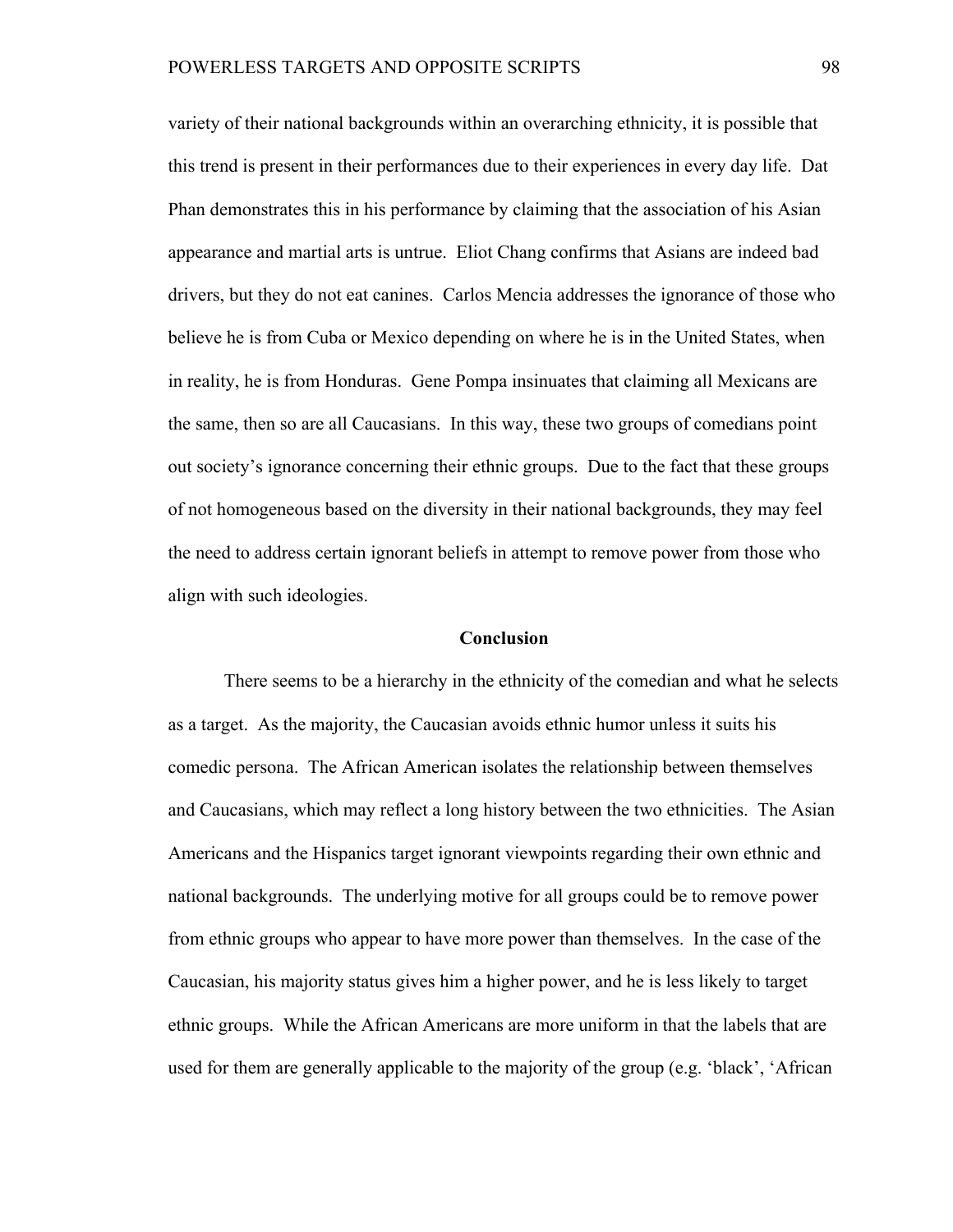American'), they have fewer divisions in their ethnic groups, which gives them more power than Asian Americans or Hispanics in terms of unification. Therefore, their targets may reflect a power struggle in the relationship between themselves and Caucasians. Finally, the Asian Americans and Hispanics each for a general ethnic group, but they do not appear unified due to their diverse national background. Therefore, this could be the reason for the strong focus on targeting society's ignorance and attempting to dispel or confirm stereotypes that are attributed to them.

### **Future Research**

While the field of ethnic humor research is extensive, the availability of research featuring stand-up comedians and ethnic humor is limited. More research is needed to confirm or disaffirm the trends presented here. Even though my research is a starting point, it would be beneficial for the field to continue filling the gap in ethnic humor research by investigating the context of stand-up comedy. Additionally, future research should look at the influence of gender and/or ethnicity within this context as well.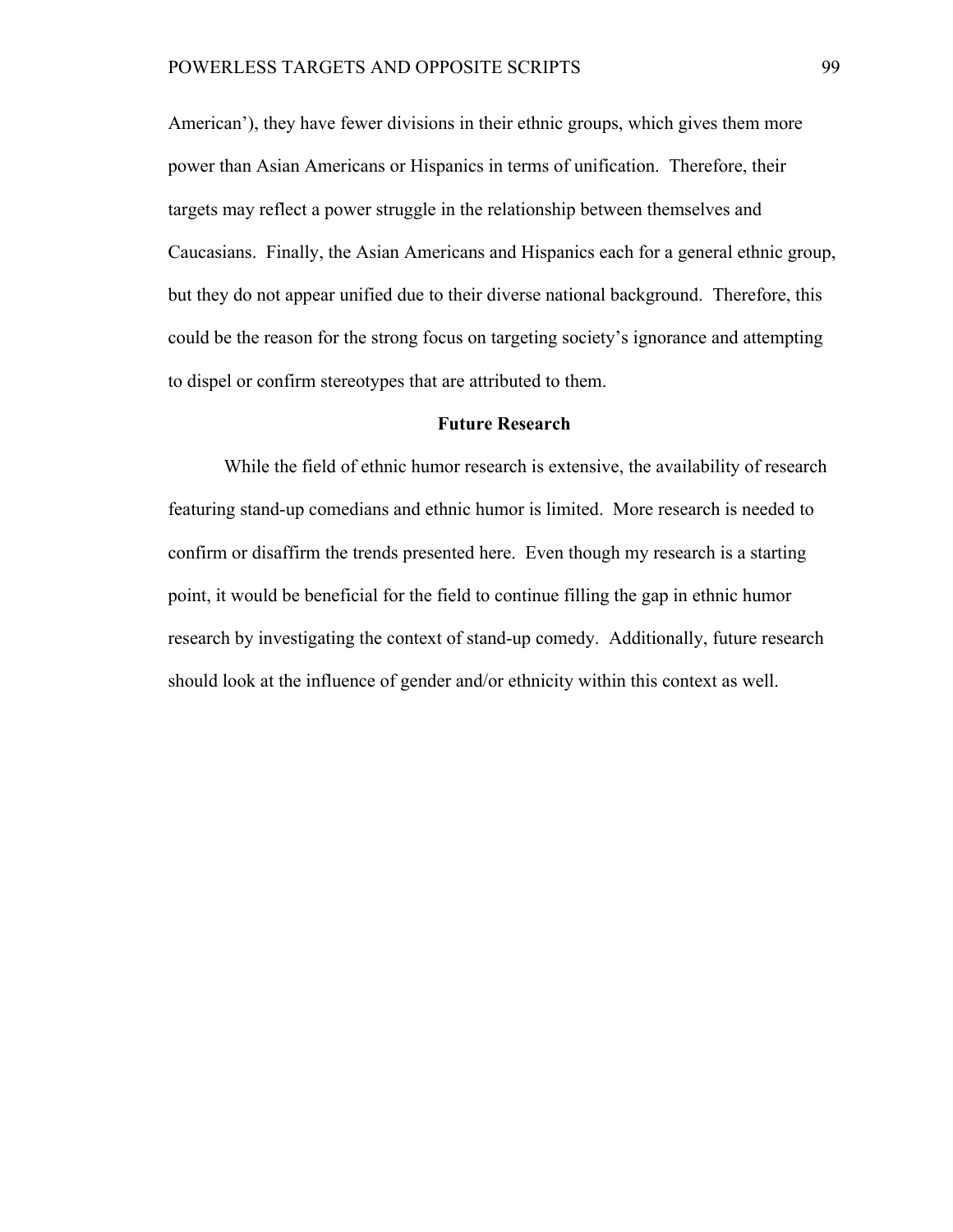### References

Attardo, S. (1989). A multiple-level analysis of jokes. *Humor, 2*(4), 417-440.

-----------. (1998). The analysis of humorous narrative. *Humor, 11*(3), 231-260.

- Attardo, S. & Raskin, V. (1991). Script theory revis(it)ed: joke similarity and joke representationmodel. *Humor, 4*(3/4), 293-347.
- Boskin, J. & Dorinson, J. (1998). Ethnic Humor: Subversion and Survival. In N. Walker (Ed.) *What's so Funny? Humor in American Culture* (pp. 205-224). Wilmington, DA: Scholarly Resources, Inc.
- Brock, A. (2004). Analyzing scripts in humorous communication. *Humor, 17*(4), 353- 360.
- Davies, C. (1990). *Ethnic Humor Around the World: A Comparative Analysis.* Bloomington, IN: Indiana University Press.
- -----------. (2004). Victor Raskin on jokes. *Humor, 17*(4), 373-380.
- Dorfles, G. (1968). *Kitsch: The World of Bad Taste*. New York: Universe.
- Douglas, M. (1978). Jokes. In M. Douglas (Ed.) *Implicit Meanings: Essays in Anthropology* (pp. 93). Boston, MA: Routledge.
- Duncan, H.D. (1970). *Communication and Social Order.* New York, NY: Oxford University Press.
- Fish, L. (1980). Is the Pope Polish? Some Notes on the Polack Joke in Translation. *Journal of American Folklore, 93*. 450-454.
- Freud, S. (1960). *Jokes and their Relation to the Unconscious*. (J. Strachey, Trans.) New York, NY: W.W. Norton & Company, Inc. (Original work published 1905).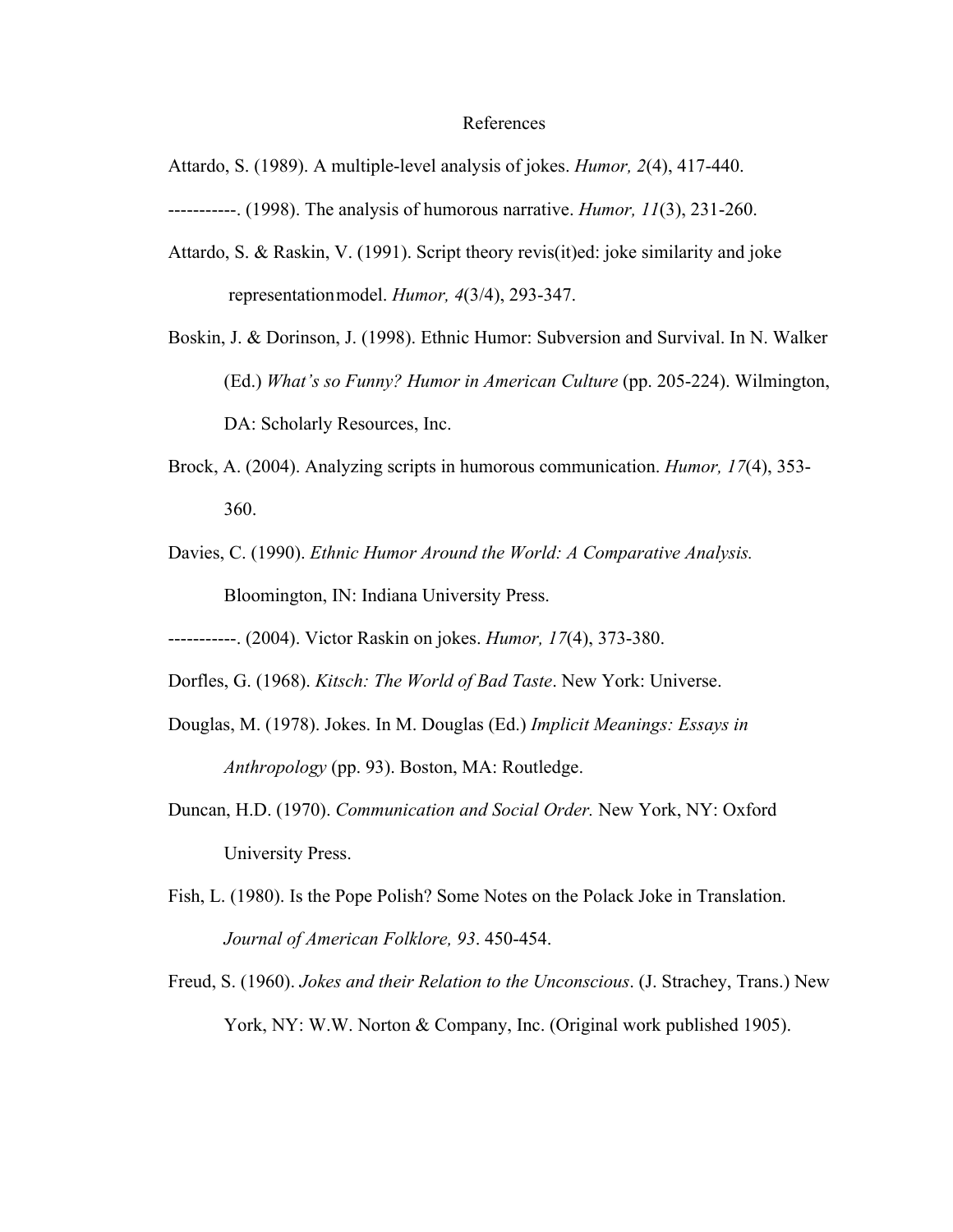- Glick, D. J. (2007). Some performative techniques of stand-up comedy: An exercise in the textuality of temporalization. *Language & Communication, 27*, 291-306.
- Joshua, A.M., Cotroneo, A., & Clarke, S. (2005). Humor and Oncology. *Journal of Clinical Oncology 23*, 645-648.
- La Fave, L. & Mannell, R. (1976). Does Ethnic Humor Serve Prejudice? *Journal of Communication 26*(3), 116-123.
- Lippi-Green, R. (1997). *English with an Accent: Language, ideology, and discrimination in the United States*. New York: Routledge.
- MacHovec, F. (1988). *Humor: Theory, History, Applications*. Springfield, IL: Charles C Thomas, Publisher.
- Martineau, W. H. (1972). A Model of the Social Functions of Humor. In J. Goldstein and P. McGhee (Eds.) *The Psychology of Humor* (pp. 101-124). New York, NY: Academic Press.
- McDonald, J. (2007). *American Ethnic History: Themes and perspectives.* New Brunswick, NJ: Rutgers University Press.
- McLemore, S. D. (1994). *Racial and Ethnic Relation in America 4<sup>th</sup> ed.* Needham Heights, MA: Allyn and Bacon.
- Mintz, L.E. (1998). Stand-up Comedy as Social and Cultural Mediation. In N. Walker (Ed.) *What's so Funny? Humor in American Culture* (pp. 193-204). Wilmington, DA: Scholarly Resources, Inc.
- Oring, E. (1992). *Jokes and their Relations*. Lexington, KY: The University Press of Kentucky.

----------. (2003). *Engaging Humor.* Urbana, IL: University of Illinois Press.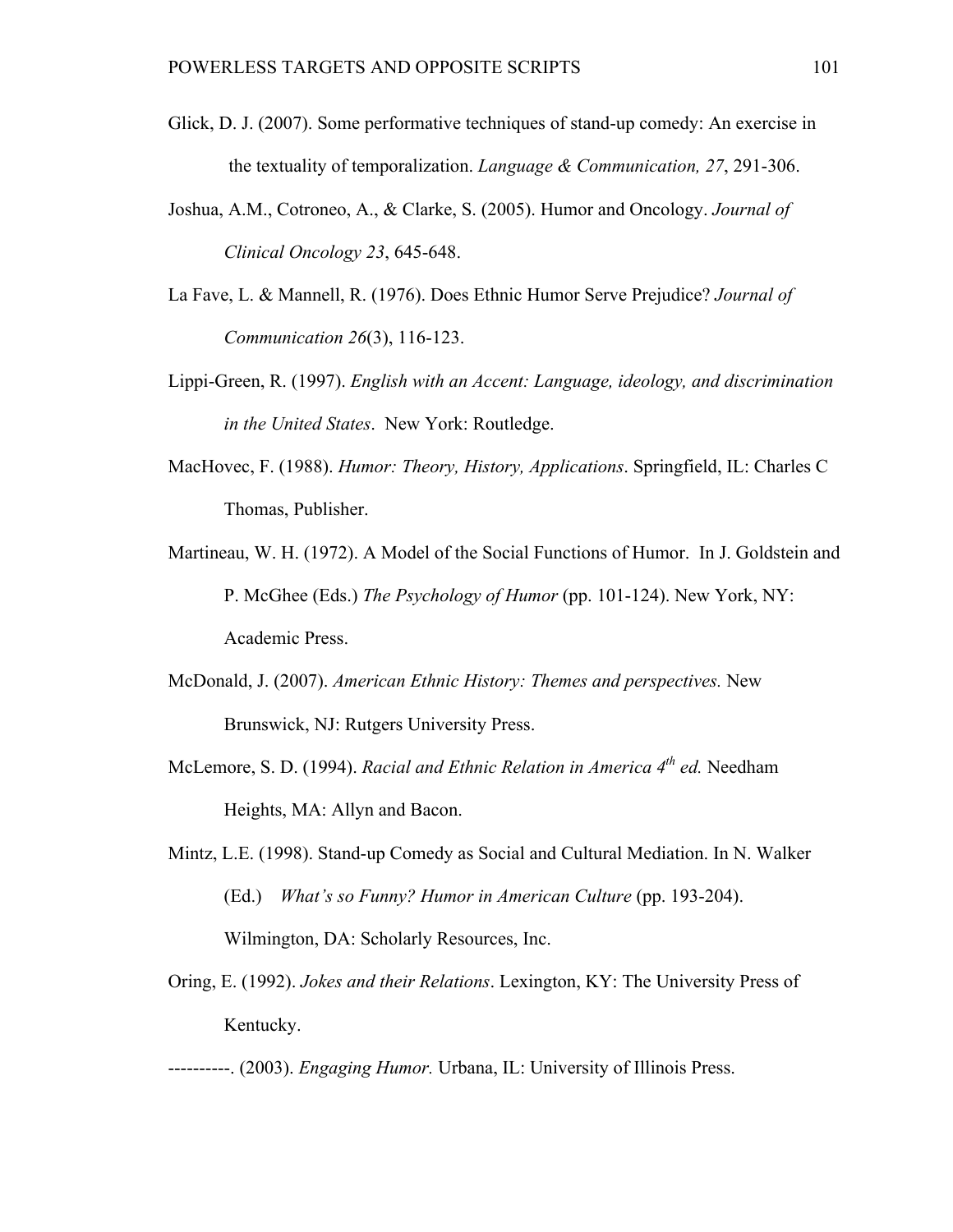- Raskin, V. (1985). *Semantic Mechanisms of Humor*. Dordrecht: D. Reidel Publishing Company.
- Scarpetta, F. & Spagnolli, A. (2009). The Interactional Context of Humor in Stand-Up Comedy. *Research on Language and Social Interaction, 42*(3), 210-230.
- Tsakona, V. (2009). Language and image interaction in cartoons: Towards a multimodal theory of humor. *Journal of Pragmatics, 41*, 1171-1188.
- Ziegler, J. (1995). Immune System may Benefit from the Ability to Laugh. *Journal of the National Cancer Institute, 87*, 342-343.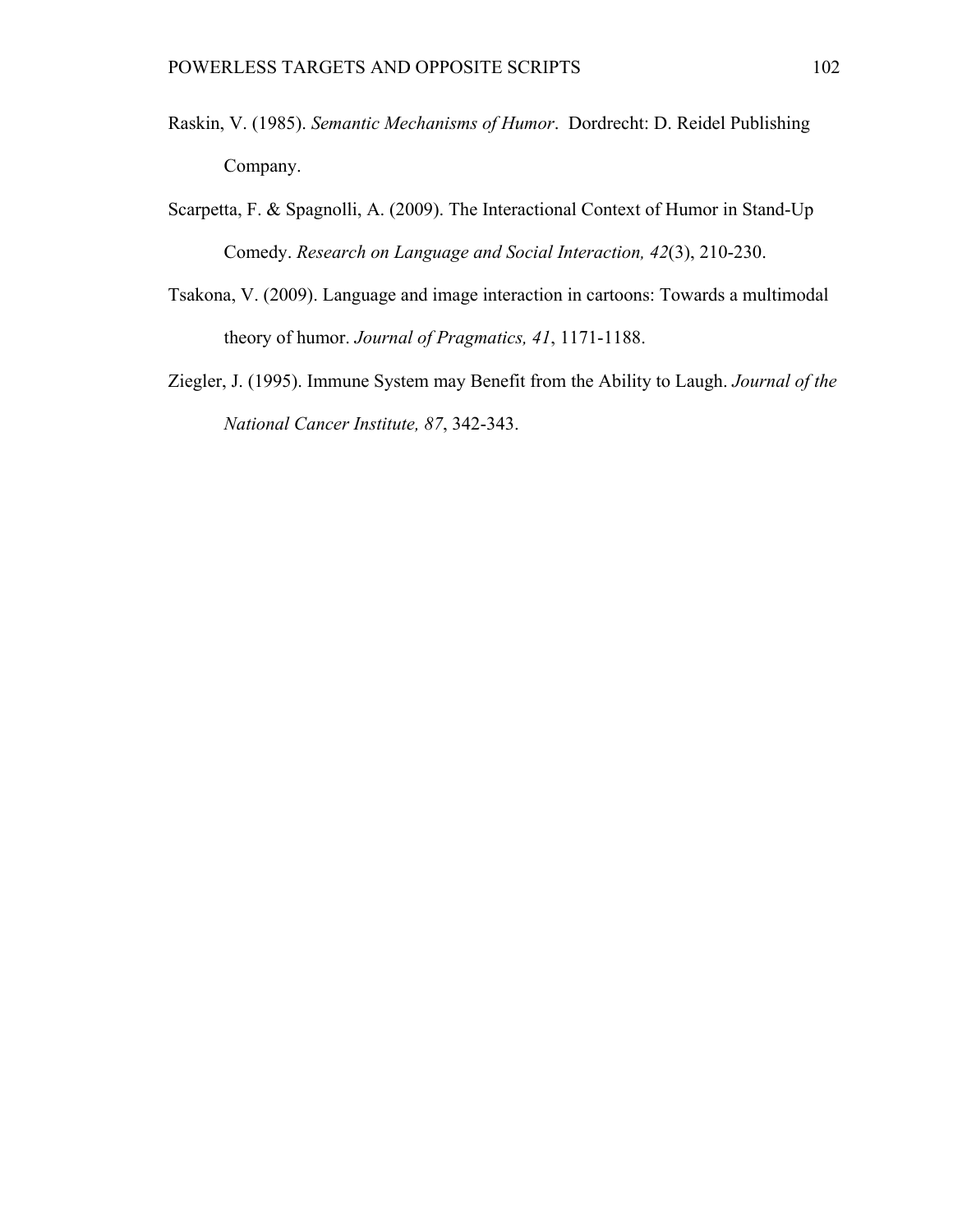# Appendix A

### **Excerpts from Patrice O'Neal**

Excerpt #1

- 1 Thank you! Thank you! Thank you so much! A lot a white girls here. Beautiful white girls, they got asses now. White girl used to (laughs) I don't know whatcha all eatin'. White girls used to be notorious for flat asses. It was just (mumbles). On the ass chart, it used to be uh, white girls, Chinese boys, then uh police.
- 5 How white girls feel having their asses now? Y'all really- Y'all used to throw up every time somebody said you had a fat ass back in the day. "Damn, white girl! You got a fat ass!" (imitates offended female voice) "I gotta- (pretends to make himself throw up) I need to- (throw up again) Oh my god, I ate too many air and salad sandwiches. My ass is fat." Now Asian girls run that whole thing. Yeah,
- 10 Asian girls' asses look like…CD cases. They- (audience/comedian laughter) Chinese girls' asses are just not there. God bless Indian girls, too. And I mean uh these Indian girls (points to forehead). Member- It's sad now cause you got everybody full of not- You can't even have fun no more. Everybody gotta be careful. People like, "Hey, what"- You know you ask somebody, "What are you?"
- 15 and they be like, "Indian." First then you go, this one (points to forehead) or this one (covers mouth to imitate Native America), which one?" (Repeats hand actions)

### Excerpt #2

25 What happened to the sniper? When he was a white guy, we heard a lot about him.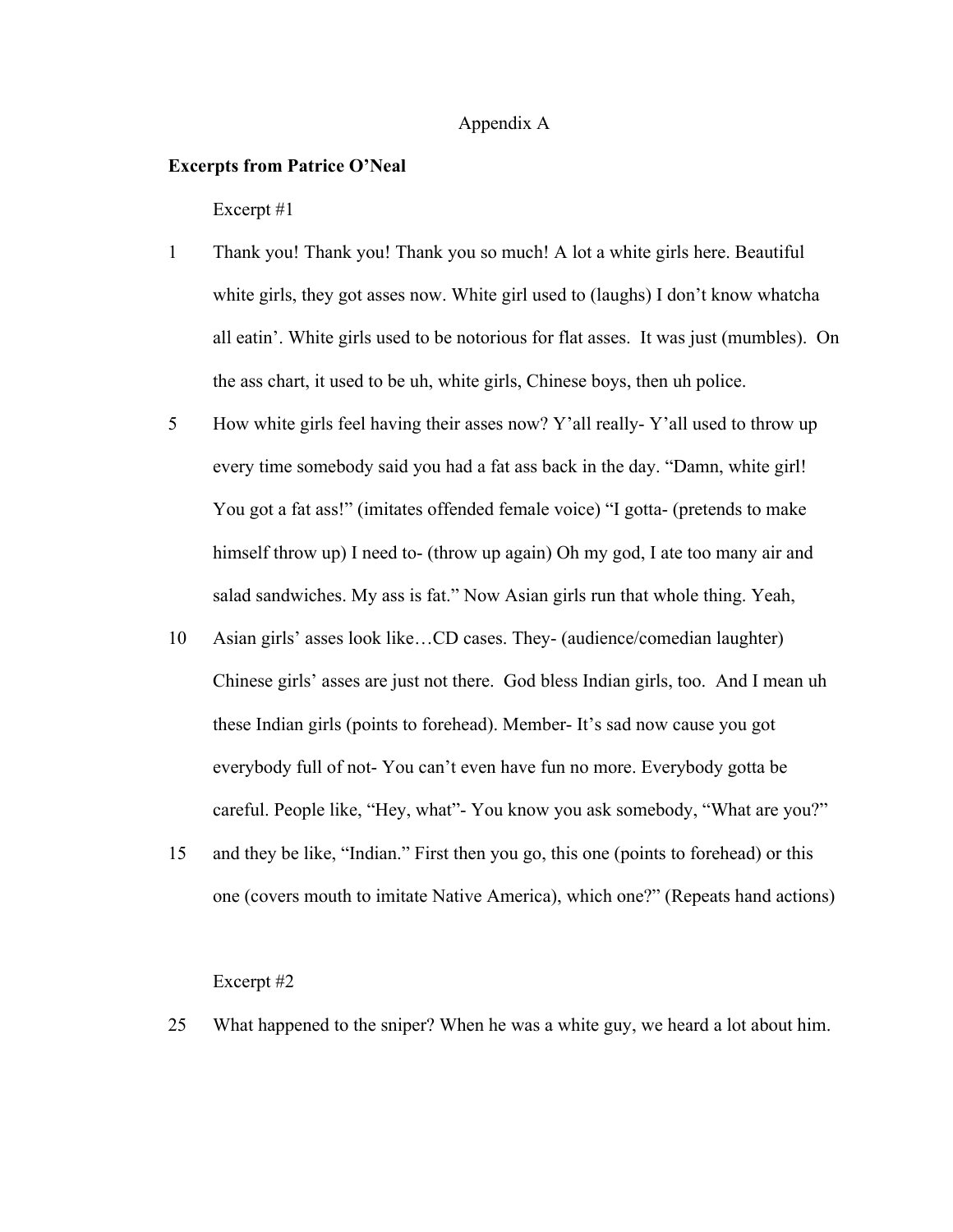When he was a white guy, he was a ge- a genius! A mastermind, a diabolical, insidious madman. The country is in grips of terror behind this amazing- How's he-How's he escaping? He must be building his own helicopter and flying. Now he been downgraded to 'nigger' and a XXX, now you don't hear nothing about him.

- 30 Type up sniper on the internet. Page not found, can't found, nigger don't XXX. (audience laughter) Sad. I don't know whether to be proud or upset, ya know what I mean? Cause we come a long way man. We can do some white guy crimes. That's traditional white guy stuff – sniper. Nobody thought that was a black dude, man. That's traditional crazy white guy stuff. Like chloroforming women – that's a
- 35 white guy crime. Put chloroform and (imitates action). That's white guys- the chloroform and the "Miss do you have the time, do you have the time?" "Yeah, sure oh oh!" (imitates woman being assaulted). Wake up hanging in the basement (puts arms over head looking around as if confused). He be in the corner like "hahahaha" (sinister laugh). Black guy- couldn't be the chloroform. "Miss, can I
- 40 have the time?" "No, no I can't help you." You'd stand there with the fumes. (imitates man being very obvious about his intentions) "Excuse me, you got the time and the chloroform…." (begins to stumble around as if fumes were affecting him)

#### Excerpt #3

45 I feel bad for white dudes now. White dudes are finished man. You are, you really are, you know you are. It's sad. It's sad for me. It's no fun. You're no fun no more.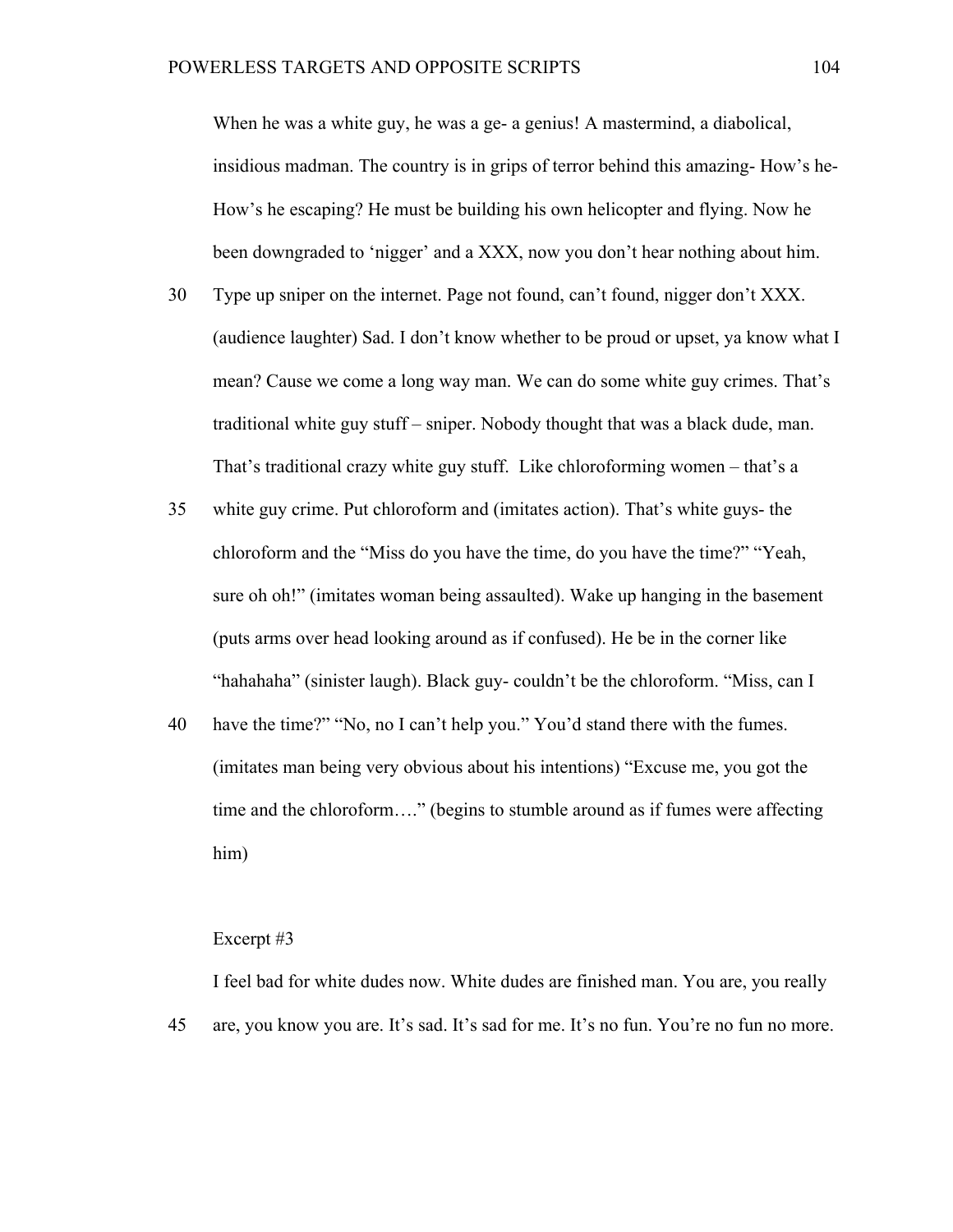Can't be racist. It's beautiful. I'm so happy I can be racist now. Isn't that fantastic? People look at me like, "Aw you're so- that's- man, you're a racist, man." It's beautiful cause Arabs are the new nigger, cause Arabs. And black people know it. Black people, we are really good at being racist man. Black people look at Arabs

50 like white people look at us. We "oh tsk, ugh tsk." (rolls eyes and sighs). Officer, officer. We call- we call 'em VIM?, you know it. I'm a filthy racist, uh huh. I'm a dirtbag. I'm no good.

### Excerpt #4

Black and white people rule the earth. Why? Cause we pick the color. Why…why didn't anybody else pick the color, man? Why everybody gotta be specific all the

- 55 time? Call somebody Japanese, Chinese you get a big, "Oh, wha- what makes you think I'm-" I be like, "Oh my god, man, the eyes do the same…" (shrugs shoulders/audience laughs) I didn't know this. Palestinians don't like to be called Pakistanis. I thought Arab was Arab…nope. Call a Pakistani dude 'Palestiani", right. "Hey, so where you from, Palestine?" "Ugh huh". Spit at you too. (mimics
- 60 spitting) "Do I look like a" – Like you're supposed to know – (mimics spitting) "Palestine…dirty…yuck." And you be like, "Oh my god, can I just get my gum?" I really don't care where you from. People just look at me all day long calling me black, right? But I don't go, "Oh why..ugh. Don't you get the beige in my nose? Huh? Huh? How dare you!"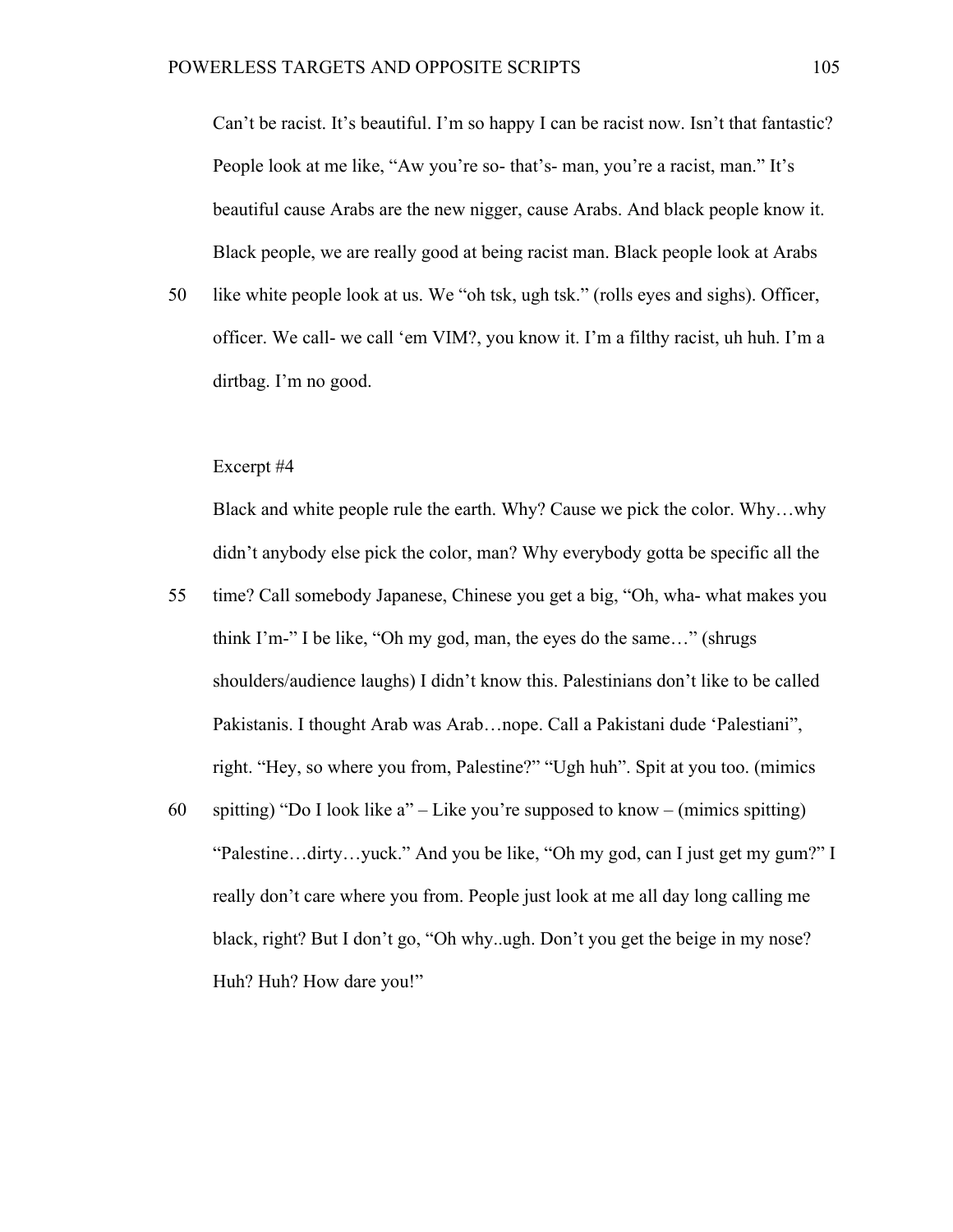Excerpt #5

- 65 I feel bad for white dudes, man. White dudes can't be racist. "I…no…" That's all white dudes do all day long trying to prove they're not racist. (put hands up in the air and shakes head as if to deny something) "Whatcha feel about the OJ verdict?" "Well…I…I…" (shakes hands as if to wave off the subject). That's how- That's the downfall of white guys, the OJ verdict. "Hey man, you upset a black dude
- 70 killed a white woman?" "No...I'm upset when any man kills any woman for any reason." "I'm talking through the hall right now and I see a few black guys coming toward but I can't run cause if I run, they'll call me a racist." Run, stupid, run! Right? Just run. Get home, right? Feel guilty, but be alive. I'd rather be- I'd rather be guilty and alive than like feeling good about myself and dead in the- whatever,
- 75 man. If I'm in Kentucky and I see five bald white dudes walking towards me, I ain't gonna wonder if they got cancer. I'm gonna go, "Aw, man." I'm running. Even if they go, "Dude, wait, come here, man! Don't run, we coming from chemotherapy..uh…class.

### Excerpt #6

Alright, white women make me real nervous. White women make me nervous as

80 hell. Not right now cause there's witnesses, but I'm talking about like at night when they by their self, ya know what I mean, walking towards me. She could be nervous, too, because I'm a big dude, like, "Oh geez, a big black guy is walking towards me. I hope he doesn't- hope he doesn't grab-" Ya know, getting their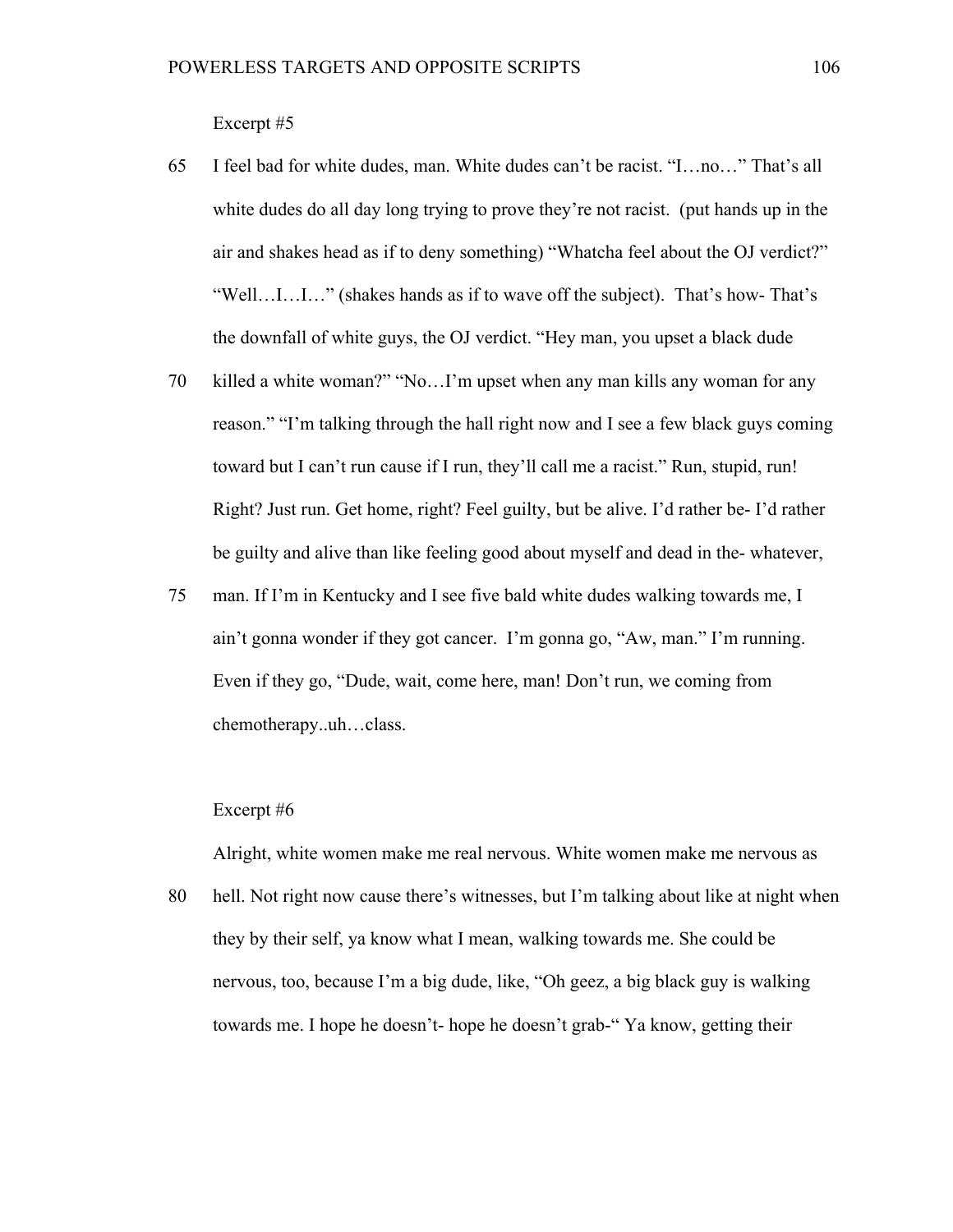fantasy going. "Hope he doesn't grab me with his big black arms and throw me in a

- 85 trunk. And I'm thinking the same thing, like, "Oh jesus, I hope nobody kills this white woman cause I'm gonna get blamed for it." That's why-look, I do a lot of stuff to protect myself, man. I keep my receipts, uh, I collect receipts cause that's a trail of where you been, man. You- Everywhere I go, I get a receipt. I don't care. And I never go more than a half hour without buying something cause you could
- 90 kill somebody in a half hour, and then, you ain't gonna have- you need an alibi. So every 15 minutes, I buy something, uh, stick of gum, "Can I get my receipt for that, please?" "We don't have receipts for gum, my friend." (speaks with Arab accent) "Well, you gonna have to, uh…" "We don't have receipts." "Well, you gonna have to write me one or something. I gotta have the receipts." "I don't have receipt!!"
- 95 And then, ya know, if it's like that, I'll end up arguing with him, just so, ya know, he remembers me, ya know what I mean? "Give me my god damn receipt, pussy!" "OH what!" "You heard me punk!" "F you! Kiss my ass!" "Yea, kiss my ass, too. What time is it?" "5:15!!" "Alright." "You were in here messing with me at 5:15!! You wasn't out killing something cause you were fucking with me!" That's why I
- 100 don't litter. I don't throw garbage in the street. Not cause I care about the earth, but I'm afraid I'll be walking through the park drinking a soda, when I'm done, I just throw it over my shoulder, fly over a bush, and land on some dead white woman's head with my fingerprints on the can. Now I'm the Pepsi-Cola Rapist cause I'm lazy.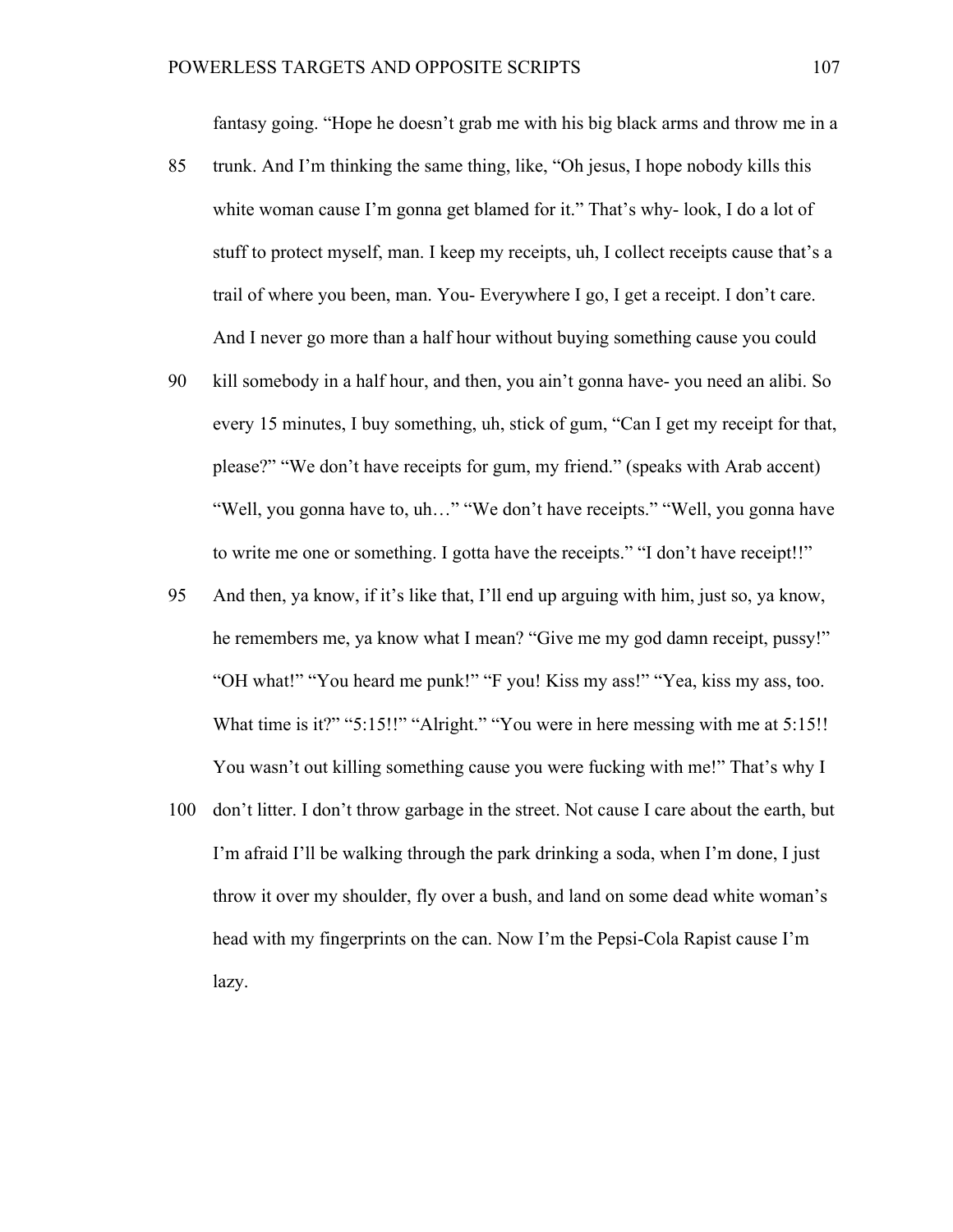# Excerpt #7

I love animals, man. How can you do something wrong to…ya know? That's why, some of these countries, man, the food they eat, ya know what I'm saying? I'm

115 gonna say China, but I don't mean China. I just mean like countries that Chinese people come from, like (audience applause) whatever. They, ya know, they eat our pets, man, ya know. That's what they eat, our pets, our the people things we love, ya know (makes kissing noises) They eat 'em. How can you eat a puppy, man?

### Excerpt #8

Uh, I just started realizing I was American, man. I never thought I was American, ya know what I mean? Until I left, you know? I went to the- to the- the attacks, man. I went to the- America, black people don't like America, but now I do, ya know, cause I travel. They hate us in other countries, man. When I go to other

135 countries, I look for, ya know, I look for people, I don't care if you got KKK on your knuckles. Big time redneck, man, if I see you in another country, you're like my brother, cause they hate us, man, the same.

# **Excerpts from Rudy Rush**

### Excerpt #1

110 I don't know, man. Things are going crazy in the world today. 9/11 changed everything. Black people different, white people different. You know what's funny? White people, let me tell y'all something, y'all think them terrorists is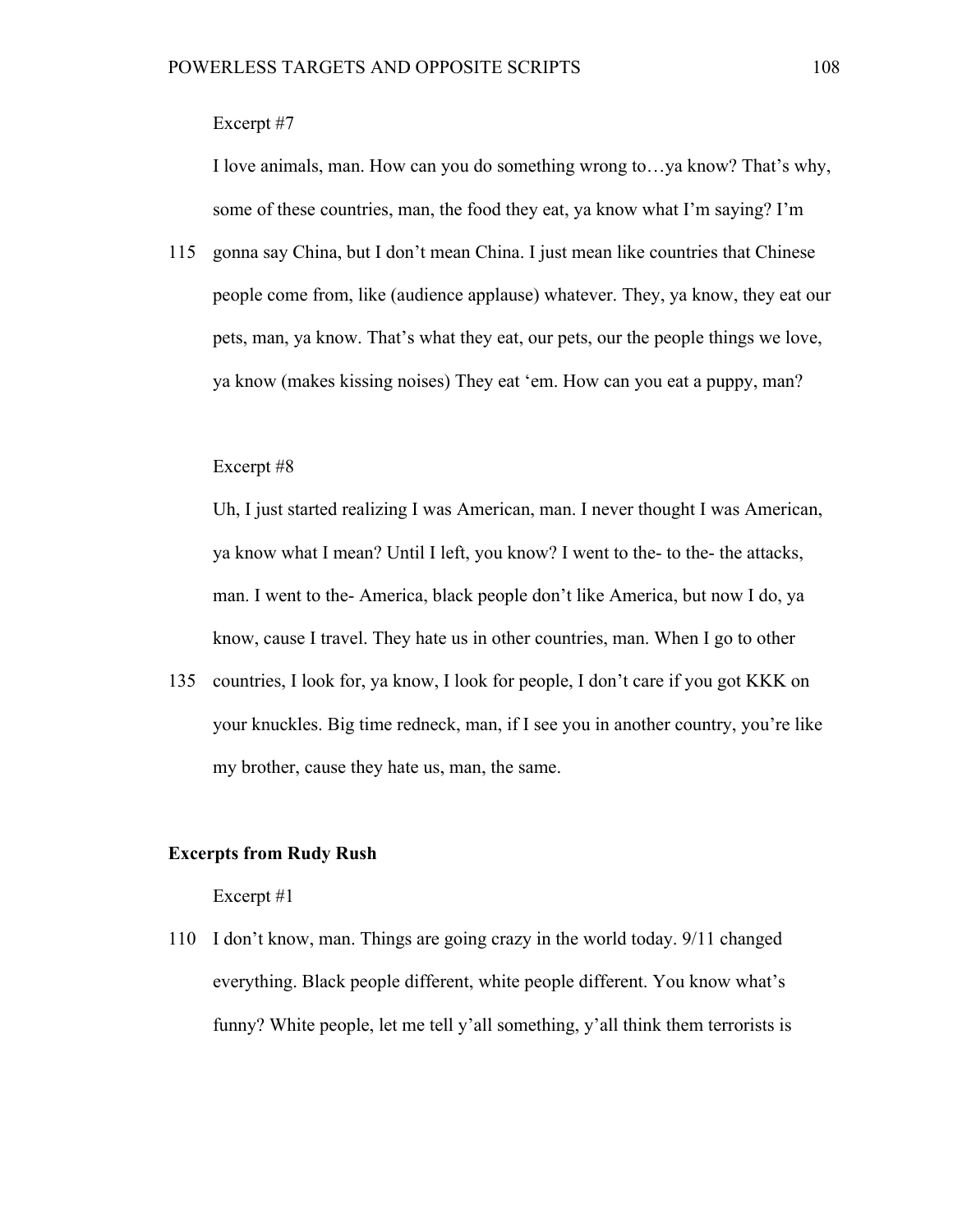looking for all of us. They looking for y'all asses. Black people remember, after it happened, they came to work, "Oh my god, they after all of us!" "Uh uh. I live in

- 115 Harlem. They're not coming to my neighborhood." And black people, we be tripping now, too. We always complain, "I can't catch a cab to save my life!" Look, one of them brothers with the turban come over now, we be like, "Naw, naw, go head, go head. Go ahead, I'm gonna wait for one of them Asians or Africans. I ain't messing with you, bro." "I take you to Brooklyn (arab accent)" "No, no, boom,
- 120 boom. (audience laughter) I ain't messing with you."

# Excerpt #2

Everybody was surprised the sniper was black. I wasn't surprised, man, I was just a little frightened cause, ya know, it touched home with me cause my cousin, he became a reverend in Virginia and we had to drive down there, the whole family, and they didn't catch the sniper yet. It's me, my mother, my uncle, my brothers and

- 125 sisters. My uncle's 85, I say, "Your ass is pumping gas, you lived a full life." He was out there (imitates frail old man holding gas nozzle) Gas all over. Watch your head! We were scaring him like, "Watch out!" People were like, black people were surprised. Let me tell you something, black people, I wasn't surprised cause we don't have any good black leaders anymore. Black people just doing whatever they
- 130 wanna do. We don't have no Martin Luther King no more, no Malcolm X, like the good- the last good black leader was Public Enemy. (audience laughter) No, really, think about it. Who do we have? Jesse Jackson? No come on, Jesse did a lot of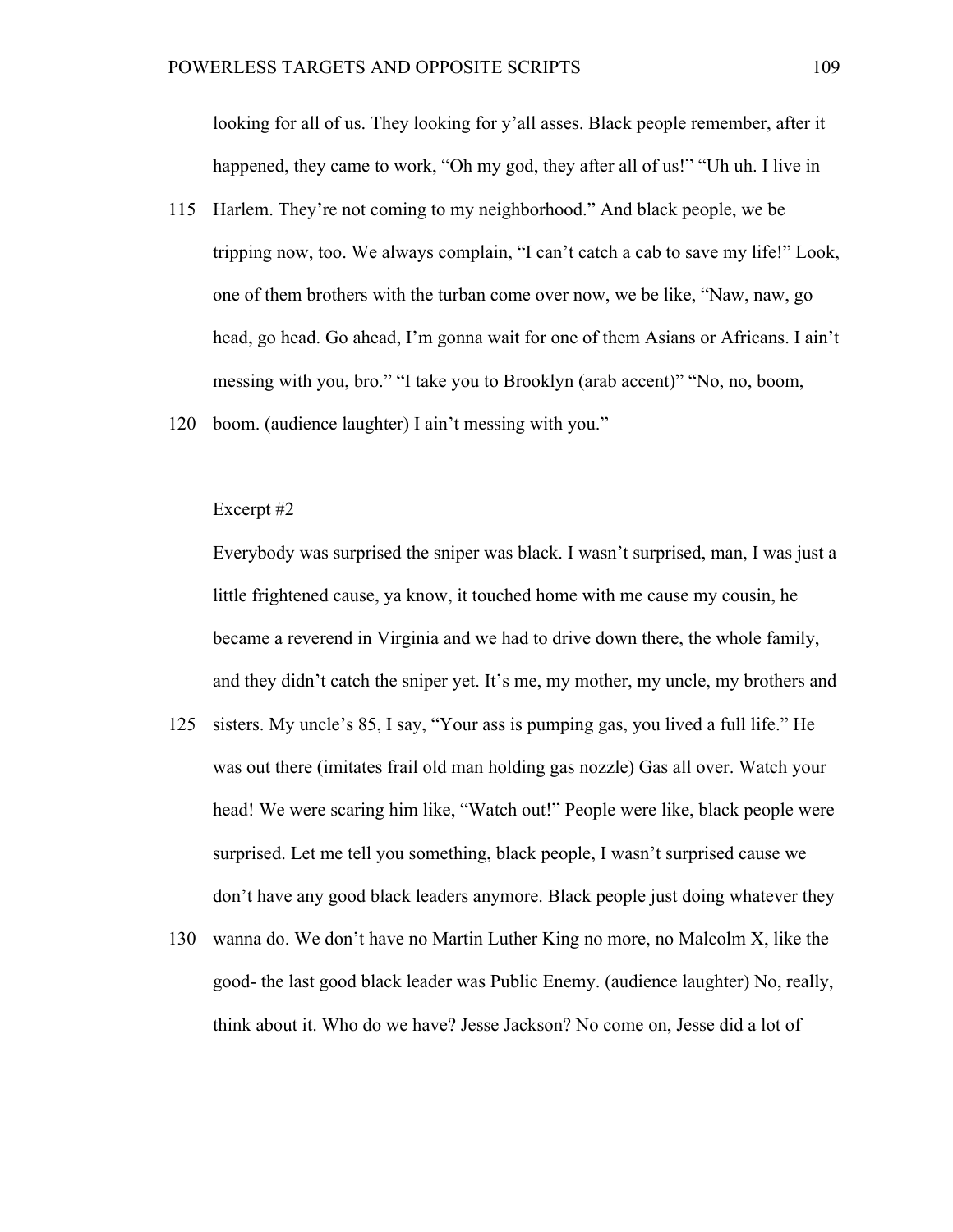good stuff, but he made me mad cause ya know he had that baby outta wedlock and everything. But that wasn't even the thing that got me mad. He went to counsel Bill

- 135 Clinton when he messed around on Hilary. Anybody read about that? What the hell was that conversation like? He probably closed the door and was like, "Yo, you didn't tell on me, did you?" Then y'all talk about Al Sharpton. Al Sharpton's talking about he gonna be president. I was laughing cause I ain't- I didn't think he was serious. He's really serious. White people, let me tell y'all something, y'all
- 140 ain't gotta worry. Black people ain't voting for no brother with no perm. I'm sorry. He better get a goatee or something, fade it up or something, I don't know what he gonna do. I'll vote for Mr. T before I vote for his ass. (audience laughter) Don't laugh, Mr. T might be a good president! Mr. T, he XXX with the A-team. You ain't gotta send no troops over to Iraq or nothing. Just send Mr. T. He'll bust in there,
- 145 "What the hell you doing with a bomb, Saddam?" (arab accent) "Mr. T?" "I pity the foo' that mess wit my country!" "I'm so sorry, Mr. T." "Yeah, fool. And dial 1- 800-Collect, too, damn it! (audience laughter) Dial down the center!" "Who do you want me to call, Mr. T?" "I don't give a damn! Call somebody!"

# Excerpt #3

Now I didn't realize I was abused as a child til I got older. And a lotta people in

150 here was abused and just don't know it yet.You don't. I don't care if you black, white, XXX. Remember when your mom give you a bath? She would make that damn water adult hot. Remember how hot that water was? You stand in there,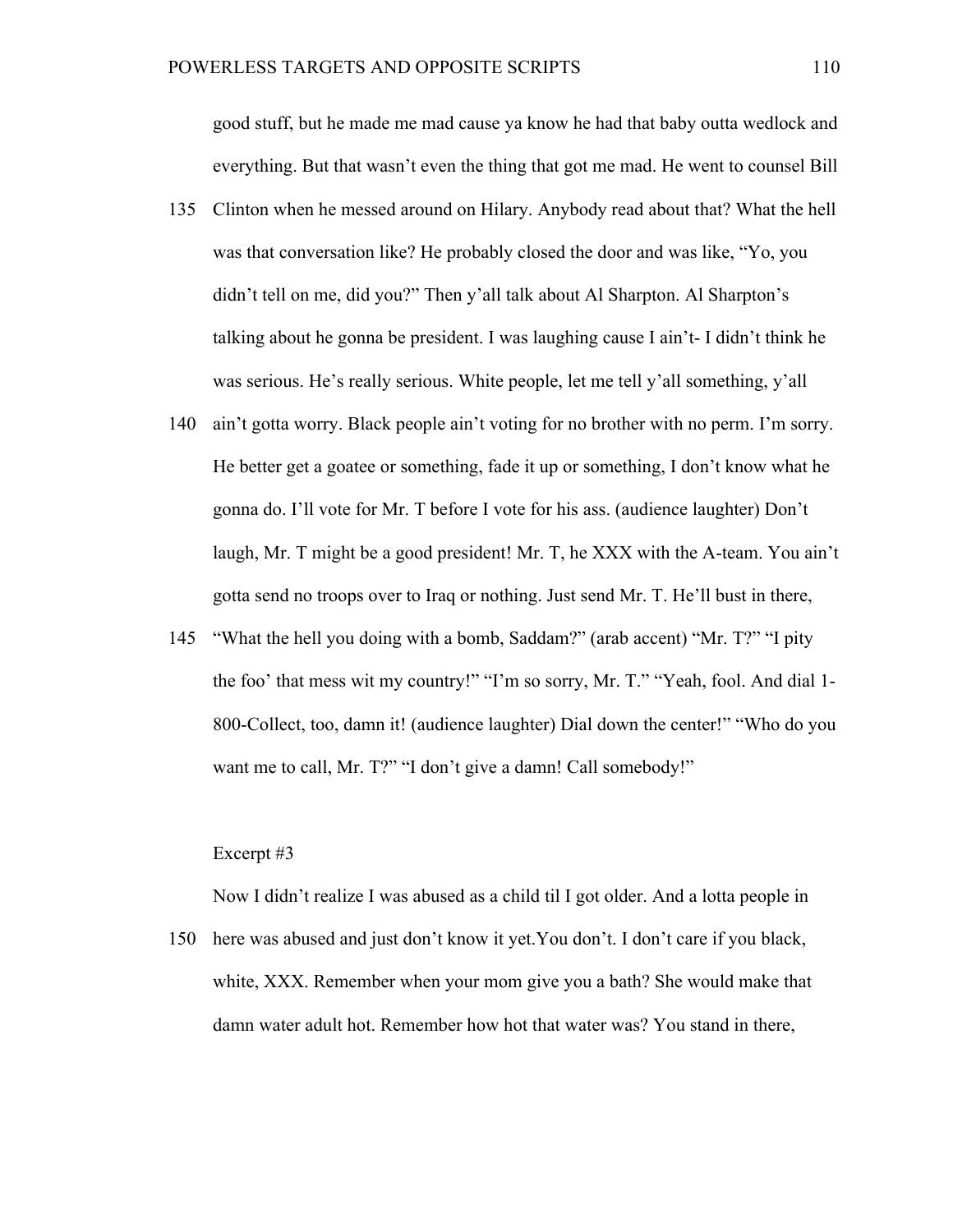"Mom, this water's hot." "Sit down." "Wha- this water is hot." "Sit down." And you know that damn water's hot cause your stomach, it's like, "It's hot, it's hot,

155 hot, hot, hot, hot, hot water, hot, hot." I'm in sixth grade, I'm like strong as hell. Hot baths.

#### Excerpt #4

And black parents are funny, I don't know about white parents, but black parents

- 170 are funny cause they get out in front of other people and they change their whole personality. They do. I remember this one time – this is a true story y'all – my mother's friend was dating this white guy professor at a college so we went to go have lunch with them. Now, we go to family functions, barbeques, my mother's black friend's house, I'm Rudy. "This is my son, Rudy." We meet this guy, she's
- 175 like, "This is my son, Rudolf." I was like, "What the hell?" I go to shake his hand, I'm like, "I'm Rudy." She's like, "Hahaha, Rudolf." I start thinking to myself, 'Are you bout to sell me to this white man?'

# **Excerpts from Ty Barnett**

## Excerpt #1

1 What's happening? Oh man, look at that! This is-That was sufficient. Yeah, good stuff. Good looking crowd. Uh, this is nice. I feel very, uh, comfortable here. I do. Seriously. Four hundred years ago, this woulda been an auction. (audience laughter) Some of y'all got that really quick and didn't wanna let people know, like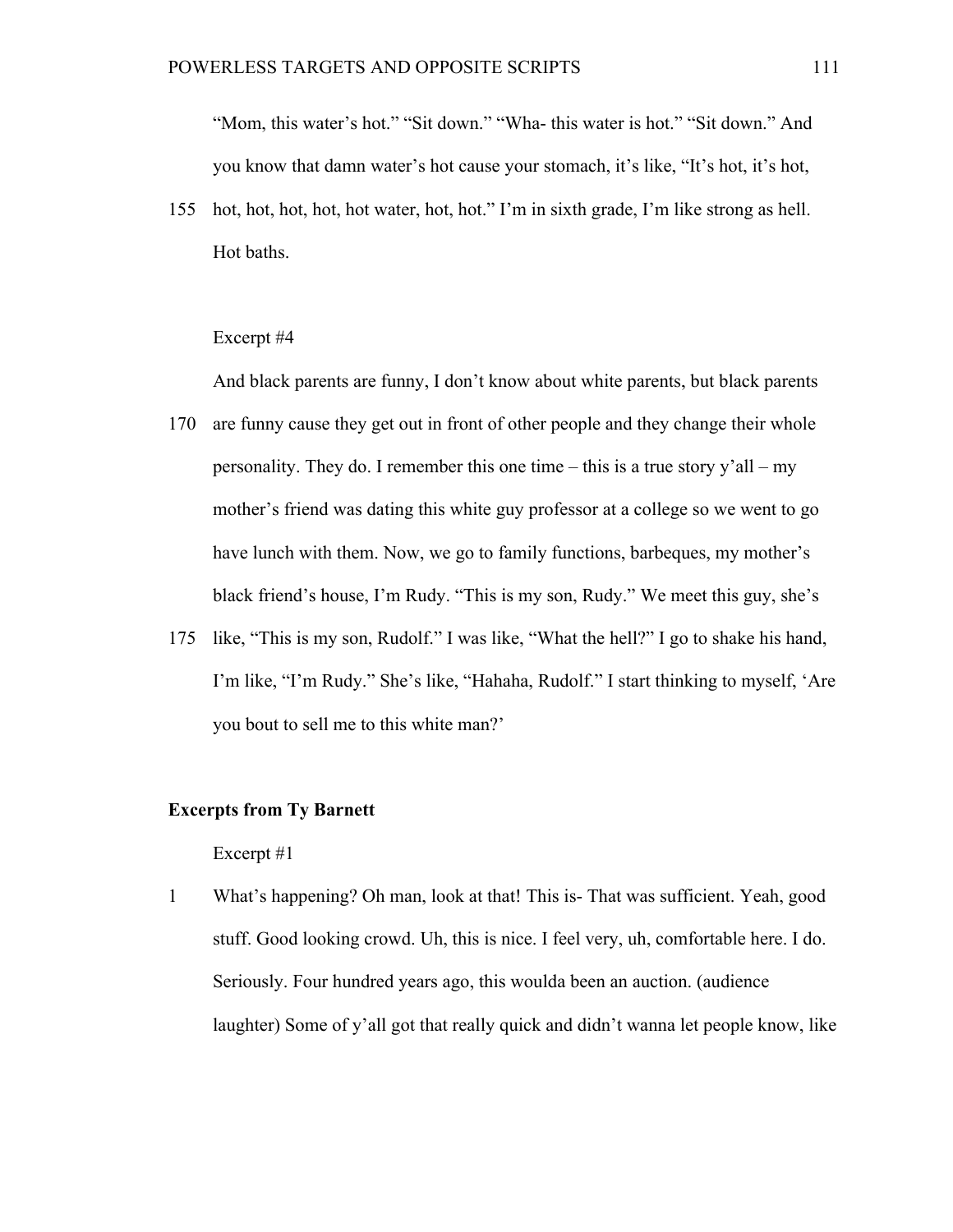5 (covers mouth and turns head away to hide laughter).

#### Excerpt #2

Like I said, I live in Los Angeles now, so I'm trying to do more things that they do out there, so like I went- I went wine tasting. Yea, yea, no it was cool. Cool, but

60 weird cause I was like black guy number 5. So it was like Disney Land so everybody knew I was just visiting. It's like, "Look, Marge, there's another one!" (snaps photo with camera) They're sitting there asking me to take pictures with their kids, I'm like, "Rarrr!" (pretends to be entertaining monster)

Excerpt #3

- 105 I'm serious. If you look good, you can promote anything. You can promote a Klan rally. You could. They'd be like, "I can't believe they be putting this racist shit in our neighborhood." "Yeah, but did you see them big booty bitches, though?" (some audience laughter) Some of y'all laughed, ok. I'm just saying it would be weird, ya know? They'd be trying to have a wet sheet contest. (audience laughter) I give
- 110 credit to the few white people that's laughing right now. Cause the rest of y'all are looking at the black people like, "Don't laugh, they looking right at us, don't laugh. I know it was funny, we'll laugh when we get to the car. Please, please don't start no shit here, please.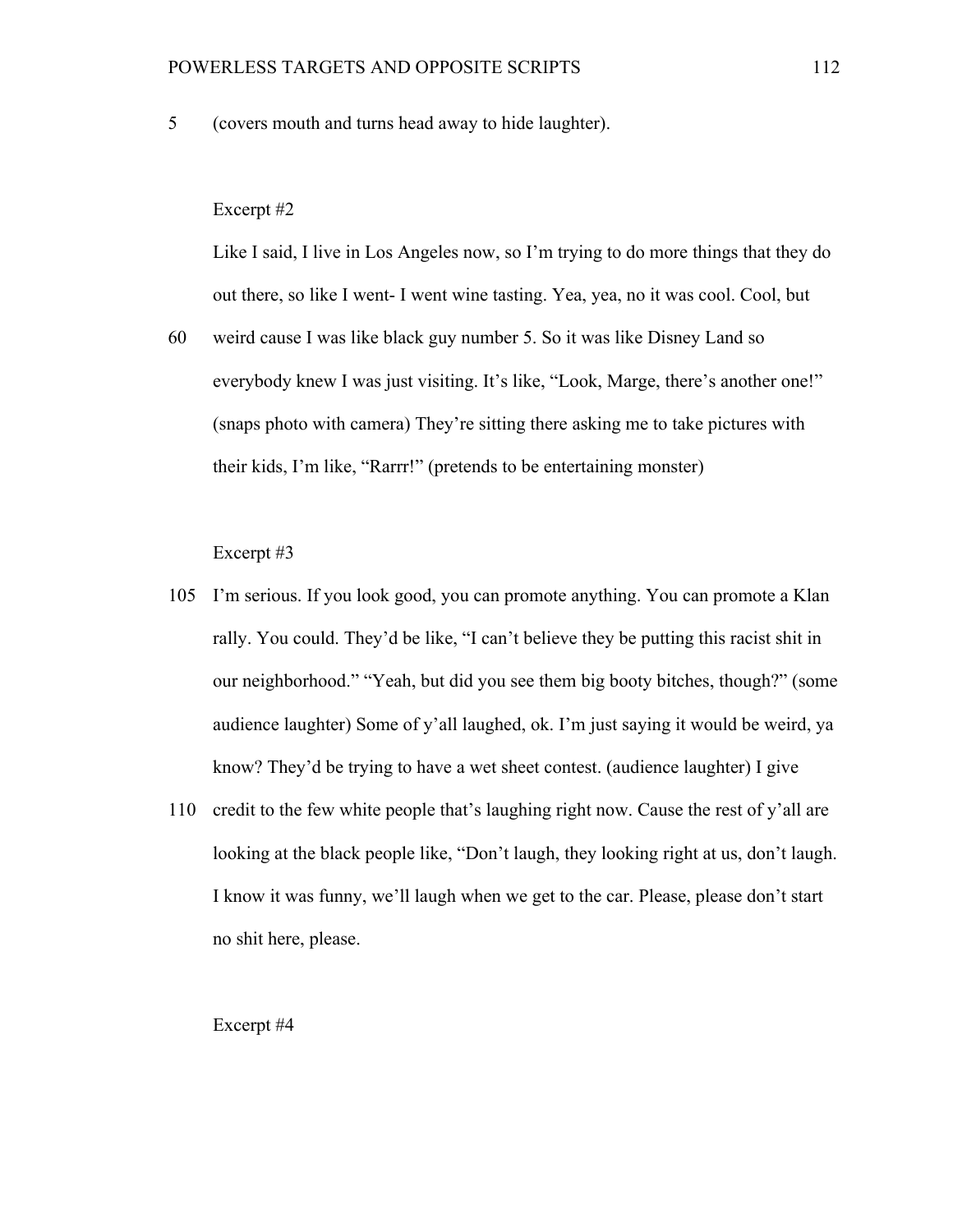People still get mad- upset when you talk about race. This one guy, he asked me

- 115 last week, he's like, "Ty, do you think race relations have gotten better in this country?" And I had to think about how to answer his question, so I was like, "Well, uh, officer, (audience laughter) if you would release the chokehold…" Hell no, race relations ain't got better. You know why though? Cause we put labels on everything. Everything and everybody. If you driving down the road, and the road
- 120 is icy…black ice. (shakes head disapprovingly/audience laughter) Don't act like you ain't never heard it before. Look, she's sitting there (points to audience member like, "That's just wrong. I call it African American ice."

#### Excerpt #5

I saw- I saw a report on CNN. The report said the killer bees are coming, the killer bees! But these were killer bees because they were Africanized. (audience laughter)

- 125 What the- What are these, hip-hop bees? Like they gonna come in here and sting everybody except me, this row (motions to audience), and half of him (points to audience member). Too many labels, but I don't just talk about the problem, I provide solutions. He's like (points to audience member), "Oh shit." No, check it out. Since all racism comes from stereotypes, I think we should switch
- 130 stereotypes…every 30 days. No, check it out. The stereotypes that apply to one culture, switch it up. That way if I ever got pulled over, the cop be like, "Well we stopped you cause you match the description of a car-jacking suspect." "No, no, no, officer, if you would check your calendar, you match the description. (audience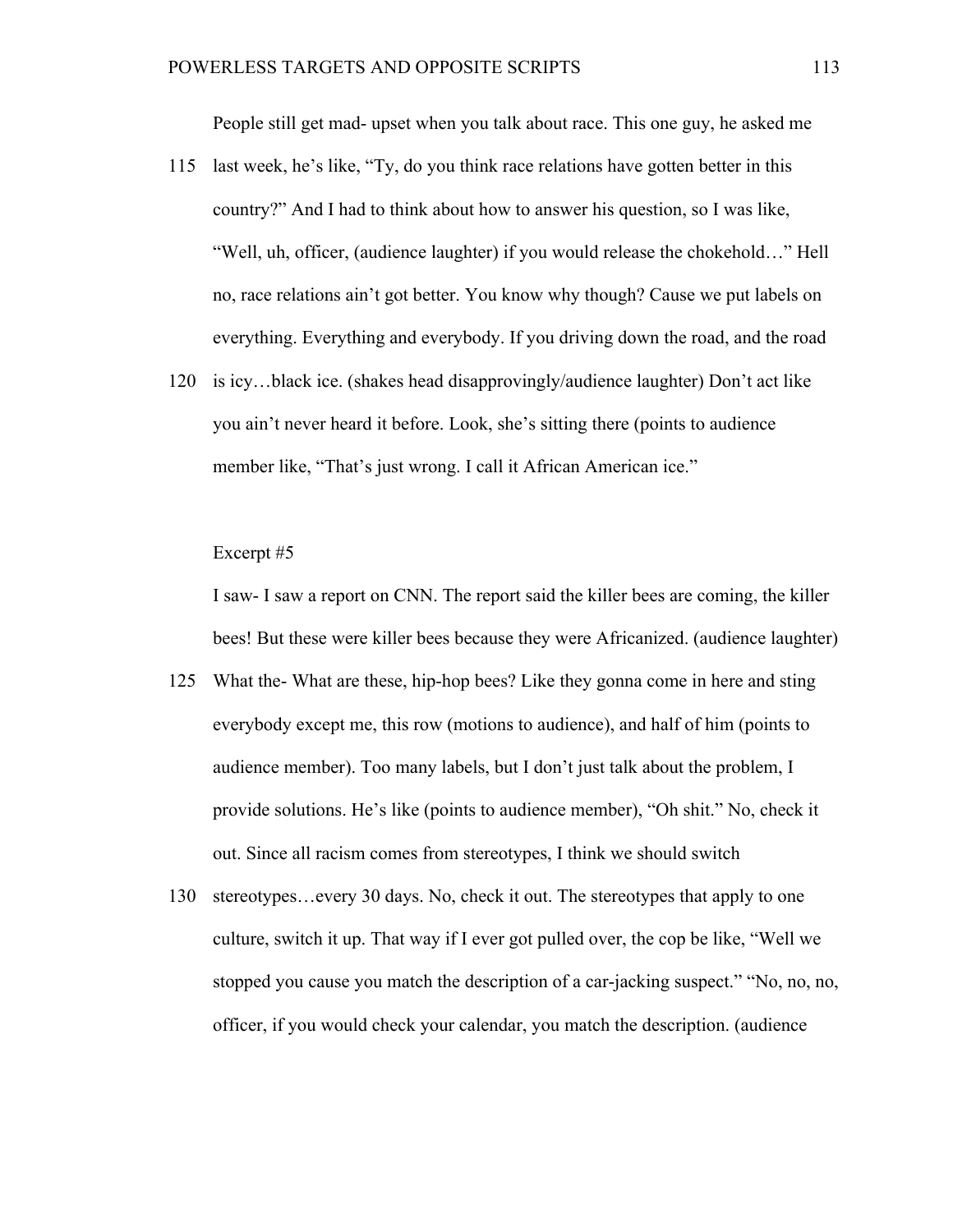laughter)

# **Excerpts from Lavell Crawford**

### Excerpt #1

But you know, I told my mama, I said, I forgot, I say, "Mama, I got diabetes!" She ain't even know what it was. She be like, "What's that?" I say, "Mama, you don't know what diabetes is?" She said, "I don't know what it is, but you shoulda been

- 45 wearing a condom out there messing with them nasty ass girls." I said, "Mama, what's wrong with you? It ain't- Diabetes ain't a venereal disease." And I forgot, black folk give everything a nickname. We don't even call diabetes 'diabetes', we call it 'the sugar'. I said, "Mama, I got the sugar." She like, "Oh Lord! Not the sugar! Love the baby Jesus! Take me instead, Lord! Jesus XXX, tell me what you
- 50 want! Holy…" Black folk go to church in only a minute. That's on my grandmom answering machine, (sings) "If you need more power, tell him what you want. Leave a message at the end of the tamborine. Bing!"

### Excerpt #2

Black folk, we need to celebrate Black History Month. I think we need to celebrate Black History Month. I th- We gotta celebrate it harder. Black History Month's the

55 shortest month of the year, but we need to celebrate it, man. Everybody else celebrate they holiday. Ya know what I'm saying? (audience applause) Mexican got Cinco de Mayo, they have guacamole all in the streets. White folks got St.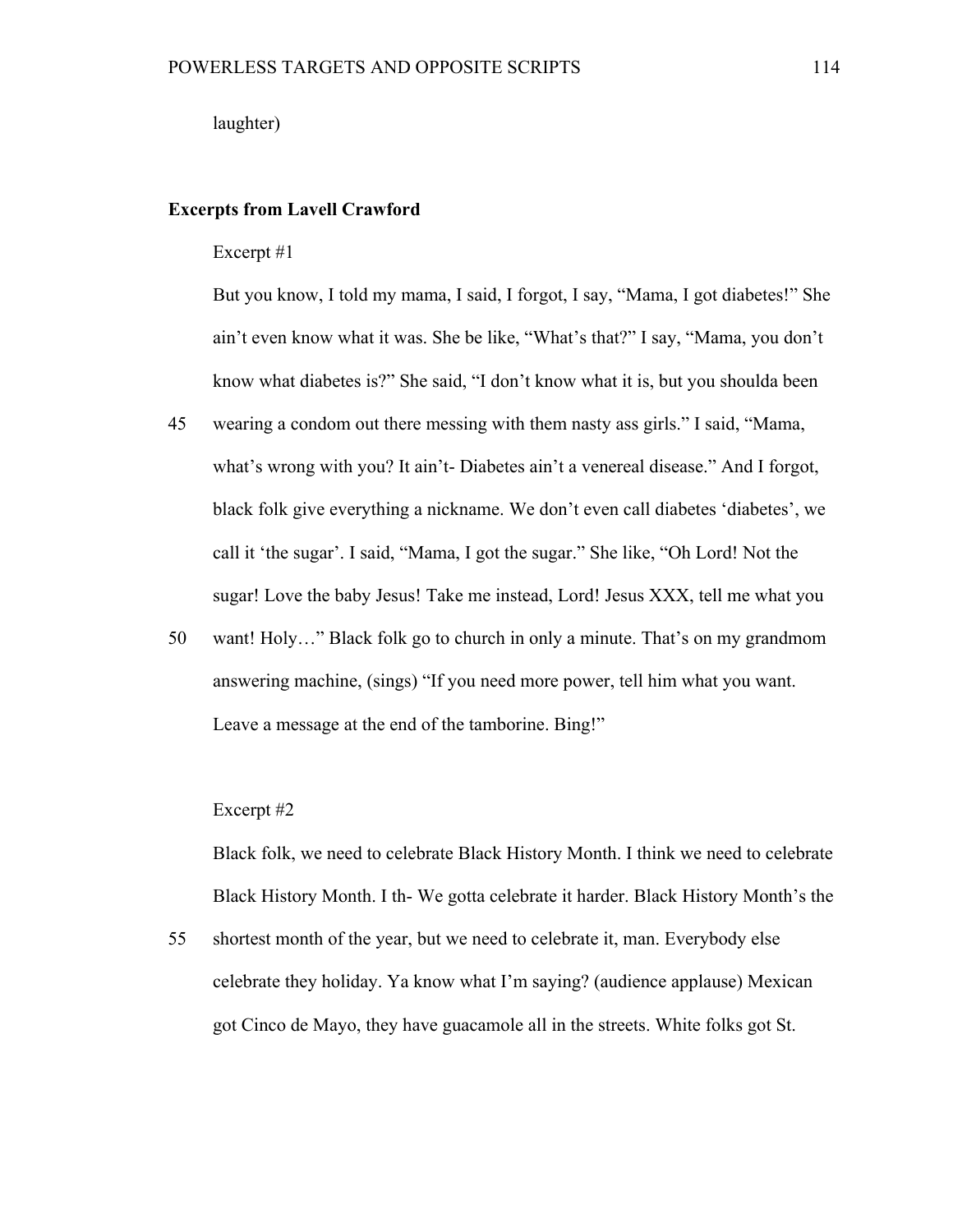Patrick's Day, "Kiss me, I'm Irish." I like (makes kissing face) "Not that hard!" But we need something. We need to get celebrating. We should at least get some

60 free chicken, chicken coupons to our favorite chicken restaurant anywhere we want. And we should be able to drive down a predominately white neighborhood as fast as we want and the police can't pull us over. (makes police siren noise) "Officer, it's Black History Month." "Oh I'm sorry, I thought it was March 1<sup>st</sup>. (audience laughter) I'll see you tomorrow, black man. Thank ya!"

## Excerpt #3

- 65 But we need to celebrate Black History Month. We had some great inventors in Black History, man. We had a brother invented the light bulb, you know that? A brother invented the light bulb, and then, another brother who invented the stop light. I was like, "WOW!" And some brother invented the peanut butter. I wanna thank him for that cause he- (audience laughter) he got me through some hungry
- 70 times. I'll thank him for that. But- But ya know what kills me about Black History Month is all our great creators created stuff, the white man always found a way to top it. That's what kills me. Like the brother invented the light bulb, the white man invented the electic bill. (audience laughter) Brother invented the stoplight, police invented the traffic ticket. Brother create a baby, white man create child support
- 75 court. (audience laughter)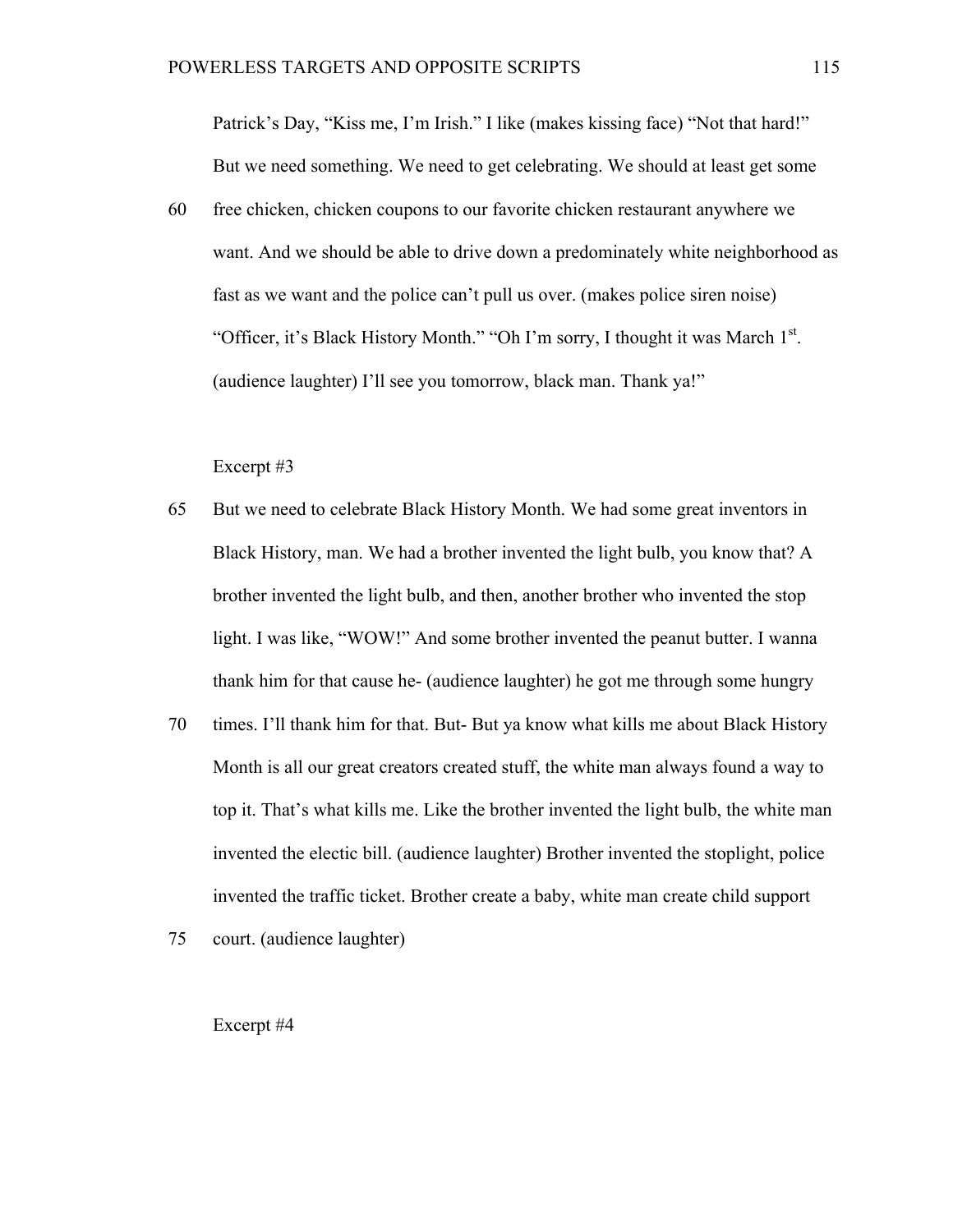Yeah, but speaking of Black History Month, I went to the whitest part of America. I went to the whitest part of America – Aspen, Colorado. It ain't no black folk no where up there, no where. It was one brother when I got off the plane, he shook my hand and said, "Thank you, and welcome to Aspen." And evaporated right there. I

80 ain't lying. I said, "Wow, they got temporary Negros up here. That's amazing!"

- 95 So we go up the mountain, man. It was one of them gondolas, and they take you up this mountain. We already on a mountain, and I can't breathe. The air is this thin (indicates size with fingers). You know, and if you can't breathe dow here, you ain't gonna breathe up there. I walked up two steps and I almost dropped dead right there. They had paramedics following me around everywhere I went. And a funeral
- 100 car talking bout, "He's gonna die any minute." (audience laughter) Man, and we went up in this gondola, man, and we kept going up. We already on the mountain, and we kept going higher and higher and higher. It felt like I was on the Price is Right. That little man that XXX (imitates noise from the television show) I like, "Damn, are we going to go over the damn hill?" Next you know, we went up there,
- 105 we went so high we was in orbit, man, we was in Heaven! Heaven! I saw Jesus! I went out and I went to shake His hand. "Hey Jesus, how ya doing?" Then a security guard came outta no where and said, "Look black guy, this is white Heaven. Black Heaven's somewhere near Harlem." (audience laughter)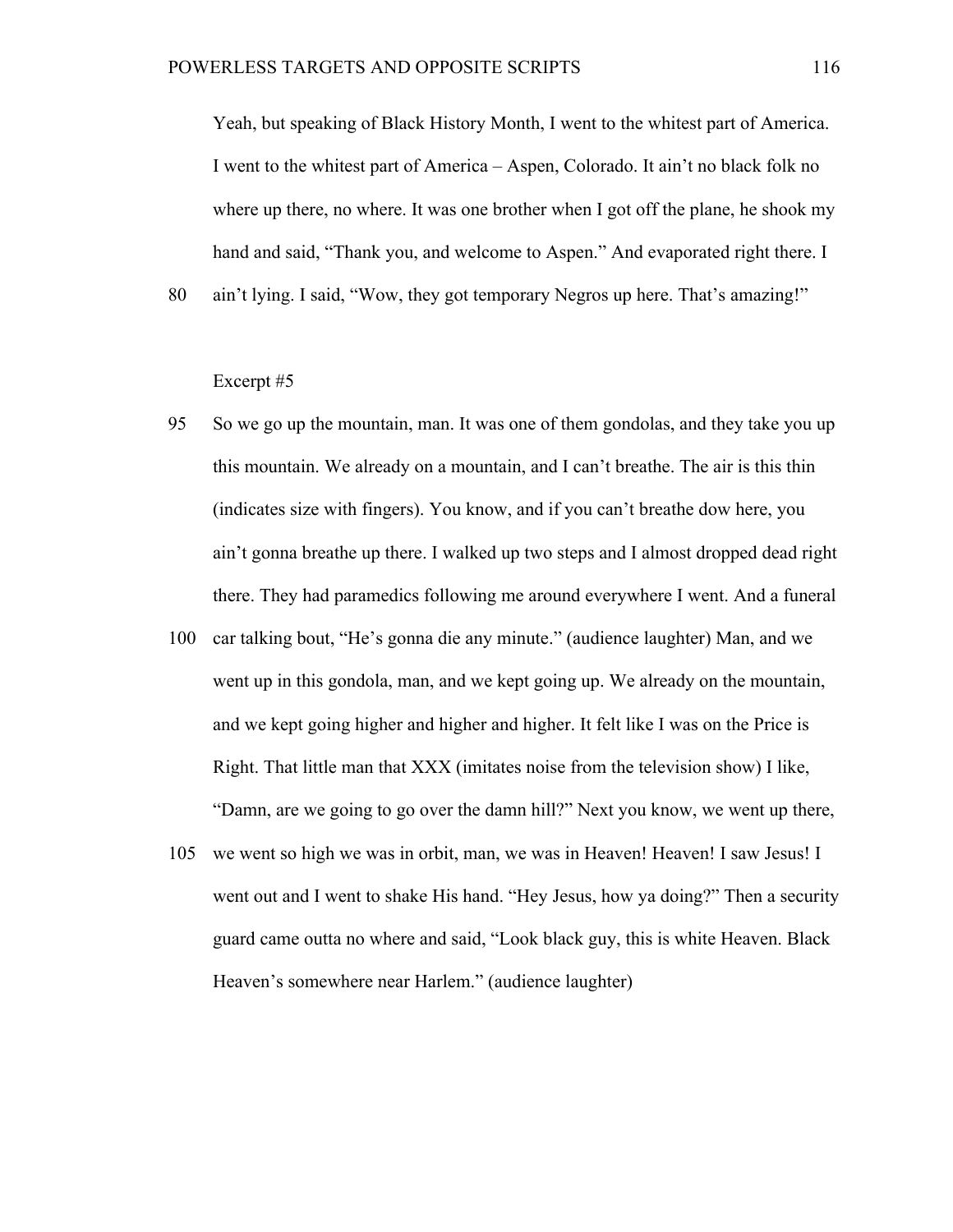Excerpt #6

- 130 Man, I wouldn't get no play from the girls. I'd be like, "Hey baby, can I get a hug?" They'd be like, "No, fat boy!" I walk up to another girl, "Hey baby, can I get a kiss?" Be like, "No, fat boy!" I'd be like, "Look here, I got a name." They're like, "What is it, fat boy?" And I go home, being depressed, watching them after school specials. Be a little white boy on there, he sick of his- "I'm sick of my parents! I'm
- 135 sick of this world!" He said, "I'm gonna hang myself. Goodbye cruel world!" And he hangs hisself from the ceiling fan. Then I'd say- I'd say, "You know that little white boy ain't got a bad idea." I'd say, "I'm gonna hang myself from the ceiling fan, too." (audience laughter/comedian sighs)

# Excerpt #7

I ain't afraid of the first initial shark eating me up. I'm afraid of him biting me and leaving a blood trail back to all his family saying, "Drop whatever you're doing.

165 (Audience laughter) And come 25 miles due south. I done found a lifetime supply of dark meat."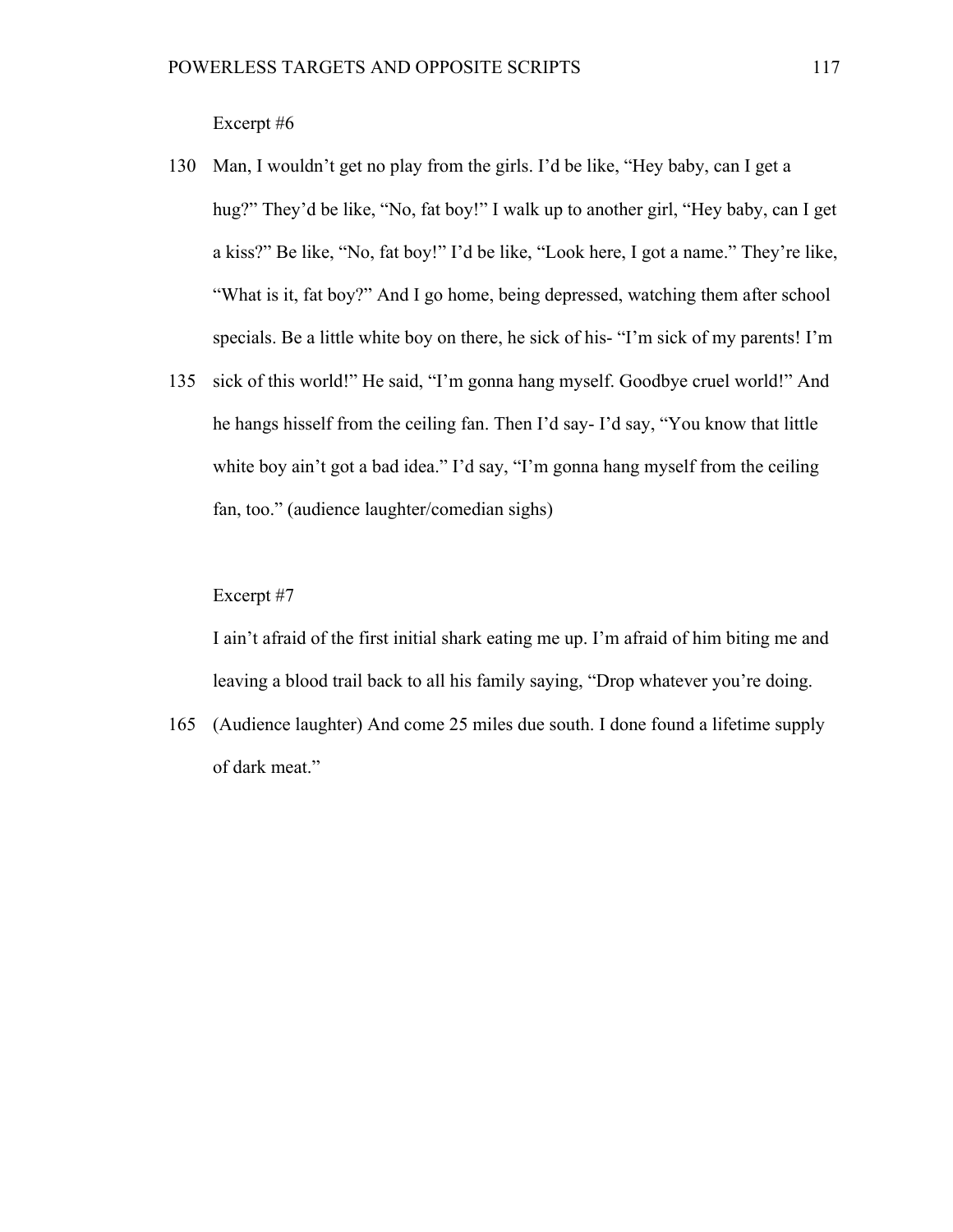# Appendix B

# **Excerpts from Daniel Tosh**

Excerpt #1

57 Yeah, I live in Los Angeles. Girls in Los Angeles like to say this, "I'm not religious, but I'm spritual." I like to reply, "I'm not honest, but you're interesting." (audience applause/laughter) Yeah, alright.

### Excerpt #2

60 I know a lot of you think I'm crazy, I am. I have a lot of voices in my head, but they speak in Spanish and I have no idea what they're saying. That's irritating. I wish one of them would get a job. (audience laughter) Oh, they're my voices. Don't worry about them.

#### Excerpt #3

I was dating this girl, she got a boob job, a breast enlargement, but she put squeak toys in 'em. And I'm like (honk, honk, honk, honk) Yay! She was a clown, so it

90 was a tax write-off. (audience laughter)

# Excerpt #4

Ah, the floor is lava. (climbs on stool sitting on stage) I almost got burnt there. Oooo you don't know what that is? Fine, I don't care. That's a game I used to play as a child – The Floor is Lava. That's when you climb on all the furniture in your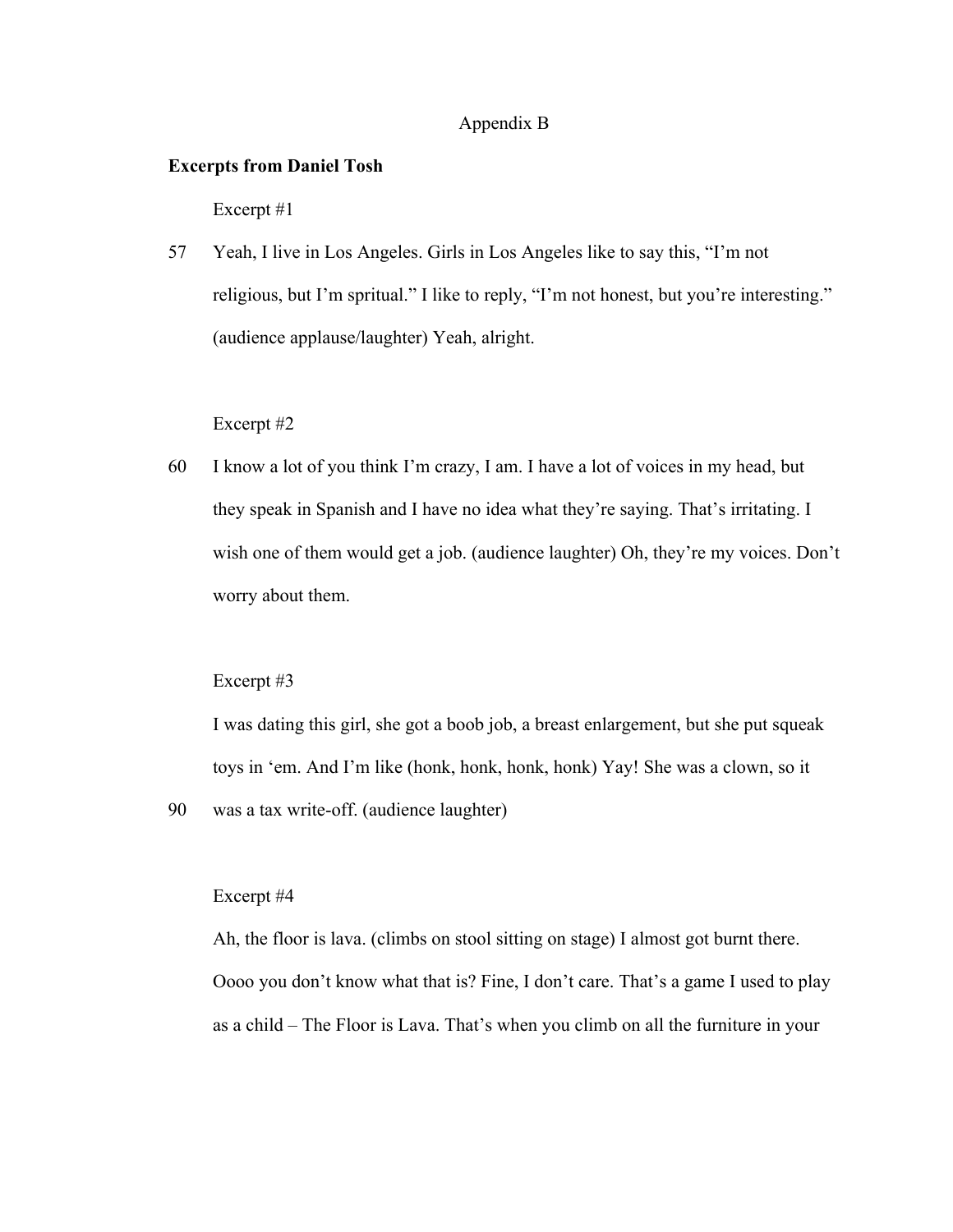# Excerpt #5

127 Have you guys flown since 11-9? I'm European. (audience laughter)

# Excerpt #6

Cannibalism is a horrible scenario. I'm not going to argue with you, but if you had to eat another human being to survive, do you think they taste like their ethnic

- 155 background? (audience laughter) Do you think Mexicans are spicy? Do you have to have chips and salsa before you bite into one? You can start laughing now, I'm gonna do everybody in here. (audience laughter) Chinese people, are you hungry 30 minutes later for more? Let's go everybody, black people, tastes like chicken. All's fair, all's fair, white people? Alright, you don't eat white people. I'm sorry, I don't
- 160 make the rules. (audience laughter) Do you at least understand why I end the joke that way? Because it's so funny to make a room full of white people uncomfortable. "Uh see, we laughed at black people tastes like chicken cause we kinda thought you were going to throw one in our direction, and now you pretty much hung us out to dry." It's just a joke. What is that joke's the reason I don't get
- 165 into Heaven? Like I get up to Heaven, find out God's black. Yeah, he comes walking up to me. (walks around and shakes finger accusingly/begins to speak in AAVE) "Uh that joke wasn't funny, mother fucker, let me tell you something, black people taste like chicken. White people taste like macaroni and cheese, bitch!" (audience applause/laughter) Alright, calm down, crackers, this ain't a rally.
- 170 I don't want anyone getting the wrong idea. I know that uh, I doubt God's using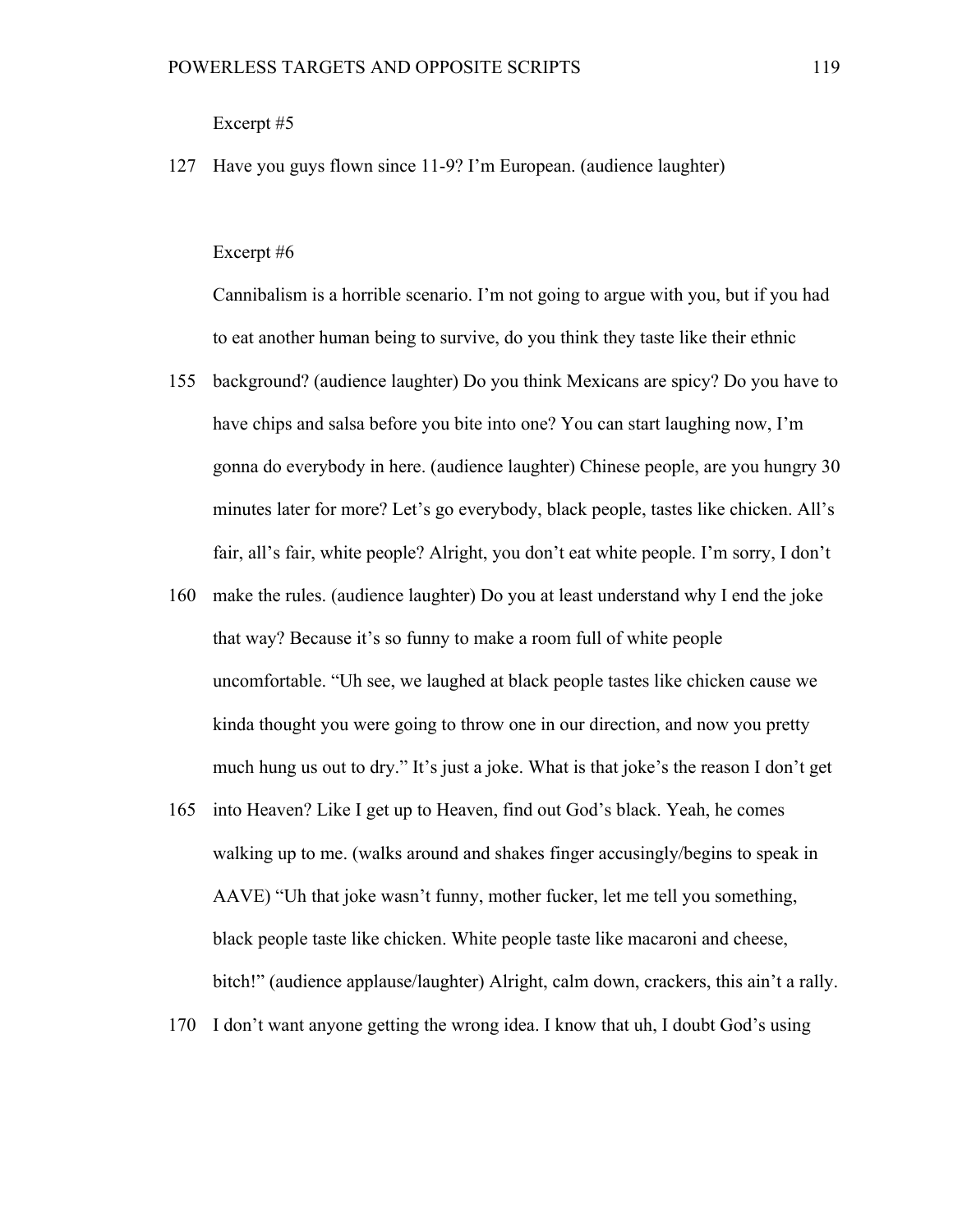that kind of language and that's a very stereotypical voice I used for an African American, I apologize. How many black comics have you heard in your lifetime go, "You know, white people, 'Hi Bob, how are you?' 'Good, Tom, thanks for asking'" (speaks in unnatural 'dorky' accent) I don't sound like that at all. That's

175 very offensive. I did that joke one night, and of course, a white lady came running up to me after the show. She goes, "What gives you the right to do jokes about black people like that?" I'm like, "Listen, lady. My best friend is Cuban and that's close enough." (audience laughter) Yeah, she was like, "Oh, I'm sorry."

# **Excerpts from Jimmy Dore**

- 1 Hey, oh. God bless America. Thank you very much. Alright, well it's great to be here in New York City. I was just in Wisconsin telling jokes and uh- (single audience member cheer) Yeah, actually I work a lot in Wisconsin cause, uh, let's face it, I have a great agent. (audience laughter) But get this. Everybody up in
- 5 Wisconsin, they told me if you're going to be driving around Wisconsin, you have to get a deer whistle. Do you know what those are? You put 'em on the front of your car and it's supposed to keep the deer out of the way of your car at night. Well I didn't know that. People are like, "Hey, you better get a deer whistle. Hey, you better get a deer whistle." I'm like, "Hey, I don't wanna call a deer." (audience
- 10 laughter) And they go, "No, we put the deer whistle on the front of the car." I'm thinking, "That's sick. Poor deer." Then they told me what is was and I was like,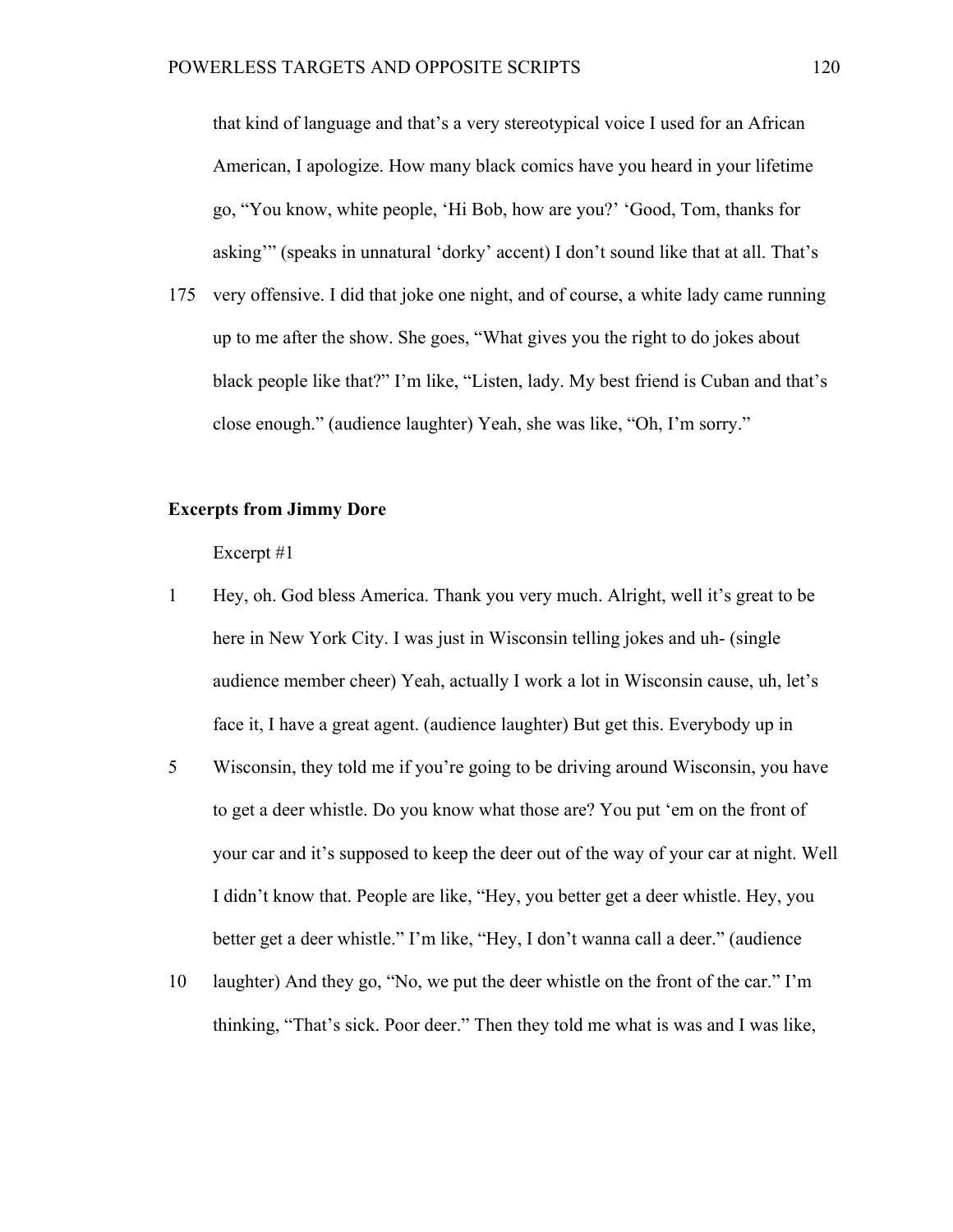"Alright." So I go in to buy one, the lady's showing it to me. I go, "Hey, could you turn it on? I'd like to hear it." She goes, "It's on right now." "Well, it must be broken cause I can't hear anything." She says, "No, a deer's ears are so sensitive, it

15 can pick it up." Yeah, I guess that's why a deer can't hear 'HOOONK HOOONK HONK HONK'. (audience applause)

## Excerpt #2

I think that's funny, grown-ups looking forward to casual. I figure there's gotta be one guy really into it, ya know? He's at home with a calendar, "Wednesday's done. One more day and then look out. I have got a polo shirt that's gonna take their

40 fucking heads off. (audience applause) Hello, ladies, would you like to meet my friend Ralph, Ralph Lauren?" (motions hands as if to pop his collar up on his shirt)

#### Excerpt #3

Oh, well, ya know what? People always tell me I should talk about my family on stage cause it's interesting to them, but, uh, it's mostly stuff I'd rather forget cause I come from a big family, ya know? 12 kids in my family. Whenever I tell that to

45 people, they always go, "Wow, 12 kids, what was that like?" "Uh, horrible, lotta people, not enough food. (audience laughter) Exactly what you think." Then they try to make it nice. They go, "Well you learn a lot about life growing up in a big family, don't ya?" "Yeah, I learned I'm replaceable." (audience laughter) Like if I died, my mom would be sitting around with all my brothers and sisters, "Oh no,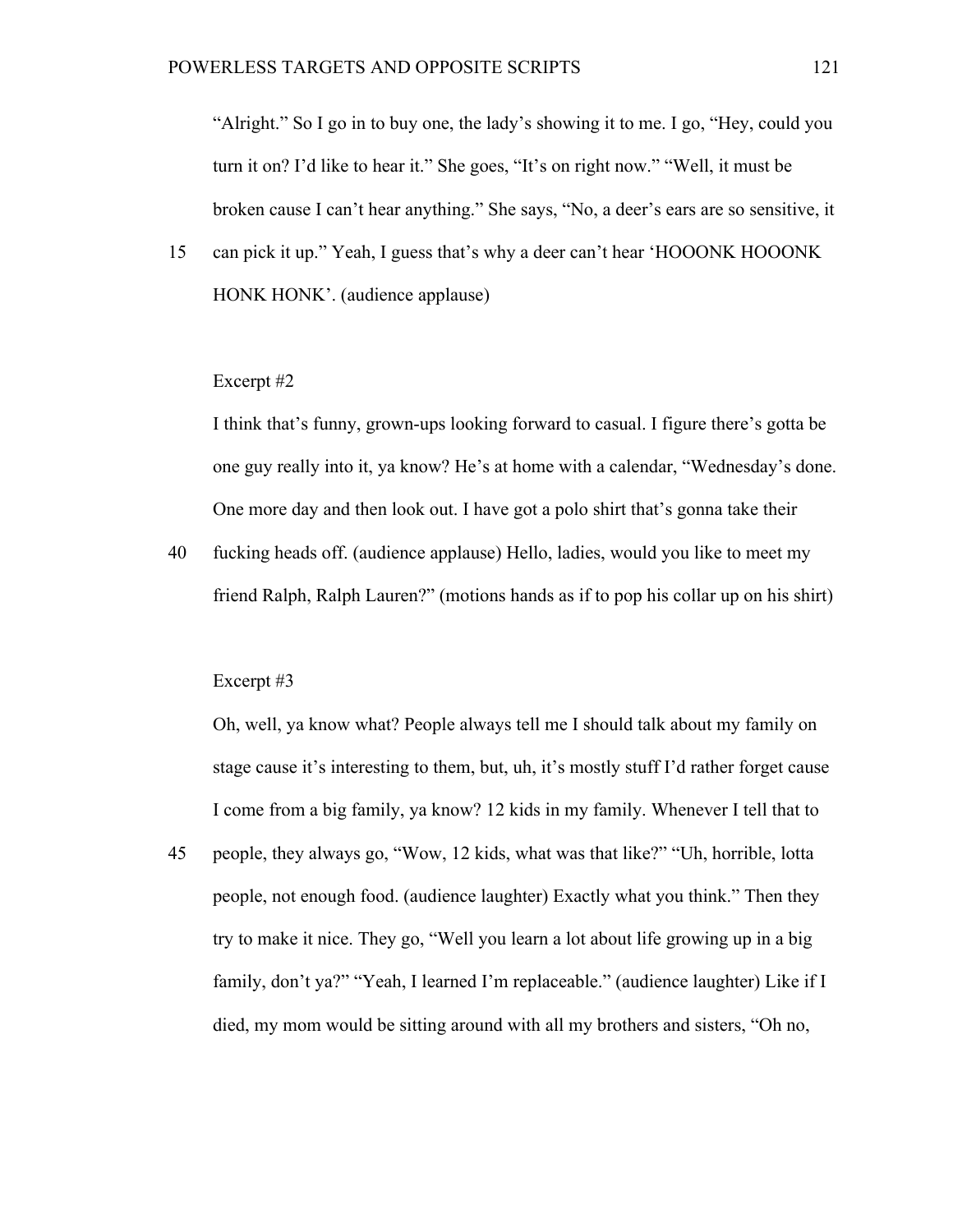50 what am I going to do now with just the 11 of you? How do you fill the empty  $1/12<sup>th</sup>$  of your heart?" And my parents were great parents. They raised 12 kids, God bless 'em. I can't even teach my dog to sit. (audience applause)

# Excerpt #4

- 120 And I don't know, the world's changing. I remember a time when you used to have to be a motorcycle gang member or felon to get a tattoo. Now everyone gets tattoos. It kinda takes the fun out of it. Certainly the danger is gone when librarians are sporting tats. Not that I've ever seen a librarian with a tattoo but I'm sure there's gotta be a couple. Like what kinda tattoo would a librarian get, ya think, ya
- 125 know? (points to upper arm) 'Books kick ass' 'Shut the fuck up and read' (audience laughter/applause)

And I don't wanna sound like an old man, "Oh, the kids today with the hair and the clothes", but I don't really like when women get tattoos. It does not turn me on. I mean, it's not a deal breaker, holy crap. But why is this such a popular spot? You

130 ever notice, top of the butt, it goes all the way across. Can I say this to those women, the female ass needs no dressing up. If I'm back there, I'm happy. (audience laughter/applause) Your ass is perfect the way God made it! You don't put a bumper sticker on a Rolls Royce, leave it the hell alone already!

### Excerpt #5

So, uh, we're all gonna die. I can't stop thinking about it. And, uh, every one of us,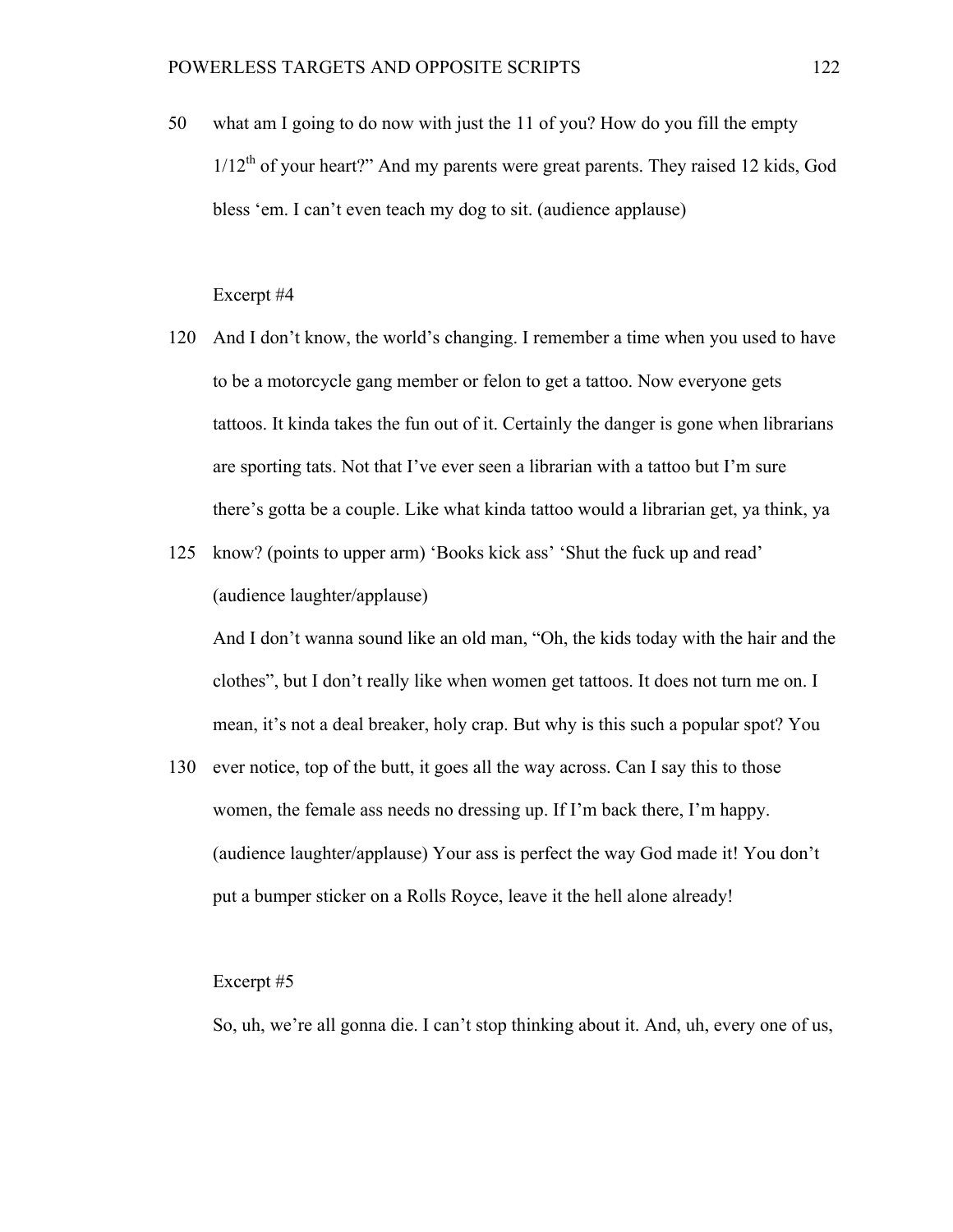- 135 we're all gonna die. And, uh, I was reading this article about it, and, uh, this article said that we're the only animal aware of our death, so we do a lot of things like we invent religion and Heaven to make it easier to die so we don't go kicking and screaming into our graves. We have dignity at the end of life and I was like, "Yeah, that makes sense, ya know?" Cause I was brought up Catholic, right, so I have a lot
- 140 of hate, and uh… (audience laughter). My parents were really Catholic, like ya know, they almost molested somebody, and uh…(audience laughter) Yeah. (audience applause) Yeah. Can't get much more Catholic than that, ya know? That's hardcore, ya know? I mean, I'll go to church on Sunday, but that's were I draw the line. And I went to Catholic school for 12 years, ya know? And people
- 145 always say to me, "Jimmy, you went to Catholic school for 12 years, how come you're not a Catholic?" I say, "Cause I went to Catholic school for 12 years. I uh had it beaten outta me by God's little helpers." (audience laughter)

# Excerpt #6

The death penalty, though, people go- it's a big controversy now cause a lot of states are stopping it, but I always felt like if you killed someone, you deserved to die, you know? How clear can that be, right? And then one night after a show, this lady comes up to me, she goes, "It's not that they don't deserve to die, they deserve

180 it, but we're not supposed to go down to their level and become just like them. We're supposed to set an example of how to handle our problems, not make criminals poor choices." And I hate when someone's smarter than me, and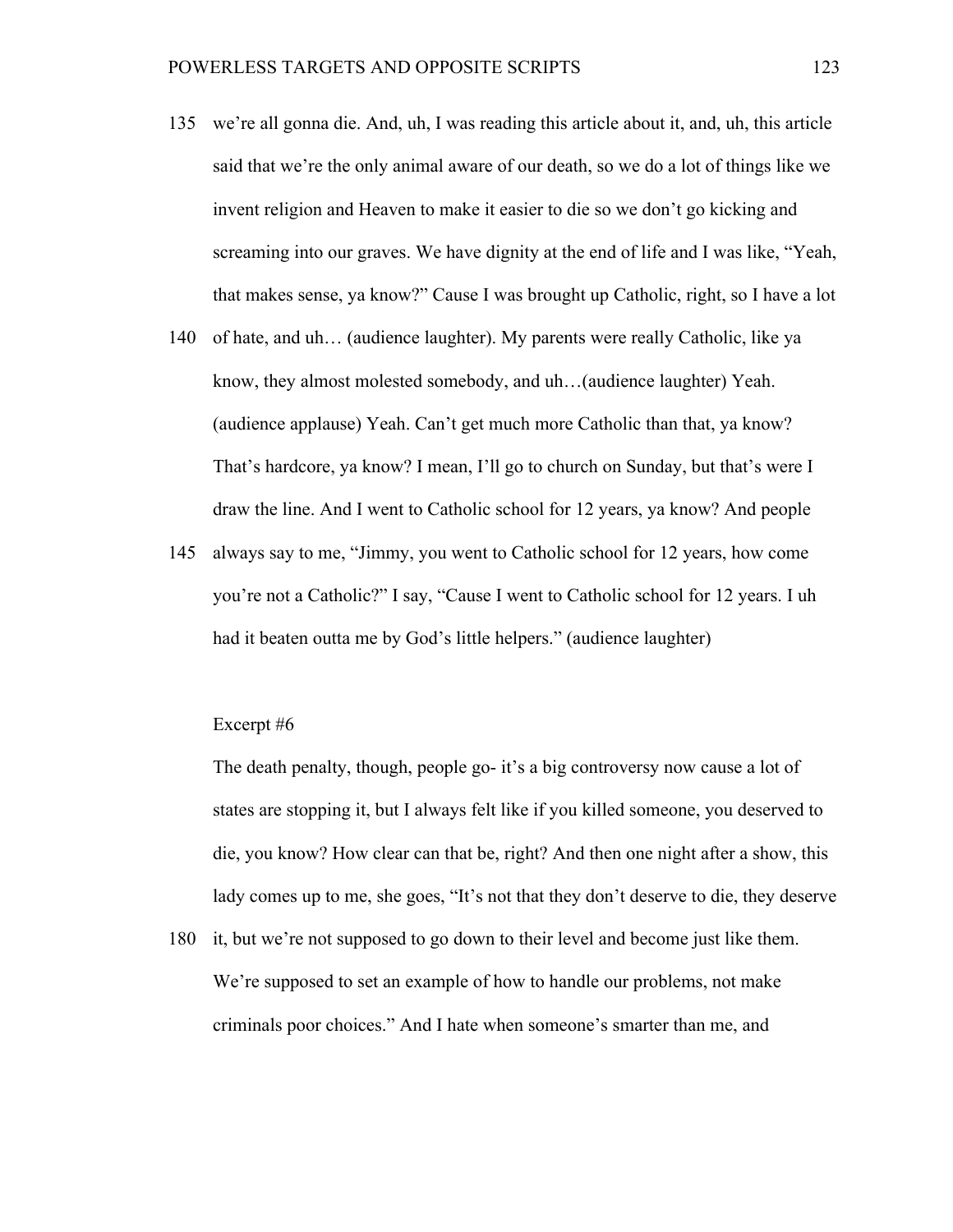uh…(audience laughter) And I started thinking about that, like why don't we that with other criminals? Like if we're gonna murder murderers, why don't we rape

185 rapists? (audience laughter) Sounds good on paper, but there'd be a short line for that job. They'd have to make the judge do it, and that'd be a reluctant guilty verdict, I'll tell you that. "Guilty, get him over here. You did it this time, buddy. Here's an inch and a half of American justice coming at ya right there." (audience laughter/applause)

# **Excerpts from Ben Bailey**

Excerpt #1

- 50 You can always tell that it's cold outside because everyone that you see always tells you that it's really cold outside. (audience laughter) Over and over and over, all day long. It's not even just people that you know, it's strangers just yell at you on the street if it's cold enough. Just walking by, "It's freezing out here!" (audience laughter) How the hell are you supposed to respond to that? "Yeah…yeah, I know
- 55 because I am out here, too. Therefore, I am also able to feel it. I think the rest of these people are also aware that it's cold judging by the clothing that they have selected. So you can knock it off with the fucking weather updates. We all know it's cold."

### Excerpt #2

I like it when it first gets cold, you get to break out your winter jacket for the first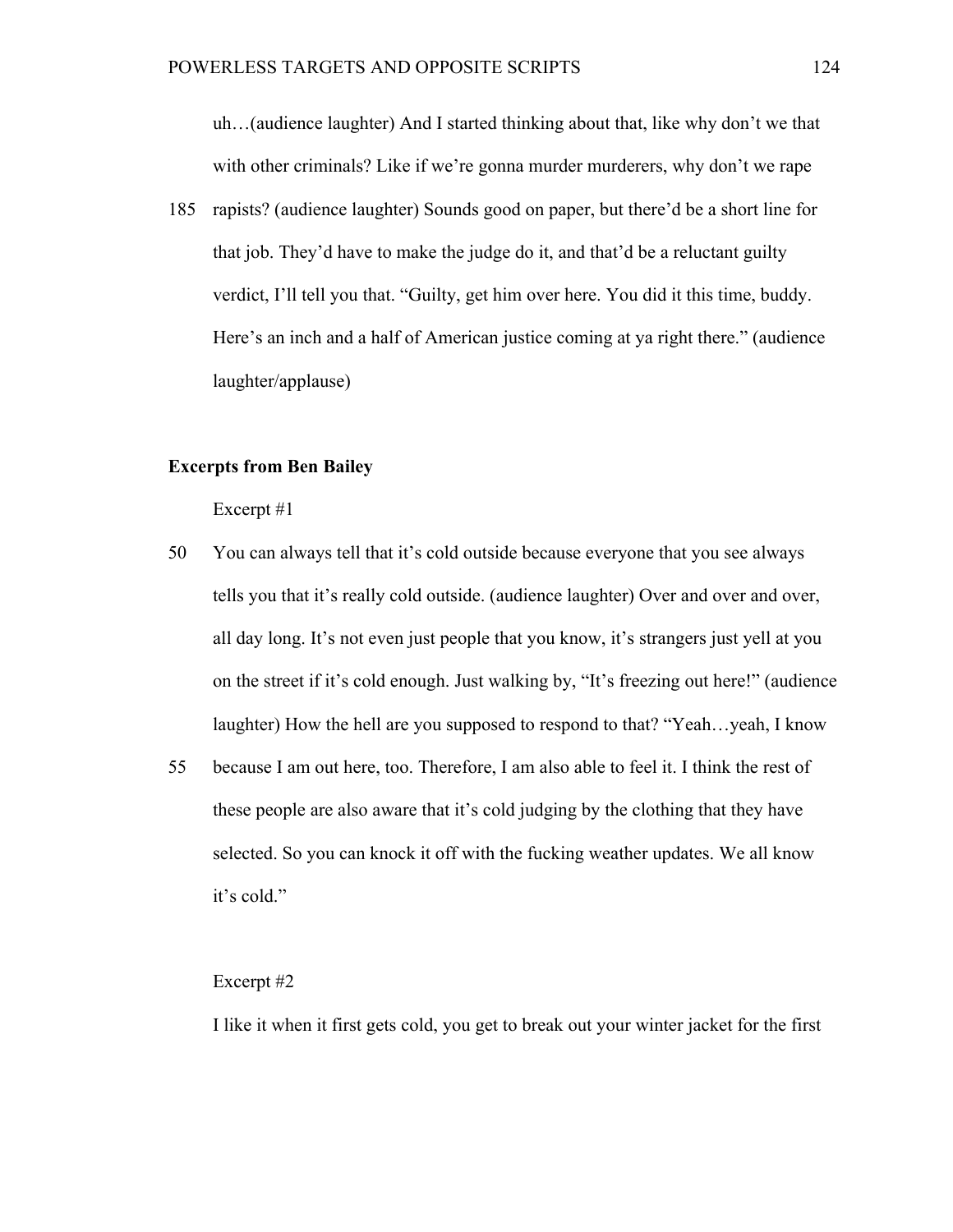- 60 time, put it on, put your hands in the pockets, and be reminded of what you were doing last winter. I put on my favorite winter jacket for the first time the other day, and as soon as I put my hands in those pockets, I was immediately reminded that last year, I didn't have any money either. (audience laughter) But I did, apparently, have chapped lips…and a rash that required a prescription ointment. (audience
- 65 laughter) I think I had blocked that part out.

#### Excerpt #3

I hate the cold, man, I'm tired of it. Hate the cold in New York. It gets so cold here in New York in the winter that you cannot tell who is homeless. (audience laughter) Everybody looks homeless in the winter. Everybody's got five hats on, four pairs of mittens, three scarves, two jackets, and a hooded sweatshirt, staggering around the

70 city with snot frozen to their face. It's like, "Gahhhh, it's freezing out here!" I've been giving money to everybody I see. Just walking down the street like, "Oh my God, this homeless problem is out of control! Damn you, Bloomberg." That's the mayor, by the way. There's like one guy in the back, "Who's this Bloomberg fella? (audience laughter) And how come he's getting blamed for the weather?"

# Excerpt #4

I think I would choose the cold over the hot if I had to though. (single audience member cheer) Thank you very much. (audience laughter) Fellow cold supporter. Cause when it's hot in New York City, it stinks, and it stinks bad. You walk one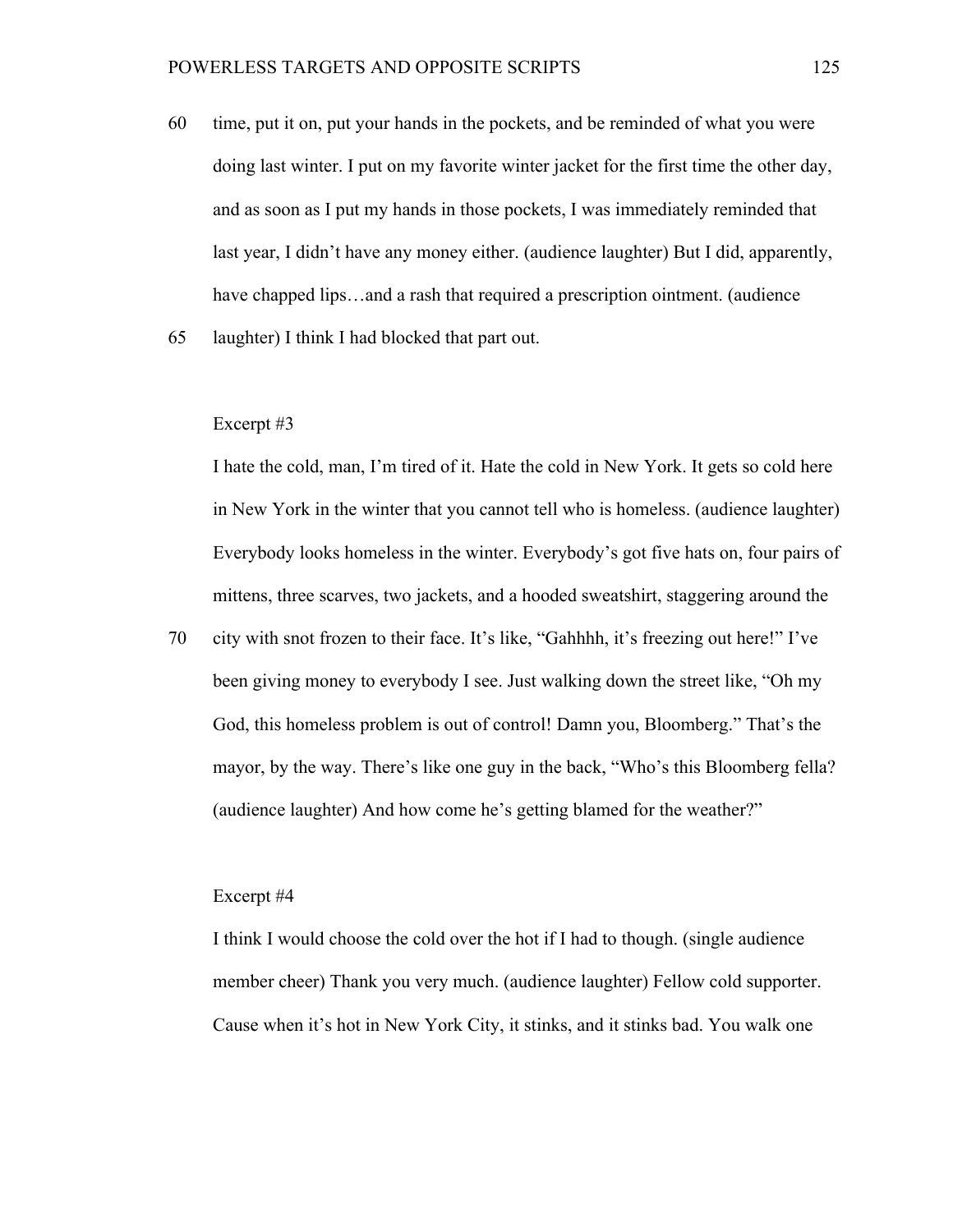block in Manhattan in July, you smell 100 different smells that could down a horse.

- 90 It's just one after another, you're like, "Oh, oh, oh my god, run! Run! It's not going away! Get back to the car!" (audience applause) Now, you know a smell is bad when it starts to affect your other senses. Right? If you're standing on the corner, and a garbage truck goes by and you are momentarily blind, that is a bad smell. You're just minding your own business and (makes noise like truck driving by),
- 95 "Whoa! What the hell is that? (audience laughter) I can't see!" And why is it that when you smell a horrible smell, you immediately smell it again (audience) laughter) just to see if you can identify it? You think that it would be enough to know that it was awful, but it's not. You have to know exactly what that awful smell is. You can't help it, right? You're like (inhales through nose) "Oh my God,
- 100 was that (inhales again) Yup. That was rotten meat alright. Good thing I smelled it again. Now when I'm telling my friends about this, I can specify precisely what the odor was that burned all the hairs out of my nose and made me kinda retarded for a couple of hours. It was rotten meat, so avoid it at all costs.

It stinks in New York in the summer, it stinks in New York in the subway no

- 105 matter what season it is. Constantly smells like piss in the subway and that's not even the thing that I hate the most about the subway. The thing I hate the most about the subway is every time I get off the train and I'm trying to get out of the station and back up to the street, I end up getting stuck behind these really slow people on the stairs. (audience applause) Now it happens to me every time I take
- 110 the subway. It's been happening to me for years. And my question is this, how the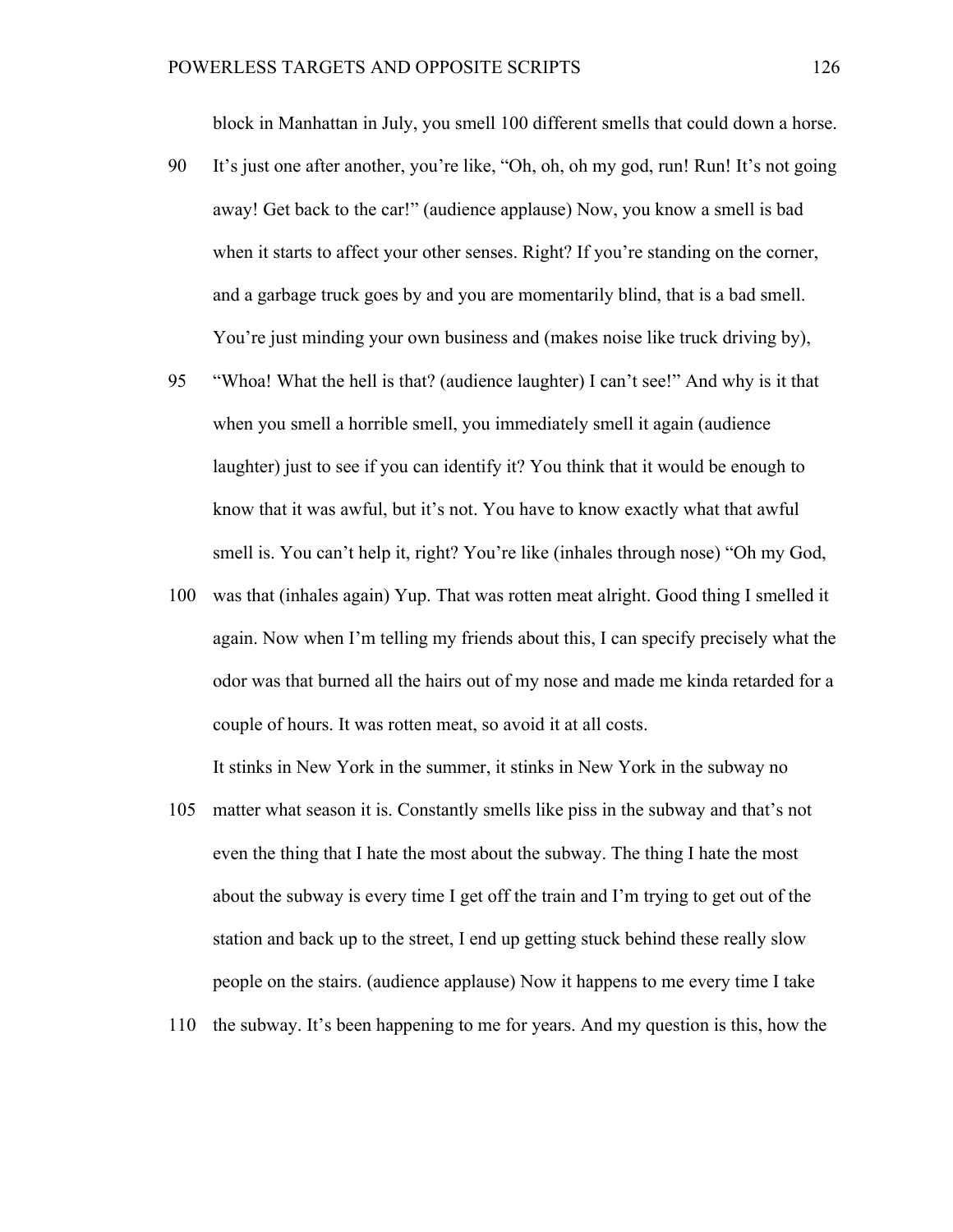hell do they beat me to the stairway? (audience applause/laughter) It doesn't make any sense! They're the slowest people on the whole damn train, and I can't get to that stairway before they do to save my own life. How's that even possible? Once the doors on the train open, they run as fast as they can to the bottom of the stairs.

- 115 By the time they get there, they're so tired from running that they're barely able to make the climb at all. We're all trapped behind 'em like, "Yeah, you shoulda paced yourselves! Now we're all gonna be late. Let us outta here, it smells like piss down here.(inhales through nose) Yeah, it's piss. (audience applause) I checked it again. I can't help it, I'll just keep smelling it over and over until you fat, slow sons of
- 120 bitches let me outta here! How the hell did you beat me here anyway?"

# **Excerpts from Bill Gardell**

# Excerpt #1

Saw my first gay pride march out in Los Angeles. I've never seen nothing like that, man. 100,000 gay people come marching through the city. Started thinking about

15 that. I'm a little jealous of that. Straight guys, we don't have a parade, do we? You don't see us marching up and down the street, "Vagina!" Where's that parade? (audience applause) I'd have a rolling vagina float. Put a trampoline in the middle and a midget popping in and out. Just tossing out plastic lips like it was Mardi Gras. (audience applause) Happy vagina day, everybody!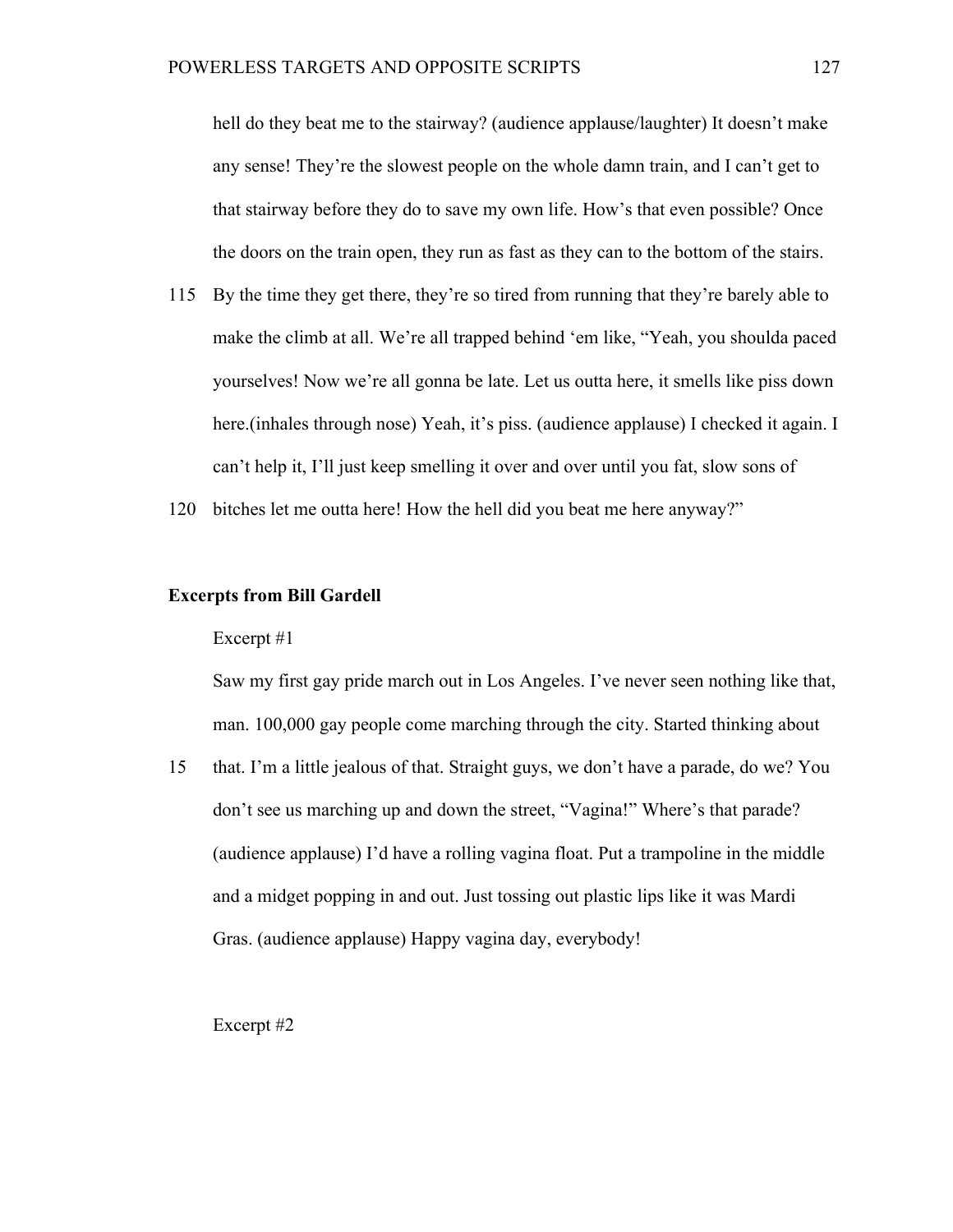- 20 I have a great job, man. I get to drink and work. How cool is that? Not a lot of jobs you can drink at work, well unless you're a pilot or tanker captain. Those guys get to- (audience applause) Guys read about those airline pilots that were getting loaded and landing people in the wrong city? Haha. I don't have a joke for that, I just think it's funny. (audience laughter) You see 'em up in the cockpit, "Put 'em
- 25 down in Cleveland and then go to the Rock'n'Roll Hall of Fame for all I give- (takes drink/audience laughter) I understand how you get drunk and crash your plane or wreck a barge, which always makes me laugh when these guys get loaded and crash a train. It's on rails. There's one lever up front. Faster, slower. (motions forward and backward with fist) Faster, slower. "What happened?" "I went like

30 that." (motions forward and backward rapidly/audience laughter)

### Excerpt #3

I wanna thank you for getting away from your buttons this evening, man. Live entertainment is the last thing we have that you need an attention span for. And I- I appreciate you coming down here, ya know. It's moving too fast for me. See, I'm glad I'm the age I am cause if you're over 35, technology can't really get you. You

35 look at technology like, "I can't figure that out. Turn the radio on. I don't know what you're doing here." But I'm a little worried about kids, man. They start kids on computers at 6 now. Look, how bout some hide and go seek? How bout some water balloons? Something. We don't need to be click, dragging and dropping out of the womb. (audience cheers/applause) That doesn't need to happen right out of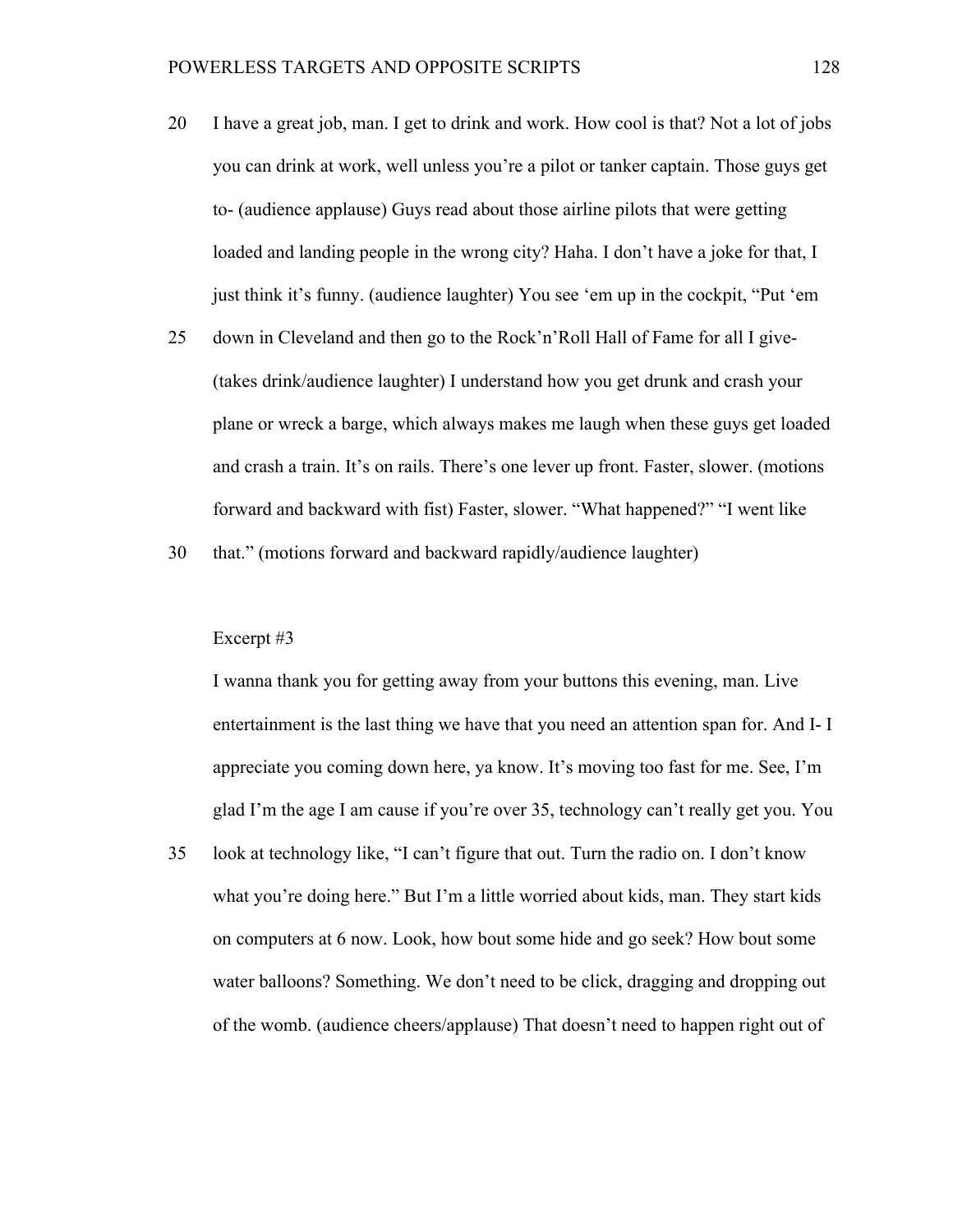- 40 the womb. Understand? The other day I was at the mall, I saw a 9 year old girl text messaging her friend. When I was 9, you took a piece of paper, folded into a diamond, you go, "Ok pick a color. B-L-U-E." (audience cheers/applause) You flip it up, you go, "What's it say?" "You're an idiot. I gotta go to class." You see a kid ride a bicycle lately? My God, can we get some more safety gear on
- 45 them? You got a helmet, flat jacket, elbow pads, I didn't have anything. First time I went down a hill into a tree, I knew next time I'm in this area, slow down! (audience laughter) It's a self-teaching process. My bike didn't have any safety gear, I didn't even have two good peddles. I had a peddle and that metal bar. You had to run your foot (pushes foot on ground). Something fell off my bike, man, my
- 50 dad would go, "You don't need that on there anyway. Don't worry bout it. That's how they jack the cost up. Get outside."

- 80 I see the big mantra today, "Oh kids today 18-25 they don't know how to act. They're shooting at each other, they're fighting all the time. They're not respectful to old people. I don't know what happened." I do. We got soft. We started trying to be friends with our children. When that didn't work, we tried to medicate 'em. And now that's not working and everybody's reading books. That ain't gonna work. It's
- 85 very simple, ok? A child does what it's taught and what it's allowed, and if you don't have the balls to enforce those two things, don't have kids. That'll correct the system. (audience cheers/applause) Number two, and this is vital. If you are raising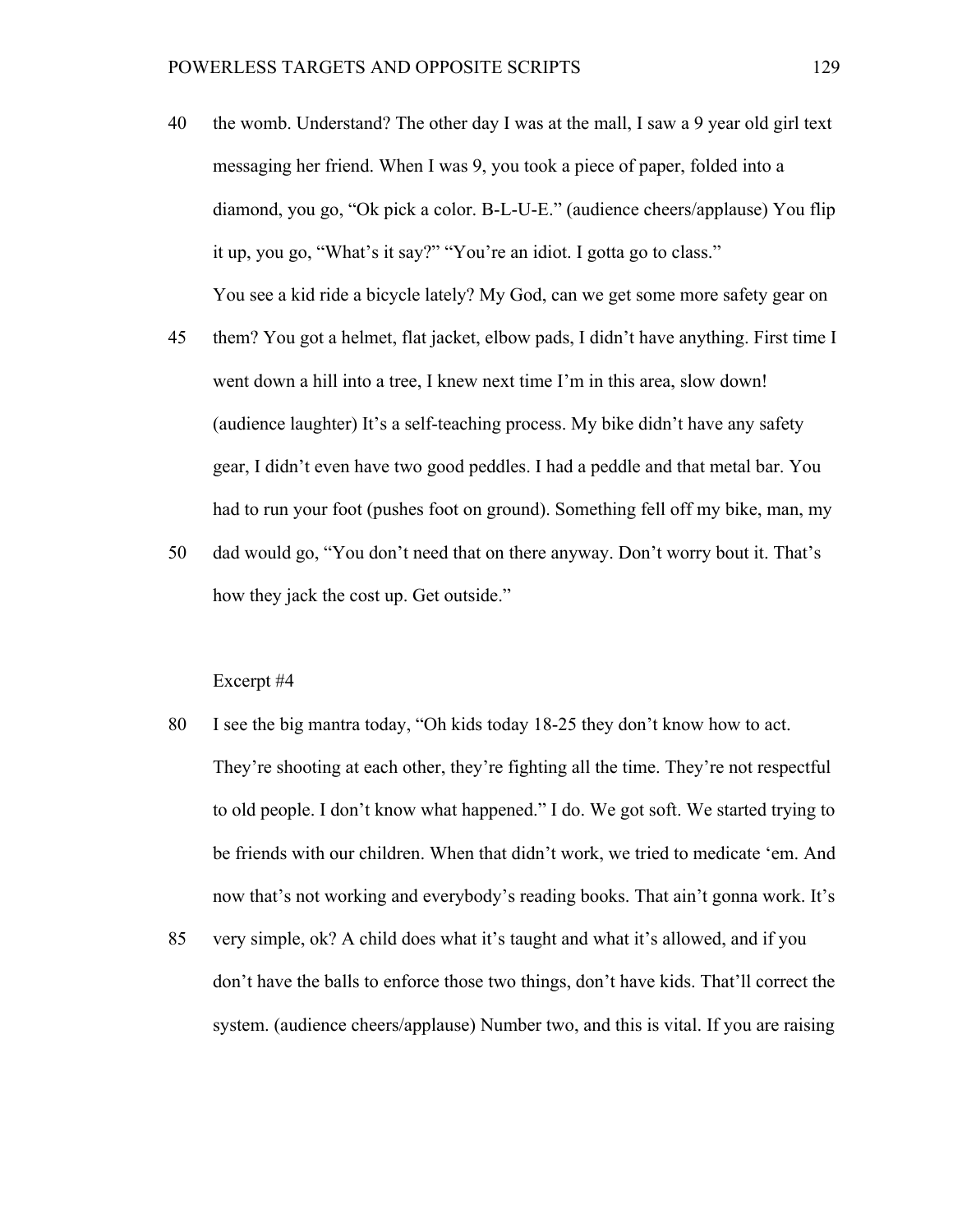a little boy, it's good for him to know that daddy's a little crazier than he is. It keeps the balance. We were terrified of my father. My father loved us, but he

- 90 wasn't in love with us. You understand? He wasn't afraid to lose one of us as an example. (audience laughter) You know you read these stories, two kids build a bomb in their dad's garage, "We had no idea." Well that guy's a failure. How do you not know your child's building a bomb in your garage? How busy are you? You couldn't move a hammer in my dad's garage without him coming through the
- 95 wall like Kool-aid. "What is going on in here!?" (audience laughter) And just to scare ya a little bit more, he'd give ya the old guy flinch (moves head quickly forward as if advancing) "Oh he's coming, he's coming." (audience laughter) Could never figure out why my father was always in the garage. Then I got married. (audience laughter) And it became crystal clear. He was avoiding enemy
- 100 fire. I'd said, "Dad, why you always in the garage?" He'd go, "Ya hear that?" I'd go, "I don't hear nothing." He'd go, "That's why I'm in the garage. Keep your voice down, she'll hear us." My father was teaching me a very valuable lesson for when I got married, and that is just don't argue with her. At all costs, let it go. (female audience cheers) Let it go. Let it go.

# Excerpt #5

220 I grew up in a working class family. I thank God for that every night. I'm from Pittsburgh, that's why I put that steel mill up there (points to stage backdrop). Cause if I suck tonight, that's where I'm going back to work. (audience laughter) I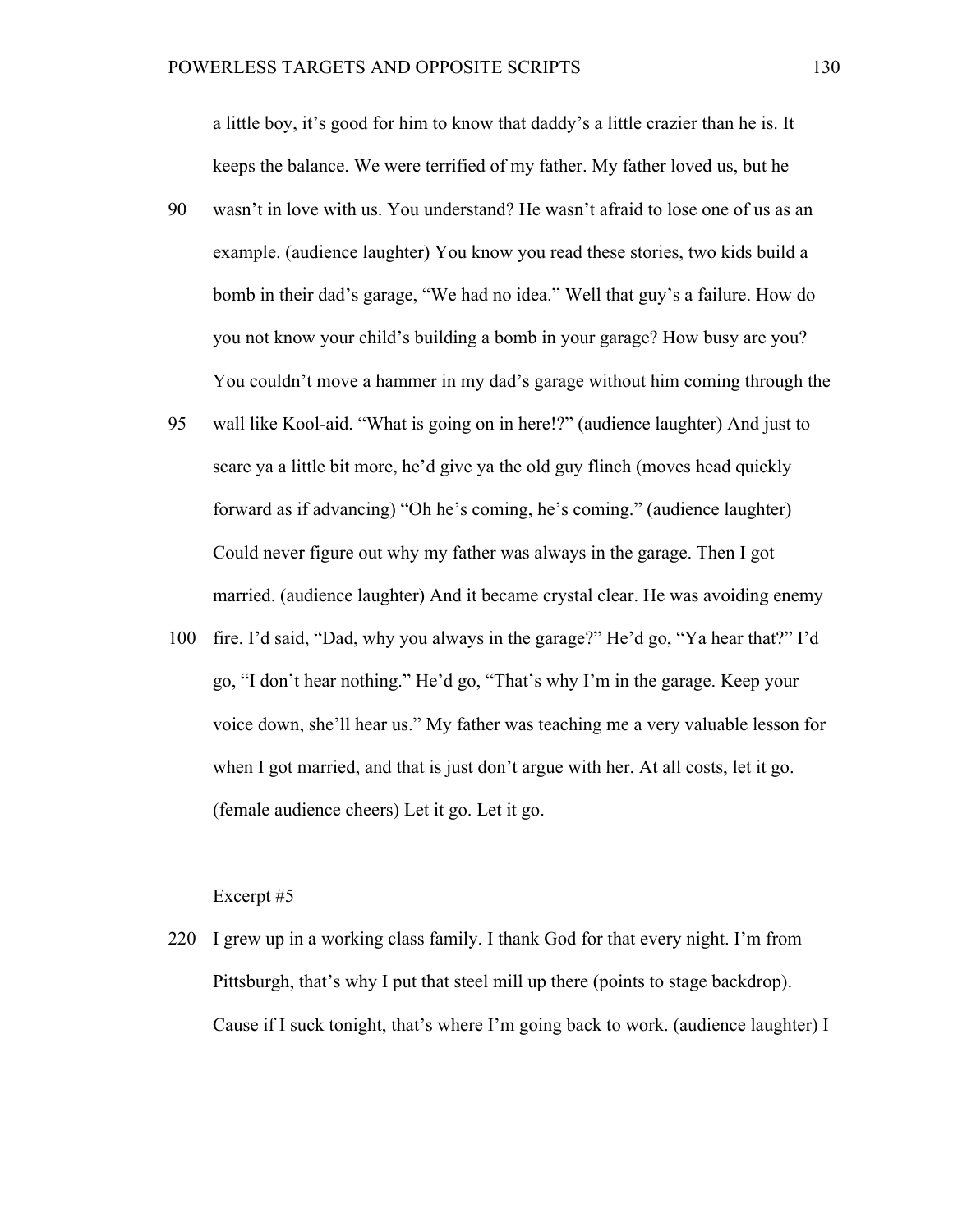love a working class Christmas. That's my favorite time of the year. That's when

- 225 all the relative that you ain't usually allowed over to the house get to come over and that lie begins. "Has it been a whole year since we saw you? God, it's good to see ya. I missed you guys, come on in." Then the booze gets passed out. Bout an hour later, "You can kiss my ass!" You're like, "Grandma, settle down, alright? He didn't- He didn't mean to take the last yam, there's more." (audience laughter)
- 230 Here's what I love most about coming from a working class family. Nobody is above a ball bust. And that's important and we've lost that. We've lost that, man, we can't tease each other. That's why nobody's laughing, that's why everybody's wound tight. You gotta learn to laugh at yourself, and in a working class home, it is a level playing field. You have two choice: laugh or cry. Be here all day. (audience
- 235 laughter) And it's good cause it teaches you humility. You learn to laugh at yourself, ya know? Nobody's above it in my house. My grandfather's 92 years old, gotta a hearing aid in each ear, can't hear anything anyway. We mess with him every Christmas. Every year me and my brother come in the house like this (moves lip but does not speak/audience laughter). He'll spend a half hour trying to tune us
- 240 in. Just (whistles and pretend to adjust hearing aid) And it's funny every time. (audience laughter) We even get the dog to do it. (moves mouth, but does not bark) If we really want to mess him up, we give the dog peanut butter so it starts (imitates dog quickly chewing on peanut butter) Let me tell you something, there's nothing funnier than a deaf old man chasing a dog that's making no noise going, "Shut up!
- 245 Shut up!" (audience laughter) I know some of you thought that last joke was mean,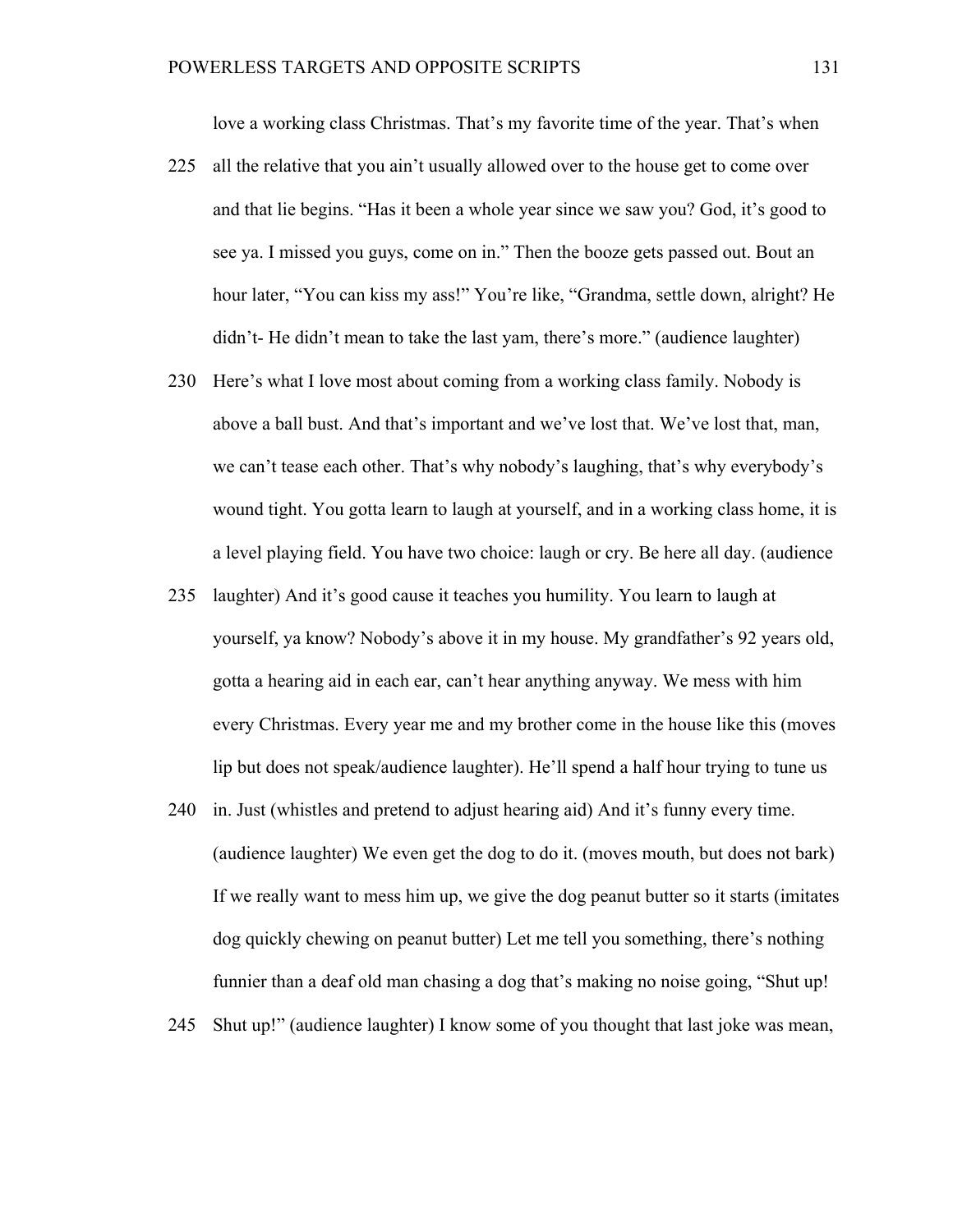but the rest of you are going, "We're gonna try that this Christmas." (audience

laughter) That's free entertainment right there, my friend.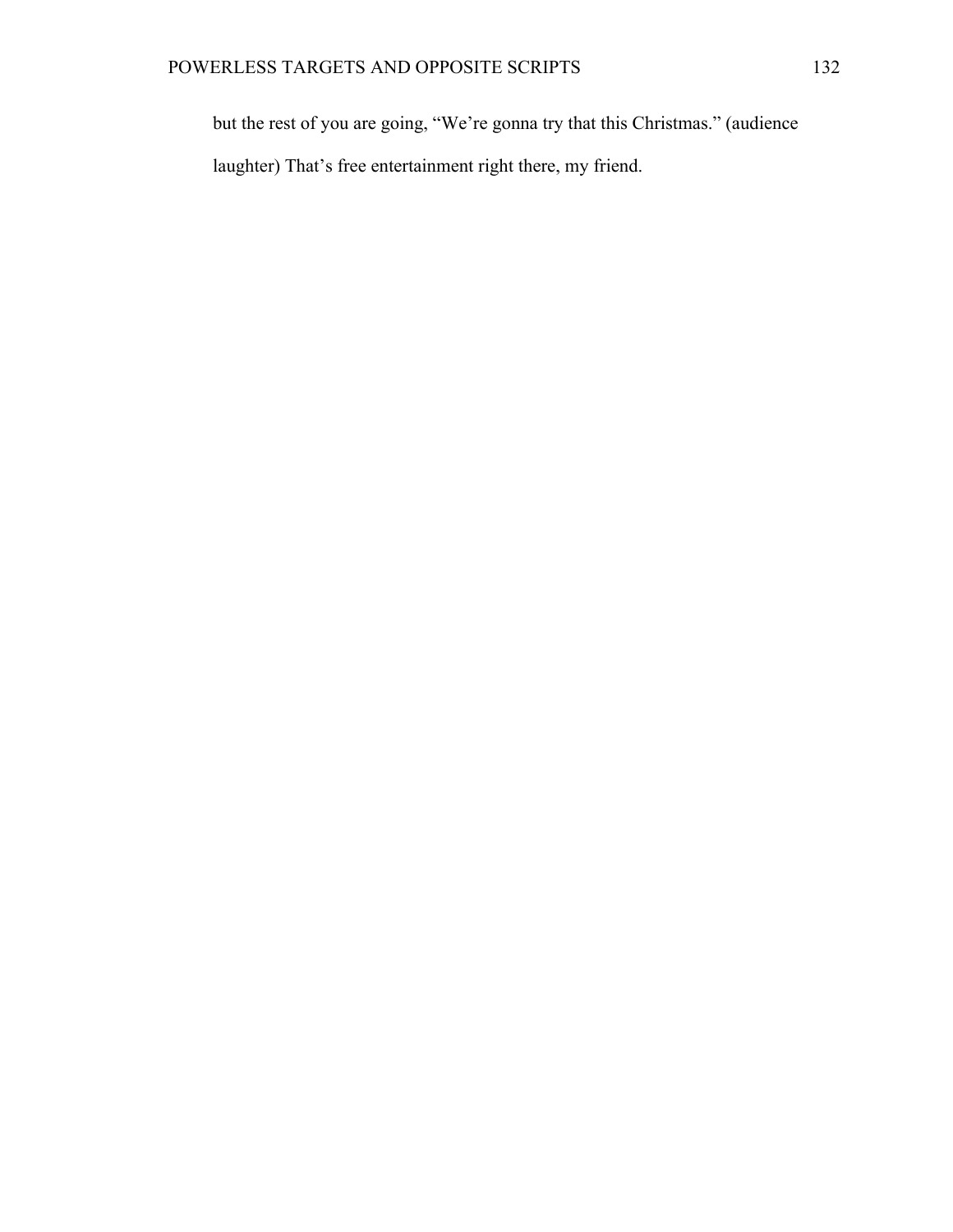# Appendix C

Excerpts from Dat Phan

Excerpt #1

- 15 (SE accent) So here we are in New York. I, uh, I was eating some (audience applause) It's great. I love it. I went and had Japanese food today and I made like the biggest mistake, ya know? I- I- I ordered a fortune cookie after the meal. You guys ever done that? I didn't know the fortune cookie's Chinese. And I ordered it and I'm Asian and I didn't even know. I'm like, "Hey man, the food was really
- 20 good, but there was no cookie with a note inside for the future after the meal. (Japanese accent) "This is Japanese restaurant, not Chinese." (SE accent) "Hey man, relax you guys have any burritos?" (Japanese accent) "You get out of here! Smuck alley!"

#### Excerpt #2

I'm Vietnamese. Vietnamese people and beauty salons, how the heck did this

- 25 happen here folks? What was our plan of attack on the American job market there? Before we left Vietnam, what was the final meeting? (Vietnamese accent) "Vietnam, listen up! Final meeting. I been thinking bout it. I know the perfect job for us, ok? The Japanese people take over, they make the VCR. That's a good plan there. I also heard they make the fortune cookie. German, they take over they make
- 30 the farfa- auto- da car. Vietnam, we take over by doing pedicure. That's how we take over. We take over one foot at a time, damnit. That's the plan of attack right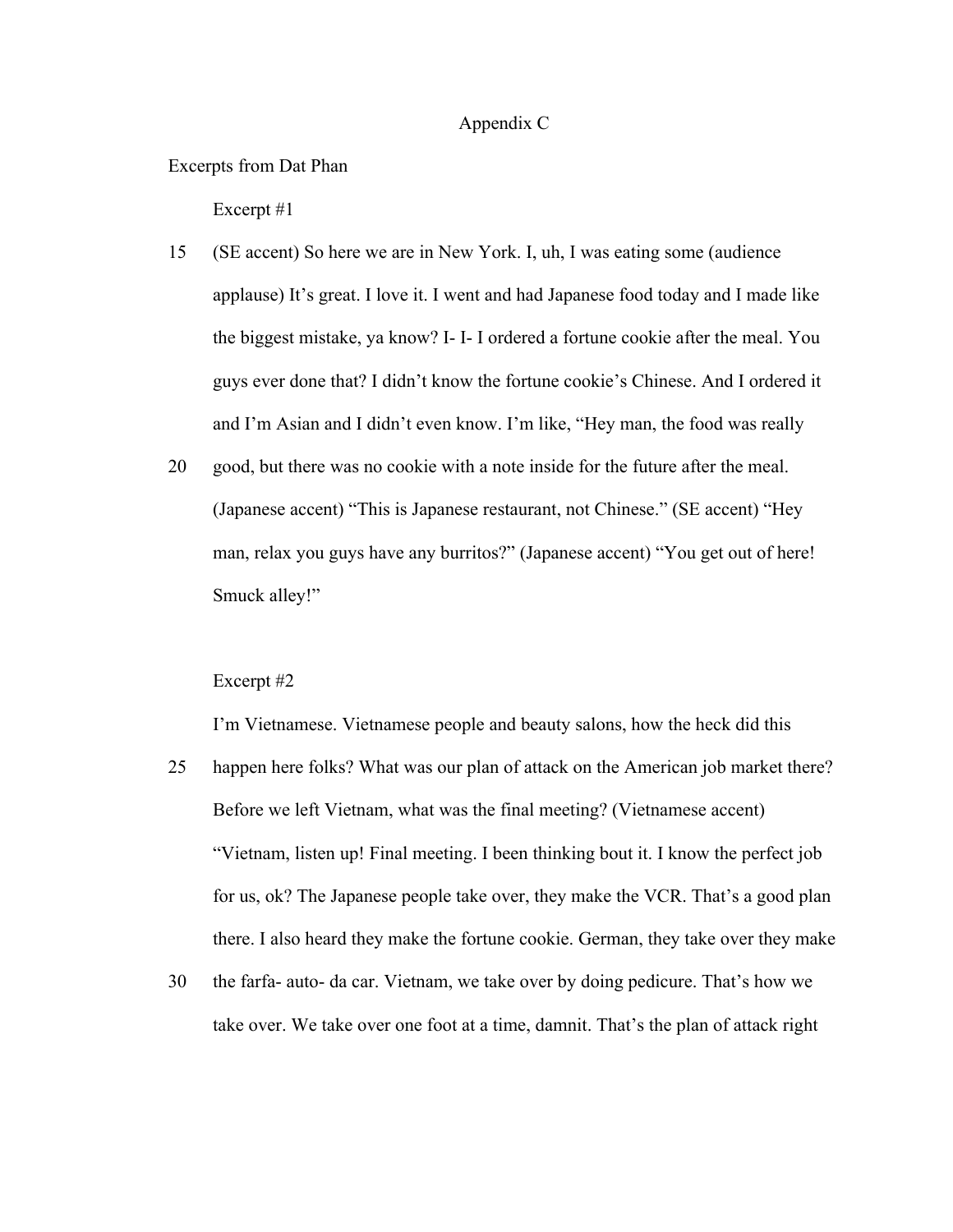there. We take over from the toe up. That's the plan. We spread over USA like fungus on the toe. USA, five dolla make you holla. Love you long time, G.I." (SE accent) Ladies, you know what I'm talking about. You get in there. You're getting

35 your nails done and they're like, (Vietnamese accent) "Rose, oh your name is Rose. So beautiful. Uh huh uh huh -utterance in Vietnamese- Hey! hahaha So how's your son doing? Your son doing good? –utterance in Vietnamese- Hey! hahaha I tell you she slut! Oh shoot wrong language!"

### Excerpt #3

I'm so jealous of other Asians, ya know? They all have their own martial arts

- 40 styles. My people, we don't have crap. Vietnam is the only country in Asia that does not have a martial arts style of their own. Like Koreans have tae kwon do, Japanese people have karate, my people (Vietnamese accent) "XXX you pick the color. Dat's the martial arts style we do right there. Crouching tiger, hidden acrylic, ah! Dat right there, that's the cuticle strike. XXX press on style look like real nails.
- 45 You wanna mess with our people, huh? You wanna mess with Vietnam, huh? You wanna walk down a dark alley, huh? We wax- we bikini wax. We rip your pubs off, ah! We rip your pub off, throw it in your eye, ah! We going to tear all your hair outta the root, then we give you shampoo. 25 dolla make you holla!"

### Excerpt #4

(SE accent) I love doing comedy, you guys. I knew comedy was for me when I was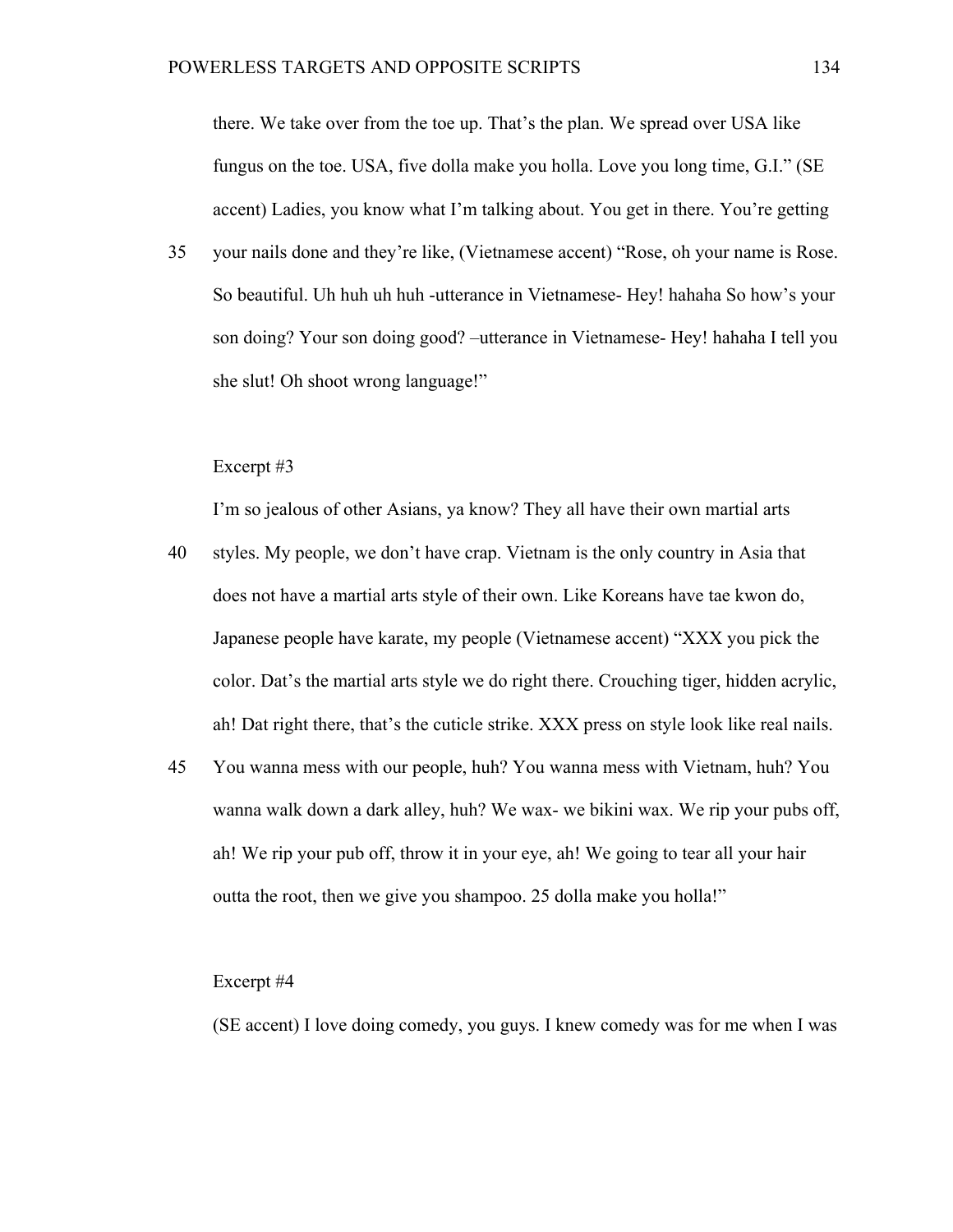- 50 the only Asian in high school that failed math, (long pause/audience laughter) but you know when I failed, eight other students around me failed, too. (long pause/audience laughter) And I was copying one of them. That's the thing. You know I was copying a guy named Mike, you know? What it is? I think it's like the stereotype though, you know? Cause people, they see me and they think I like do
- 55 martial arts even before the TV show they thought I did martial arts. And that doesn't bother me, but I would like nothing that has to do with martial arts, ya know? So for example, I was taking- this is a true story- I was taking a leak at one of these comedy clubs, right, and this guy was standing next to me and he's like, "Hey, do you do kung fu? I noticed the way you walk around. It's kinda smooth
- 60 like, ya know, martial arts or…" I'm taking a leak! It wasn't like I was going (martial arts noises) "Finish him. (martial arts noises) Fatality. Dat Phan wins. Shake it off. Flawless victory.

# Excerpt #5

Everyone wants to typecast you in Hollywood, ya know? Its so funny. I saw these guys, they saw me, they're like, "Oh you're Asian. You do comedy, that's

75 wonderful, that's great. We love it, we love it, we love Orientals. We love Jackie Chan. We love Jet Lee," Ok, I love Jackie Chan, I love Jet Lee, but what the hell do I have to do with them? I don't go up to Latinos and say, "Oh your Mexican? I love Menudo, Menudo's great." I don't go up to black people and go, "Oh you're black? I love Denzel Washington, he's a black guy, too. Black guy, Eddie Murphy. You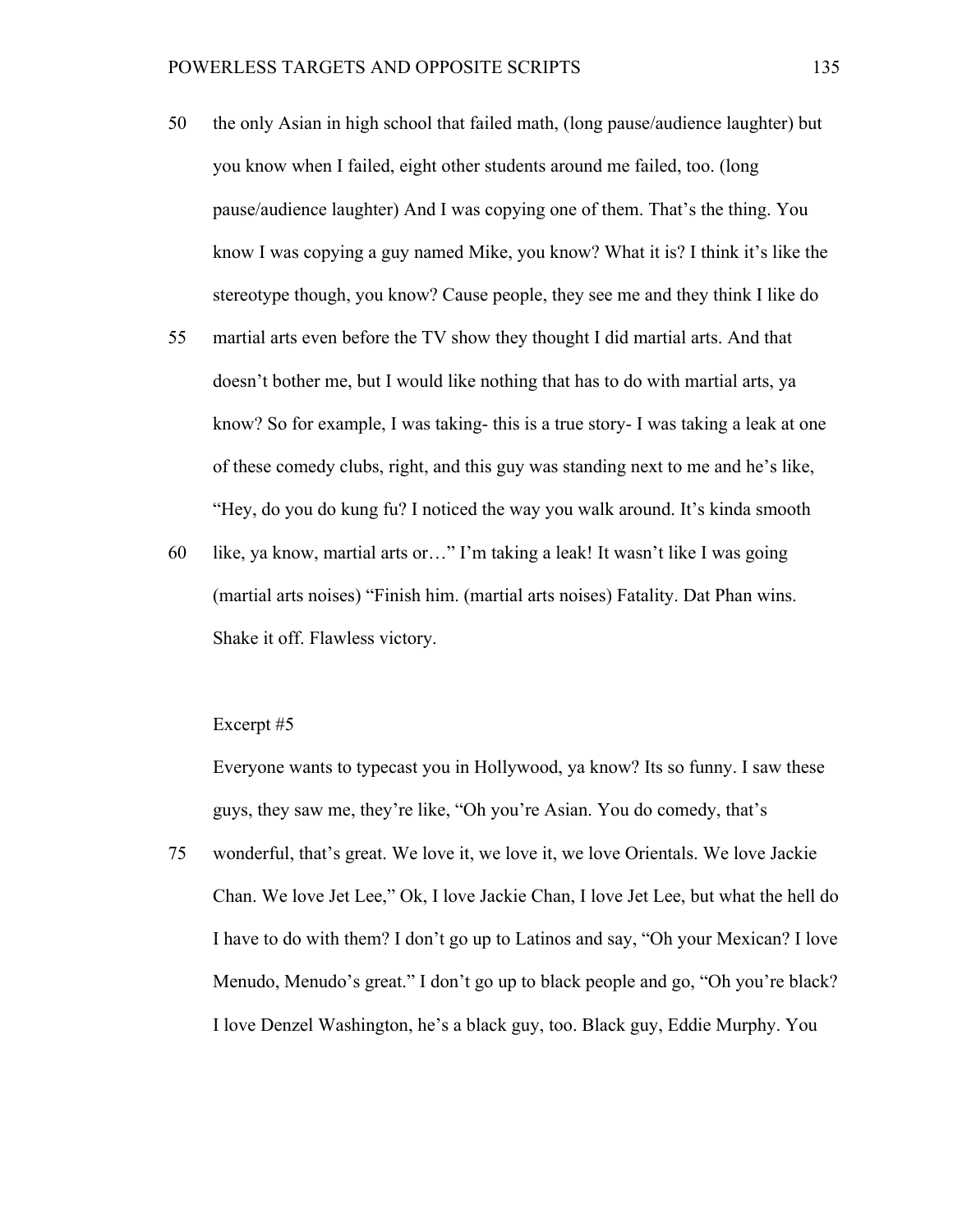80 know, everybody's black!" I don't go up to white people and say, "Oh you're white? I love Michael Jackson!" I don't do that!

# Excerpt #6

I dated this one girl and her dad was a Vietnam vet. You know how scary that is…for me. I'm picking up his daughter, and he's like, "What's your name, son?"

- 110 And I'm like, "Uh Charlie, I mean, Dat Phan. I love your daughter, M-I-A. I mean Mia, Mia! Ah, she's telling me how you're the bomb. Oh there's another one, ah!" I had this one guy come up to me, and he's like, "You're Vietnamese, aren't you? Thanks to you, a lot of people were killed in Vietnam." "Hey man, I would've helped the Americans out except at the time, I was a fetus! All I know about
- 115 Vietnam is that Robin Williams was a DJ over there. That's all I know. Don't blame me."

# Excerpts from Steve Byrne

### Excerpt #1

Where are all the Asians tonight? (audience applause) Good. Korean-Irish actually, it's weird with a mix. People always wanna play detective with your face, like 9

5 times out of 10 they're polite like. "So ya know, the whole like with your- with thewhere you from?" I'm like, "Pittsburgh." They're like, "Pittsburgh. Right, seriously. Where you from?" I'm like, "Pittsburgh." Like I'm from some mutant island south of the Philippines, the island of half-Asia. It's just me, Keanu Reeves, and Tiger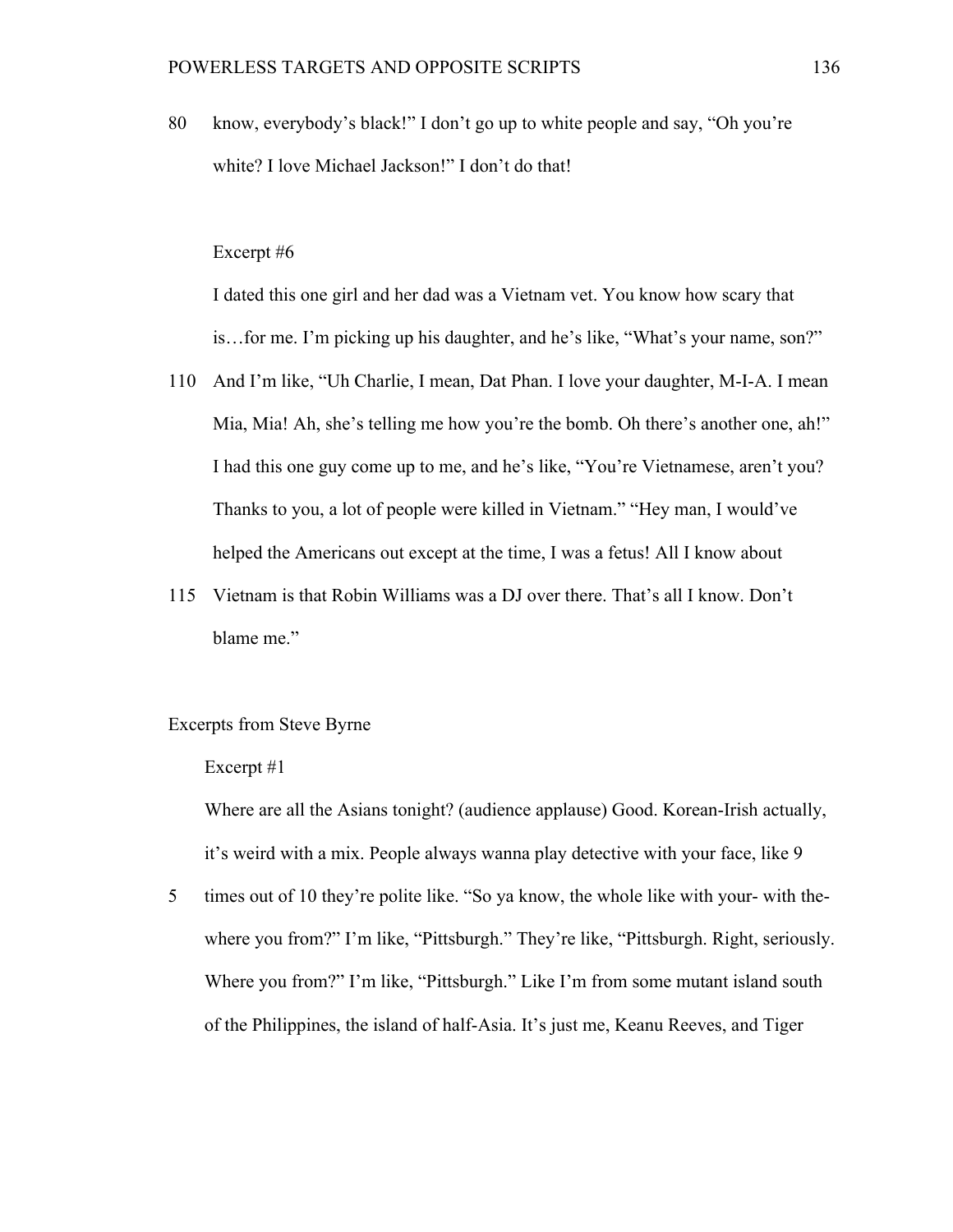Woods on a beach all day playing volleyball.

# Excerpts From Jo Koy

I'm Asian, by the way, so quit looking at me like a math problem. I'm actually Filipino. That's what I am. I'm Filipino. That's my mom. (points to woman in the audience) Filipino. Don't clap. That's my mom. My mom's Filipino. The crazy thing about Filipino is that we're Asians, we just look Mexican, ya know? We look

40 Mexican, but the way you can tell is just our p's and our f's. Like my mom's been living in this country for 36 years. She still can't get her p's and her f's right to save her life.

# Excerpts from Eliot Chang

- 1 I'm gonna give everyone time to get comfortable with this first. (indicates his own face) I see some people looking at me like "An Asian! This is gonna suck!" I know the deal, people get scared when there's an Asian up here. I get scared when there's Asians out there. (points to audience) I do, cause they all look at me the same way
- 5 like, "Oh God, please be funny, please be funny! Represent mofo, represent! Keep it real!" That's exactly what they're thinking. That's a lot a pressure for me! Now I gotta be a role model, ya know? Other comics, they just have to be funny, I have to represent an entire nation. Every time I do a joke, I'm like "Yeah, this punch line's for the motherland!" (picks up microphone stand and swings it like a flag) "Follow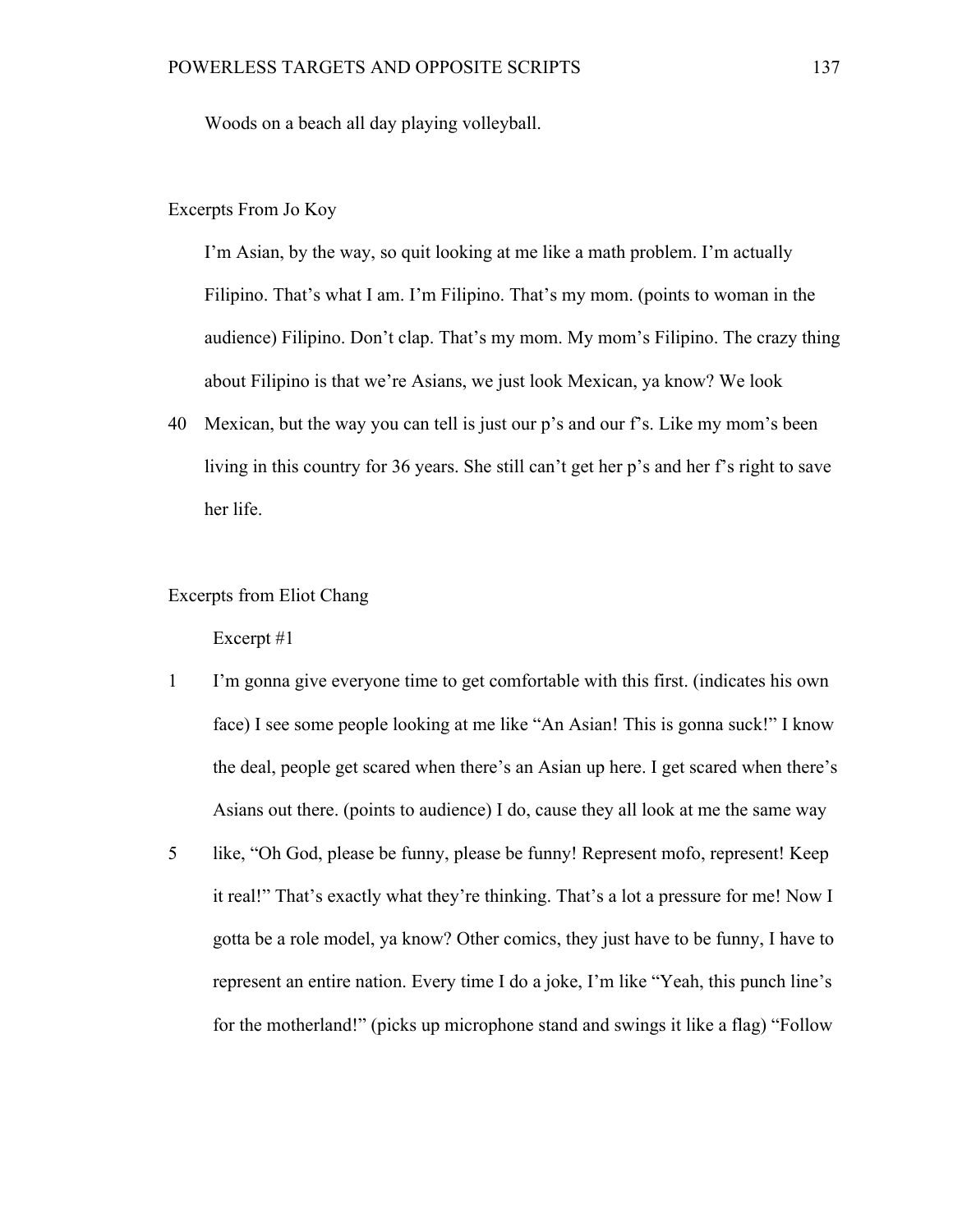10 me!"

#### Excerpt #2

- 111 So I have one of those friends who's like super duper politically correct. Did you ever know someone like that? That person's a freakin' bummer, alright? Cause they've got a problem with everything. Like he actually said this to me, he was like, "Hey man, you gotta be careful. There's a lot a women who have an Asian
- 115 fetish." (looks around as if confused audience laughter) "Well, what do you mean?" "Well, they'll have sex with you just cause you're Asian, duh. Aren't you offended?" Uh, I'll be offended after my orgasm, how bout that? (audience laughter) Offended…I'll be like "UH! You used me." Like "shame!" (sarcastic tone) Offended? Hot women wanna have sex with me because of my race? For
- 120 once, I can feel like a black guy, alright! (audience applause/laughter) Don't look at the black guys, they're laughing, don't worry! They're like, "Yes, it's freakin' awesome, thank you!" Sometimes you let racism slide.

# Excerpt #3

And I don't- I don't get racism. I don't understand it. Like my g- my last girlfriend was West Indian. Uh, she was from Trinidad, ya know? She had like, like she had

125 really dark skin, like she looked black. And I look, the way I look, right? So anytime we'd walk around together it was like really funny cause racists never knew who to confront first. They had like a brain meltdown, ya know? Like they'd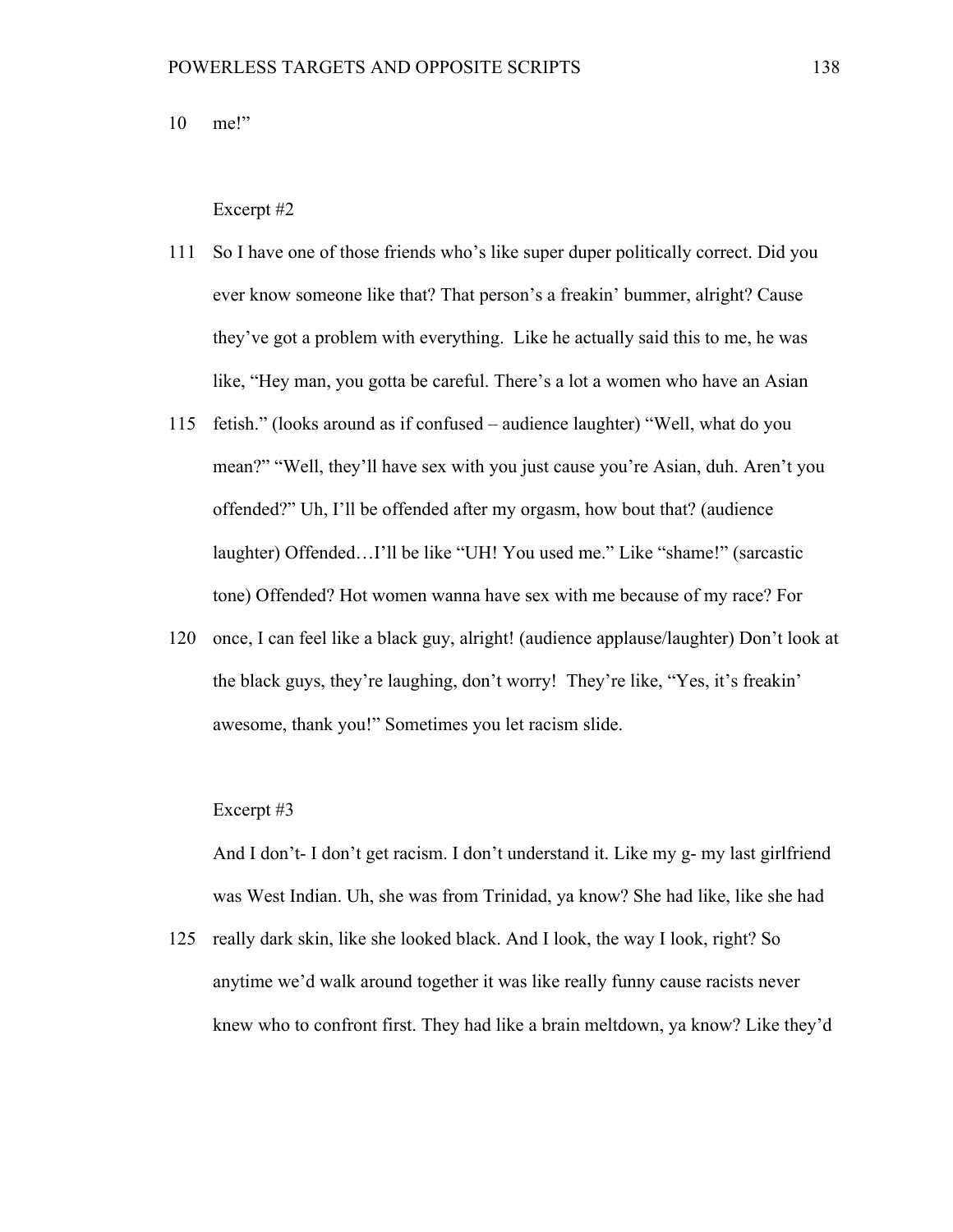see us coming and their hate circuits would overload. Like "Oh your skin! Your eyes! The crime! You're taking our jobs away! If they have a baby (makes

130 explosion sound and noise like a machine powering down due to malfunction) White power…

#### Excerpt #4

So a lot a Asian guys hate the small penis stereotype. Yea, we know what you say about us behind out backs and to our face! You guys don't even hide that racism! You're up in my face like, "What's up, mofo?!?" (motions fingers as if to indicate

- 135 something small) I thought you're supposed to hide racism. Seriously, I- I thought we're supposed to hide racism. Did I miss an email? Geez. So we don't have the same cool mystique that black dudes have, ya know? But I try to look on the bright side. Because that means if a girl's with me, she's with me for me. It's like, "Wow, this bitch actually likes my personality? Who'd a thunk it?" Plus, there's no
- 140 pressure cause she doesn't expect me to have a big penis and when she sees that I do, surprise! (audience applause/laughter) It's like "Oh man, he can do me well and get a bank loan! Jackpot! Big bucks, no whammies!" And then the second thing people ask me is like, "Hey Eliot, is it true? Do Asians eat dog?" And I'm like, "Dude, Asians do not eat dog, poor people eat dog." K, and I don't care what race
- 145 you are, if you're starving, you get creative. If I locked you in a room with no food, you'd come out with a recipe for your own ass, like, "Muah! I can't believe I've been ignoring this! It's with me all the time!" And by the way, America, you can't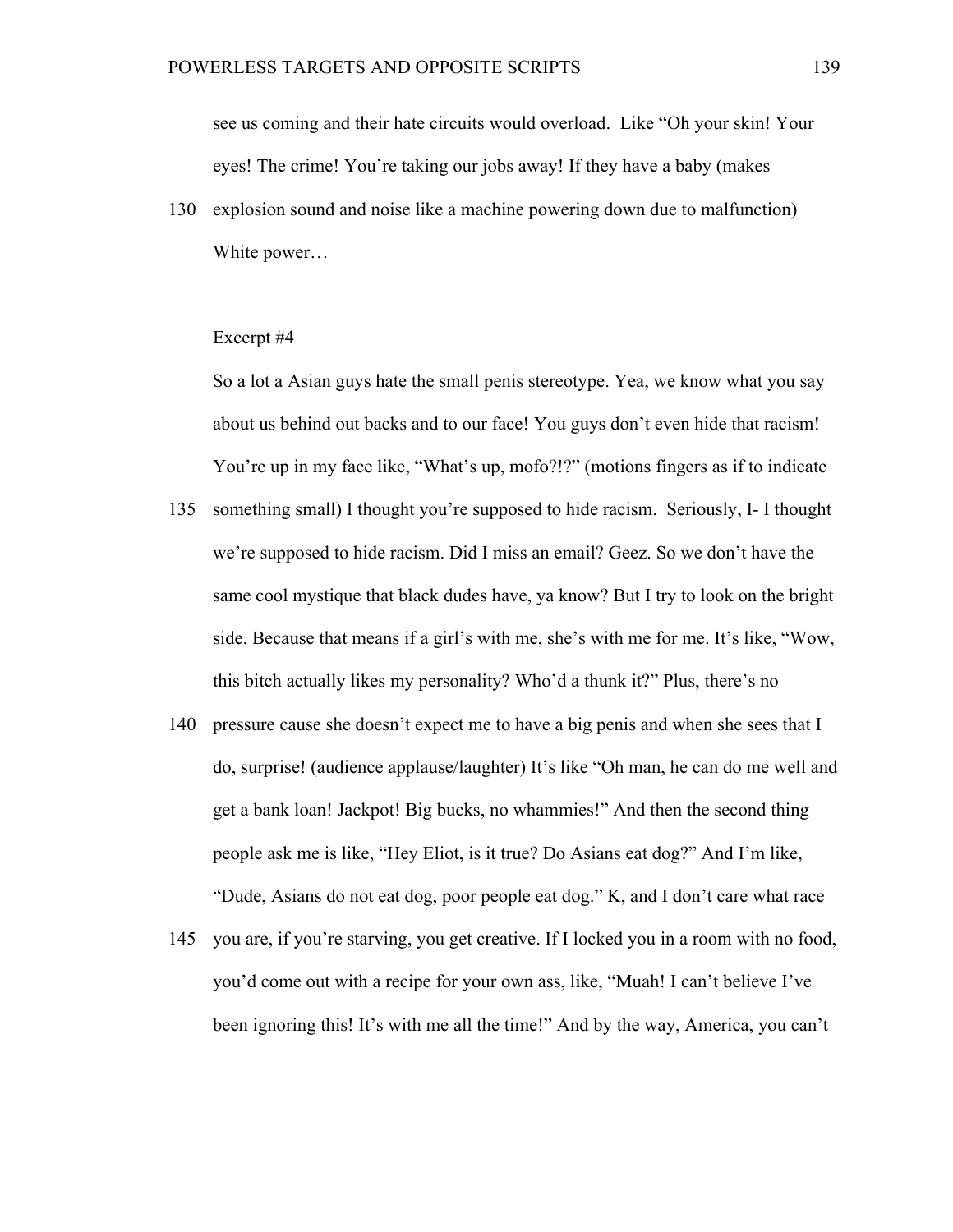say shit to us anymore cause I've seen Fear Factor. K, Asians eat dog to survive, you eat whale dick to be famous. (audience applause/laughter) That's right. Talk to

- 150 us about our priorities, shit. So no, I do not eat dog, but I do like to mess with people. So you know what I wanna do? I just wanna go to like a dog park all day with a big bottle of ketchup like, "Mmm, oh hey, mmmm. (pretends to pet dogs) Hey, hey little guy. Hey simmer, I mean sit sit! Good dinner, doggie oh! This is a great buffet." And the last thing people ask me is, "Uh hey Eliot, is it true, are
- 155 Asians bad drivers?" And let me tell you someth- Yeah they are! They fucking are. Ugh! (buries face in hand with shame) You know how many times I pass an accident, I'm like, "Please don't be Asian, please don't be Asian, please don't be Asian… (looks toward imaginary accident) Fuck!" Now I gotta follow this fool home and kill him. Just to stop him from spreading stereotypes, I have to murder
- 160 for equality, that's messed up. Unless he's got a big dick, and then I'll let him go cause, ya know… (motions hands like one balances out the other)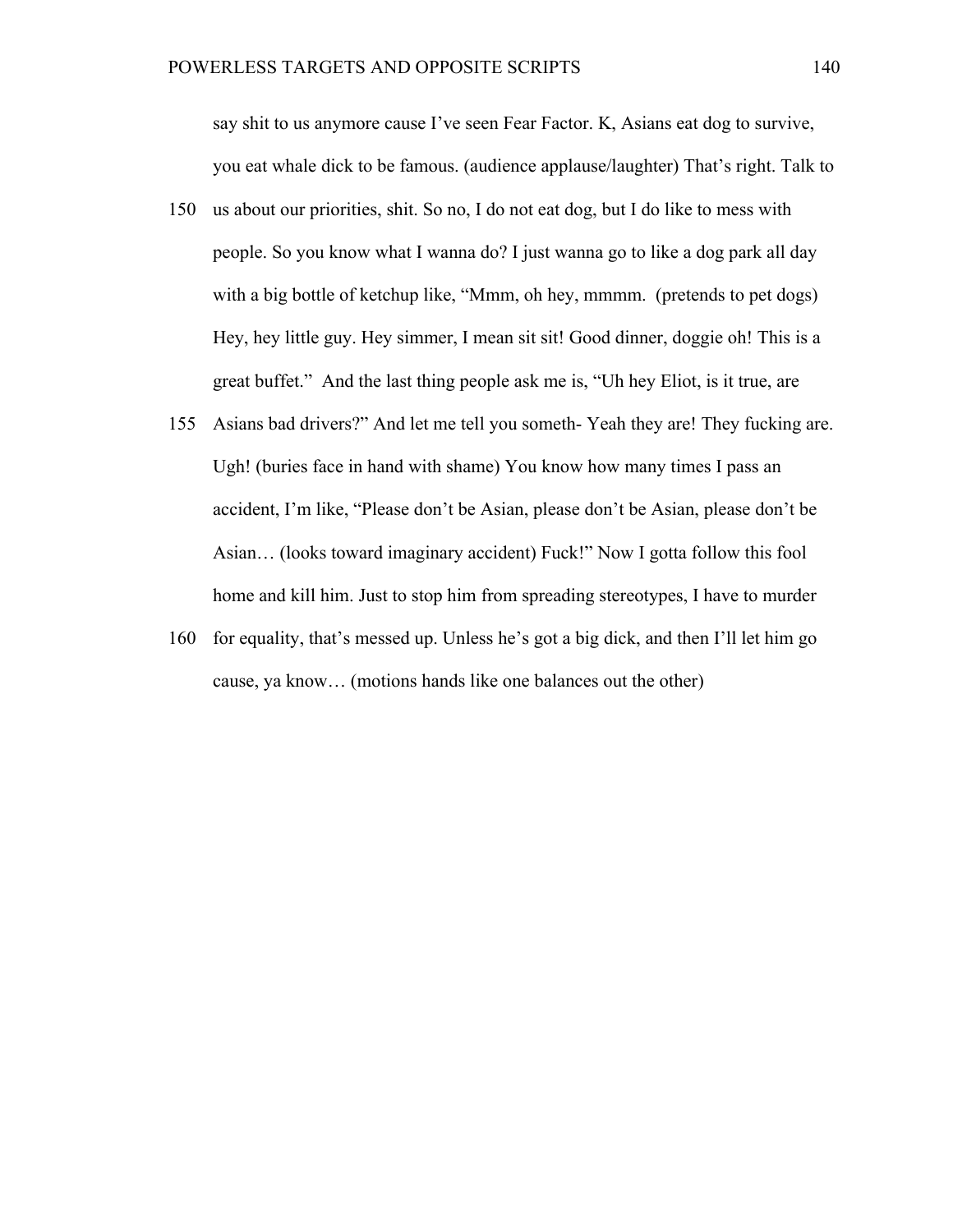# Appendix D

# **Excerpts from Carlos Mencia**

Excerpt #1

- 15 Ya know, like there's an as- there's an Asian lady right there. I know she's Asian cause that's what we have to call her. Even though, she come from the Orient. Did I name it the Orient? NO! Did you name it the Orient? NO! They're the ones that come out on commercials saying, "Come, fly to the Orient." That's what they say! But when we can them oriental, "I am not oriental!" Well Jesus, settle down.
- 20 "Oriental is food! Oriental is XXX!" Alright, settle. Jesus Chri- I was close, man. I get partial credit. It's not like I called you a black midget, I was close!

### Excerpt #2

I feel bad, man, I do, but on the other hand, there's part of me that really weird and I'm not saying it's right. Ya know what I mean? Middle Eastern people, you guys are upset, that's cool. Complain to white people though. They're gonna empasympathize with you. Yeah, not us though. Blacks and beaners, leave us alone.

55 Don't come to us crying. We're the last people you wanna bring that to. (Arabic accent) "But you don't understand, they are looking at me funny because of the way I look. Racial profiling." Welcome to the club, Ahmed!

#### Excerpt #3

But it's not mean, see some of you are like yeah it's mean no no no no no it doesn't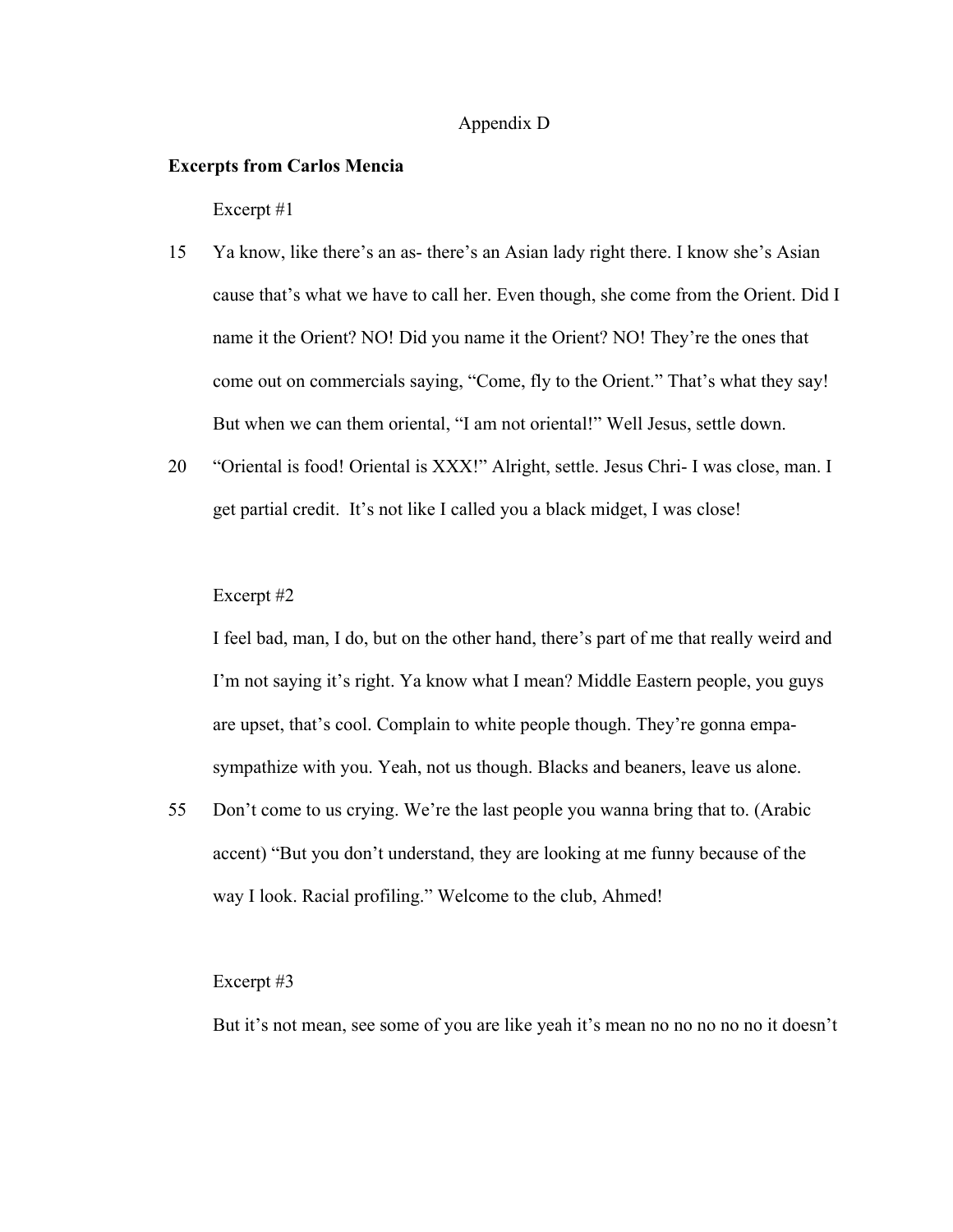matter where you come from. I don't feel sorry for rednecks that get hit by tornados every year when they live in (hit forehead with microphone) tornado alley. Do you understand that? You're a jackass, move! You can't come and- ("redneck" voice)

70 "I got hit by a ternader again!" Well of course you did! You live in tornado alley! It's telling you, "I'm coming right here!" Dumbass, move, I don't feel sorry for you. ("redneck" voice) "We got hit by a ternader!" Well, move, jackass! It's not even difficult for you to move! Your house has wheels!

- 100 I don't understand why anybody would even attack us. I don't even get it. Why do you think Iran helped us out? After, ya know, September  $11<sup>th</sup>$ . You think they like us? Go to the internet and see the things that were written from Iranian, ya know, people about us on September  $10^{th}$ . You'll see some heinous stuff. American infidel, die in pool of blood. All that crazy stuff, but then, September  $11<sup>th</sup>$  occurred.
- 105 And our president came out, and he spoke like Clint Eastwood at the end of Unforgiven. Remember Unforgiven? At the end of it, when he was like, "If anybody shoots at me, I will shoot you, I will hunt you down, and I will kill your friends, I will burn your barn down." That's the way he came out, he's like, "We will find you, those who helped, those who obeyed, those who looked at you, those
- 110 who even know." As soon as he said that, we got a phone call from Iran, (Arabic accent) "What can we do to help you my friends? We were talking smack yesterday. You didn't believe any of that! Come on! We try to tell joke, we are not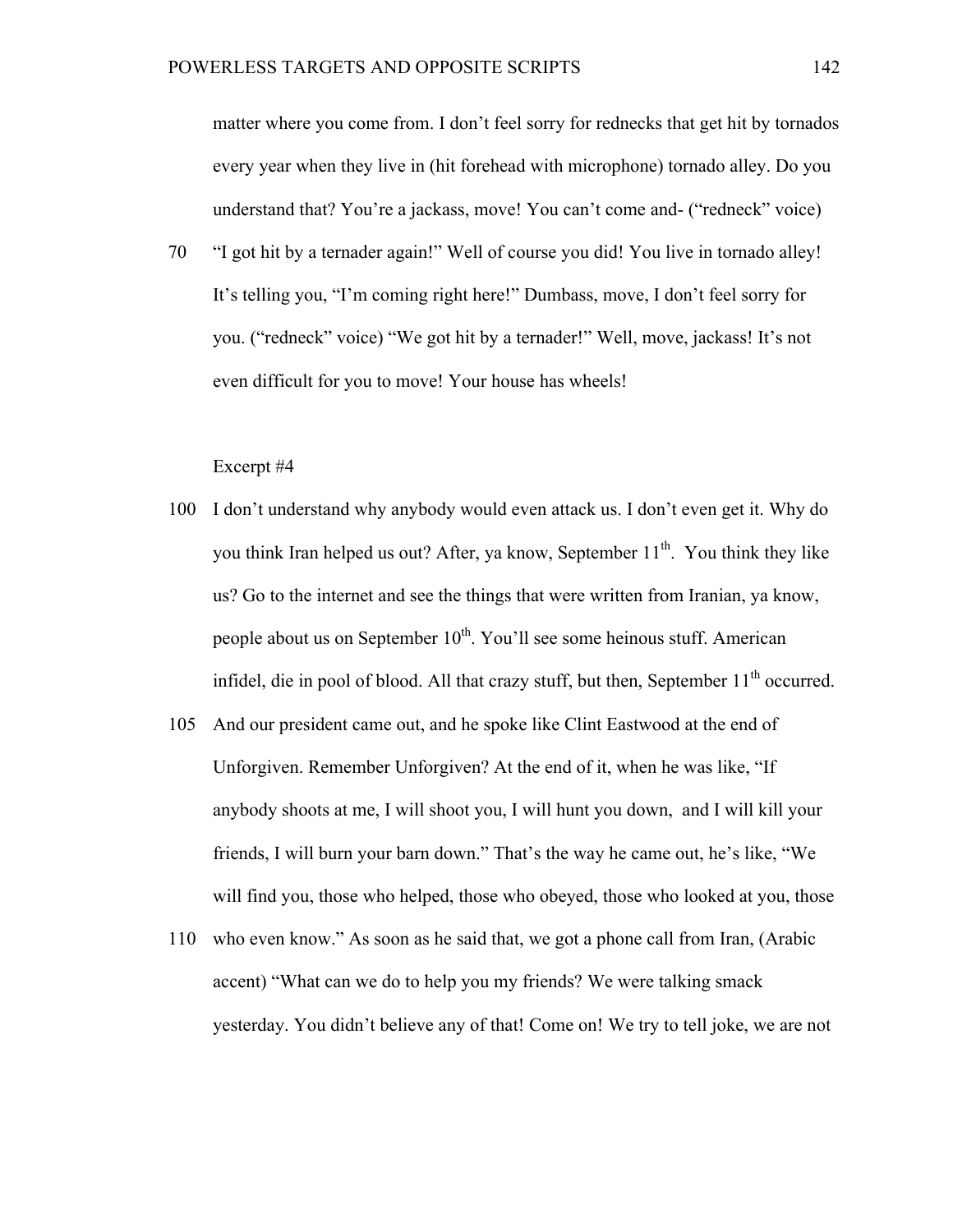funny people, we apologize." Don't you get it? American has the best of every thing? in the world. Every country's already here. You don't- Do you ever hear

- 115 about aliens going to other countries? All the best come here. They're here. I can't even believe people are like, "Man, I hope we can win some wars, I hope-" Do you realize that one day we were gonna go to Afghanistan and poof! the next day we were already there? How did that happen? How did that happen? (slow voice) I don't know how it happened, they didn't even let us cross their borders. That's
- 120 cause we have people in this country that know how to cross borders illegally. That's us. We got the best. We're awesome. Even the Taliban was like, (Arabic accent) "Where in the hell did they go?" We were bad ass! they turned around, all their tanks were up on blocks (Arabic accent) "Where are my tires? Where did my tires go? Call the general on the radio. They took the freakin' radio!?" Come on,
- 125 folks! This is America. We got people that know how to do what we need in our military. A tank is made to drive, and shoot with a turret that spins at a 360 degrees. You know what that is? That's a drive-by! We got Ray-ray in there, "Hell yeah!" Pow pow! Pow pow pow! "USA, brother, USA!" We're crazy. We got crazy white people that'll do- oh my god- we have an army. We got a- we got a beaner that'll
- 130 stab you. We got a black guy that'll shoot you. We got a crazy white guy that'll eat you. That's an army, ladies and gentlemen! He will eat you- ("redneck" voice) "you ain't talking now, are ya boy?" (pretends to eat with hands from something on the ground) "you ain't talking now, are ya boy?" And we got the Asians in reserve. "Settle down, crouching tiger! You're next! You're next!"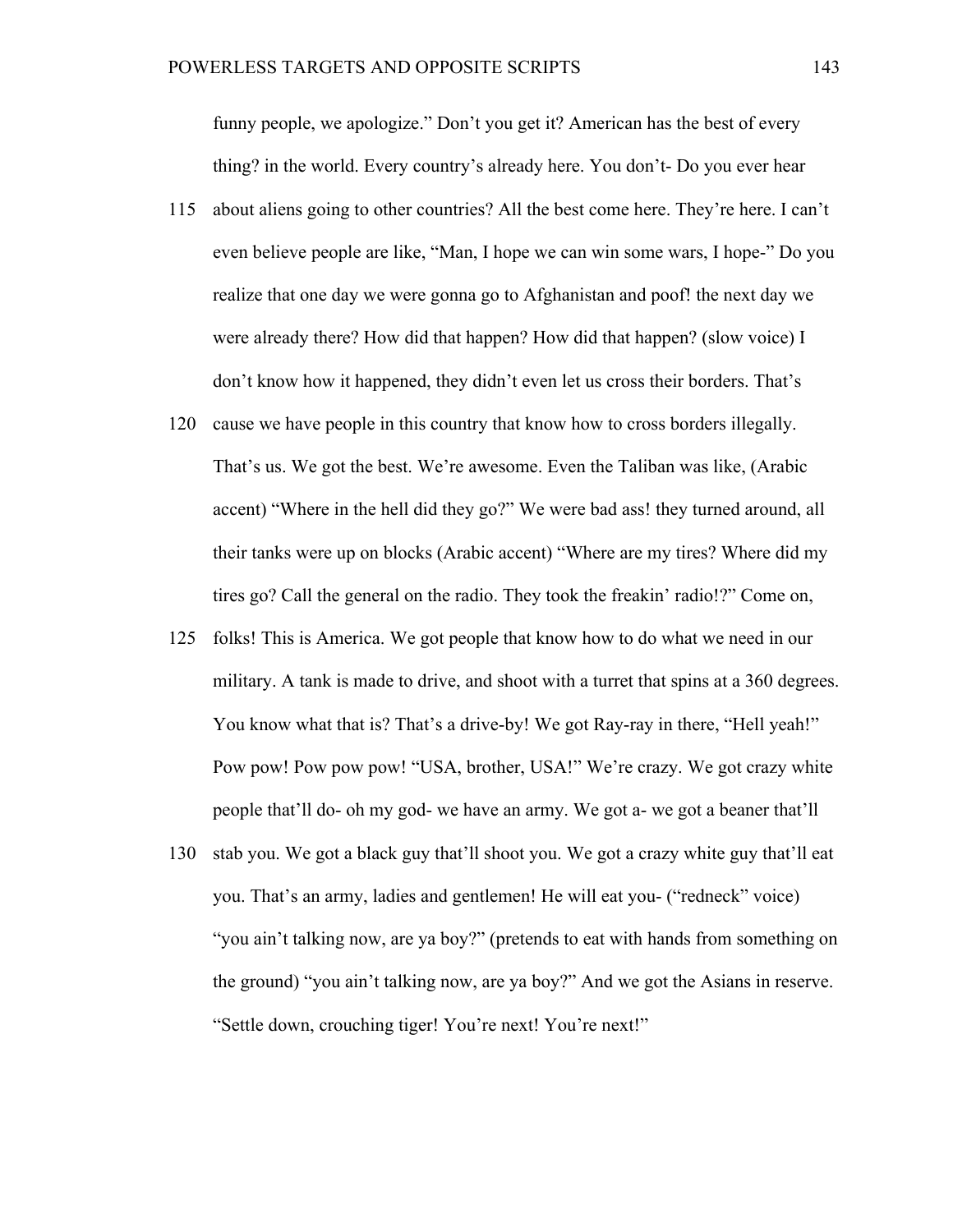Excerpt #5

- 135 And you see, everybody got picked on, everybody had a fabulous time. But no, no, this is what people are afraid of: us enjoying making fun of each other. Listen, look at me, white people, when I say this: Do you know how many white people have died in the history of America so we can have the fundamental freedom of speech to say what we feel? See, I wish that you had my freedom of speech. I wish that
- 140 you really knew what it was like to have fun. But some of you don't. And you think you do. Please, tell my jokes at your job on Monday. We go too far with this stuff. We go too far with political correctness. We listen to- to Hispanic people when they complain about the Taco Bell dog. Instead of being glad that, you know, there's something on TV. They're all like, "Hey man, I don't like that dog. It
- 145 represents me." How retarded do you have to be to look at a dog and say, "Hey man, that's me!"?

# **Excerpts from Freddy Soto**

#### Excerpt #1

(woman's voice) "Oh that's your people though, Freddy. That's why I love your family! They're so passionate." She says some racist stuff every now and then, man. Oh, you can believe it, man! Ev- Dig this! When we were in the ultrasound room, getting an ultrasound for my little baby – you tell me if I'm being too

65 sensitive – we're looking at the monitor, my baby comes up on the screen and when ya first see it, it's like 6 millimeters big. She starts crying, my wife. "Oh my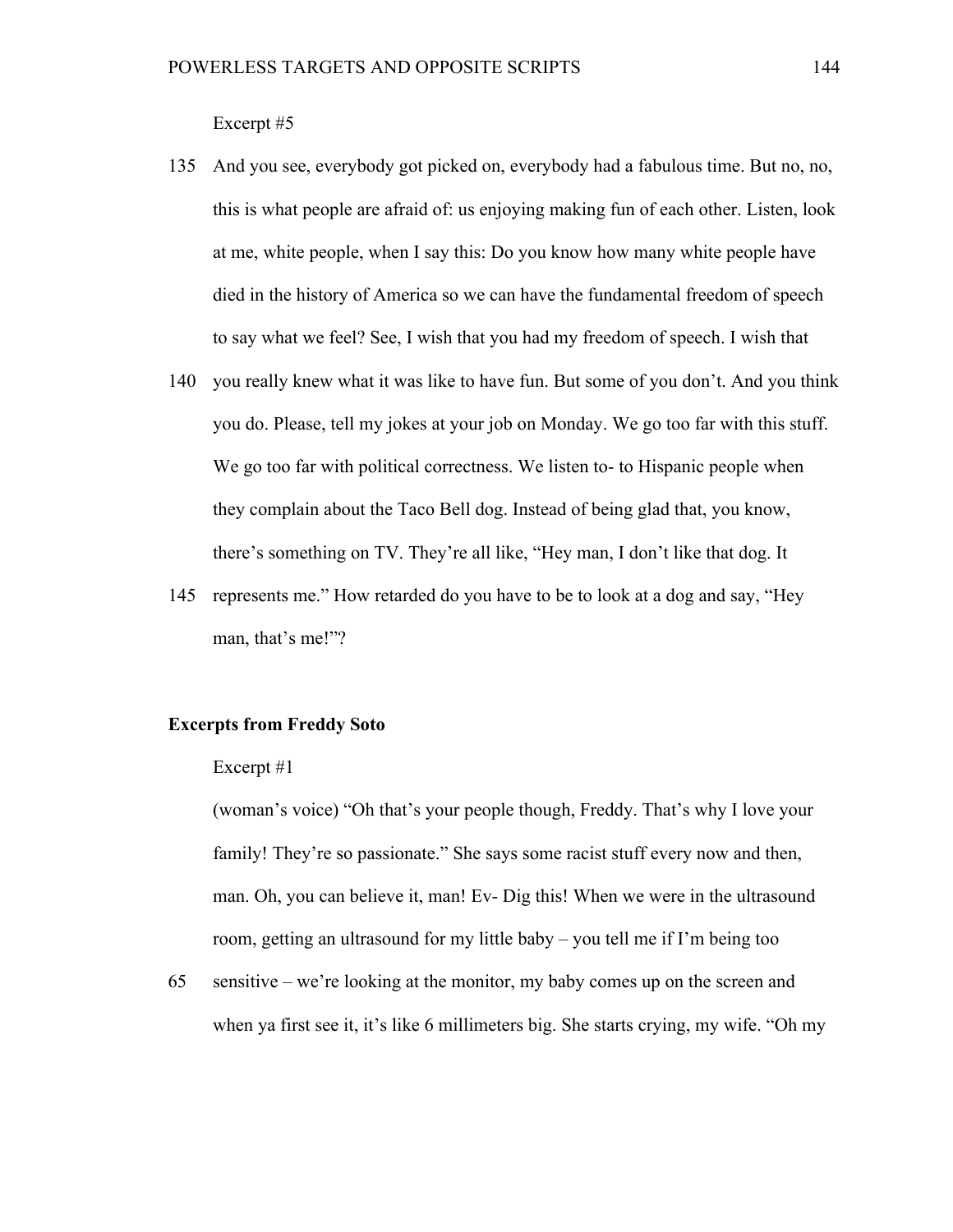god. It looks like a little bean." (audience laughter) What kinda racist crap is that?! What do you mean it looks like a little bean? Huh? Is that why you're crying cause it looks like a little bean? I bet if it looked like a cracker, you'd be very happy!

70 Yeah! Oh! There we go. Everybody'd be laughing if it looked like a Ritz, alright ya know. That's where she comes from, I guess. Ya know, she came from the South, I came from the South.

#### Excerpt #2

Man, we got the beaner, big deal, so what? Everybody's got a food. That's what racism was all about, food, really. Right? Black people, what do you guys have? (audience: chicken!) Fried chicken, watermelon. See how quiet everybody just got in here? (audience laughter) But everybody laughed at the beans, though, didn't

- 90 they? Beans is funny, right? But chicken, "oh never heard of it, what's with chicken? Watermelon? Hey, guy, uh uh. (waves hands and shakes head as if he doesn't know what is being talked about) Haha, I'm on a date. Hey, I got these tickets for free." Hey, we tried to pin cracker on the white people, that one's- that one's not happening too good, man. Cause white people are very crafty, you guys
- 95 are always in everyone else's restaurant. That way no one'll get you.

## Excerpt #3

You gotta have fun, man. People are now starting the politically correct thing, ya know? "We're all just people! I'm in the human race." What do you mean we're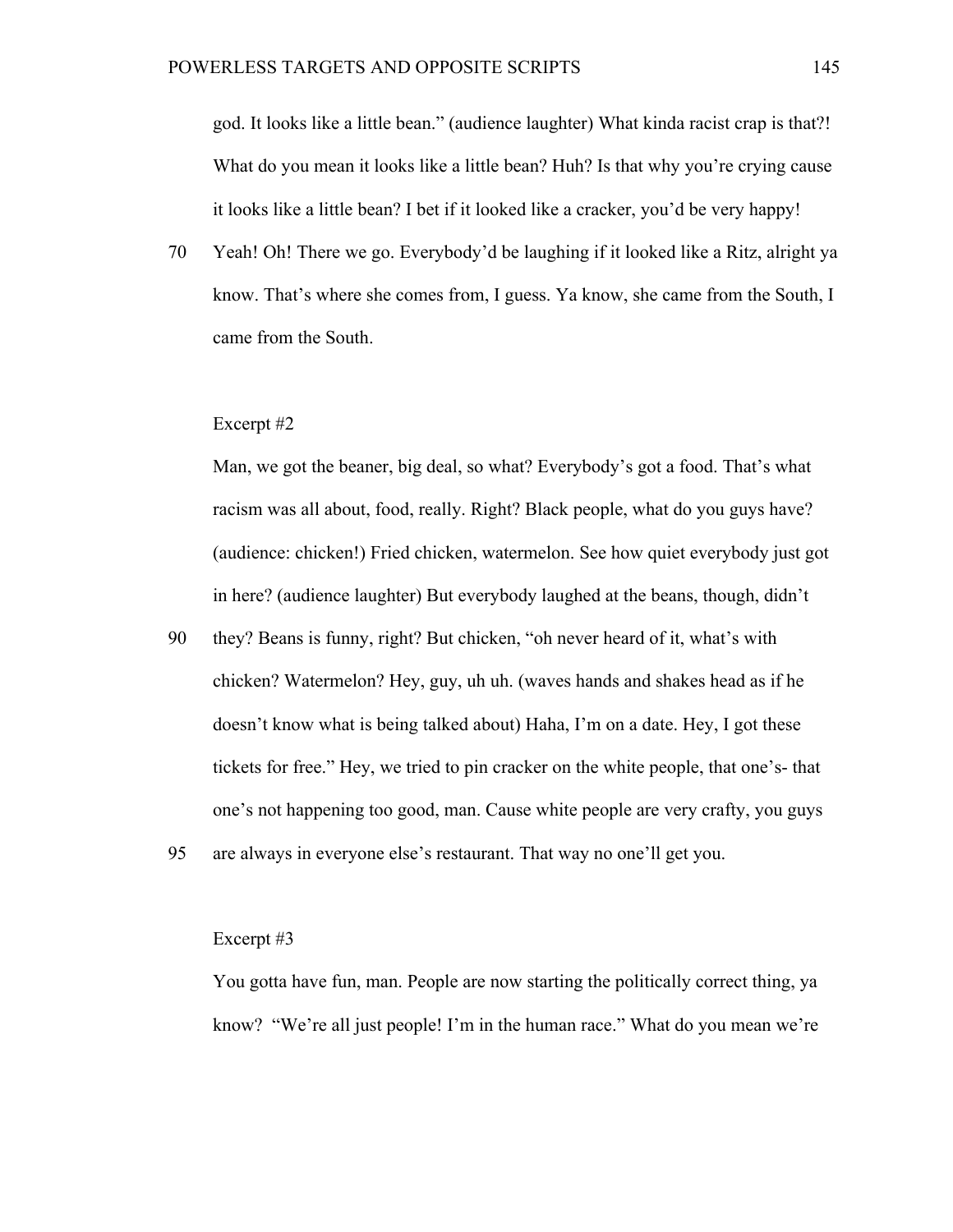all just people? You're scared of adjectives, man? You can't describe each other anymore? What is that, man? I'm proud of who I am. It's the differences that make

- 100 us special. Don't ever take it away from each other. That's- (audience applause) Are you telling me if you have a friend with a wooden leg, you're never gonna talk about it? That's not a friend, man. If he's a friend of mine, you kick it out from under him. That's- You'll remember that for 100 years. I guarantee you. Yeah, take it away from him when he's swimming. He'll go in a circle. (imitates this action)
- 105 "No, Freddy, we're all just people! Don't say such things!" Good, I hope you get mugged. Right? Then we'll see how sensitive you are, right? Who mugged you? "Oh, it was a person." (audience laughter) What'd he look like? "Just people, really." No, trust me. They'll have a label for you, and you won't even know what to do. Who mugged you? "Oh my god, it was the Mexican gang banger. He had a
- 110 big tattoo with the virgin Mary of Guadalupe on his throat. There were 16 people in his car. And 12 more on the hood. All the babies were in the backseat. All the women were having babies and more babies, and they were out selling Chiclets. Everyone of 'em had a leafblower and a lawnmower. There was little dog that spoke Spanish. And he's selling tacos for 99 cents. They were- They were driving a
- 115 Chevy with um a Malibu door. And they had mattresses on top of their car, no rope. Everybody was just holding on with one arm. Oh my god." (pretends to cry throughout as if the memory is too much to bare) What color was the car? "Primer."

### **Excerpts from Gene Pompa**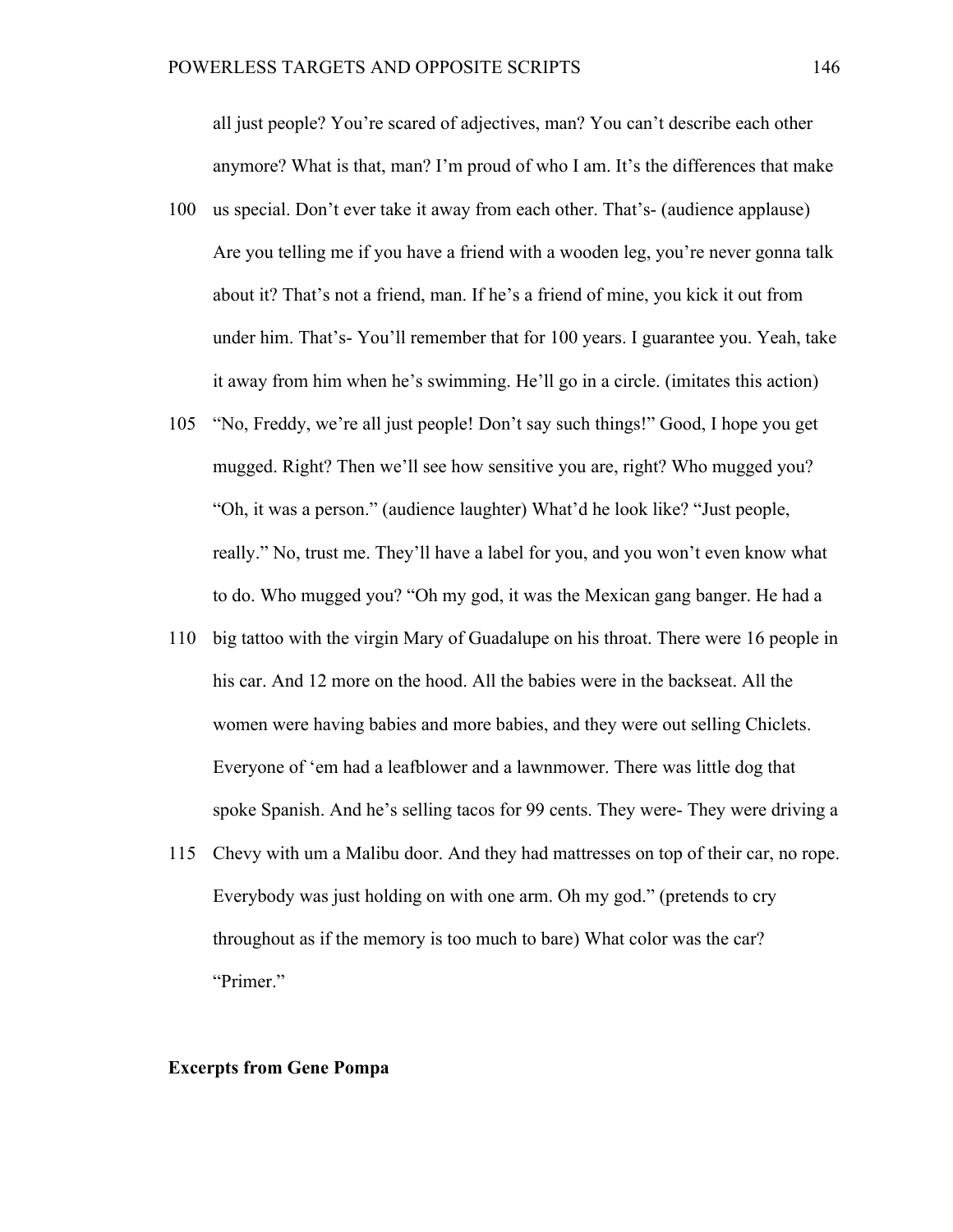# Excerpt #1

People will come up to me and go, "Gosh, Gene, you don't look Mexican. Uh, you look kinda white." I say, "Hey man, some Mexicans are kinda white, and some Mexicans are kinda brown. Ok, mom? (audience laughter) Why don't you back off

25 a little there? Cochina." They're always trying to categorize us sometime they call us Chicanos, then Latinos, then Hispanics, but on behalf of my Hispanic brothers and sisters, I don't think we should be referred to as brown or white anymore. We should be called "tope". We could be the 'topes'. Cause 'tope' that goes with everything.

Excerpt #2

- 50 Some days you gotta deal with society's willful ignorance with a childlike wonderment. I'm sitting across the table from my ex-girlfriend's dad, and he goes, "Gene, you need to do more jokes about stealing hubcaps and spraying GRAffiti." I go, "I don't steal hubcaps. I don't spray paint GRAffiti." He goes, "I'm sorry. My gardeners Mexican. He doesn't look or act anything like you." XXX my landlord's
- 55 a moron and you guys dress totally different. I used to like to go over to his house and ask him if I could use his restroom, and then I'd come out and go, "Man, your toothbrush tastes weird."

## **Excerpts from Bill Santiago**

Excerpt #1